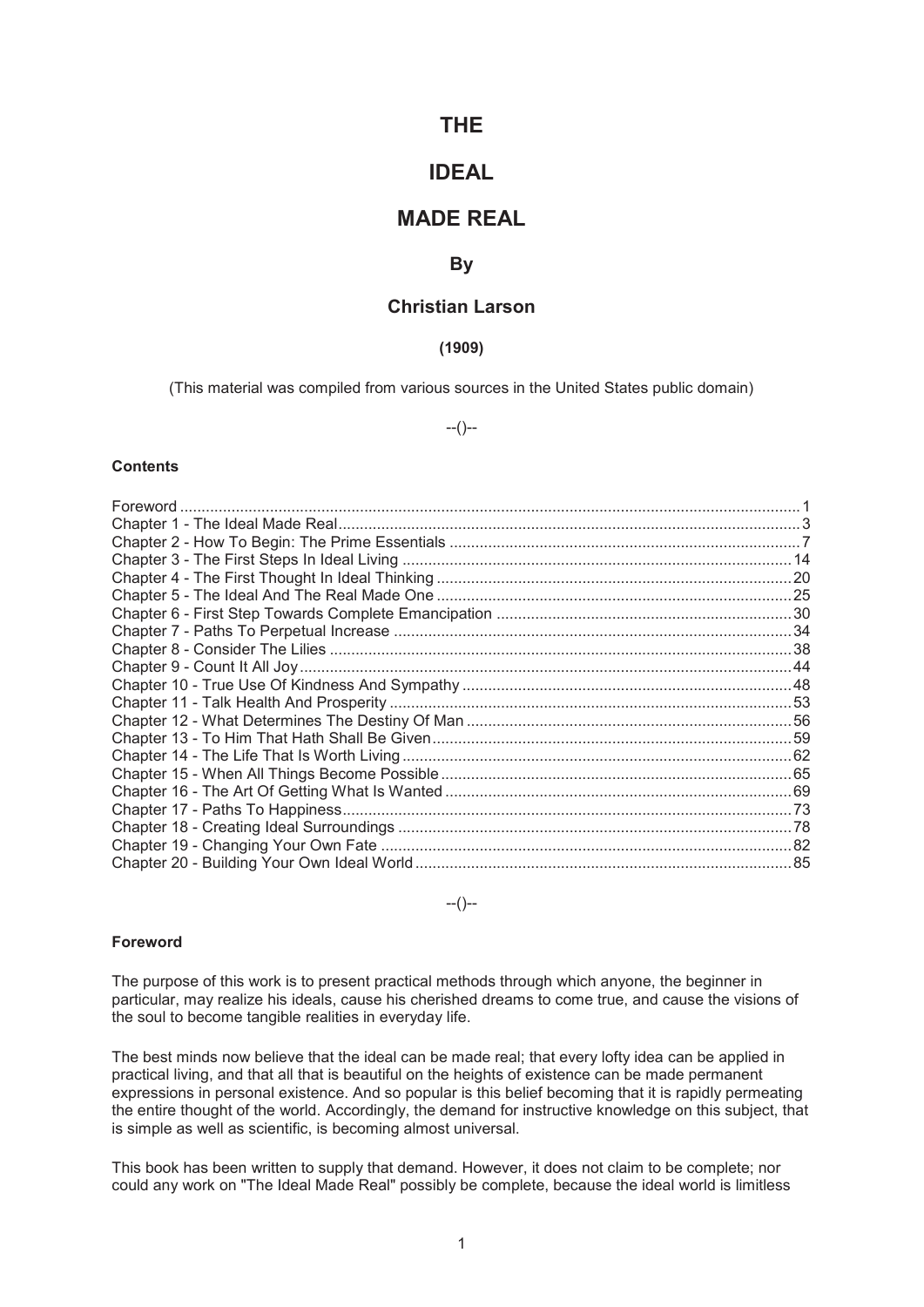and the process of making real the ideal is endless. To know how to begin is the principal secret, and he who has learned this secret may go on further and further, forever and forever, until he reaches the most sublime heights that endless existence has in store.

No attempt has been made to formulate the ideas, methods and principles presented, into a definite system. In fact, the tendency to form a new system of thinking or a new philosophy of life, has been purposely avoided. Closely defined systems invariably become obstacles to advancement, and we are not concerned with new philosophies of life. Our purpose is the living of a greater and a greater life, and in such a life all philosophies must constantly change.

In preparing the following pages, the object has been to take the beginner out of the limitations of the old into the boundlessness of the new; to emphasize the fact that the possibilities that are latent in the human mind are nothing less than marvelous, and that the way to turn those possibilities to practical use is sufficiently simple for anyone to understand. But no method has been presented that will not tend to suggest new and better methods as required for further advancement. The best ideas are those that inspire new ideas, better ideas, and greater ideas. The most perfect science of life is that science that gives each individual the power to create and recreate his own science as he ascends in the scale of life.

(Great souls are developed only where minds are left free to employ the best-known methods according to their own understanding and insight. And it is only as the soul grows greater and greater that the ideal can be made real. It is individuality and originality that give each person the power to make his own life as he may wish it to be; but those two important factors do not flourish in definite systems. There is no progress where the soul is placed in the hands of methods; true and continuous progress can he promoted only where all ideas, all methods and all principles are placed in the hands of the soul.

We have selected the best ideas and the best methods known for making the ideal real, and through this work, will place them in your hands. We do not ask you to follow these methods; we simply ask you to use them. You will then find them all to be practical; you will find that every one will work and produce the results you desire. You will then, not only make real the ideal in your present sphere of life, but you will also develop within yourself that Greater Life, the power of which has no limit, the joy of which has no end.

--()--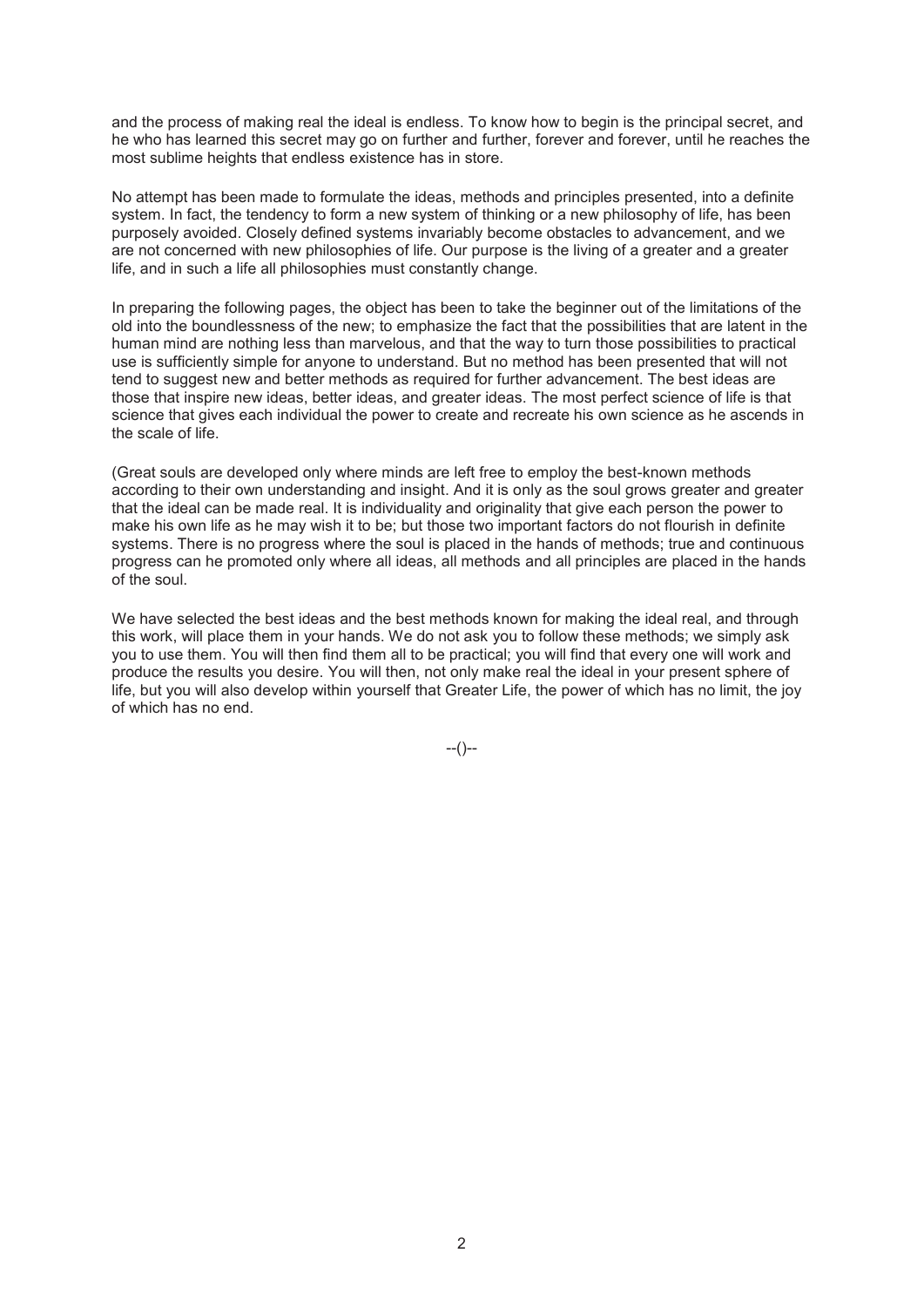### **The Ideal Made Real**

To have ideals is not only simple but natural. It is just as natural for the mind to enter the ideal as it is to live. In fact, the ideal is an inseparable part of life; but to make the ideal real in every part of life is a problem, the solution of which appears to be anything but simple. To dream of the fair, the high, the beautiful, the perfect, the sublime, that everyone can do; but everyone has not learned how to make his dreams come true, nor realize in the practical world what he has discerned in the transcendental world.

The greatest philosophers and thinkers in history, with but few exceptions, have failed to apply their lofty ideas in practical living, not because they did not wish to but because they had not discovered the scientific relationship existing between the ideal world and the real world. The greatest thinker of the past century confessed that he did not know how to use in every day life the remarkable laws and principles that he had discovered in the ideal. He knew, however, that those laws and principles could be applied; that the ideal could be made real, and he stated that he positively knew that others would discover the law of realization, and that methods would be found in the near future through which any ideal could be made real in practical life; and his prophecy has come true.

To understand the scientific relationship that exists between the real and the ideal, the mind must have both the power of interior insight and the power of scientific analysis, as well as the power of practical application; but we do not find, as a rule, the prophet and the scientist in the same mind. The man who has visions and the man who can do things do not usually dwell in the same personality; nevertheless, this is necessary. And every person can develop both the prophet and the scientist in himself. He can develop the power to see the ideal and also the power to make the ideal real.

The large mind, the broad mind, the deep mind, the lofty mind, the properly developed mind can see both the outer and the inner side of things. Such a mind can see the ideal on high, and at the same time understand how to make real, tangible and practical what he has seen. The seeming gulf between the ideal and the real, between the soul's vision and the power of practical action is being bridged in thousands of minds today, and it is these minds who are gaining the power to make themselves and their own world as beautiful as the visions of the prophet; but the ideal life and the world beautiful are not for the few only. Everybody should learn how to find that path that leads from the imperfections of present conditions to the world of ideal conditions, the world of which we have all so frequently dreamed.

The problem is what beginners are to do with the beautiful thoughts and the tempting promises that are being scattered so widely at the present time. The average mind feels that the idealism of modern metaphysics has a substantial basis. He feels intuitively that it is true, and he discerns through the perceptions of his own soul that all these things that are claimed for applied metaphysics are possible. He inwardly knows that whatever the idealist declares can be done will be done, but the problem is how. The demand for simple methods is one of the greatest demands at the present time, methods that everyone can learn and that will enable any aspiring soul to begin at once to realize his ideals.

Such methods, however, are easily formulated, and will be found in abundance on the following pages. These methods are based upon eternal laws; they are as simple as the multiplication table and will produce results with the same unerring precision. Any person with a reasonable amount of intelligence can apply them, and those who have an abundance of perseverance can, through these methods, make real practically all the ideals that they may have at the present time. Those who are more highly developed will find in these methods the secret through which their attainments and achievements will constantly verge on the borderland of the marvelous. In fact, when the simple law that unites the ideal and the real is understood and applied, it matters not how lofty our minds and our visions may be we can make them all come true.

To proceed, the principal obstacle must first be removed; and this obstacle is the tendency to lose faith whenever we fail to make real the ideal the very moment we expect to do so. This tendency is present to some degree in nearly every mind that is working for greater things, and it postpones the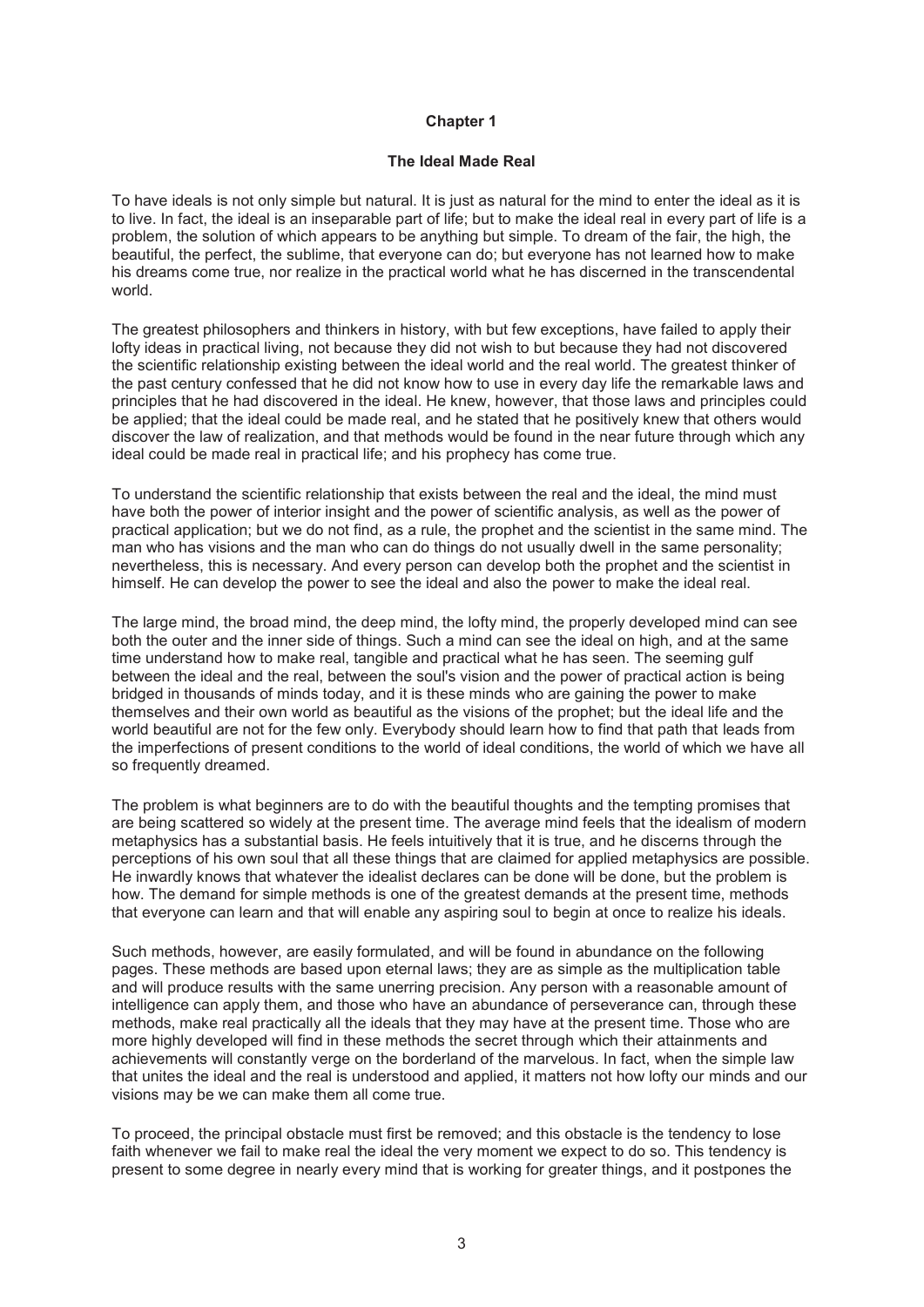day of realization whenever it is permitted to exercise its power of retrogression. Many a person has fallen into chronic despondency after having had a glimpse of the ideal, because it was so very beautiful, so very desirable, in fact, the only one thing that could satisfy, and yet seemingly so far away and so impossible to reach.

But here is a place where we must exercise extraordinary faith. We must never recognize the gulf that seems to exist between our present state and the state we desire to reach. On the other hand, we must continue in the conviction that the gulf is only seeming and that we positively shall reach the ideal that appears in the splendors of what seems to be a distant future, although what actually is very near at hand.

Those who have more faith and more determination do not, as a rule, fall down when they meet this seeming gulf; they inwardly know that every ideal will some time be realized. It could not be otherwise, because what we see in the distance is invariably something that lies in the pathway of our own eternal progress, and if we continue to move forward we must inevitably reach it. But even to these the ideal does at times appear to be very far away, and the time of waiting seems very long.

They are frequently on the verge of giving up and fears arise at intervals that many unpleasant experiences may, after all, be met before the great day of realization is gained; however, we cannot afford to entertain such fears for a moment nor to think that anything unpleasant can transpire during the period of transition; that is, the passing from the imperfections of present conditions to the joys and delights of an ideal life. We must remember that fear and despondency invariably retard our progress, no matter what our object in view may be, and that discouragement is very liable to cause a break in the engine that is to take our train to the fair city we so long have desired to reach.

The time of waiting may seem long during such moments as come when the mind is down, but so long as the mind is on the heights the waiting time disappears, and the pleasure of pursuit comes to take its place. In this connection we should remember that the more frequently we permit the mind to fall down into fears and doubts the longer we shall have to wait for the realization of the ideal; and the more we live in the upper story of life the sooner we shall reach the goal in view. There are many who give up temporarily all efforts toward reaching their ideals, thinking it is impossible and that nothing is gained by trying, but such minds should realize that they are simply making their future progress more difficult by retarding their present progress. Such minds should realize the great fact that every ideal can be made real, because nothing is impossible.

To reach any desired goal the doing of certain things is necessary, but if those things are not done now they will have to be done later; besides, when we give up in the present we always make the obstacles in our way much greater than they were before. Those things that are necessary to promote our progress become more difficult to do the longer we remain in what may be termed the "giving up" attitude, and the reason why is found in the fact that the mind that gives up becomes smaller and smaller; it loses ability, capacity and power and becomes less and less competent to cope with the problems at hand. Whenever we give up we invariably fall down into a smaller mental state.

When we cease to move forwards we begin to move backwards. We retard progression only when we cease to promote progression. On the other hand, so long as we continue to pursue the ideal we ascend into larger and larger mental states, and thus increase our power to make real the ideals that are before us. The belief that it is impossible to make real the ideal has no foundation whatever in truth. It is simply an illusion produced by fear and has no place in the exact science of life. When you discern an ideal you discover something that lies in your own onward path. Move forward and you simply cannot fail to reach it; but when you are to reach the coveted goal depends upon how rapidly you are moving now. Knowing this, and knowing that fear, doubt, discouragement and indifference invariably retard this forward movement, we shall find it most profitable to remove those mental states absolutely.

The true attitude is the attitude of positive conviction; that is, to live in the strong conviction that whatever we see before us in the ideal will positively be realized, sooner or later, if we only move forward, and we can make it sooner if we will move forward steadily, surely and rapidly during every moment of the great eternal now. To move forward steadily during the great eternal now is to realize now as much of the ideal as we care to appropriate now; no waiting therefore is necessary. To begin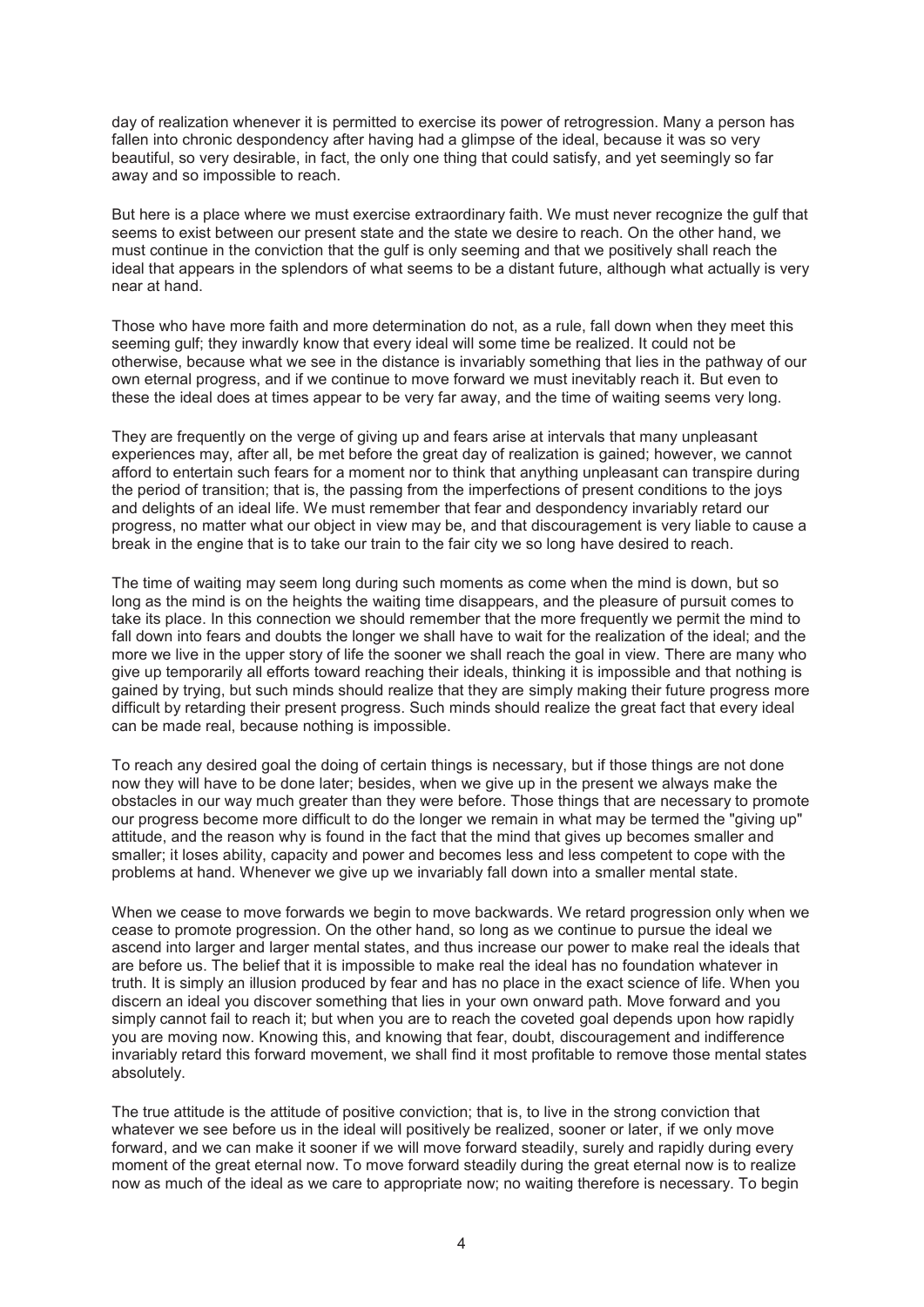to move forward is to begin to make real the ideal, and we will realize in the now as much of the ideal as is necessary to make the now full and complete.

To move forward steadily during the great eternal now is to eternally become more than you are; and to become more than you are is to make yourself more and more like your ideal; and here is the great secret, because the principle is that you will realize your ideal when you become exactly like your ideal, and that you will realize as much of your ideal now as you develop in yourself now. The majority, however, feel that they can never become as perfect as their ideal; others, however, think that they can, and that they will sometime, but that it will require ages, and they dwell constantly upon the unpleasant belief that they may in the meantime have to pass through years and years of ordinary and undesirable experience; but they are mistaken, and besides, are retarding their own progress every moment by entertaining such thoughts.

If all the time and all the energy that is wasted in longing and longing, yearning and yearning were employed in scientific, practical self development, the average person would in a short time become as perfect as his ideal. He would thus realize his ideal, because we attract from the without what corresponds exactly to what is active in our own within. When we attain the ideal and the beautiful in our own natures, we shall meet the ideal and the beautiful wherever we may go in the world, and we will find the same things in the real that we dreamed of in the ideal.

When we see an ideal we usually begin to long for it and hope that something remarkable may happen so as to bring it into our possession, and we thus continue to long and yearn and wait with periods of despondency intervening. We simply use up time and energy to no avail. When we see an ideal the proper course to pursue is to begin at once to develop that ideal in our own nature. We should never stop to wait and see whether it is coming true or not, and we should never stop to figure how much time it may require to reach our goal. The secret is, begin now to be like your ideals, and at the proper time that ideal will be made real.

The very moment you begin to rebuild yourself in the exact likeness of your ideal you will begin to realize your ideal, because we invariably gain possession of that of which we become conscious; and to begin to develop the ideal in ourselves is to begin to become conscious of the ideal. To give thought to time is to stop and measure time in consciousness, and every stop in consciousness means retarded progress. Real progress is eternal; it is a forward movement that is continuous now, and in the realization of such a progress no thought is ever given to time.

To live in the life of eternal progress is to gain ground every moment. It means the perpetual increase of everything that has value, greatness and worth, and the mind that lives in such a life cannot possibly be discouraged or dissatisfied. Such a mind will not only live in the perpetual increase of everything that heart can wish for, but will also realize perpetually the greatest joy of all joys, the joy of going on. The discouraged mind is the mind that lives in the emptiness of life, but there can be no emptiness in that life that lives in the perpetual increase of all that is good and beautiful and ideal.

The only time that seems long is the time that is not well employed in continuous attainment, and the only waiting time, that seems the hardest time of all, is the time that is not fully consecrated to the highest purpose you have in view. When we understand that we all may have different ideals we will find that we have an undeveloped correspondent in ourselves to every ideal that we may discern, and if we proceed to develop these corresponding parts there will be some ideals realized every day. Today we may succeed in making real an ideal that we first discovered a year ago.

Tomorrow we may reach a goal towards which we have been moving for years, and in a few days we may realize ideals that we have had in view during periods of time varying from a few weeks to several years; and if we are applying the principles that underlie the process of making real the ideal, we may at any time realize ideals of which we have dreamed for a life time. Consequently, when we approach this subject properly we shall daily come into the possession of something that is our own. All the beautiful things of which we have dreamed will be coming into our world and there will be new arrivals every day.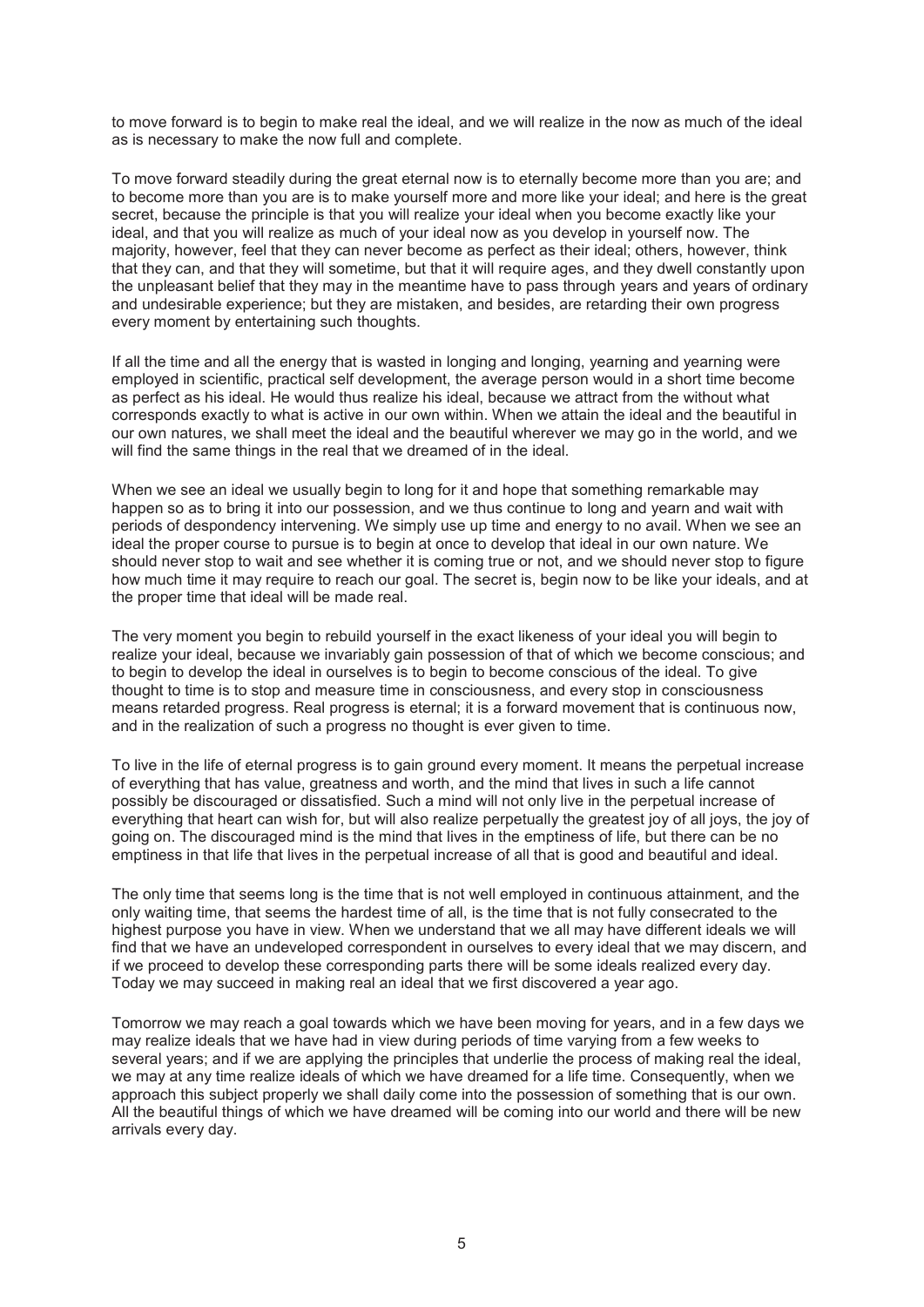This is the life of the real idealist, and we cannot picture a life that is more complete and more satisfying; but it is not only complete in the present. It is constantly growing larger and more desirable, thus giving us daily a higher degree of satisfaction and joy. When we discern an ideal that ideal has come within the circle of our own capacity for development, and the power to develop that ideal in ourselves is therefore at hand. The mind never discerns those ideals that are beyond the possibility of present development. Thus we realize that when an ideal is discerned it is proof positive that we have the power to make it real now.

Those who have not found their ideals in any shape or form whatever have simply neglected to make their own ideal nature strong, positive and pronounced. To live in negative idealism is to continue to dream on without seeing a single dream come true; but when the ideals we discern in our own natures become strong, positive working forces our dreams will soon come true; our ideals will be realized one after the other until life becomes what it is intended to be, a perpetual ascension into all that is rich, beautiful and sublime.

Whether we speak of environments, attainments, achievements, possessions, circumstances, opportunities, friends, companions or the scores of things that belong in our world, the law is the same. We receive an ideal only when we become just like that ideal. If we seek better friends, we shall surely find them and retain them, if we develop higher and higher degrees of friendship. If we wish to associate with refined people, we must become more refined in action, thought and speech.

If we wish to reach our ideals in the world of achievement, we must develop greater ability, capacity and power. If we desire better environments, we must not only learn to appreciate the beautiful, but must also develop the power to produce those things that have true quality, high worth and real superiority. The great secret is to become more useful in the world; that is, useful in the largest and highest sense of that term. He who gives his best to the world will receive the best in return.

The world needs able men and women; people who can do things that are thoroughly worthwhile; people who can think great thoughts and transform such thoughts into great deeds; and to secure such men and women the world will give anything that it may hold in its possession. To make real the ideal, proceed to develop greatness, superiority and high worth in yourself. Train the mind to dwell constantly upon the borderland of the highest ideals that you can possibly picture; but do not simply yearn for what you can see, and do not covet what has not yet become your own. Proceed to remake yourself into the likeness of that ideal and it will become your own. To proceed with this great development, the whole of life must be changed to conform with the exact science of life; that is, that science that is based upon the physical and the metaphysical united as the one expression of all that is great and sublime in the soul.

The new way of thinking about things, viewing things and doing things must be adopted in full, and this new way is based upon the principle that the ideal actually is real, and therefore should be approached not as a future possibility, but as a present actuality. Think of the ideal as if it were real and you will find it to be real. Meet all things as if they contained the ideal, and you will find that all things will present their ideals to you, not simply as mere pictures, but as realities. View the whole of life from the heights of existence; then you will see things as they are and deal with things accordingly; you will see that side of the whole of existence that may be termed the better side, and in consequence, you will grow into the likeness of that better side. When you grow into the likeness of the better side of all things, you will attract the better side of all things, and the ideal in everything in the world will be made real in your world.

--()--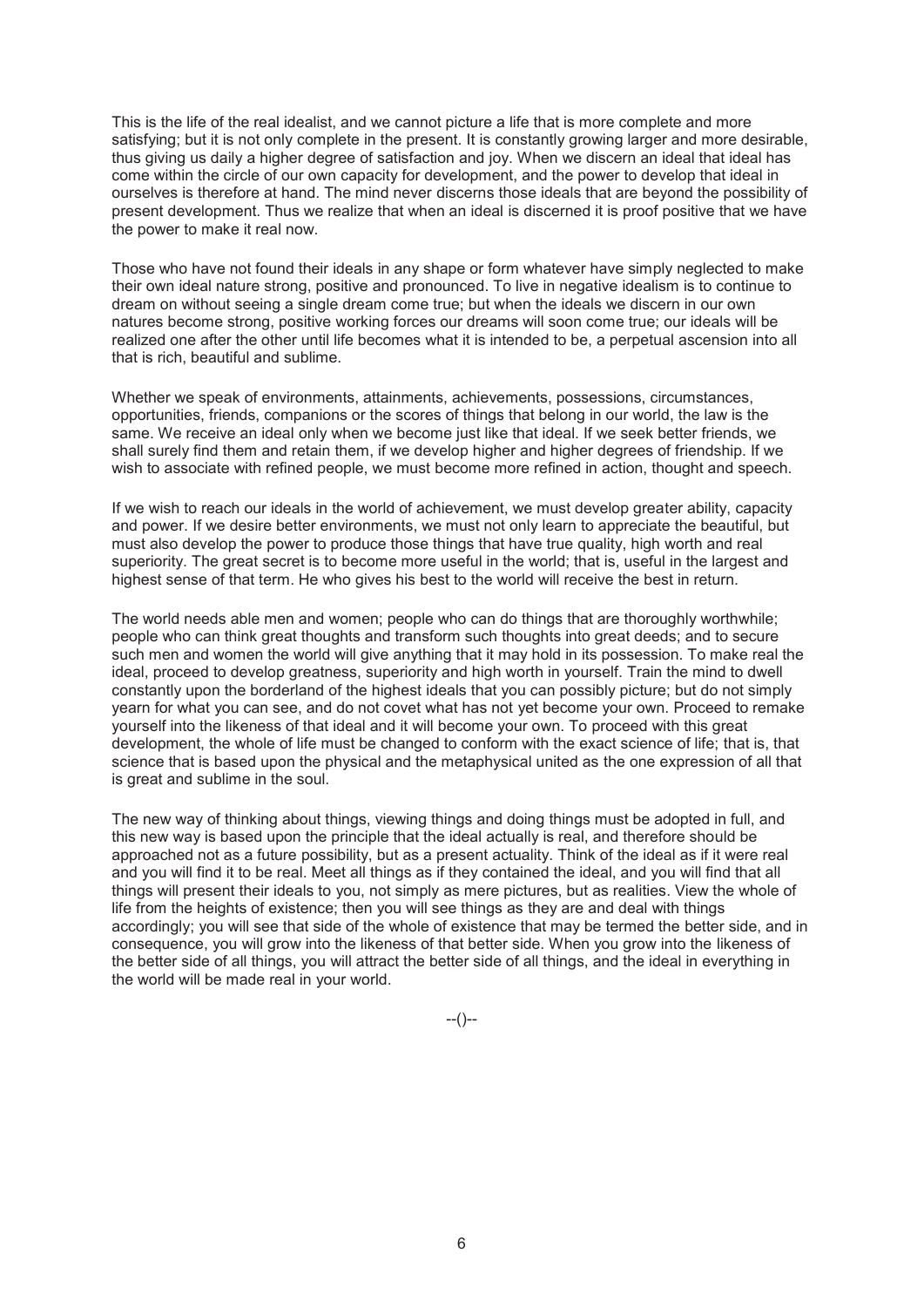## **How To Begin: The Prime Essentials**

To formulate rules in detail that will apply to each individual case is neither possible nor necessary. All have not the same present needs nor the same previous training; but there are certain general principles that apply to all, and these, if followed according to the individual viewpoint, will produce the results desired. If the proper beginning is made, the subsequent results will not only be greater and be realized in less time, but much useless experience and delay will be avoided. These principles, or prime essentials, are as follows:

## *1. Learn to be still.*

When you undertake to live an ideal life and seek to promote your advancement in every direction, you will find that much cannot be gained until your entire being is placed in a proper condition for growth; the reason being that the ideal is ever advancing toward higher ideals, and you must improve yourself before you can better your life. It has been found that all laws of growth require order, harmony and stillness for proper action; therefore, to live peacefully, think peacefully, act peacefully and speak peacefully are important essentials. This will not only put the entire being into proper condition for growth, but will also conserve energy, and when you begin to live the larger life you will want to use properly all your forces; neither misusing or wasting anything.

To acquire stillness never "try hard," but simply exercise general self control in everything you do. Never be anxious about results, and they will come with less effort, and in less time. Whenever you have a moment to spare relax the whole person, mind and body; just let everything fall into the easiest position possible. Make no effort to relax, simply let go. So long as you try to relax you will not succeed. While in this relaxed condition be quiet; do not move a muscle; breathe deeply but gently, and think only of peace and stillness. Before you go to sleep at night relax your entire system, and fall asleep with peace in your mind; bathe your mind and body, so to speak, in the crystal sea of the beautiful calm. These methods alone will work wonders in a few weeks. While you are at work hold yourself from anxious hurry or disturbed action; work in the attitude of poise and you will accomplish much more in the same given time and you will be a far better workman. Train yourself to come into the realization of perfect peace by gently holding a deep strong desire for peace and by ordering all your actions to harmonize with the peaceful goal in view. The result will be "the peace that passeth understanding," and for this alone your gratitude will be both boundless and endless.

# *2. Rejoice and be glad.*

Cheerfulness is not only a good medicine, but it is food for mind and body. The cheerful life will fill every atom with new life, and it is to the faculties of the mind what sunshine is to the flowers and trees. To be happy always is one of the greatest things that man can do, and there are few things that are more profitable in every sense of that term. No matter what comes, be glad; and live in the conviction that all things are working together for good to you. As your conviction is so is your faith; and as your faith is so it shall be unto you. When you live in the conviction that all things are working together for good you will cause all things to work together for good, and you will understand the reason why when you begin to apply the real science of ideal living. No matter how dark the cloud, look for the silver lining; it is there, and when you always look at the bright side of things you develop brightness in yourself.

This brightness will strengthen all your faculties so that you can easily overcome what obstacles may be in your way, and thus gain the victory desired. Direct your attention constantly to the bright side of things; refuse absolutely to consider any other side. At first this may not be possible in the absolute sense, but perseverance never fails to win. However, do not try hard; gently direct your attention to the bright side and know that you can. Ere long it will be second nature for you to live on the sunny side. The value of this attainment is very great; first, because joyousness will increase life, power, energy and force; this we all know from personal experience, and we wish to have all the life and power that we can possibly secure; second, because the happiest soul never worries, which is great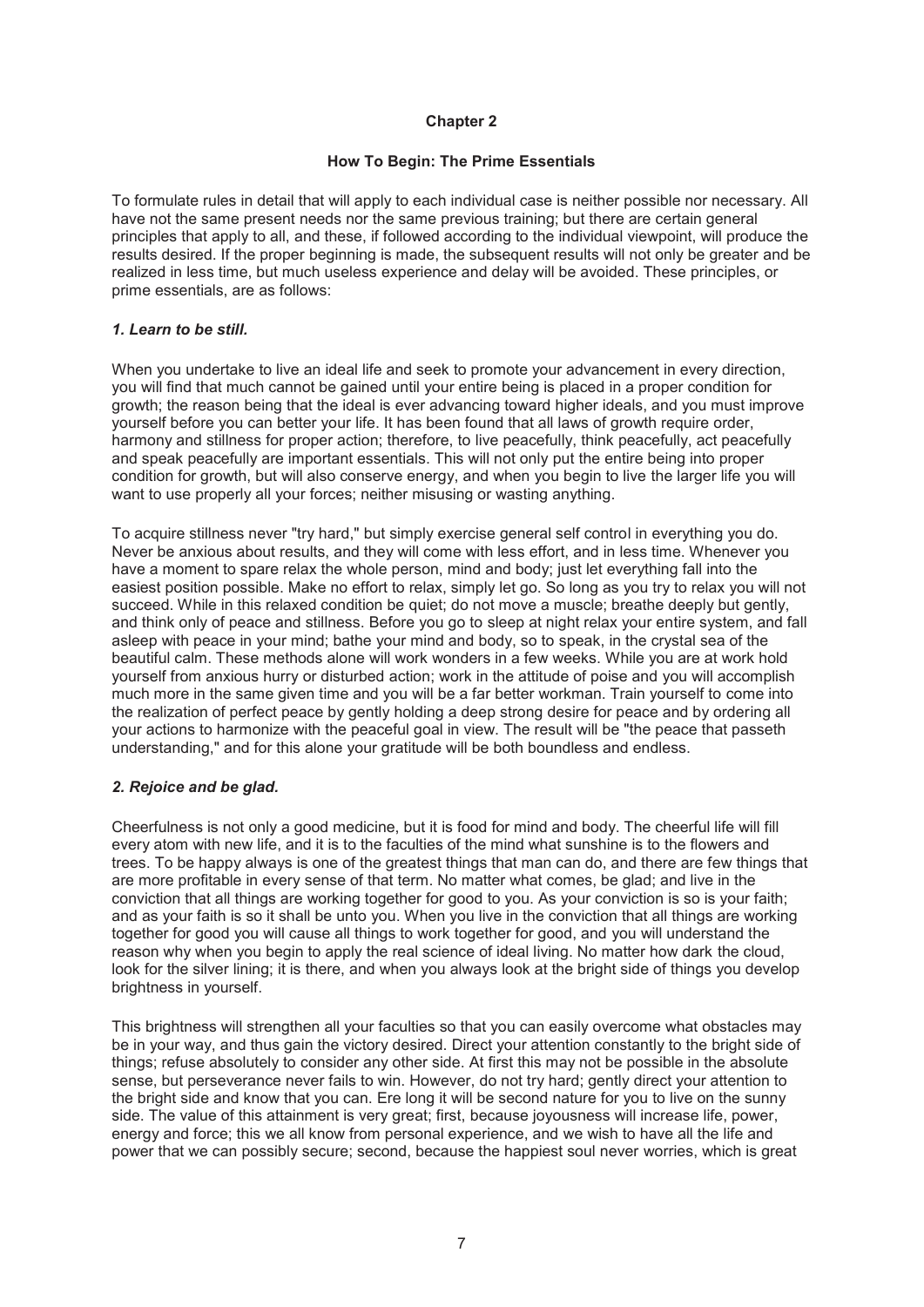gain. Worry has crippled thousands of fine minds and brought millions to an early grave. We simply cannot afford to worry and must never do so under any condition whatever.

If we have that habit we can remove it at once by the proper antidote, which is joyousness. After you have trained yourself to look only for the bright and the best, the bright and the best will come to you, because you will be using your powers to bring those very things to pass; therefore, rejoice and be glad every moment. Let your heart and your soul sing at all times. When you do not feel the joyous music within, produce it with your own imagination, and ere long it will come of itself with greater and greater abundance; your soul will want to sing because it feels music, and there are few joys that equal the joy that comes when music is felt in the soul.

There are so many things that are sweet and beautiful in life that when we once find the key to harmony we shall always rejoice. In the meantime, be happy for the good you have found, and through that very attitude you will develop the power to attract better things than you ever had before. This personal existence is brimful of good things and happy souls will find them all.

### *3. Love everybody and be kind.*

If you wish your path to be strewn with roses, just be kind. Give your best to the world, and the best will come to you without fail; if it does not come today, never mind; just go on being kind and refuse to consider disappointments. Never hold in mind those things that you do not wish to retain; you thus cause those things to pass away. This "shall also pass away" is true of everything that is not pleasant; but unpleasant things will not pass away so long as we hold them in thought. That which you let go from your mind will pass away from you entirely. Train yourself to be kindness in a permanent state of mind, because you cannot afford to criticize, condemn or be angry at any time.

We know that anger not only disturbs the mind, but also destroys the cells of the body, and no one can be angry without losing a great deal of life and energy. To find fault never pays; it simply brings enmity, discord and criticisms; besides, the faults we constantly see in others will develop in ourselves. The critical mind is destructive and the critical attitude is weakening to the entire system; therefore, no one can be his best who permits himself to think or talk about the flaws of life. Be good and kind to everybody; it is one of the royal paths to happiness and peace. When anyone does wrong, do not condemn; help him out; help him find the better way. "Cast your bread upon the waters;" it will surely return; sometimes more quickly than you expect it. Therefore, give abundantly of all that is best in your life, and nothing is better than kindness and love. When you begin to live an ideal life you will desire more and more to live the largest life possible, and to accomplish this you must learn to be much to everybody.

Your purpose must be to be useful in the largest and truest sense of that term; and nothing can promote this purpose so thoroughly and so extensively as universal kindness. This does not imply, however, that you are to permit yourself to be imposed upon or unjustly used by the unscrupulous. It is our duty, as well as our privilege to demand the right at all times, and to demand justice for everybody and from everybody, but this should be done in kindness, with the antagonistic attitude eliminated. The love that loves everybody is not the love that seeks to gain personal possession of some object of affection. We refer to that larger kindness that excludes no one from our whole-souled good wishes. This form of love is the greatest power in the world, and the one who loves the most in this larger, truer sense will accomplish the most. The reason why is found in the fact that a great love invariably brings out all that is large, great and extraordinary in human nature. To state that the one who takes the greatest interest in the welfare of the world does the most to promote his own interests may seem to be a contradiction of terms; but it is true, and it proves conclusively that the one who gives his best to the world will invariably receive the best in return.

Never permit yourself to say that you cannot love every creature that lives; say that you do love everything that lives, and mean it. What you say you are doing that you will find yourself doing. This greater love illumines the mind, gives new life to every fiber in your being, removes almost every burden and eases the whole path of existence. Love removes entirely all anger, hatred, revenge, ill will, and similar states, a matter of great importance, for no one can live an ideal life while such states of mind remain. To have a sweet temper and loving disposition and a kind heart is worth more than tons of gold. We are all finding this to be true, and we realize fully that the person who loves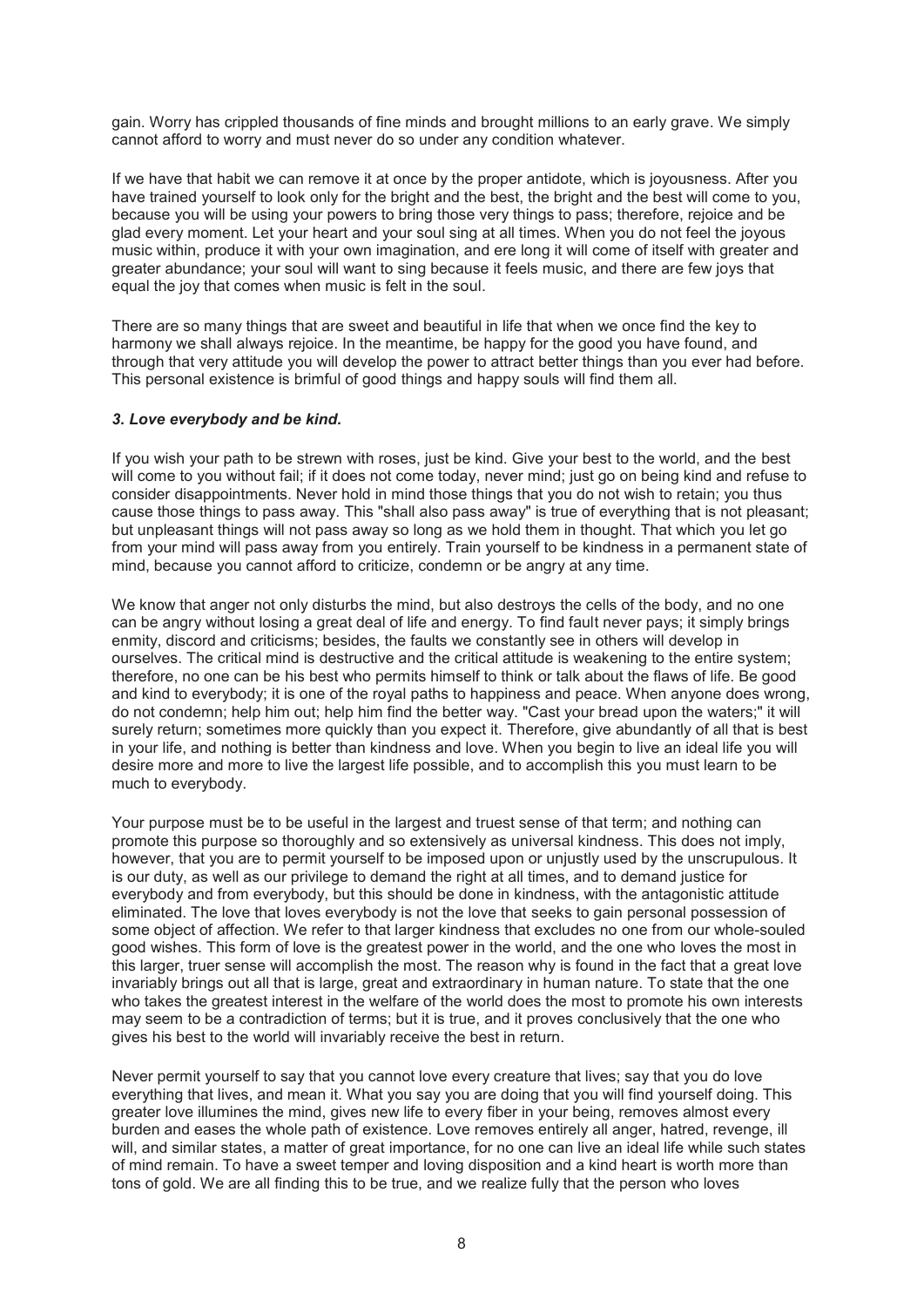everybody with that larger loving kindness has taken a long step upward into that life that is real life. This is not mere sentiment, but the expression of an exact scientific fact. A strong, continuous love will bring all good to any one who lives and acts as he inwardly feels.

# *4. Have faith in abundance.*

Have faith in God; have faith in man; have faith in yourself; have faith in faith. Believe in everything, and you relate yourself to the best that is in everything. We all know the value of self-confidence, but faith is infinitely deeper, larger and higher. Self-confidence helps us to believe in ourselves, as we are at present, and thus helps us to make a better use of the talents we now possess; but faith elevates the mind into the consciousness of our larger and superior possibilities, and thus increases perpetually the power, the capacity and the efficiency of the talents we now possess. Faith brings out the best that is within us and puts that best to work now. He who follows faith may frequently go out upon the seeming void, but he always finds the solid rock, The reason is that faith has superior vision and goes instinctively to the very thing we desire to find. Faith does not expect things to come of themselves.

Faith never stands and waits; it does things; but while at work believes that the goal will be reached and the undertaking accomplished. The person who works in the attitude of faith can never fail; because through faith he draws upon the inexhaustible. The person who works in the attitude of doubt can never be at his best. Through the feeling of doubt he lowers his own ability; he holds back his best power and employs but a portion of his capacity; but the one who works in faith will press on to the very limit of his present capacity and then go on further still, because the more faith he has the more fully he realizes that there is no limit to his capacity, that the seeming void that lies before is positively solid rock all the way and he may safely proceed. Whatever you do believe that you can succeed in; do not for a moment permit yourself to doubt; know that the Infinite is your source, that you live in the universal and have the boundless upon which to draw for supply. If people or things do not come up to your ideal never mind; give them time; continue to have faith in their better selves; they will also scale the heights.

Expect them all to do their best, and most of them will do so now; the others will soon follow, if you live in the faith that they will. The unbounded faith of one soul can elevate the lives of thousands. This is a statement that is just as true as it is great, and we should constantly give it the highest place in mind. The man who has faith in the whole race is an inspiration to everybody. Many a person has risen rapidly in the scale because some one had faith in him. Faith is the greatest elevating power that we know in the world. Faith can convert any failure into success and can promote the advancement of everybody, no matter what the circumstances may be. Have faith in yourself and you will advance as you never advanced before. Have faith in others and they will inevitably follow. Have faith in the Infinite and the Supreme Power will always be with you. This power will see you through, whatever your goal may be. Therefore, if you would enter the new life, the better life, the ideal life, and inspire others to do the same, have faith in abundance.

# *5. Pray without ceasing.*

The true prayer is the whole-souled desire for the larger, the higher and the better while the mind is stayed upon the Most High; and to pray without ceasing is to constantly live in that lofty desire. The forces of mind and body always follow our desires; therefore, if we would use our powers in building up a larger life we must have high desires and true desires. Turn your desires upward and keep them there; desire the greater things only; never desire anything less.

Those powers within you will cause you to become as true, as great and as perfect as your heart has prayed that you might become. To cause our desires, thoughts and states of consciousness to rise to the very highest states of being, we should employ the silence daily; that is, we should enter into the absolute stillness of the secret life of the soul. Through the silence we shall find the secret of secrets, the path to that inner world from which everything proceeds. To begin, be alone and comfortably seated. Or, you may enter the silence in association with someone that is in perfect harmony with yourself. Relax mind and body; close your eyes and be perfectly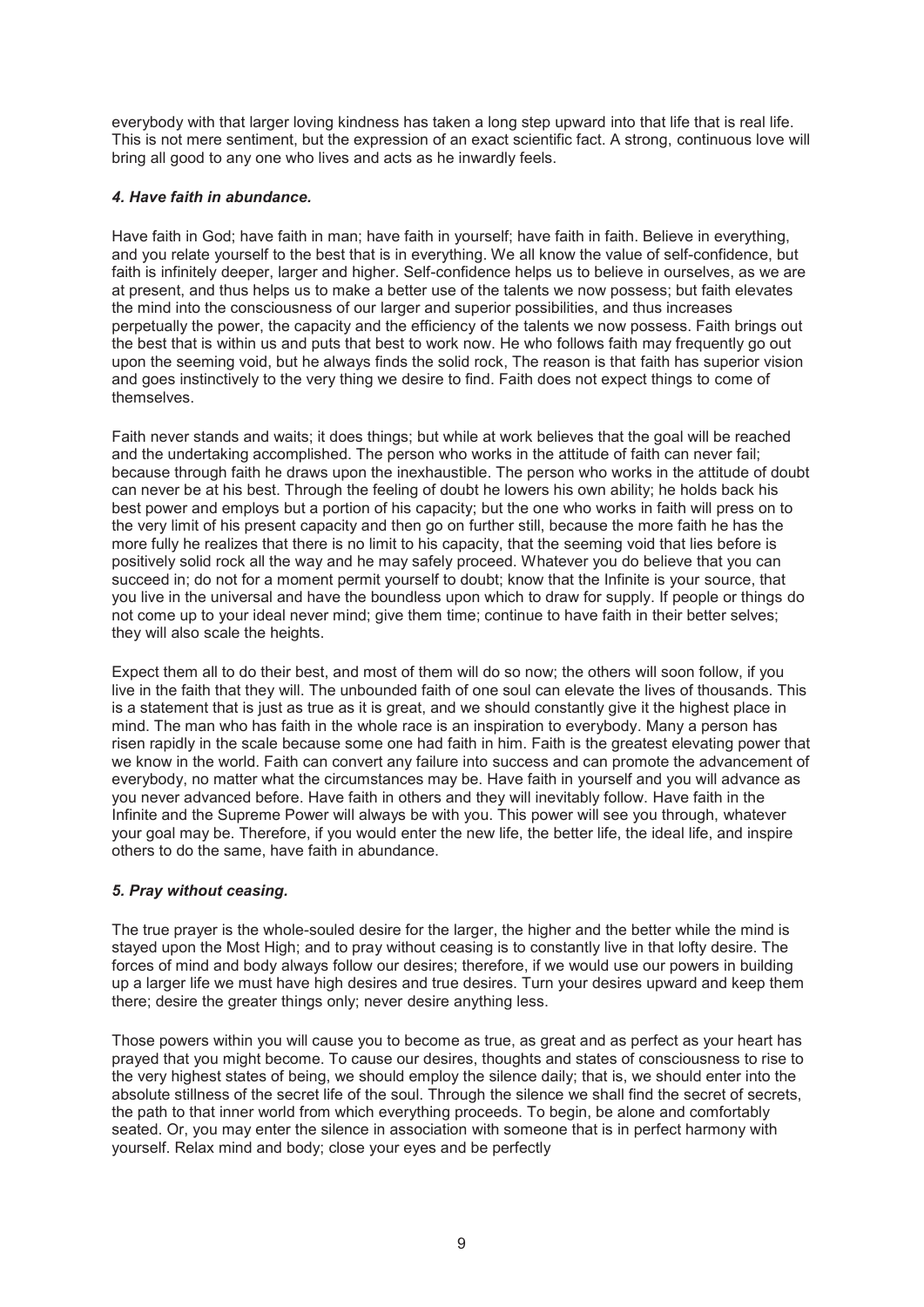quiet; turn your attention upon the inner life of the soul and gently hold your mind upon the thoughts of stillness and peace.

Affirm with deep, quiet feeling,

*"Peace is mine." "I am resting in the stillness of the spirit." "I have entered the beautiful calm." "I am one with the Infinite." "I am in the kingdom of the great within." "I am in the secret places of the Most High,"* 

and similar states.

While you make these statements feel that you are peaceful and still and that you are now in that inner world where all is quiet and serene. When you feel this deep, sublime stillness you can use other affirmations according to your present needs. You may affirm that you are well and strong and happy and harmonious, and that you have full possession of all those qualities that you know have existence in real life. To feel the perfect peace of the soul, however, is the first essential. After that is attained your consciousness will deepen and you will enter the great within to a greater and greater degree.

While the mind is in this interior state of being every thought you think will be a power, and every desire you express will modify or change everything in your life according to the nature of that desire and in proportion to its depth and unity with the Supreme. For this reason you should train yourself to think only right thoughts and create only the truest desires while you are in the silent state. That which you think or do while in the silence will have a greater effect upon your life than that which you may attempt while on the surface of outer consciousness.

Therefore, everything that is important should be taken into the silence and through the silence to the Infinite.

This corresponds perfectly with the statement

#### *"Take it to the Lord in prayer."*

The real purpose of the silence is to enable the mind to enter the inner life and not only recreate all thought according to the higher truth, but to enter into a more perfect touch with the divine source of things. The silence should be entered every day for ten, twenty or thirty minutes. This is a daily practice of extreme value. Though you may not have any real results at first, simply continue; you will reach your goal. When you begin to become conscious of your interior life and begin to live more or less in touch with the world beautiful that is within you, you will find that you can live in this high, peaceful state the greater part of the time and thus be in the silence almost constantly. This is not only a most desirable attainment, but it is the one great attainment toward which every soul should work.

When a person can live in these higher realms always and constantly, and desire the realization of the highest and the best that he knows, the prayer without ceasing, the true spiritual prayer is being fulfilled. Such a prayer will be answered eternally. Every day will bring us something that we truly wished for, and every moment will be supplied with all that is necessary to make the present full and complete.

#### *6. Think the truth.*

When we learn to think the truth we have actually come to the "parting of the ways." Here we find where the old leaves off and the new begins. In this state the wrong disappears and the right is discerned and realized in an ever-increasing manner. The foundation of all truth is expressed in the basic statement "MAN IS A SPIRITUAL BEING CREATED IN THE IMAGE AND LIKENESS OF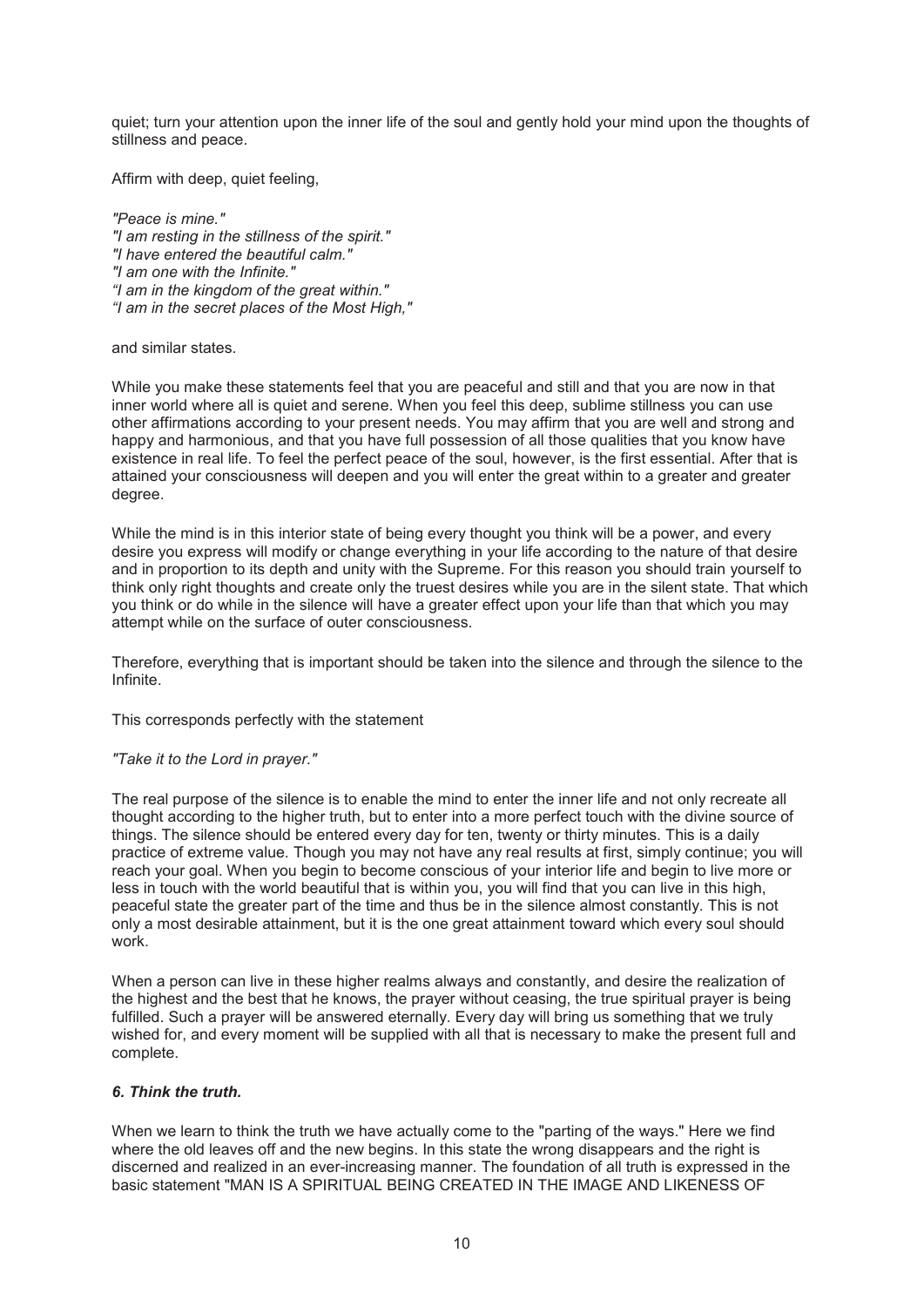GOD". Being created in the image of God man is now divine and in possession of all the divine attributes. Each individual is now in possession of infinite wisdom, infinite power, infinite love, eternal life, perfect peace, everlasting joy, universal truth, universal freedom, universal good, divine wholeness, spotless virtue, boundless supply.

True, these attributes exist principally in the potential state, that is, they are possibilities waiting in the within for unfoldment, development and expression; nevertheless, they do exist in every soul and to a degree that is limitless. Therefore, every soul does actually possess those attributes, and to speak the truth we must recognize their existence and even now claim their possession. To think the truth you must think that you are divine in your true being, and that you possess these attributes, because this is the truth. You are divine in your true being, because you are created in the image of God, and you do possess the divine attributes just mentioned because that which is divine must necessarily possess the attributes of the divine.

To think contrary to this would be wrong thought, and from wrong thought comes all the wrong in the world. The average person does think contrary to this thought; therefore, he is almost constantly in bondage to sin, sickness or trouble of some kind. Divine wholeness, that is, perfect health of body and mind is yours now, always was and always will be; therefore it would be wrong for you to say, "I am sick." Your real being is never sick, never will be, because it is divine and you are the real being; you are not the body; you possess a body, and that body may be indisposed, if you create wrong thought, but that body is not you. You are a spiritual being created in the image of God, therefore you are always well.

When sickness appears on the surface, that is, in the body, know that it is on the surface only; that sickness is not in you; you are real being, and in real being perfect health reigns absolutely and eternally. The sickness that sometimes appears in the body is the result of a recognition of untruth, either expressed in wrong thinking or wrong living. Right thought, that is, that thought that invariably follows the recognition of absolute truth, would not produce sickness; and no person could become sick that is always filled and protected with the power of right thought. When the light reigns supremely, darkness cannot enter. Wrong thought comes from a false conception of yourself, and false conceptions will continue to form in mind so long as you are ignorant of the truth.

When you know the truth, that you are the image of God, perfect in your own true being, you will think this truth and all your thought will; consequently, only right conditions can exist in your life, and all will henceforth be well with you. When you see yourself as you are in your true being, that you are even now strong and well, in full possession of peace, love, power, wisdom, freedom and all the good that is in God, you will think of yourself accordingly and such thought is right thought. The result will be right conditions in mind and body. From center to circumference your entire being will be well and perfect, as it always was and ever will be in the truth.

To think the absolute truth at first seems a contradiction of known facts, because we are so used to judging from appearances, but when we find that appearances are simply the result of thought, that right thought produces good appearances, and wrong thought produces adverse appearances, and learn that true being is the image of God, we shall no longer see contradiction in thinking absolute truth. When we think the truth about ourselves we shall always think the truth about others; we shall, therefore, not think of them as they appear on the surface but as they are in the perfection of real spiritual being. We shall overlook, forgive and forget the wrong appearance, knowing that it is but a temporary effect of wrong thought, and we shall proceed to inspire everyone to change that appearance by thinking right thought, the thought of truth.

# *7. Live in the spirit.*

To express this statement in its simplest terms, we would say that to live in the spirit is to live in the upper story of mind and thought, or to live on the good side, the bright side and the true side of everything. To the beginner this is sufficient, because this simple change in living must come before the higher spiritual consciousness can be realized; but the change though simple at first will completely revolutionize life. Ere long, however, the consciousness of the true side and the better side will become so clear that to live in the spirit will mean infinitely more than to simply dwell in the upper story of mind, and when this larger experience comes we shall know from our own illumined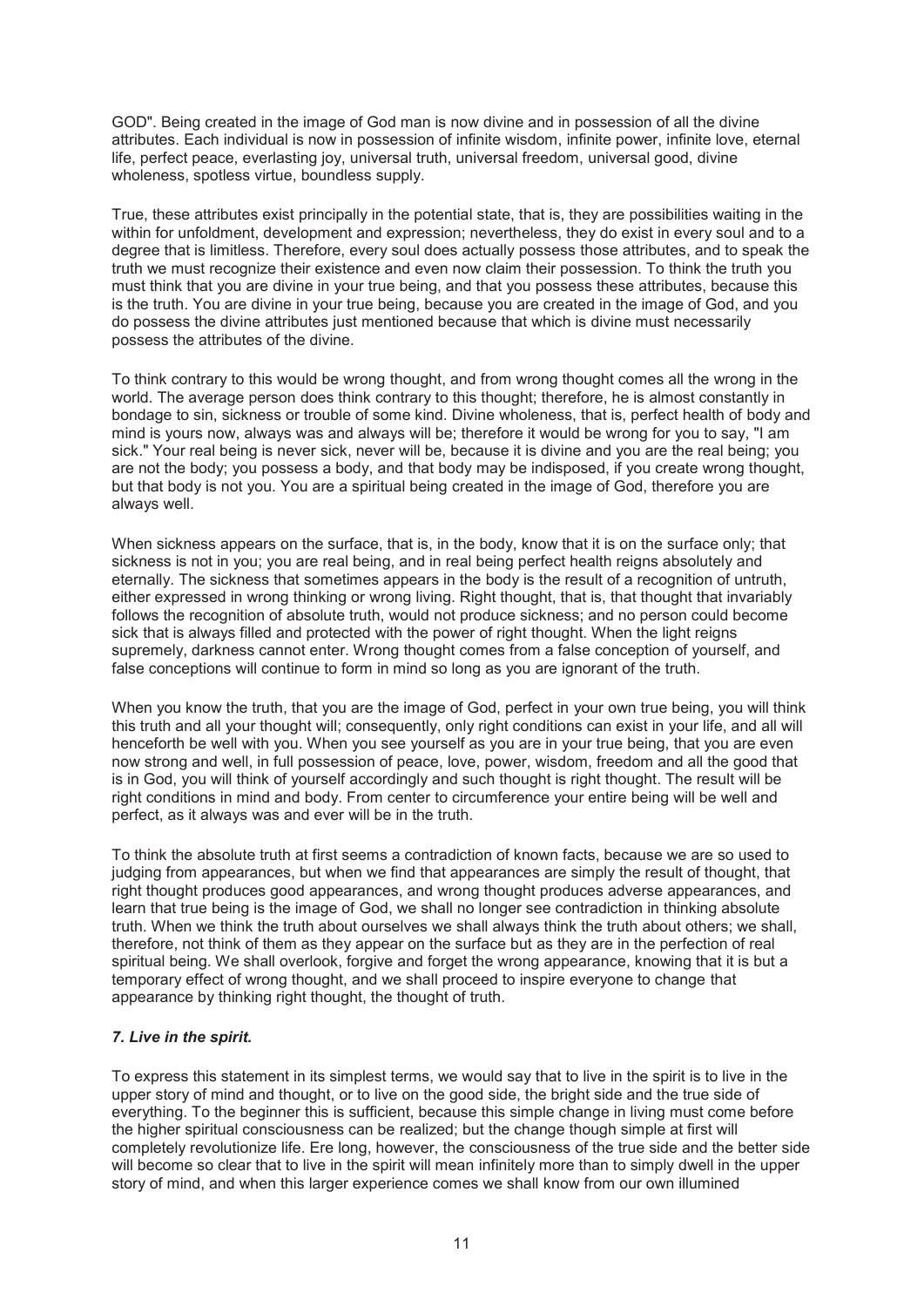understanding what it means to live in the spirit. When we begin to think the truth all kinds of illusions and false beliefs will gradually vanish, and we shall not only understand that we are spiritual beings, but we shall feel that we are all that divine life can be.

We shall positively know that we are eternal souls living in a spiritual world now, expressing ourselves in a physical world, and we shall realize that we are actually created in the image and likeness of the Infinite, united with the Infinite and living in the life of Infinite being. Through the fuller realization of truth we will learn that the spiritual is not some vague, far away something that saints alone can know, but that spirit is the essence of all things, the very life of all things visible and invisible, and that spirit is in itself absolutely good and perfect. We will realize that there is but one substance from which all things proceed and that substance is the expression of spirit; we will see that there is but one life, the spiritual life, and that there is but one law, the eternal coming forth in a greater and greater measure of life.

We will find that spirit is the basis of all things, the soul of all things, and that therefore all things are in reality very good and very beautiful. We will find through the spirit that evil is but a temporary condition produced by man's understanding of the goodness and the completeness of real being and that to so live that we realize the absolute goodness and the perfect harmony of the whole universe is to live in the spirit. When we realize this we are on the true side of all things and we feel that we are. When we are in harmony with all things we are in harmony with the Infinite and can feel His presence always; and we also find that to "dwell in the secret places of the Most High" is to realize that we are in that great sea of life, the great spiritual sea, the universal state of being, the world of divine existence. While we are in this upper state, that is, in the spirit, we are away from the false, and actually in the true. We are in the spirit, and from the light of the spirit we can see clearly the truth concerning everything.

From this place we may ascend to other and greater heights and enter into the ever-increasing realms of life where existence becomes fairer and higher, too beautiful for tongue to ever describe. What is held in store for the soul that lives in the spirit, eternity alone can reveal, but that the life that is lived in the spirit is the only true life thousands have learned, both in this age and in ages gone by. To the beginner, however, the first essential is to get away from material life, that is, the common, the gross, the superficial, the ordinary, the perverted and the wrong; then to go up higher, to enter the world of light and live in the more beautiful realms of sublime existence.

To live in the spirit, live in the highest and most perfect state now, and do not for a moment come down. At first this state will simply be a life that is finer, larger and more harmonious, where things move more smoothly and where the value of life seems to constantly increase; but ere long living in the spirit will mean far more than merely a pleasing state of existence, and the further we advance the more this wonderful life will be, until we begin to understand the great soul who declared: "Eye hath not seen nor ear heard, neither hath it entered into the heart of man what God has prepared for them that love Him."

In this connection we must bear in mind that it is not necessary to reach the supreme heights in spiritual life before we can live in the spirit. We can live in the spirit no matter where we may be in the scale of life, because the spiritual life has just as many degrees as there are human souls. Live in the realization that this universe has soul, that this soul is divine, and that you live and move and have your being in that great soul. Realize this as fully as your present state of development will permit, and you have begun to live in the spirit.

The realization of the divinity of the soul side of all things will reveal to your mind the great truth that all things are perfect in their real state of being, and that the real of everything lives in a universe of spirit, a universe that is everywhere within us all and about us all. However, before we begin we must be convinced of the great truth that the spiritual life is not mere sentiment nor a mere feeling of mind and soul. The spiritual life is the real life, the foundation of all life, the essence of all life, the soul of all life, and every true statement concerning the spiritual life is an exact scientific fact readily demonstrated by anyone who will apply the principle. And happy is the soul that does apply this principle, for such a soul will find life in the spirit, not only to be real, but to be infinitely more perfect, more wonderful and more beautiful than anyone has ever dreamed.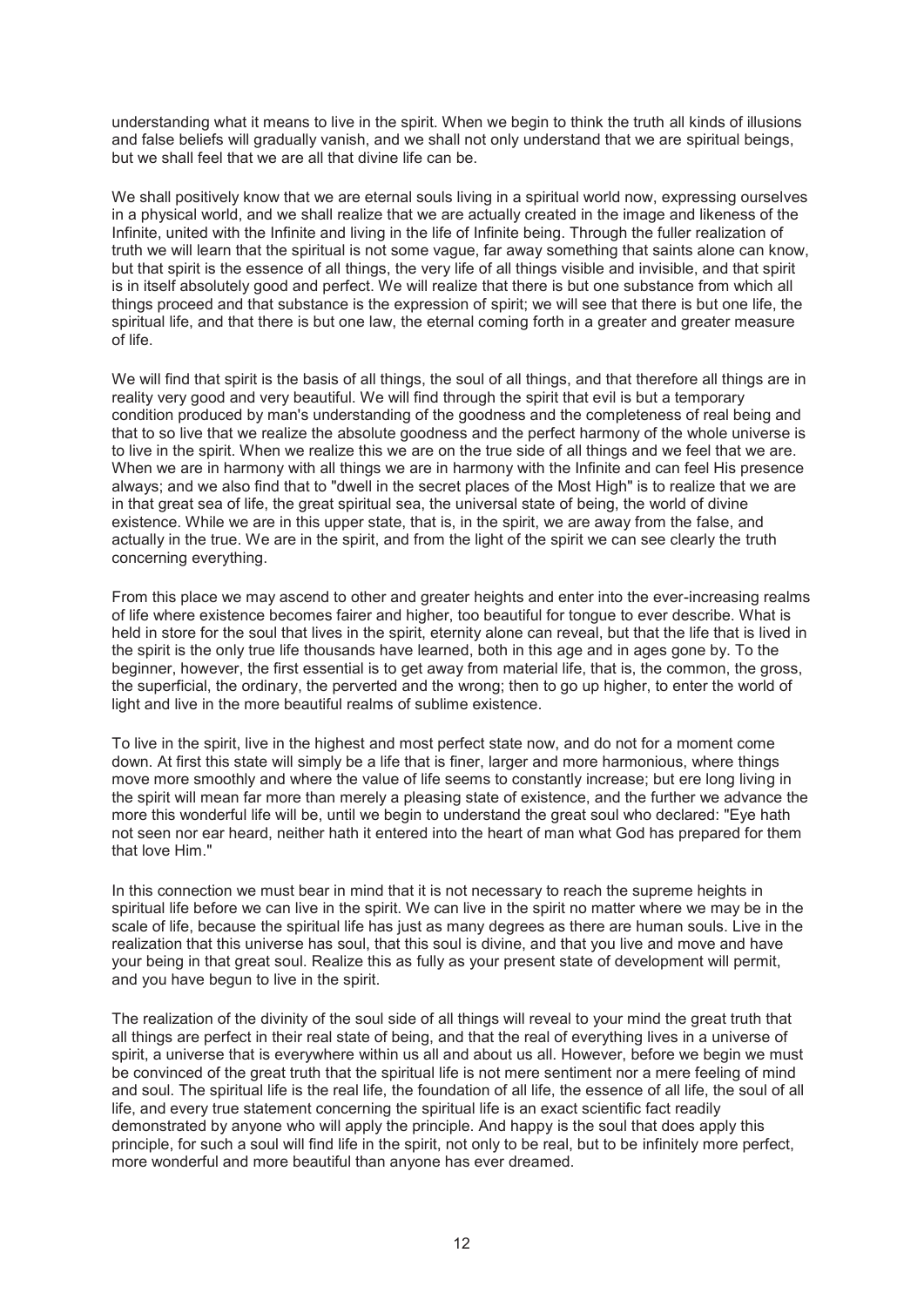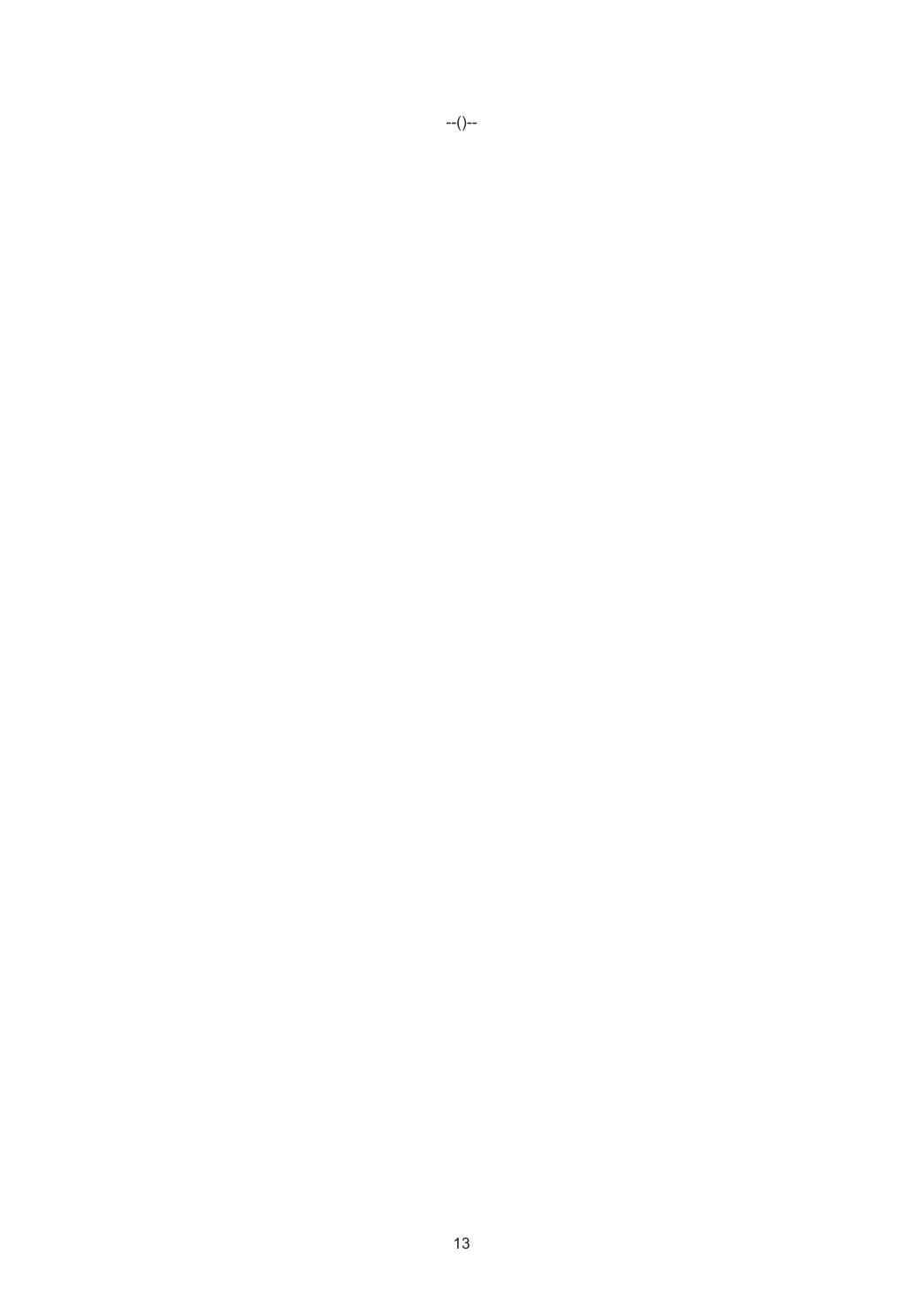### **The First Steps In Ideal Living**

Give your best to the world no matter how insignificant that best may be, and the world will invariably give its best to you. There was nothing great or remarkable about the widow's mite, but it did produce remarkable results, and the reason was she gave her very best. When we give our best we not only receive the best in return from the outer world, but we also receive the best from the inner world. When you give your best you bring forth your best, and it is the bringing forth of your best that causes you to become better and better. When you become better you will meet better people and enter into better environments, and everything in your life will change for the better, because like does attract like.

To give much is to become much, provided we give our best and give with the heart. The giving that comes simply from the hand does not count, no matter how large it may be. It brings nothing back to us nor does it bring permanent good to anybody else. When you give your best you do not give from your oversupply or from that which you cannot use. If you have something that you cannot use, it does not belong to you, and you cannot give, in the true sense of the term, what is not your own. To give does not mean simply to give money, unless that is the best you have; but rather to give your own service, your own talents, your ability, your own true worth and your own real self. The man who lives a real life at all times and under all circumstances is giving his best and the very best possible that can be given. A real life truly lived in the world is a power, and the person who lives such a life is a power for good wherever he may be.

The presence of such a person is an inspiration and a light, as we all know. The man who loves the whole world with heart and soul, and loves without ceasing is doing far more for the race than he who endows universities, and will receive a far greater reward. We must remember, however, that such a love is not mere sentiment. Real love is a power and will cause the person who has it to do his very best for everybody under every possible circumstance. That person whose heart is with the race will never be satisfied with inferior work. He will never shirk nor leave the problems of life to somebody else; he will go in and push wherever something good is being done, and he will constantly endeavor to render better and better service where ever his field of action may be Such a person will give his best to the world, whether he gives through the channels of art or mechanics, music or literature, physical labor or intellectual labor, ideas or real living.

What he does will be the best, and what he receives in return will be the best that the world is able to give. Give the best that you are through every thought, word and deed; that is the principle; and your life will be constantly enriched both from without and from within. Through the daily application of this principle you will develop superiority in mind, soul, character and life, and the world will be better off because you are here.

Expect the best from everybody and everybody will do their best for you. There may be occasional exceptions to this rule, but through close examination we shall find that these exceptions are due solely to our own negligence in applying the law to every occasion. The man who expects the best from everybody and has faith in everybody will certainly receive more love, more kindness, better friendship, better service and more agreeable associates by far than the one who has little or no faith in anyone.

But, our faith in people must be alive, and our expectations must have soul. To live constantly in the fear that people will do this or that, and that such and such mistakes may be made, is to live in a confused mental world, and where there is much confusion there will be many mistakes. Mental states are contagious; how that can be is not a matter for present discussion, but the fact that they are is extremely important, and we all know that they are; therefore, if we live in fear and confusion we will be a disturbing element among all those with whom we associate, and if our associates are not mentally strong and positive, they will be more or less confused by our presence, and they are very liable to produce the very mistakes we feared.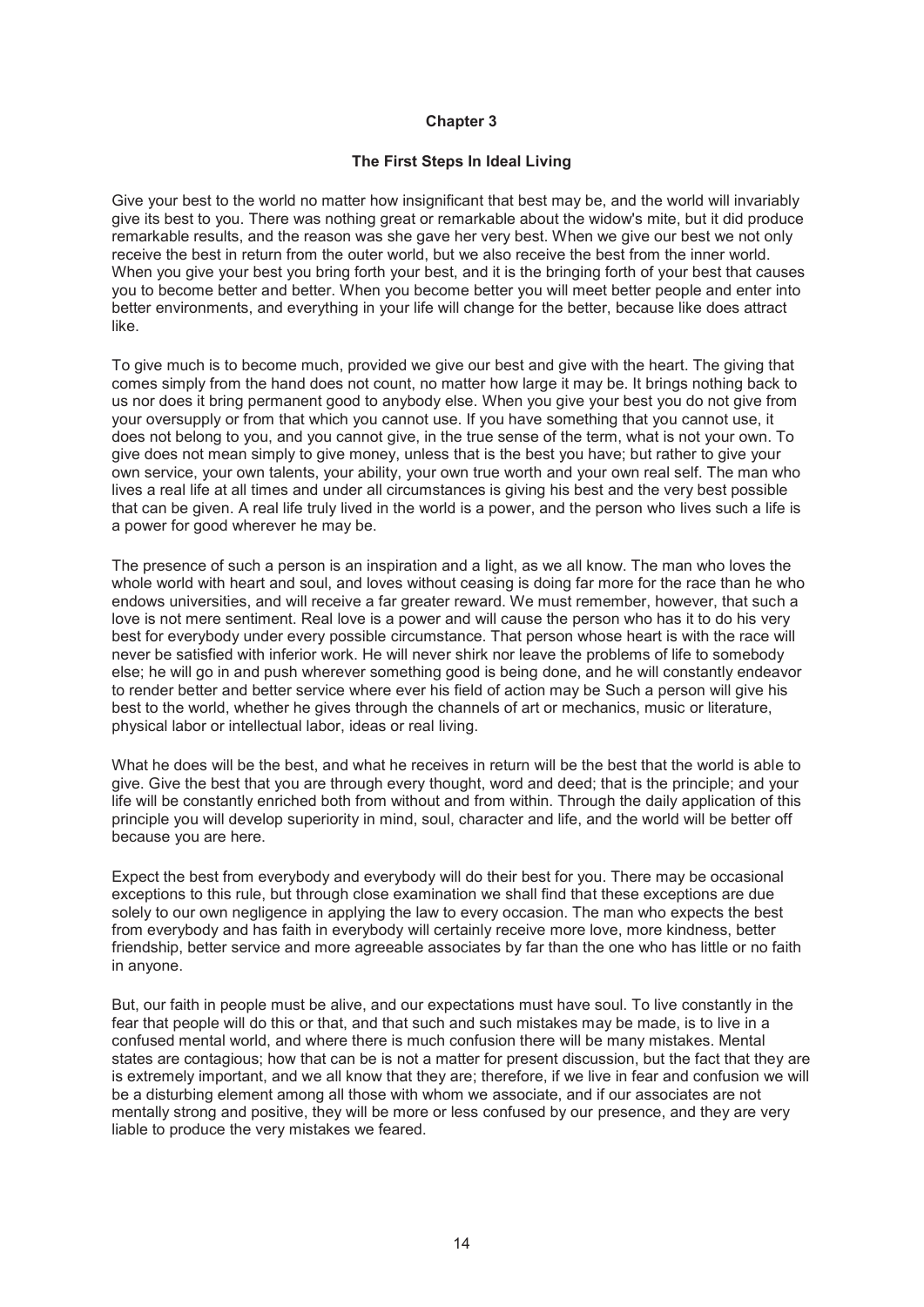On the other hand, when we have faith in people we help them to have faith in themselves, and the more faith a person has in himself the fewer his mistakes and the better his work. When we have faith in everybody and are constantly expecting the best from everybody we create wholesome conditions in our own minds, conditions that will tend to develop the best in ourselves; that person, however, who has no faith in others will soon lose faith in himself, and when he does there will be a turn for the worse in his life. True, he may continue to possess a mechanical self-confidence or an exaggerated state of egotism, but such a state will soon produce a reaction, and failure will follow.

The self confidence that brings out the best that is within us is always founded upon a living faith in the inherent greatness of man; therefore, no one can have real faith in himself unless he also has faith in the greater possibilities of the race, and no one can expect the best from himself and give soul to that expectation unless he also expects the best from others. This is a scientific fact that anyone can prove in his own daily experience. To expect the best from everybody will cause everybody to do their best for you. Look for the best everywhere and you will find the best wherever you go. Why this is so is a matter upon which many delight to speculate, but the why does not concern us just now. It is the fact that this law works that concerns us, and concerns us very much.

Not everybody can fully understand why the best is always found by him who never looks for anything but the best, but everybody can look for the best everywhere and thereby find the best; and it is the finding of the best that attracts our attention. It is real results that we are looking for, and the simpler the method the better. The man who will constantly apply this law will not remain in undesirable environments very long, nor will he occupy an inferior position very long; better things will positively come his way and he will not have to wait an age for the change. The man who looks for the best is constantly thinking about the best and constantly impressing his mind with the best thought about everything; and since man is as he thinks we can readily understand why such a man will become better and better; therefore, by looking for the best everywhere he will not only find the best in the external world, but he will create the best in his mental world; this will give him a greater mind, which in turn will produce higher attainments and greater achievements.

That man, however, who is always looking for the worst will constantly think about the worst and will fill his mind with inferior thoughts; that he, himself, will become inferior by such a process is a foregone conclusion. We shall positively find, sooner or later, what we constantly look for; it is, therefore, profitable to look for the best everywhere and at all times; we become like those things that we constantly and deeply think about; it is, therefore, profitable to think only of the best whatever may come or not. The average person may not find the best the very first day this principle is applied.

Most of us have strayed so far away from this mode of thinking and living that it may take some time to get back to the path that leads to the best; but one thing is certain, whoever will look for the best everywhere, and continue to do so for a reasonable length of time, will find that path; besides, he will have more delightful experiences while he is training himself to apply this principle than he has had for any similar period before. This, however, will be only the beginning; the future has far greater things in store, if he will continue to look for the best and never look for anything else.

When things are not to your liking, like them as they are. In other words, while you are working for greater things make friends with the lesser things, and they will help you to reach your goal. The person who is dissatisfied with things as they are and discontented because things are not to his liking is standing in his own way. We cannot get away from present conditions so long as we antagonize those conditions, because we are held in bondage to that which we resist. If you want present conditions to become stepping-stones to better things, you must get on the better side of present conditions, and you do that by liking things as they are while they remain with you. We must be in harmony with the present if we wish to advance, because in order to advance we must use the present, but we cannot use that with which we are not in harmony.

This is a fact that deserves the most thorough attention and will, when understood, explain fully why the average person seems powerless to rise above his surroundings. We must be on friendly terms with everything that exists in our present world if we wish to gain possession of all the building material that our present world can give, and we cannot secure too much material if we desire to build a larger life and a greater future. That which we dislike becomes detrimental to us, no matter how good it may be; nevertheless, it will always be with us because it is impossible to eliminate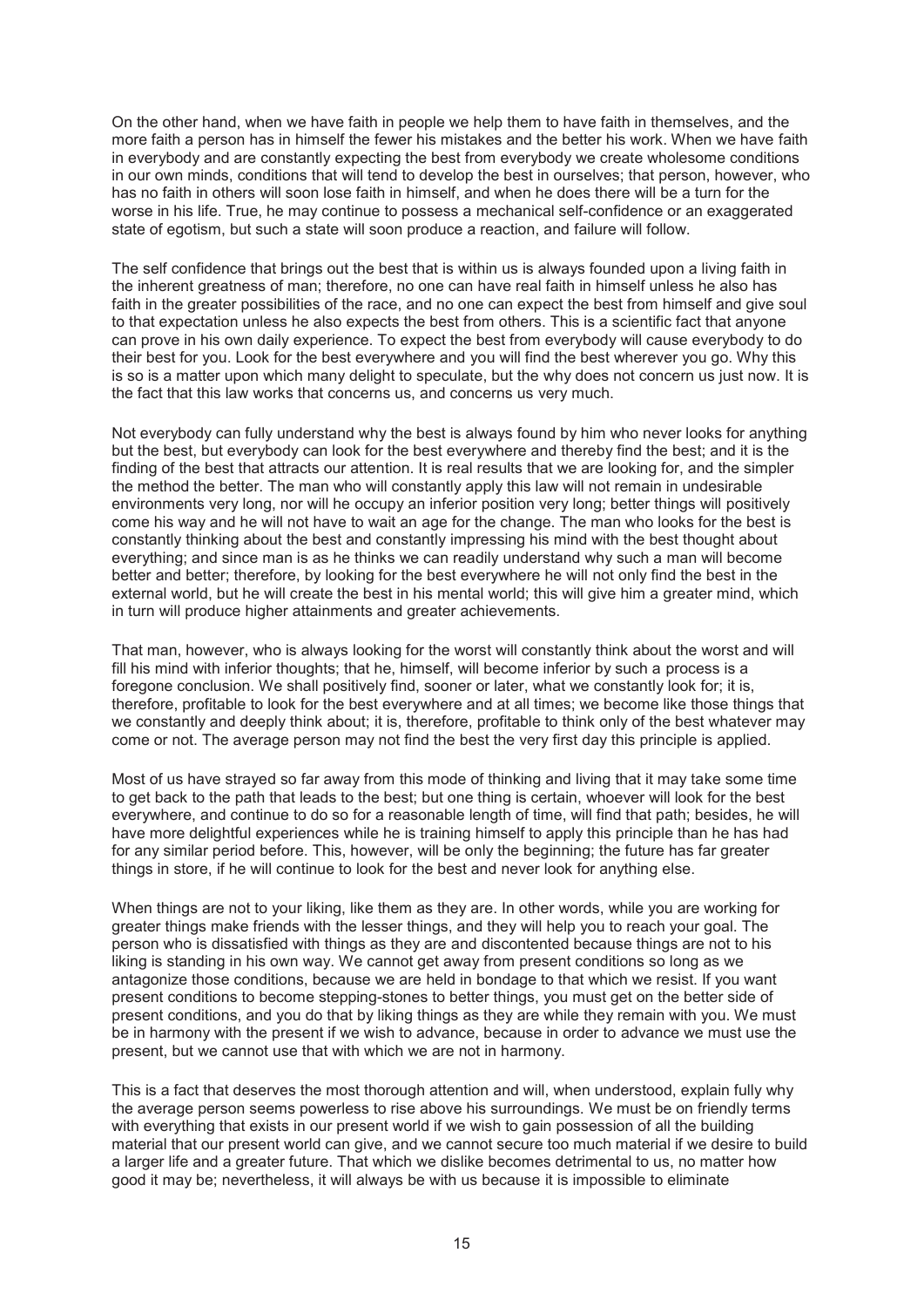permanently that which we antagonize; when we run away from it in one place we shall meet it elsewhere in some other form; but that which we love will constantly serve us and help us on to greater things; when it can serve us no longer it will disappear.

To like those things, however, that are not to our liking may seem difficult, but the question is why they are not to our liking; when we know that everything in our present world is a stepping stone to something still better it will be natural for us to like everything. Those things may not come up to our ideals, but that is not their real purpose; it is not the mission of present things to serve as ideals, their mission is to help us to reach our ideals, and they positively can do this if we will take them into friendly cooperation. When you take a drive to an ideal country place you do not dislike the horse because he is not that country place; if you are humane, you will love that horse because he is willing and able to take you where you wish to go. If you should dislike and mistreat that horse or should fail to hitch him to the vehicle, you would not reach your destination.

This, however, is the very thing that the average person does with the things of his present world; these things are the horses and the vehicles that can take us to the ideal places we desire to reach; but we must hitch them up; we must treat them right and use them. To cause all things that are about us now to work together with us, we must be in perfect harmony with them; we must like them as they are, and that becomes comparatively easy when we know that it is necessary for them to be what they are in order that they may serve as our stepping stones; if they were different there would be no stepping stones, and we would have to remain where we are.

When we realize that everything that exists in our present world has the power to promote our advancement, if we properly use that power, and when we realize that it is necessary to be in harmony with all things to use the power that is within those things, we shall no longer dislike anything; we shall even make friends with adversity, because the power that is in adversity can be tamed by kindness and love; and when that power is tamed it becomes our own. These are great facts and easily demonstrated by anyone, and whoever will apply these principles will find that by liking everything that be finds he will secure the cooperation of everything, and anyone can move forward rapidly when all things are working with him; consequently, by liking what he finds he will find what he likes.

When you do not get what you want take what you can get and call it good. It is better to have something than nothing; besides, we must use what we can get before we can become so strong and so able that we can get whatever we may want. When a person fails to realize his ideals, there is a reason; usually the cause is this: he simply longs for the ideal but does not work himself up to the ideal. And to work himself up to the ideal he needs everything that he can get and use now; by taking what he can get he secures something to work with in promoting his present progress, and by looking upon this something as good he will turn it to good account. It is a well known fact that we get the best out of everything when we meet everything in the conviction that it is good for something, because this attitude invariably brings the mind into conscious touch with the real value of that which is met. What we constantly look for we are sure to find, therefore, by calling everything good that we get and by constantly looking for the real worth of that which we get, the good in everything that we get will be found; the result is that everything we receive or come in contact with will be good for something to us and will have something of value to give us. Gradually, the good will so accumulate that we shall have all that we want; life will be filled with that which has quality and worth, which means that the development towards greater worth will constantly take place, and development towards greater worth means the constant ascension into the realization of our ideals. By accepting and using the good that we can now secure we add so much to the worth of our own life that we become worthy of the greater good we may desire; in consequence, we shall positively receive it.

This process may not satisfy those who expect to reach the top at once or expect to receive the better without making themselves better, but it will satisfy those who would rather move forward gradually and surely than stand empty handed waiting and waiting for ages hoping that some miraculous secret may be found through which everything can be accomplished at once. The idea, however, is not that we should meekly submit to things as they are and be satisfied with what little fate may seem willing to give us; that is the other extreme and is just as detrimental to human welfare. Take everything that legitimately comes your way; do not refuse it because it seems too small; take it and call it good, because it is good for something; then make the best possible use of it with a view of getting greater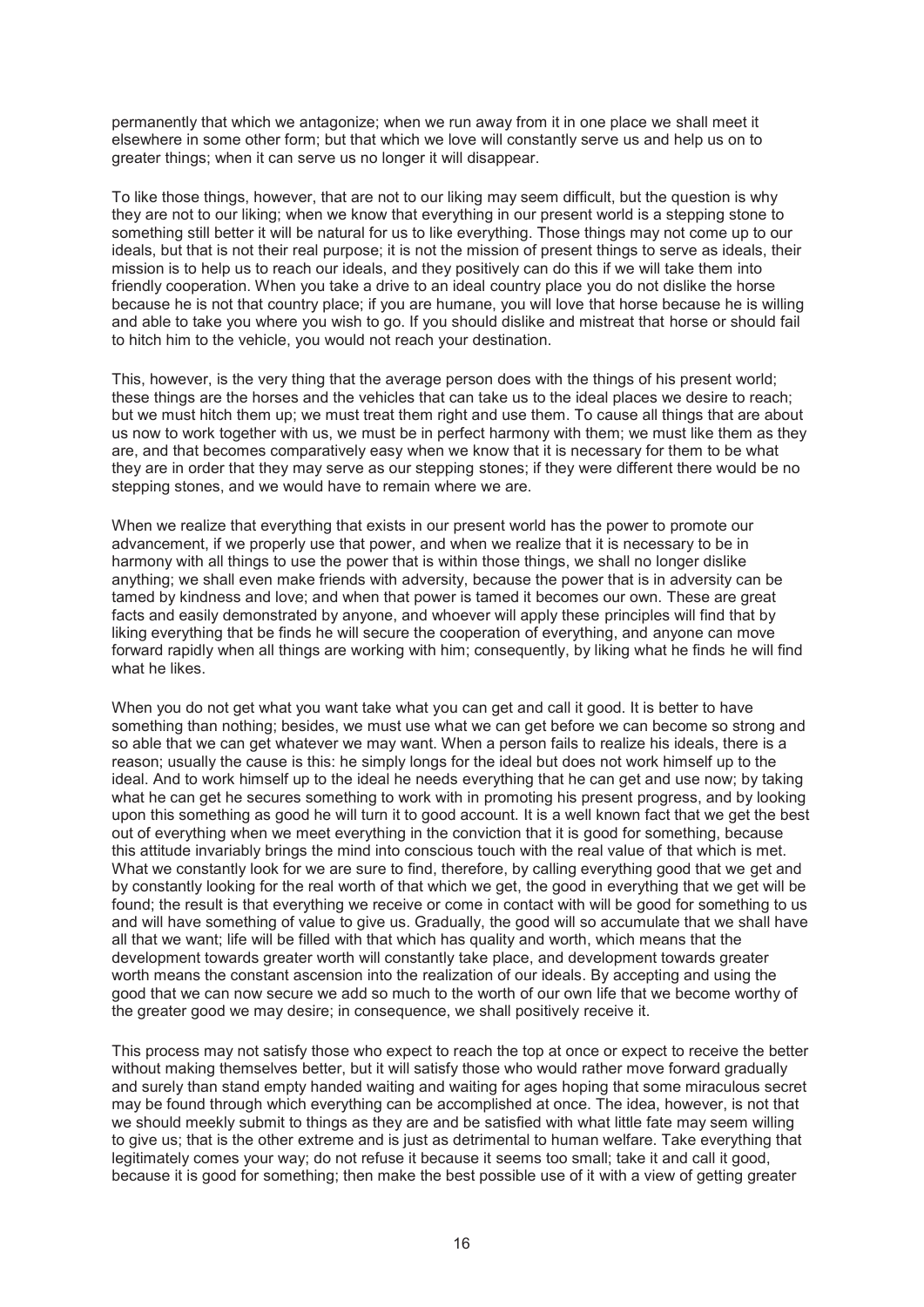good through that use; expect everything to multiply in your hands; have that faith; accept little things, as well as large things in that conviction, and every good that you do accept will be instrumental in bringing greater good to you.

To live in the attitude of turning everything to good account has a most wholesome effect upon mind and character, because that mental attitude will tend to turn everything within yourself to good account; the result will be the constant development of a finer character and a more capable mind. By combining all the results from this mode of living and by noting the greater results that will invariably come from these combined results we must conclude that the total gain will be great, and that he who turns to good account everything that comes into his life, will positively receive everything that may be required to live an ideal life.

Live in the cheerful world, even if you have to create such a world in your own imagination. Resolve to be happy regardless of what comes; you cannot afford to be otherwise. Count everything joy; meet everything in the spirit of joy, and expect everything to give you joy. By creating a cheerful world in your own imagination you develop the tendency to a sunny disposition, and by meeting everything in the attitude of joy you will soon meet only those things that naturally produce joy. Like does attract like. Much sunshine will gather more sunshine, and the happiest mind meets the most delightful experiences.

When exceptions occur pass them by as of no consequence, because they are of no consequence to you; you are interested only in happy events; it is only such events that you desire to meet; therefore, there is no reason whatever why you should pay any attention to the other kind. It is a fact that the less attention we pay to unpleasant conditions the less unpleasantness we meet in life. That person who looks for the disagreeable everywhere and expects to find it everywhere will certainly find what he is looking for in most places, if not in all places. On the other hand, the person who expects only the pleasant will seldom find anything else. We attract what we think of the most. There is no better medicine than cheerfulness, especially for the circulation and the digestive functions.

Keep your mind full of living joy and your circulation will be strong in every part of your being, and a strong full circulation is one of the secrets to perfect health. Another great secret to health is a good digestion, and it is well to remember that so long as you are thoroughly bright and happy you can digest almost anything. The greatest value of cheerfulness, however, is found in its effect upon the mind; that is, in its power to make faculties and talents grow, just as sunshine makes flowers grow. It is a well-known fact that the most cheerful mind is the most brilliant mind, other things being equal, and that the brightest ideas always come when you are in the brightest frame of mind. This makes cheerfulness indispensable to those who wish to improve themselves and develop superior mental power. The depressed mind is always dull and never sees anything clearly; while the cheerful mind learns more readily, remembers more easily and understands more perfectly; but we must not conclude that cheerfulness is all that is necessary to the development of a fine intelligence; there must be mental power and mental quality as well; but the power and the quality of the mind, however great, cannot be fully expressed without an abundance of mental sunshine.

Though the warmest sunshine may fail to make a gravel knoll productive, still the most fertile soil will remain barren so long as the sunshine is absent. There are thousands of fertile minds in the world that are almost wholly unproductive, because they lack mental sunshine. If these would cultivate real genuine mental brightness every part of the world would sparkle with brilliant ideas. What the acorn is to the oak bright ideas are to a great and successful life, and we all can produce bright ideas through the development of mental ability and the cultivation of mental sunshine. Cheerfulness keeps the body in the best condition and brings out the best that there is in the mind. To attain the cheerful state we must remember that it is a product of the inner life and does not come from circumstances or conditions; therefore, the first essential is to create a cheerful world in the imagination; picture in mind the brightest states of existence that you can think of and impress joy upon mind at all times; feel joy, think joy, and make every action of mind and body thrill with joy; ere long you will have created within yourself the subconscious cause of joy, and when this is done cheerfulness and brightness will become permanent elements in yourself.

Live in the present only, and seek to make the great eternal now as full and complete as possible. It is what we do for the present that counts; the past is gone, and the future is not ready to be acted upon.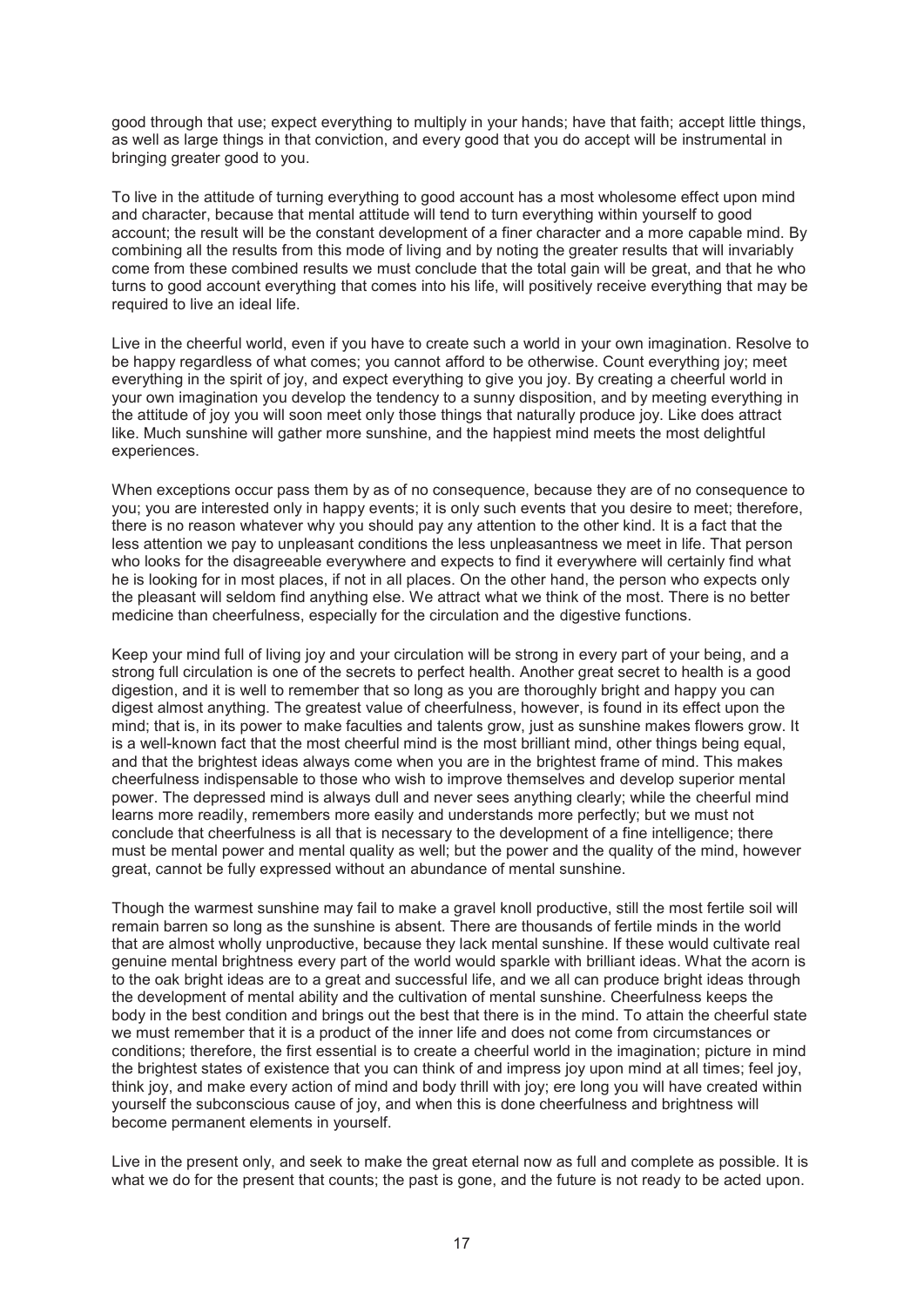Give your time, your talent and your power to that which is now at hand and you will do things worthwhile, you will not waste thought upon what you expect to do, but you will turn all your energies upon that which you now can do; results will positively follow. The man who does things worthwhile in the present will not have to worry about the future; for such a man the future has rich rewards in abundance.

The greater the present cause the greater the future effect. Nine tenths of the worries in the average life are simply about the future; all of these will be eliminated when we learn to live in the present only. Instead of giving anxious thought to the bridge we may have to cross we should give scientific thought to the increase of present ability and power; thus we make ourselves fully competent to master every occasion that we may meet. The present moment should be dealt cause if we are advancing, the present is not only larger than the past, but quite different in many if not all respects. To follow the past is to limit one's self to the lesser accomplishments of the past and thus prevent the very best from being attained in the present. The present moment should be dealt with according to the needs of the present moment regardless of what was done under similar conditions in the past. There is sufficient wisdom at hand now to solve all the problems of the present moment, if we will make full, practical application of that wisdom.

He who lives for the present only will live a larger life, a happier life, a far more useful life; this is perfectly natural, because he will not scatter his forces over past ages and future ages, but will concentrate his whole life, all his power, all his ability upon that which he is trying to do now; he will be his best today, because he will give all of his best to the life of today, and he who is his best today will be still better tomorrow.

Never complain, criticize or condemn, but meet all things in a constructive attitude of mind. The critical mind is destructive to itself, and will in time become wholly incompetent to even produce logical criticism. To complain about everything is to constantly think about the inferior side of everything, thus impressing inferiority upon the mind; this will cause the entire process of thinking to become inferior; in consequence, the retrogression of the man himself will inevitably follow. Refuse to complain about anything; complaints never righted a wrong and never will. When you seek to gain justice through complaint you temporarily gain something in one place and permanently lose something in another; besides, you have harmed your own mind.

The fact is that the more you complain the worse things will become; and the more you criticize what you meet today the more adverse and inferior will be the things you are to meet tomorrow. The reason why is simple; the complaining mind attracts the cheap and the common, and the critical spirit goes directly down into weakness and inferiority. However, we must remember in this connection that there is a marked difference between the critical attitude and the discriminating attitude. When things are not right we should say so, but while saying so we should not enter into a "rip and tear" frame of mind; the facts should be stated firmly but gently and without the slightest trace of ill feeling or condemnation; simply discriminate between the white and the black and state the facts, but let no hurt whatever appear in your voice.

What we say is important, but the way things are said is far more important; even truth itself, can be expressed in such a way that it hurts, harms and destroys; this, however, is not true expression. It is truth misdirected, and always produces undesirable effects. To state your wants in a friendly manner is not complaint, but when there are hurts and whines in your voice you are making complaints and you are harming yourself; besides, you are producing unfavorable impressions upon those with whom you come in contact. It is far better to have faith in people than to criticize and complain, even though everything seems to go wrong, because when we have faith in people we shall finally attract those who are after our own hearts, and who are competent to do things the way we wish to have them done. Instead of complaining, or stating that there is always something wrong, we should live constantly in the strong faith that everything is eternally coming right; we thus place ourselves in harmony with those laws that can and will make things right. This is no idle dream, nor shall we have to wait a long time to secure results. The very day we establish faith in the place of complaints, criticisms and distrust, the tide will turn; things will change for the better in our world, and continue to improve perpetually.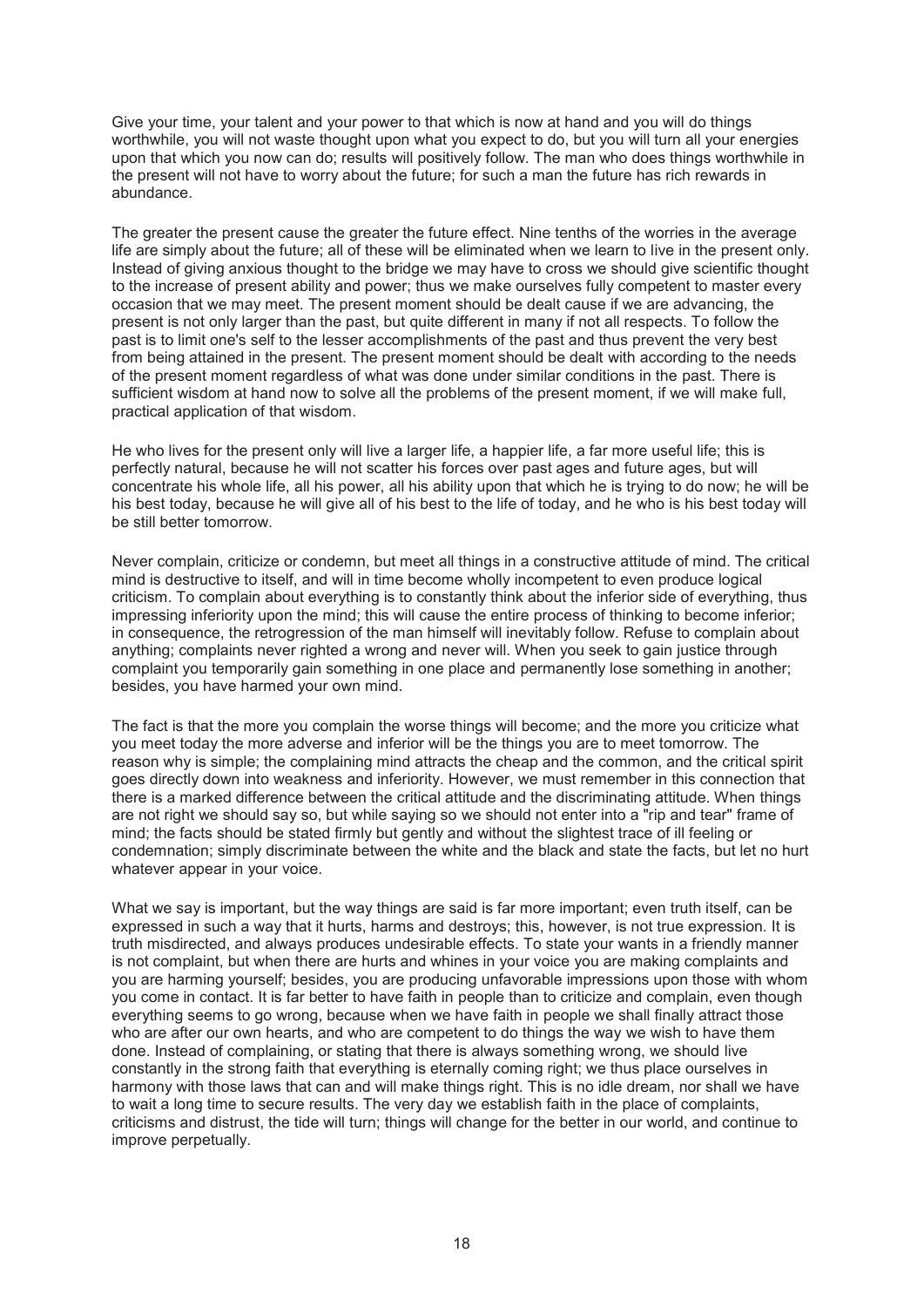Make the best use of every occasion, and nothing but opportunities will come your way. He who makes the best of everything will attract the best of everything, and it is always an opportunity to meet the best. There are occasions that seem worthless, and the average person thinks he is wasting time while he is passing through such states, but no matter how worthless the occasion may seem to be the one who makes the best use of it while he is in it will get something of real value out of it; in addition, the experience will have exceptional worth, because whenever we try to turn an occasion to good account we turn everything in ourselves to good account.

The person who makes the best use of every occasion is developing his mind and strengthening his own character every day; to such a person every occasion will become an opportunity and will consequently place him in touch with the greater world of opportunities. Much gathers more and many small opportunities will soon attract a number of larger ones; then comes promotion, advancement and perpetual increase. "To him that hath shall be given." Every event has the power to add to your life, and will add to your life, if you make the best use of what it has to give; this will constantly increase the power of your life, which will bring you into greater occasions and better opportunities than, you ever knew before. Make the best use of everything that comes your way; greater things will positively follow; that is the law, and he who daily applies this law has a brilliant future before him.

Never antagonize anything, neither in thought, word nor deed, but live in that attitude that is nonresisting to evil while positively and continuously inclined towards the good. You give your energy to that which you resist; you thereby give life to the very thing you seek to destroy. To resist evil is to increase the power of evil, and at the same time take life and power away from that good which you wish to develop or promote. The antagonistic mind develops bitterness in itself and thereby becomes just as disagreeable as the thing disliked; frequently more so, and we cannot expect to be drawn into the more delightful elements of the ideal while we ourselves are becoming less and less ideal.

To live in the antagonistic attitude is to perpetuate a destructive process throughout mind and body, and at the same time suffer a constant loss of energy. We therefore cannot afford to be antagonistic at any time, nor even righteously indignant, no matter how perfectly in the right we may be; though in this connection it is well to remember that indignation never can be righteous. There are a number of minds that have the habit of feeling an inner bitterness towards those beliefs or systems of thought which they cannot accept. Frequently there can be no logical grounds for such a feeling. In many instances it is simply hereditary, or the result of foundationless prejudice; nevertheless, it is there and is actually sapping life and power out of the mind that has it.

This habit is therefore responsible for much mental weakness, inability and consequent failure; and as everything that tends to decrease the life and the power of the individual tends to shorten his life, as well as decrease the value and usefulness of his life, it is evident that we cannot afford to feel bitter toward any religion, any belief, any doctrine, any party or any person whatever; we harm ourselves by so doing and do not add to the welfare or happiness of anybody.

Be on friendly terms with the entire universe and feel kindly towards every creature in existence; leave the ills of perverted life to die; let the "dead bury their dead." It is our privilege to press on and promote the greatest good that we know; and when we give our whole time and attention to the highest attainment of the greatest good, evil will die of itself. This is what it means to overcome evil with good, and it is the one perfect path to complete emancipation, both for the individual and for the race. If you wish to serve the race do not antagonize systems, doctrines, methods or beliefs; be an inspiration to the race by actually doing the very best you know now.

--()--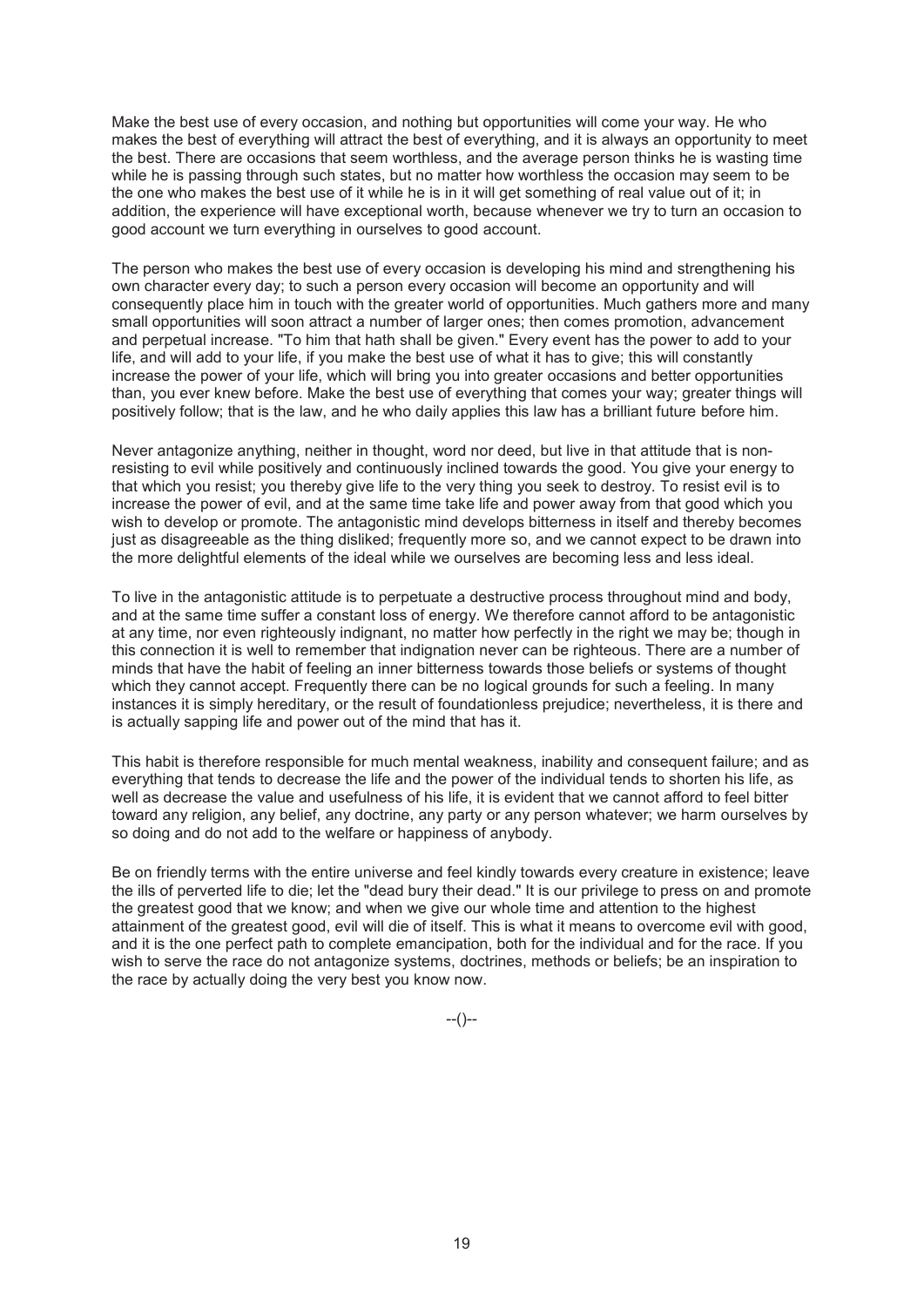## **The First Thought In Ideal Thinking**

*But seek ye first his kingdom, and his righteousness; and all these things shall be added unto you. Matthew 6: 33.* 

The kingdom of God is a spiritual kingdom within man and manifests through man as the spiritual life. His righteousness is the right use of all that is contained in the elements of the spiritual life. The spiritual life being the complete life, the full expression of life in body, mind and soul, it is evident that the right use of the spiritual life will produce and bring everything that man may need or desire. The source of everything has the power to produce everything, provided the power within that source is used according to exact spiritual law.

The spiritual life being the source of all that is necessary to a full and perfect life, and the kingdom within being the source of the spiritual life, we can readily understand why the kingdom should be sought first; and also why everything that we may require will be added when the first thought is given to spiritual living, ideal thinking and righteous action. Righteous action, however, does not simply imply moral action, but the right use of the elements of life in all action.

The kingdom of God is the spiritual side of all things. This spiritual side is within the manifested or visible side; that is, everything is filled with an inner, finer something that is perfect and complete. Every part of the outer world is filled and permeated with an inner world, and everything that appears in the outer world is a partial manifestation or expression of what exists in a perfect and complete state in the inner world. This inner world is the kingdom referred to, and as it is inexhaustible in every sense of that term, there is nothing we cannot receive when we learn to draw upon the riches of this vast inner realm. In the life of man we have the outer and the inner worlds; the personal life in the without and the great spiritual life in the within.

What appears in the outer world of man, that is, in his personal existence, is the result of what he has sought and brought forth from his inner world. According to one of the greatest of metaphysical laws we express whatever we become conscious of. We, therefore, understand clearly why the personal man, or his outer world, is the direct result of what he has become conscious of in his interior world. Man is what he is in the without, because he has sought the corresponding elements in the within, and he may change the without in any manner desired by seeking first in the within those qualities and attributes that he may desire.

To seek and find the within is to become conscious of the within, and what is thus sought and found will express itself in personal life; but its real value will depend upon whether it is properly used or not. To seek the richer kingdom within is the first essential, but to promote the righteous use of these greater riches is the second essential, and is just as important as the first.

To give the first thought at all times to the great spiritual kingdom within, it is not necessary to withdraw attention from the outer world nor to deny one's self the good things that may exist in the outer world. To seek the kingdom first is to give one's strongest thought to the spiritual life, and to make spiritual thought the predominating thought in everything that one may do in life; in other words, live so closely to the spiritual kingdom within that you are fully conscious of that kingdom every moment, and depend absolutely upon supreme power to carry you through whatever you may undertake to do.

To seek the kingdom first the heart must be in the spirit; that is, to live in the full realization of the inner spiritual life at all times must be the one predominating desire. However, the mental conception of the spiritual life must not be narrow, but must contain the perfection of everything that can possibly appear in life. To think of the spiritual life as being distinct from mind and body, is to prevent the elements of the great interior life from being expressed in mind and body, and what is not expressed cannot be lived. The spiritual life in this larger sense must be thoroughly lived in mind and body. The power of the spiritual must be made the soul of all power, and the law of spiritual action must be made the rule and the guide in all action.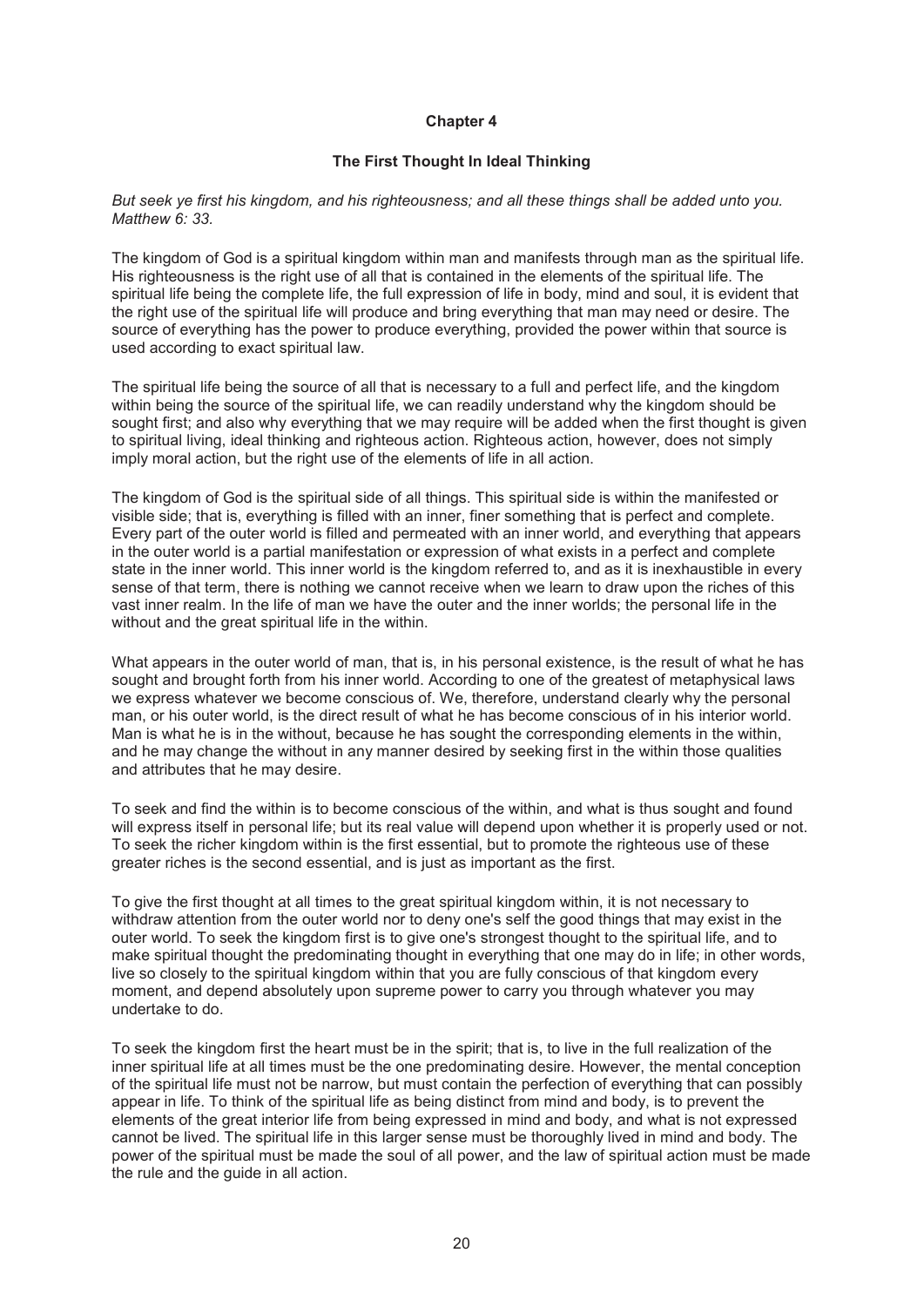When the spiritual is lived in all life the richness and the quality and the worth of the spiritual will be expressed in all life, and spiritual worth means the sum total of all worth. There are any number of minds in the world who now realize this greater worth and who have found the spiritual riches within to an extraordinary degree, but they have not in every instance sought righteousness; therefore, these spiritual riches have been of no use; frequently they have become obstacles in the living of a life of personal welfare and growth.

Real righteousness means right living and exact scientific thinking; that is, the correct expression of everything of which we are now conscious. To be righteous does not simply mean to be moral and truthful and just, but to live in harmony with all laws, physical, mental, moral and spiritual. To be in harmony with physical law, is to adapt one's self orderly to everything in the external world; to resist no exterior force, but to constructively use every exterior force in such a manner that perpetual physical development may take place.

To be in harmony with mental laws is to promote scientific thinking; that is, to think the truth about everything and to see everything from the universal viewpoint. Scientific thinking is that mode of thinking that causes all the forces of mind and thought to constantly work for greater things. To be in harmony with moral laws is to live a life of complete purity; and purity in the true sense of the term is the doing of all things at the right time, in the right place and with the right motive; in other words, every action is a pure action that leads to higher and better things. All other actions are not pure, therefore not moral. To be in harmony with spiritual laws is to live in constant conscious touch with the inner or higher side of everything.

To apply the spiritual law is to seek the spiritual first, no matter what the goal in view may be; to seek first the spiritual counterpart that is within everything, to make the spiritual thought the predominating thought and to dwell constantly in the spiritual attitude. We enter the spiritual attitude when we enter the upper story of the mind and mentally face that supreme side of life that is created in the likeness of the Supreme. Briefly stated, to be righteous is to be in harmony with the outer side of life, to think the truth, to live in real purity, to dwell on the spiritual heights and to give full and complete expression to the highest and the best of which we are now conscious.

When this is done we shall rightly manifest whatever we may find in the kingdom within. Righteousness, however, is not a definite goal but a perpetual process of attainment that involves the entire being of man. The righteous man is right and perfect as far as he has ascended in the scale of life at present, though not simply in a moral sense, but in every sense, including body, mind and soul.

The righteous man is never weak, never sick, and is never in a state of discord or disorder. This is a great truth that we should not fail to remember. Sickness, weakness, discord and all other adverse conditions come from the violation of law somewhere in human life, but the righteous man violates no law. He is true to life as far as he has ascended in the scale of life. To be righteous in the absolute sense of the term is to use everything in our present world as God uses everything in His world, which means in harmony with its own nature, in harmony with its sphere of action, and in harmony with that law that leads upward and onward forever.

Righteous action is that action that is always harmonious and that always works for better things, greater things, higher things. The great majority of those minds that are awakened to the reality of the spiritual side of things have already found an abundance of good things in the vast interior life that is ready for manifestation in personal life, but as most of these have neglected the law of real righteousness this abundance remains inactive in the potential state and all other things as promised are not added. That all other things will be added when His kingdom and His righteousness are sought first may not seem clear to everybody, because the kingdom of God has been looked upon as a far away place that we are to enter when we leave the body, and righteousness has been looked upon as simply a moral, just and honest mode of living.

But when we realize that the kingdom is the great spiritual world within us, and that from this world comes all wisdom, all power, all talent, all life; in brief, everything that we now possess in body, mind and soul, and that everything we are to receive in the future must come from the same source, we understand clearly why the kingdom must be sought first.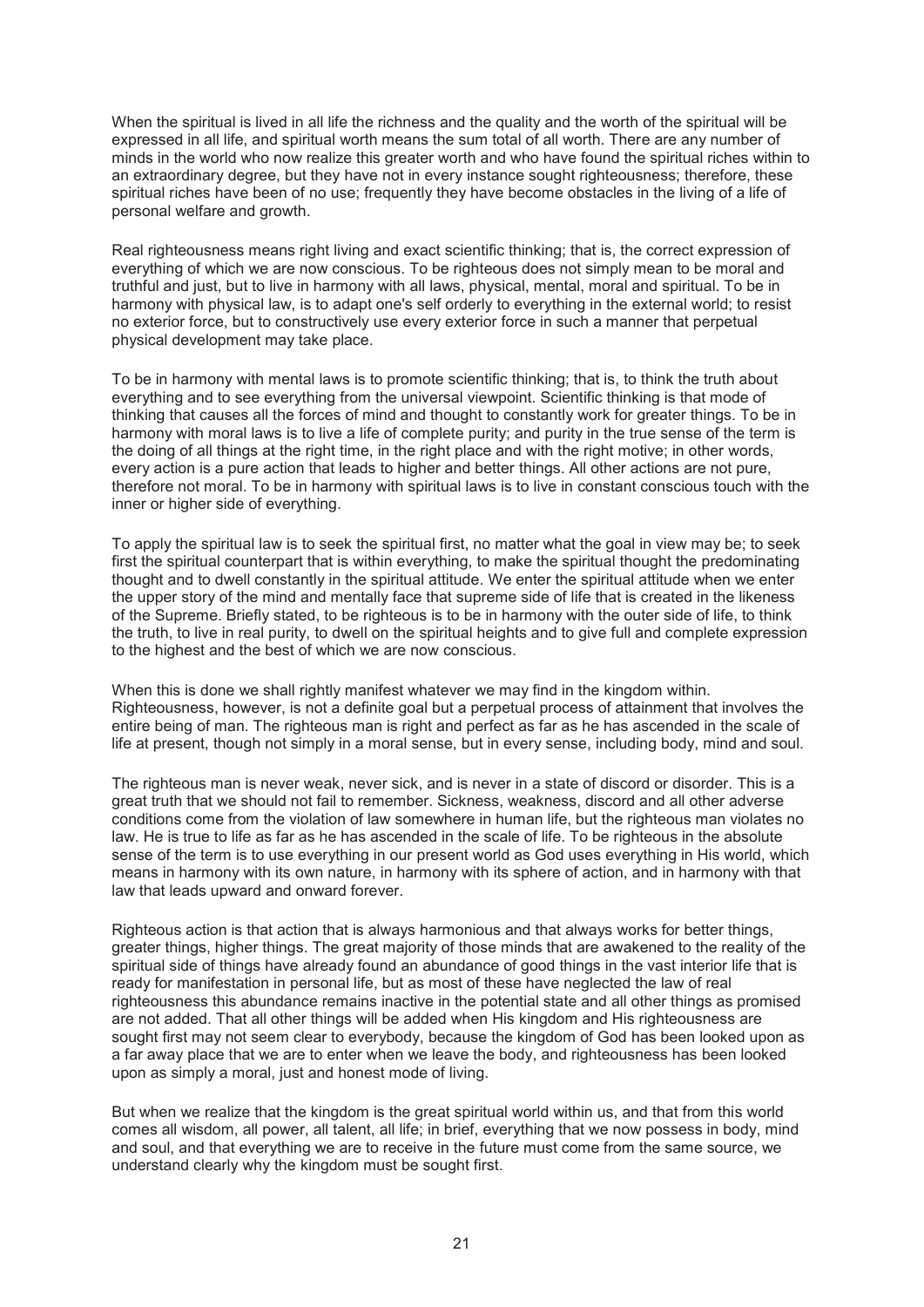We cannot secure anything unless we go to the source, and the spiritual kingdom within us is the one only source of everything that is manifested in human life. When we desire more wisdom and a greater understanding it is evident that we can obtain these things only by entering real mental light, and that light is within us in the spirit. By entering into the consciousness of the illumined world within we naturally receive more light. We ourselves, become illumined to a degree, frequently to a great degree, and we thus gain the power to understand perfectly what we could neither desire nor comprehend before. When we seek more life and power we can find the greater life only in the eternal life, and the eternal life is the life of the spirit in the kingdom within.

"They that wait upon the Lord shall renew their strength." To wait upon the Lord is to enter into the spiritual presence of the Infinite, and whenever we enter into the presence of the Infinite we enter into the life of the Infinite and we are thus filled through and through with the supreme power of that life. When we enter into the spiritual kingdom within we enter into the Christ consciousness and in that consciousness we receive the life more abundant, because to be in the Christ consciousness is to be in the very spirit of the limitless life of the Christ. When we seek health we can find it in the kingdom, because in the spirit all is always well.

There is a realm within man where perfect health reigns supremely and eternally. In that realm everything is always perfectly whole and to enter into that realm is to enter into absolute health and wholeness. No one who lives constantly in the spirit can possibly be sick, because sickness can no more enter the spiritual state than darkness can enter where there is absolute light. To enter the kingdom within is to enter health, happiness and harmony in the highest, largest degree; therefore, by seeking the kingdom, health will be added, happiness will be added, harmony will be added. It is impossible, however, to gain health, happiness and harmony, in the true sense, from any other source. But to seek these qualities in the kingdom is not sufficient. We must also seek righteousness or the right expressions of those things. If we misuse any organ, faculty, function or power anywhere in body, mind or soul, we cannot remain in health, no matter how spiritual we may try to be.

To enter the kingdom within is to enter the perpetual increase of power, because there is no limit to the power of the spirit, and the more power we enter into or become conscious of the more power we shall give to mind and body; in consequence, the more spiritual we become the stronger we become, the more able we become, the more competent we become and the more we can accomplish whatever our work may be; and he who can do good work in the world invariably receives the good things of the world.

To his life will be added all those things that can make personal existence rich and beautiful. To enter the kingdom within is to enter the life of freedom. There is no bondage in the spirit, and as we grow in the spirit we grow out of every form of bondage. One adverse condition after another disappears until absolute freedom is gained. Therefore, when we seek first His kingdom and His righteousness we shall find the life of complete emancipation. Perfect freedom in all things and at all times will positively be added.

There are thousands of aspiring souls in this age that are trying to develop their powers and talents so that they might be of greater use in the world, but if these would seek the kingdom first, they would find within themselves the real source of every talent; and as the only way to permanently increase anything is to increase the expressions of its source we understand perfectly why greatness can come only when we begin to live in the great within.

We must always bear in mind that what we become conscious of we bring forth into personal expression, but we cannot become conscious of the larger source of any quality or talent unless we enter into the spirit of that quality and talent, and as the spirit of all things has its source of real existence in the kingdom within, we must enter this interior world if we wish to become conscious of a larger and a larger measure of those things that we wish to express. That any person can improve his environment or overcome poverty by seeking the kingdom first may not seem possible, but the truth is that adverse conditions will positively disappear after one begins to actually live the full spiritual life. Poverty has two causes; lack of ability and the misplacing of ability. To improve ability to any degree the within must be awakened. We must learn to draw upon the inexhaustible sources of the inner life and become conscious of the greater capacity that lies latent within us. This is accomplished by seeking the kingdom first.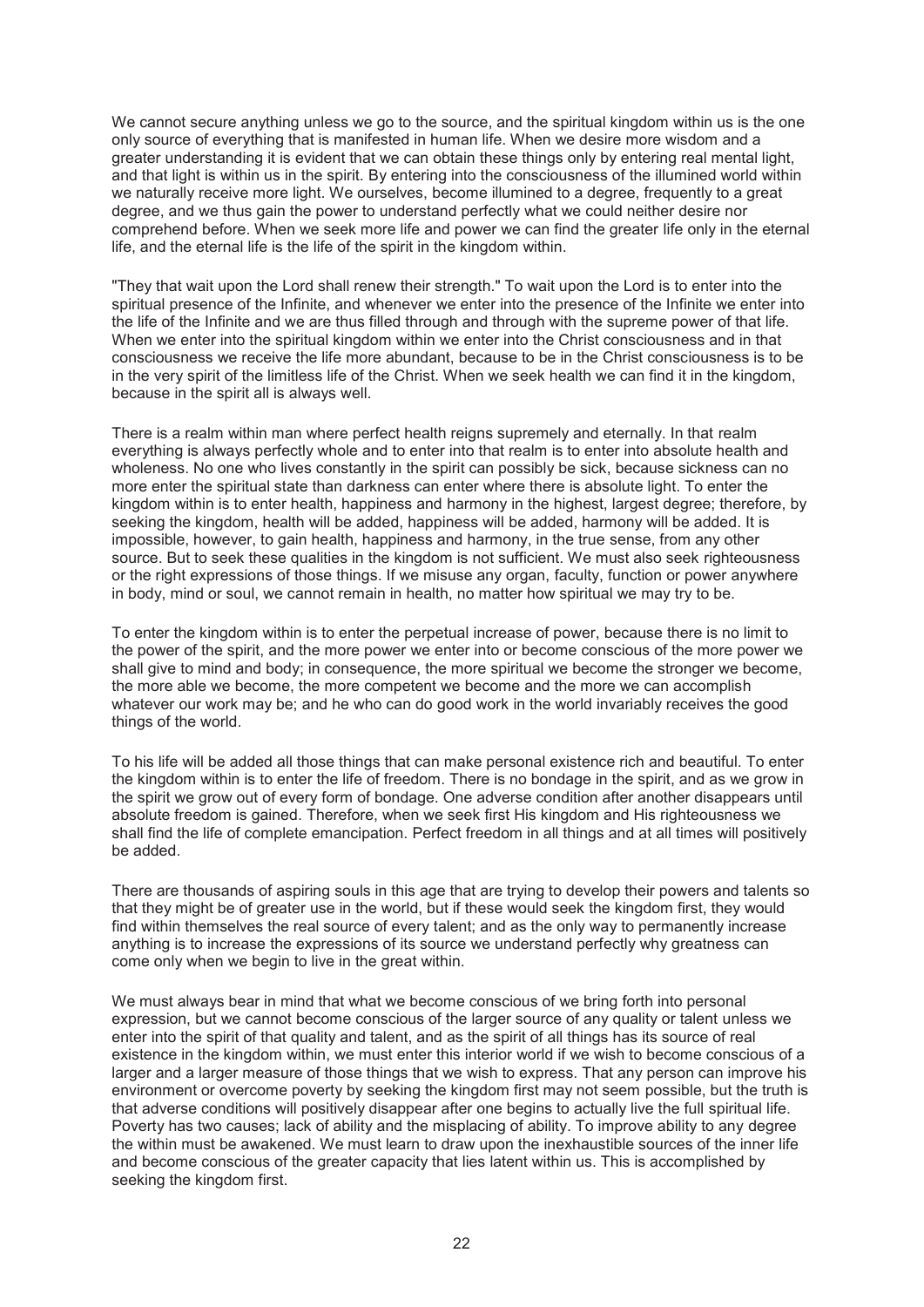By giving your first thought, your predominating thought to the great and mighty world within, your mind will gradually enter more deeply into the life of this inner world. You thus become conscious of the larger powers within, because consciousness always follows the predominating thought. What you think of the most develops in yourself. When you think the most of the spiritual, consciousness will follow your spiritual thought and thus enter more deeply into the spirit.

The result is you become conscious of a larger spiritual domain every day, you become conscious of a greater capacity within yourself every day, and since you always express what you become conscious of you will cause greater ability and capacity to be developed and expressed in yourself every day; you thereby remove the first cause of poverty and place yourself in a position where you will be in greater demand, and the greater the demand for your service the greater will be your recompense.

There are a number of people who have misplaced their talents that may have considerable ability, but they are not in the work for which they are adapted, and therefore do not succeed. They may have been forced into their present positions by necessity, or they may have chosen their present places through inferior judgment, but both of these causes may be changed by seeking the kingdom first. When we enter the spiritual everything clears up. We not only see our mistakes, but also how to correct them; therefore, if you are in the wrong place, enter the spiritual light of the kingdom within, and you will see clearly where you belong. If you do not know whether you are in the proper sphere or not, enter the spirit. Constantly live in the spirit and you will soon know; you will also know when and how to change.

By entering this state where the outlook is infinitely greater you will see opportunities, open doors, possibilities, and pastures green that you never saw before; and you will also see clearly which one you have the power and the capacity to take advantage of now. If you have been forced into the wrong place by necessity, the larger mental life that will come when you seek the kingdom will give you the power to command something better, and the superior wisdom that comes through the light of the spirit will guide you in your choice. Instead of adversity and constant need you will have peace, harmony and abundance. You will pass from the world of poverty and limitations to a world that can offer a future as brilliant as the sun.

The man who fights adversity and complains of his lot will continue in poverty and need. He will remain in mental darkness; he will be daily misled, and will always be doing the wrong thing at the wrong time. Such a life breeds ill luck and misfortune and perpetuates the poverty that already exists. However, let this person enter into harmony with his present fate, count everything joy, and realize that he can make his present misfortune a stepping stone to better things; then let him give his first thought to the kingdom, to the greater life and power and capacity within, to the superior creative powers of his own mind, those powers that are able even now to create for him a better fate, if he will but place before them a better pattern; the results will be peace of mind first, then hope of the better, then the vision of great changes near at hand, then the faith that the new life, the new time and the better days are now being created for his world.

And when a person begins to inwardly feel that things are taking a turn, that better days are coming and that the good is beginning to accumulate in his life, the victory is nearly won. A little more faith and perseverance and the crowning day is at hand. From that moment all things will begin to work together for good things and for still greater things, providing the mind is held in constant conscious touch with the spiritual kingdom within, and all the laws of life are employed according to the highest ideal of righteousness.

Many a person, however, has failed while on the very verge of his victory, because he neglected the kingdom when he began to see the change coming. By giving his first thought to the material benefits that he expected to secure, his consciousness is taken away from the spirit and becomes confused in those things that had not as yet been placed in the true order of perpetual increase. The result is a scattering of forces and his loss upon the hold of the good things that were beginning to gravitate towards his world.

While ascending this upward path we must at every step keep the eye single upon the kingdom, upon the spiritual, upon the larger and the higher life within. When the other things are being added we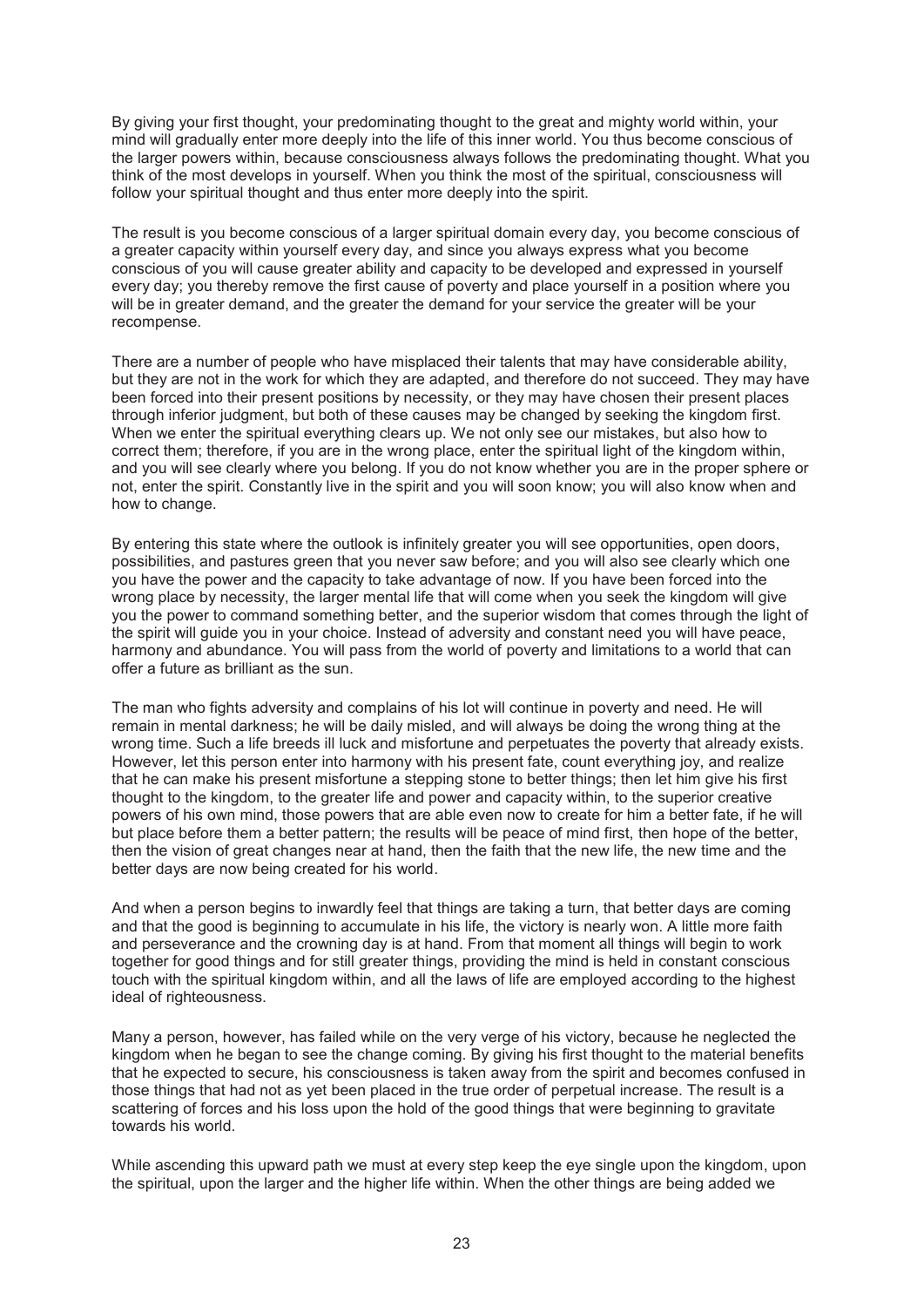must not forget the kingdom and give our first thoughts to the other things. We shall enjoy these other things so much the more, if we continue to give the first thought to the spirit. This is evident, because while giving the first thought to the spirit everything that comes into our world will be spiritualized, refined and perfected, and will thus be given added power and worth. When we continue to give the first thought to the spiritual kingdom those other things that are added will enter our world at their best and we shall thus receive the best that those things may have to give.

We are always at our best when we are on the heights, and we gain the power to create, produce and attract those things from every part of life that correspond to the life on the heights. Therefore, by living on the heights in the spiritual kingdom we gain everything that we may require; we gain the best of everything that we may require, and we are in that condition where we can make the best use of what comes, and enjoy what comes to the highest and most perfect degree. We can thus readily understand that when we seek the kingdom of God constantly, giving our first thought to the spiritual and seeking to live righteously according to this larger view of righteousness, all problems of life will be solved.

All the crooked paths of life will be made straight; obstacles will disappear; our circumstances will change to correspond with our ideas, and we will daily enter into a better life and a greater state of existence than we ever knew before. The problems of the world can be solved in the same way. Therefore, the greatest thing that we can do for the human race is to make clear this law, that is, the law through which His kingdom and His righteousness may be sought first by any individual, no matter what the degree of that individual's understanding may be. To promote a real spiritual movement on the largest possible scale is to cause the ills of humanity to gradually, but surely, pass away. This planet will then become, not a vale of tears, but what it is intended to be, the kingdom of heaven realized upon earth.

The human race, however, is the product of human thought; therefore, the prime essential is to inspire the human mind with the power to give His kingdom and His righteousness the first thought. To make the ideal real upon earth, all thinking must be ideal; and to cause all things to become ideal the foundation of all things must be based upon pure spiritual thought; that is, every thought that is created in the mind must be animated with this great first thought, the thought of the kingdom within and the full righteous expression of that kingdom. When we seek first the kingdom and his righteousness all other things are added, not in some mysterious manner, nor do they come of themselves regardless of conscious effort to work in harmony with the law of life. We receive from the kingdom only what we are prepared to use in the living of a great life and in the doing of great and worthy things in the world. We receive only in proportion to what we give, and it is only as we work well that we produce great results; but by entering the spiritual life we receive everything that we may require in order to give as much as we may desire, to do as much as we may desire. We gain the power and the talent to do everything that is necessary to give worth and superiority to our entire state of existence.

When we enter the spiritual life we gain every quality that is necessary in making life full and complete now, and we gain the power to produce and create in the external world whatever we may need or desire. In other words, we receive everything we want from within and we gain the power to produce everything we want in the without. We, therefore, need never take anxious thought about these other things. By seeking first His kingdom and His righteousness we shall positively receive these other things. The way will be open to all that is rich, beautiful and superior in life, and we shall be abundantly supplied with the best that life can give.

 $-(-)$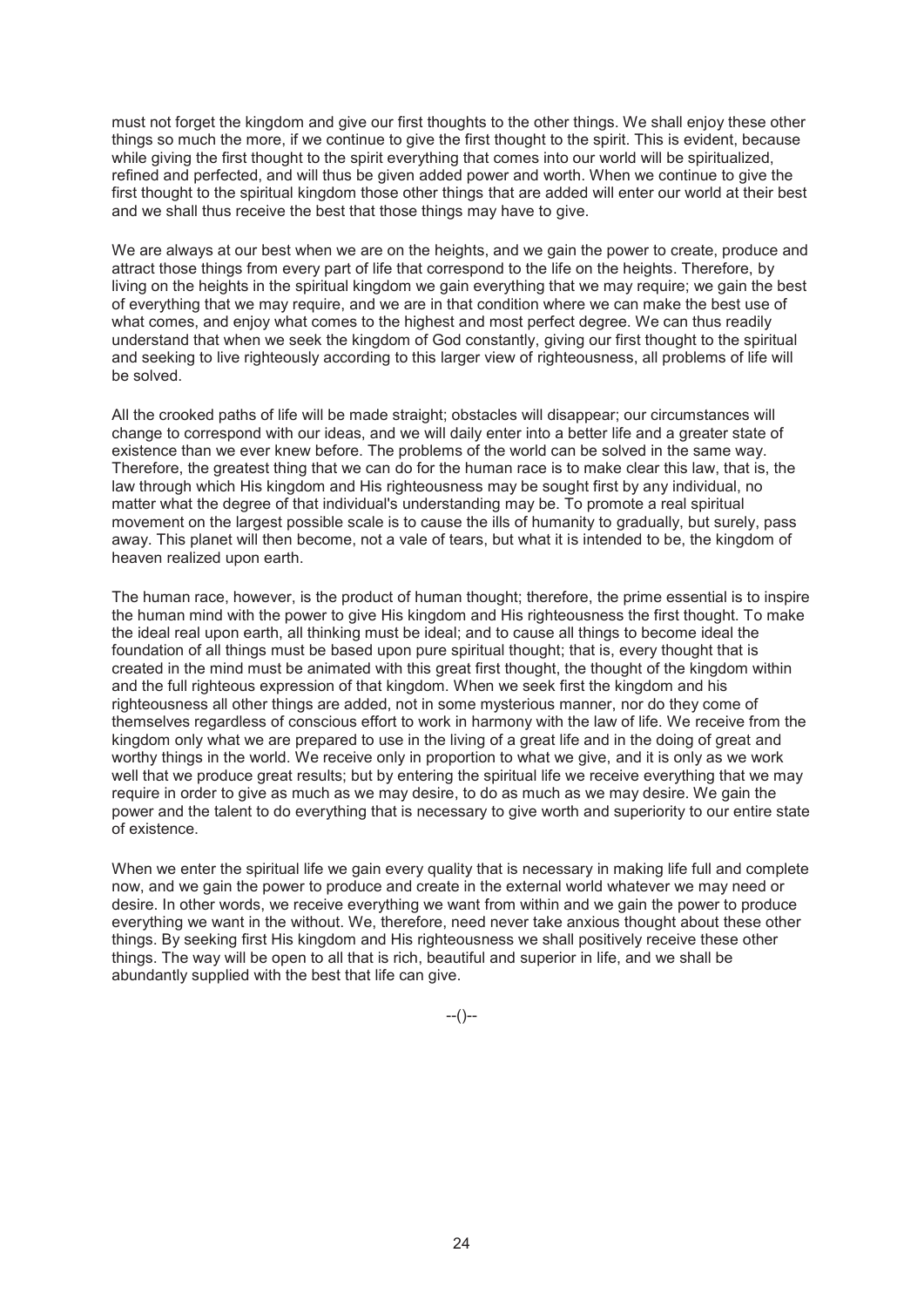## **The Ideal And The Real Made One**

When the elements of the ideal are blended harmoniously with the elements of the real the two become one; the ideal becomes real and the real gives expression to the qualities of the ideal. To be in harmony with everything at all times and under all circumstances is therefore one of the great essentials in the living of that life that is constantly making real a larger and larger measure of the ideal; and so extremely important is continuous harmony that nothing should be permitted to produce confusion or discord for the slightest moment.

Discord wastes energy, while harmony accumulates energy. If we wish to be strong in mind and body and do the best possible work, harmony is absolutely necessary and we must be in the best possible condition to make real the ideal. The person who lives in perpetual harmony with everything will accomplish from ten to one hundred per cent more than the average during any given period of time; a fact that gives the elements of harmony a most important place in life. When harmony is absent there is always a great deal of mental confusion, and a confused mind can never think clearly, therefore makes mistakes constantly. To establish complete and continuous mental harmony will reduce mistakes to a minimum in any mind; another fact that makes the attainment of harmony one of the great attainments.

The mind that is living in continuous harmony is realizing a great measure of heaven upon earth regardless of his personal attainments or external possessions. He has made real that ideal something that makes existence thoroughly worthwhile, and he is rich indeed. To live in harmony is to gain the joy everlasting, the contentment that is based upon the real value of life, and that satisfaction that grows larger and better for every day that passes by. On the other hand, to live in discord is to live in perpetual torment, even though our personal attainments may be great and our personal possessions as large as any mind could wish.

To live the good life, the ideal life, the beautiful life, we must be at peace with all things, including ourselves, and every thought, word and deed must be harmonious. Whatever we wish to do or be it is wisdom to make any sacrifice necessary for the sake of harmony, although that which we sacrifice for the sake of harmony is not a sacrifice. When we enter into harmony we will regain everything that we were willing to lose in order that we might possess harmony.

When we establish ourselves in perfect harmony we shall be reunited with everything that we hold near and dear and the new unity will be far sweeter, far more beautiful than the one we had before. "My own shall come to me" is a favorite expression among all those who believe that every ideal can be made real, and many of these are waiting and watching for their own to come, wondering in the meantime what can be done to hasten that coming. There are many things to be done, however, but one of the most important is the attainment of harmony. No person who lives in perpetual harmony will be deprived very long of his own, whatever that own may be.

Whatever you deserve, whatever you are entitled to, whatever belongs to you will soon appear in your world, if you are living in perfect harmony.

To enter harmony is to enter a new world where everything is better, where opportunities are greater and more numerous, and where persons, conditions and things are more agreeable. You will not only enter a better world, however, but the attitude of harmony will relate your life so perfectly to the good things in all worlds that may exist about you, that the best from every source will naturally gravitate towards your sphere of existence. But harmony will not only cause the good things of life to gravitate towards you; it will also cause you to radiate the good qualities in your own being and thus become a perpetual benediction to everybody.

To be in the presence of a person who dwells serenely in the beautiful calm is, indeed, a privilege, especially to those who can appreciate the finer elements of a truly harmonious life. Whenever we are in touch with real harmony, whether it comes from the music of human life, the music of nature or the music of the spheres, we are one step nearer the Beautiful. We can therefore realize the great value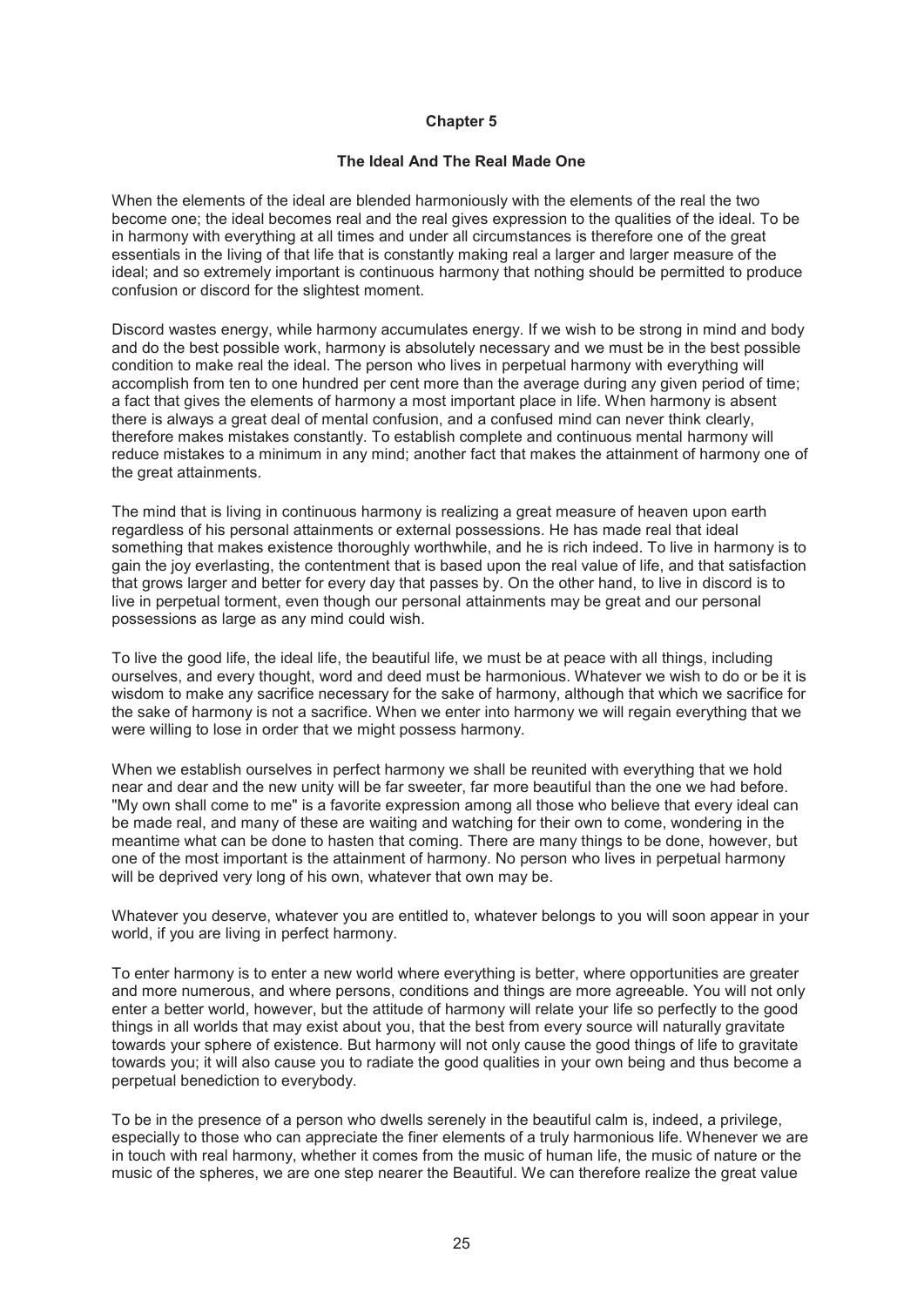of being able to actually live in perfect harmony at all times. The life of harmony is the foundation of happiness and health and is one of the greatest essentials to achievement and real success. When we look into the past we can always find that our failures originated in confusion; likewise our troubles and ills. On the other hand, all the good things that have happened to us in the past, or that are happening in the present, had their origin and their growth in the elements of continuous harmony; the ideal and the real were made one, and we consequently reached the goals we had in view.

The mind that works in perpetual harmony does more work and far better work than is possible in any other condition; besides, harmonious work is invariably conducive to higher development and growth. To work in harmony is to promote increase and development in all the qualities and powers of the personality; while to work in confusion is to weaken the entire system and thus originate causes that will terminate in failure. The majority state that they have no time for self development, but to live in harmony and work in harmony is to promote self development every moment, and this development will not be confined simply to those muscles or faculties that we use directly, but will express itself throughout the entire system; and the mind especially will, under such conditions, steadily gain both in power and in worth.

In the presence of these facts we can realize readily that no person can afford to permit discord, disturbance or confusion at any time. The many declare, however, that they cannot help it, but we must help it and we can. There is no reason why our minds should be excited or our nerves upset at any time. We can prevent this just as easily as we can refuse to eat what we do not want.

To proceed, we must apply exact reason to this great subject. We should learn to understand that no wrong will be righted because we permit ourselves to "fly to pieces;" also that the act of becoming nervous over a trouble will never drive that trouble away. To live in a constant strain will not promote our purpose nor arrange matters the way we want them. This is a fact that we should impress deeply upon our minds, and then impress our minds to take another and a better course. The average person feels that it is a religious duty to be as excited as possible, and to string up all his nerves as high as possible, whenever he is passing through some exceptional event; in consequence, he spoils all or practically all of that which might have been gained; besides, he places his system in a condition where all sorts of ills may gain a foothold.

There are many reasons why such a large number of undertakings fail, but one of the principal reasons is found in the fact that few people have learned to retain perfect harmony under all kinds of circumstances. Discord and confusion are usually present to a great degree, and in consequence, something almost invariably goes wrong. But when a person is in perfect harmony and does his very best, he will succeed at least in a measure every time, and he will thus prepare himself for the greater opportunities that are sure to follow: To believe that intelligent, well educated people almost daily break down over mere trifles is not mere simplicity, but the fact that it is the truth leads us to question why. Intelligence and education should give those who possess it the power to know better.

Modern education, however, does not teach us how to use ourselves. We have learned how to mix material substances so as to satisfy every imaginable taste, and we have learned how to use the tangible forces of nature so as to construct almost anything we like in the physical world, but we have not learned how to combine the elements of mind so as to produce health, happiness, strength, brilliancy and harmony whenever we may so desire. A few, however, have made the attempt, but the elements of the mind will not combine for greater efficiency and higher states of expression unless the mind is in perfect harmony.

We have all learned to remember, but few have learned to think. To repeat verbatim what others have thought and said is counted knowledge and with such borrowed knowledge the majority imagine they are satisfied, the reason being they have not discovered the art of thinking thoughts of their own. This is an art that every person must learn; the sooner the better, if the ideal is to be made real. Original thinking is the secret of all greatness, all high attainments, all extraordinary achievements and all superior states of being; but no mind can create original thought until a high state of mental harmony is attained.

To produce mental harmony we must first bear in mind the great fact that it is not what happens that disturbs us, but the way we think about that which happens; and our thought about anything depends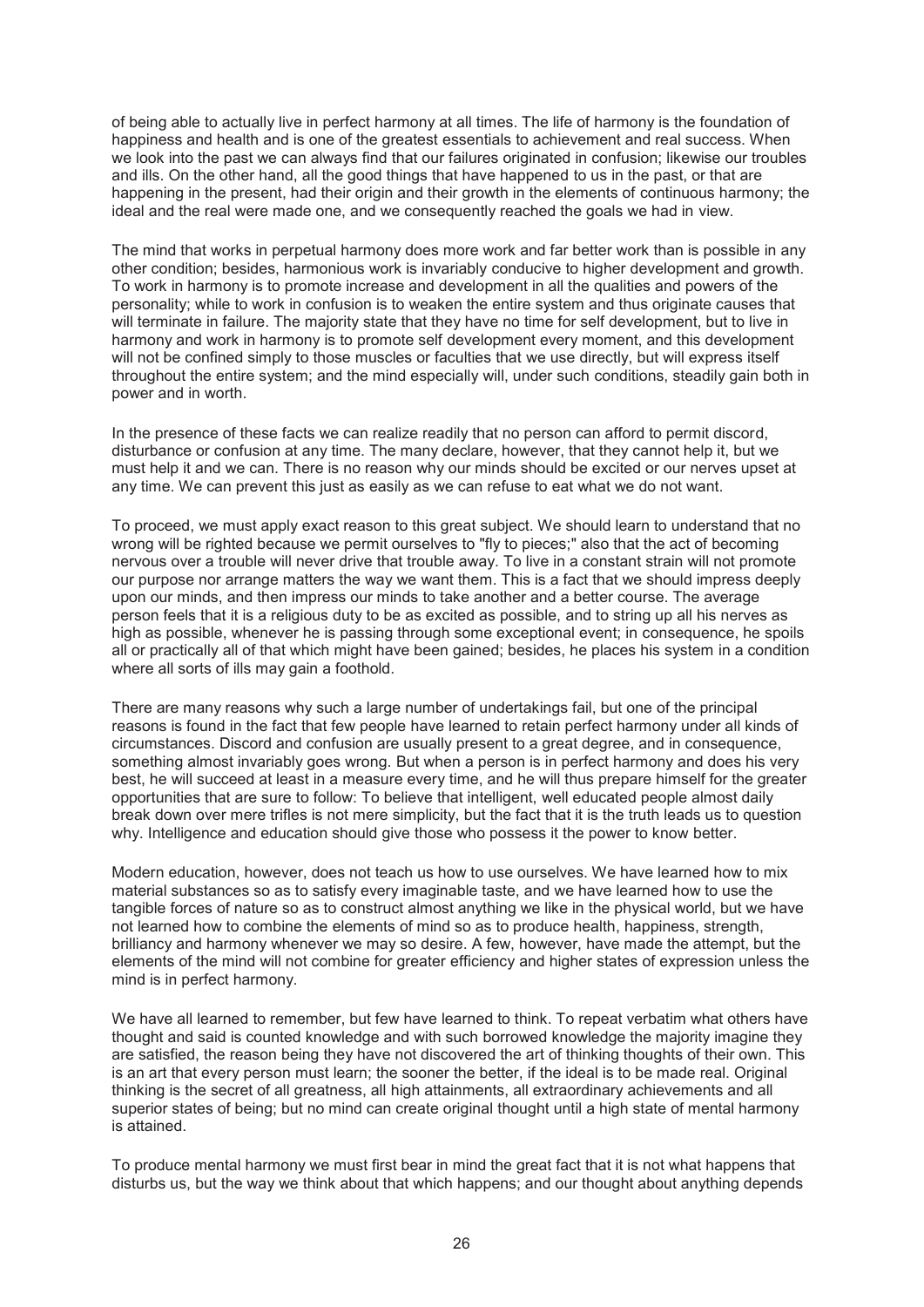upon our point of view. The way we look at things will determine whether the experience will produce discord or harmony, and it is in our power to look at things in any way that we may desire. When we are face to face with those things that usually upset the mind we should immediately turn our attention upon the life and the power that is back of the disturbing element, having the desire to find the better side of that life and power constantly in view. Everything has its better side, its ideal side, its calm and undisturbed side, and a mere desire to gain a glimpse of that better side will turn the mind away from confusion and cause attention to be centered upon that calm state that is being sought.

This will decrease discord at once, and if applied the very moment we are aware of confusion we will entirely prevent any mental disturbance whatever. To meet all circumstances and events in this way is to develop in ourselves a harmonious attitude towards all things, and when we are established in this harmonious attitude nothing whatever disturbs us; no matter what may happen we will continue to remain in harmony, and will consequently be able to deal properly with whatever may happen.

The mind that is upset by confused circumstances will lose ground and fail, but the mind that continues calmly in harmony with everything, no matter what the circumstances may be, will master every occasion and steadily rise in the scale. He will continue to make real the ideal, because he is living in that harmonious state of being where the ideal and the real are harmoniously blended into one.

To promote the highest and most perfect state of continuous harmony we must learn to meet those persons, things and events, with which we come in daily contact, in the right mental attitude. The result of such an attitude is determined directly by the nature of our own attitude of mind, and as we can express ourselves through any attitude we desire, it is in our power either to spoil the most promising prospects, or convert the most unpromising conditions into the greatest success. We should train ourselves to meet everything in that attitude of mind that expects all things to work out right. When we deeply and continually expect all things to work out right we relate ourselves more perfectly with that with which we come in contact; we take things, so to speak, the way they ought to be taken, and we thereby promote harmony and cooperation among all things concerned.

Though this be extremely important, it is insignificant, however, in comparison with another great fact in this connection; that is, the way things respond to the leading desires of the ruling mind; whether it is the exercise of the mysteries of mental force or the application of a mental law not generally understood, does not concern us just now; but it is a fact that things will do, as a rule what we persistently expect them to do. To understand why this is so may require some study of the great laws of mind and body, and everybody should seek to understand these laws perfectly; but in the meantime anyone can demonstrate the fact that things will work out right if we constantly expect them to do so.

No matter what may happen we should continue in the faith that all things will come right, and as our faith is so it shall be. To place ourselves in perfect harmony with all things, the domineering attitude of mind must be eliminated completely. The mind that tries to domineer over things will not only lose control of things, but will lose control of its own faculties and forces. At first it may seem that the domineering mind gains ground, but the gain is only temporary. When the reaction comes, as it will, the loss will be far greater than the temporary gain. When you try to domineer over persons and things you gain possession and control of those things only that are too weak to control themselves. That is, you gain a temporary control over negatives, and negatives have no permanent value in your life; in fact, they soon prove themselves to be wholly detrimental.

Occasionally a domineering mind may attract the attention of better things, but as soon as his domineering qualities are discovered those better things will part company with him at once. The law of attraction is at the foundation of all natural constructive processes; therefore, to promote construction, growth, advancement and real success we must work in harmony with that law. If we wish to attain the superior, we must become superior, because it is only like that attracts like. If we wish to gain the ideal, we must become ideal. If we wish to make real the ideal, we must live the ideal in the real. When you want good things, make yourself better, and better things will naturally be attracted to you; but good things do not submit to force.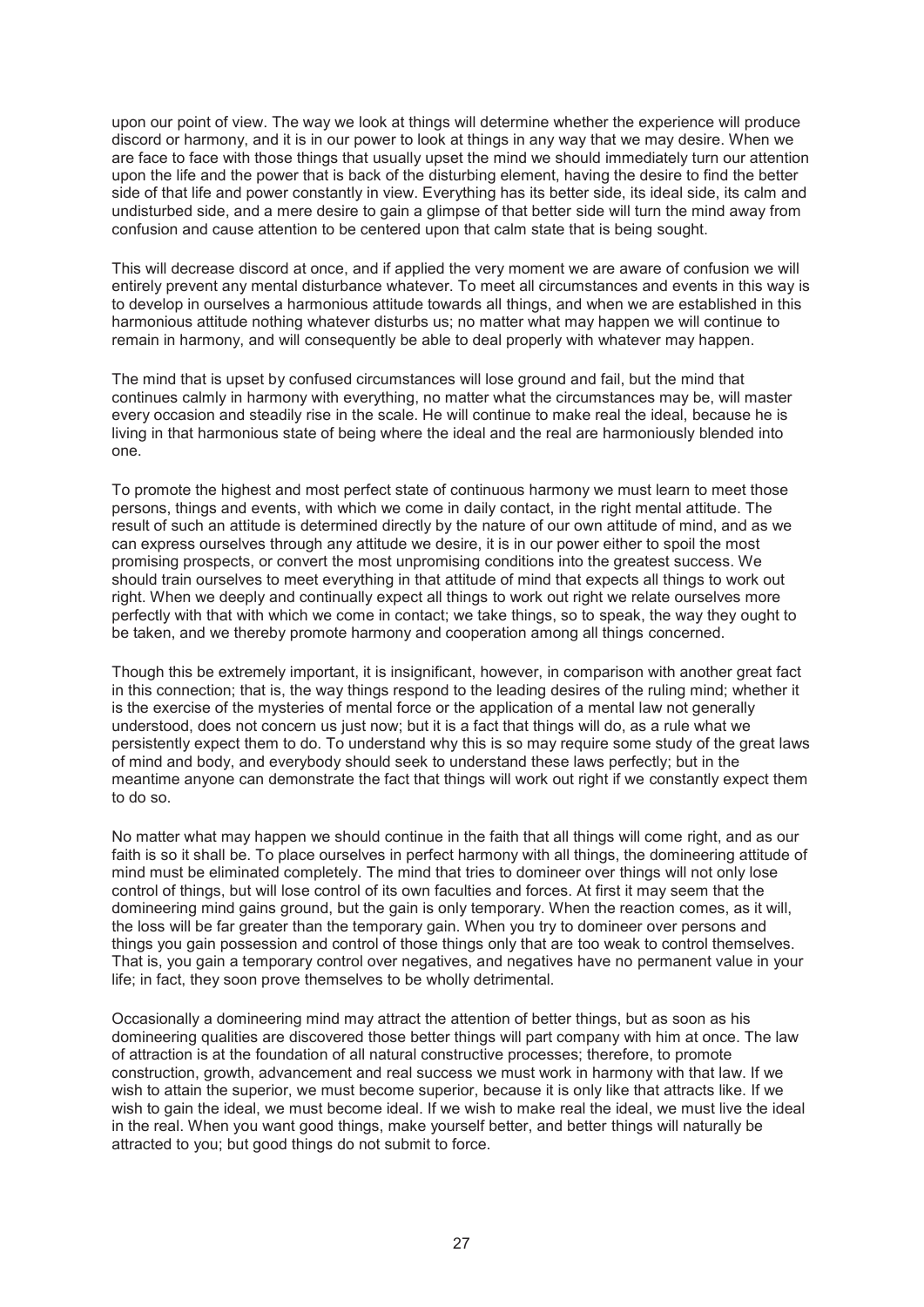Therefore, to try to secure better things through forceful methods, or through the domineering attitude can only result in failure; such methods gain only the inferior, those things that can add neither to the welfare nor the happiness of any one. This fact holds good, not only among individuals, but also among nations and institutions. The more domineering an institution is the more inferior are its members, and the more autocratic the nation the weaker its subjects. On the other hand, we find the best minds where the individual is left free to govern himself and where he is expected to act wisely, to be true to the best that is within him. In order that the individual may advance he must steadily grow in the mastery of himself, and must so relate himself to the best things in life that he will naturally attract the best things; but these two essentials are wholly interfered with by the domineering attitude.

Such an attitude repels everything and everybody that has any worth. It spoils the forces of mind, thus weakening all the mental faculties, and it steadily undermines whatever self-control a person might possess. Never try to control anything or domineer over anything, but aim to live in perpetual harmony with the highest, the truest and the best that is in everything.

Whatever happens we should approach that event in that attitude that believes it is all right. We should never permit the attitude that condemns, not even when the things concerned have proved themselves to be wrong. The attitude that condemns is detrimental to our own minds, because it invariably produces discord. When you meet all things in the expectation of finding them right, you always find something about them that is right. This something you may appropriate and thus gain good from everything that happens.

That person, however, who expects to find most things wrong will fail to see the good that may exist among the things that come his way; therefore, he gains far less from life than his wiser neighbor. But what is equally important, the man who expects to find everything right wherever he may go, will gradually gravitate towards those people and circumstances that are right. The man who expects to find everything wrong usually finds what he expects. The effect of these two attitudes upon mind and character is even more important, because the man is as his mind and character, and as the man is so is his destiny. The man who expects to find most things wrong and meets the world in that attitude is constantly impressing the wrong upon his mind, and as we gradually grow into the likeness of that which we think of the most, he is building upon sinking sand. The mind that is constantly looking for the wrong cannot be wholesome.

Such a mind is not in harmony with the law of growth, power, and ability; therefore, can never do its best. Unwholesome thoughts will steadily undermine the finest character and mind, and the world is full of illustrations. There is always something wrong in the life of that person who constantly expects to find things wrong, and the reason why is simple. His own expectations are reacting upon himself; by thinking about the wrong he is creating the wrong and thus bringing forth the wrong in every part of his life.

The man, however, who expects to find everything right and meets the world in that attitude is daily nourishing his mind with right thoughts, wholesome thoughts and constructive thoughts; he thinks the most of that which is right, and is therefore steadily growing more and more into the likeness of that which is right, perfect, worthy and good; he is daily changing for the better, and through this constant change he steadily rises in the scale and thereby meets the better and the better at every turn. By expecting to find everything right he finds more and more of that which is right, and as he is becoming stronger in mind, character and soul, he is affected less and less by those few things that may not be as they should be.

When you meet a disappointment meet it in the conviction that it is all right, because through this attitude you enter into harmony with the power that is back of the event at hand, and you thus convert the disappointment into a channel through which greater good may be secured. Those who doubt this should try it.; they will find that it is based upon exact scientific facts Transcend disappointment, and all the powers of adversity will begin to rise with you and will begin to work with you and help you reach the goal you have in view. You will thus find that, it is all for the best, because through the right mental attitude you made everything work out in such a way that the best transpired as a final result.

To live in what may be termed the "all right" attitude, that is, in that attitude that expects to find everything all right and that constantly affirms that everything is all right, is to press on to the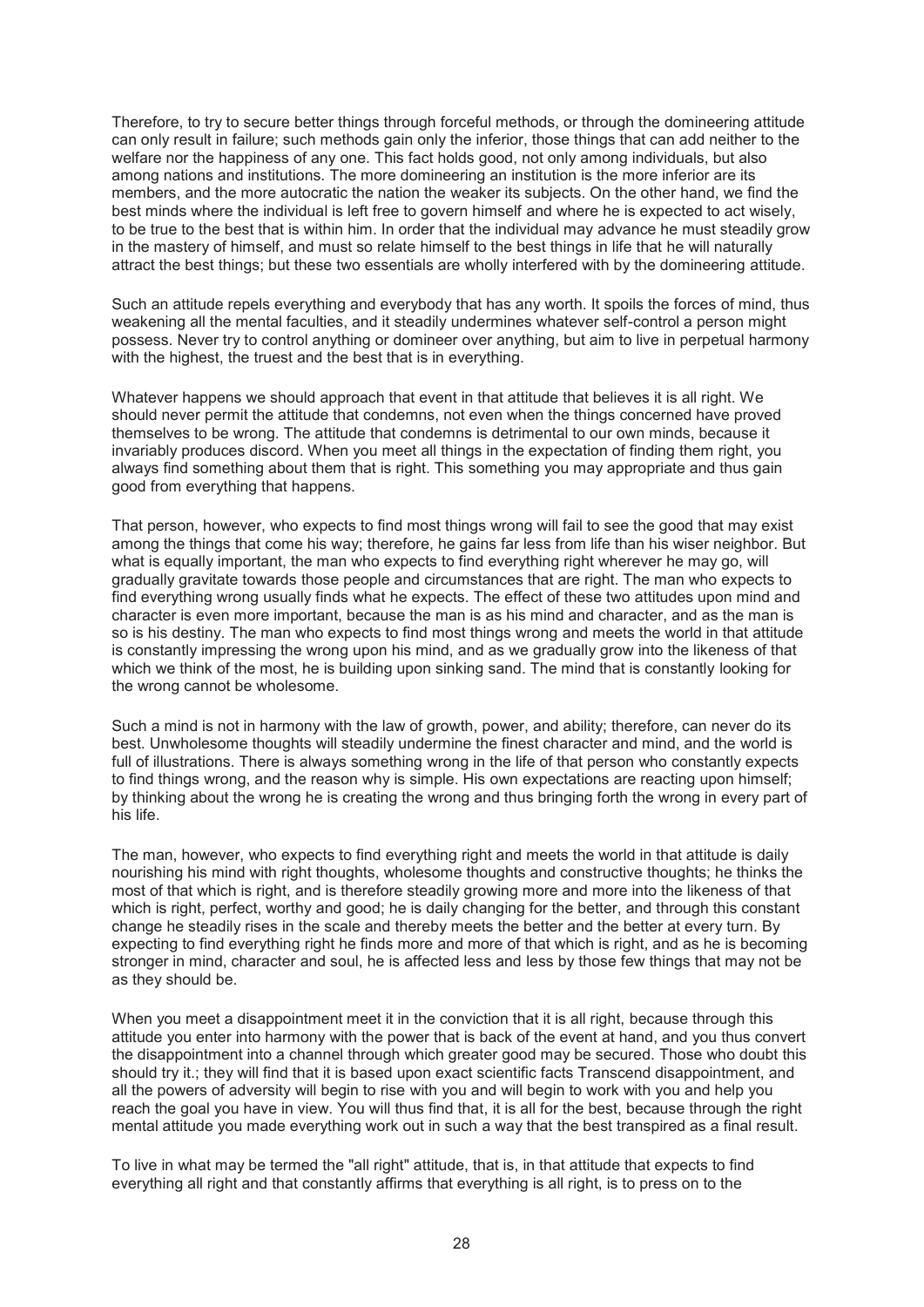realization and the possession of those things that are as you wish them to be. Disappointments and failures, when met in this attitude, simply become open doors to new worlds where you find better opportunities and greater possibilities than you ever knew before. When the average person meets disappointment he usually declares, "Just my luck;" in other words, he enters that mental attitude that faces ill luck; he thus fails to see anything else but misfortune in that which has happened; and so long as that person, consciously or unconsciously expects misfortune, into more and more misfortune he will go.

He who believes that he is fated to have bad luck will have bad luck in abundance. The reason is he lives in that mental attitude that places his mind in constant contact with those confused elements in the world that never create anything else but bad luck. That person, however, who thoroughly believes that everything that happens is simply a step to greater good, higher attainments and greater achievements, will steadily rise into those greater things that he expects to realize; the reason being that he is living in that mental attitude that places his mind in contact with the building power of life. Those powers will always build for greater things to those with whom they are in harmony, and we all can place ourselves in harmony with those powers; therefore, we can all move upward and onward forever, eternally making real more and more of that which is ideal.

What we expect comes if our expectation is filled with all the power of life and soul, and what we believe our fate to be, that is the kind of a fate we will create for ourselves. To meet ill luck in the belief that it is your luck, your particular kind of luck, and that it is natural for you to have that kind of luck is to stamp your own mind as an unlucky mind. This will produce chaotic thinking, which will cause you to do everything at the wrong time, and all your energies will be more or less misdirected; in consequence, bad luck and misfortune must necessarily follow.

Bad luck comes from doing the wrong thing, or from being your worst; while good luck comes from being your best and from doing the right thing at the right time. It is therefore mere simplicity to create good luck at any time and in the measure that we may desire. The person that fears misfortune or expects misfortune and faces life in that attitude is concentrating attention upon misfortune; he thereby creates a world of misfortune in his own mind; and he who lives in mental misfortune will produce misfortune in his external life. Like causes produce like effects; and this explains why the things we fear always come upon us. We create mental causes for those things, and corresponding tangible effects always follow.

Train the mind to expect the right and the best, regardless of present circumstances, conditions or events. Call everything good that is met. Declare that everything that happens, happens for the best. Meet everything in that frame of mind, and no matter how wrong or adverse conditions seem to be, you cause them all to work out right.

When the mind expects the best, has the faith that the right will prevail, and constantly faces the superior, the true mental attitude has been gained. Through that attitude all the forces of mind and all the powers of will become constructive, and will build for man the very thing that he expects or desires while his mind is fixed upon the ideal. He relates himself harmoniously to the best that is in all things and thus unites the ideal with the real in all things; and when the ideal becomes one with the real, the ideal desired becomes an actual fact in the real; and this is the goal every true idealist has in view.

He takes those elements that have been revealed to him through the vision of the soul and blends them harmoniously with the actions of daily life. He thus brings the ideal down to earth and causes the real of every day life to express the ideal in everything that he may undertake to do. His life, his thought, his action, his attainments, his achievements, all contain that happy state where the ideal and the real are made one. His dreams have become true. The visions of the soul are actually realized, and the tangible is animated with that ideal something that makes personal existence all that any one could wish it to be.

--()--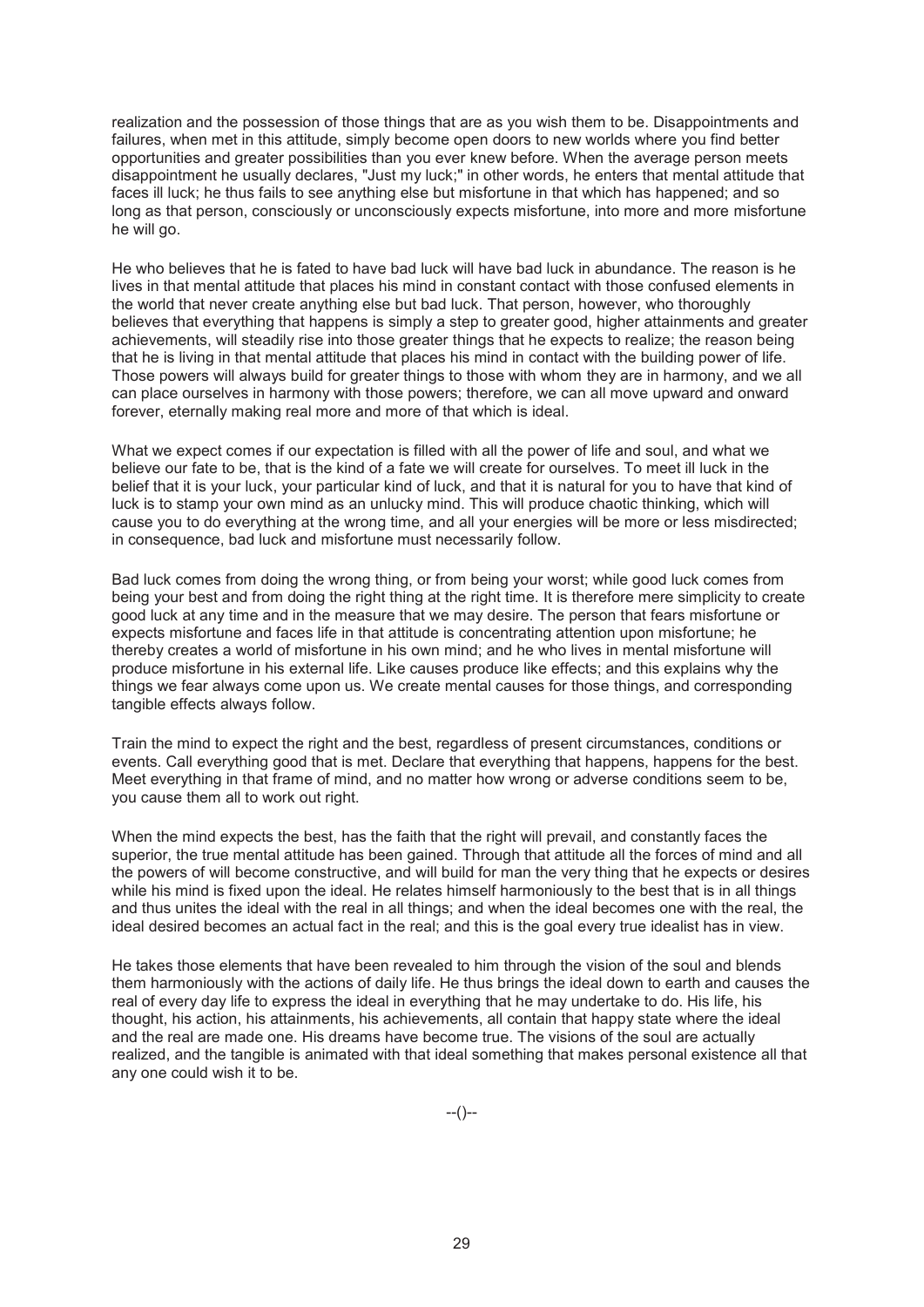### **First Step Towards Complete Emancipation**

To forgive everybody for everything at all times, regardless of circumstances, is the first step towards complete emancipation. Heretofore, we have looked upon forgiveness as a virtue; now we know it to be a necessity. To those who possessed the spirit of forgiveness we have given our highest praise, and have thought of such people as being self-sacrificing in the truest sense of that term. We did not know that the act of forgiving is the simplest way to lighten one's own burdens. According to our former conception of this subject, the man who forgives denies himself a privilege, the privilege of indignation and revenge; for this reason we have looked upon him as a hero or as a saint, thinking that it could not be otherwise than heroic and saintly to give up the supposed pleasure of meting out revenge to those who seemed to deserve it.

According to the new view, however, the man who forgives is no more saintly than the one who insists upon keeping clean, because in reality the act of forgiving simply constitutes a complete mental bath. When you forgive everybody for everything you cleanse your mind completely of every wrong thought or adverse mental attitude that may exist in your consciousness. This explains why forgiveness is a necessity and why the man who forgives everything emancipates himself from all kinds of burdens. It is therefore profitable, most highly profitable, to forgive everybody, no matter what they have done, and this includes also ourselves. It is just as necessary to forgive ourselves as to forgive others, and the principal reason why forgiveness has seemed to be so difficult is because we have neglected to forgive ourselves.

We cannot let go of that which is not desired until we have acquired the mental art of letting go, and to acquire this art we must practice upon our own minds. That is, we must learn to let go from our own minds all those things that we do not wish to retain. When you forgive yourself completely you wash your mentality perfectly clean. You let go of everything in your mental system that is not good. You emancipate yourself completely. Whatever you held against yourself or others you now drop entirely out of your mind; in consequence, you are freed from your mental burdens, and when mental burdens disappear all other burdens will disappear also. The ills that we hold in mind are the only things that can actually burden our lives.

Therefore, when we forgive everybody for every ill we ever knew we no longer hold a single ill in our own minds; we thus throw off every burden and are perfectly free. This also includes disease, because disease is nothing but a temporary effect of a wrong that we mentally hold in the system. Forgive everybody, including yourself, for everything, and all disease will vanish from your system. This may at first sight appear to be a startling statement, but it is the truth, and anyone can prove it to be the truth. "As a man thinketh in his heart so is he." Therefore, when every wrong is eliminated from the heart of man there can be no wrong in the man himself, and every wrong is eliminated from that heart that forgives everything in everyone. Many persons, however, will state that they hold no ill against anyone yet suffer just the same.

So they may think, nevertheless they are mistaken and will see their mistakes when they learn the truth about mental laws. You may not hold direct ill against any person just now, but your mind has not always been absolutely pure and absolutely free from every wrong thought. You have had many wrong desires in your heart, and have had many mistaken ideas. To hold a mistaken idea is to hold a wrong in your heart. To have wrong desires is to hold ills against yourself, as well as others. To blame yourself, criticize yourself, feel provoked at yourself or condemn yourself for your shortcomings is to hold ills against yourself, and there are very few who are not doing this every day to some degree.

When we forgive all and still suffer we may not believe that forgiveness produces emancipation; but the fact is that suffering is impossible when forgiveness is absolute. When we forgive completely we shall also eliminate completely every trouble or ill that may exist in our world. When you have trouble forgive those who have caused the trouble; forgive yourself for permitting yourself to be troubled, and your troubles will pass away. When you have made a mistake do not condemn yourself or feel upset; simply forgive yourself, and resolve that you will never make the mistake again. As you make that resolution, desire more wisdom, and have the faith that you will secure the wisdom you require.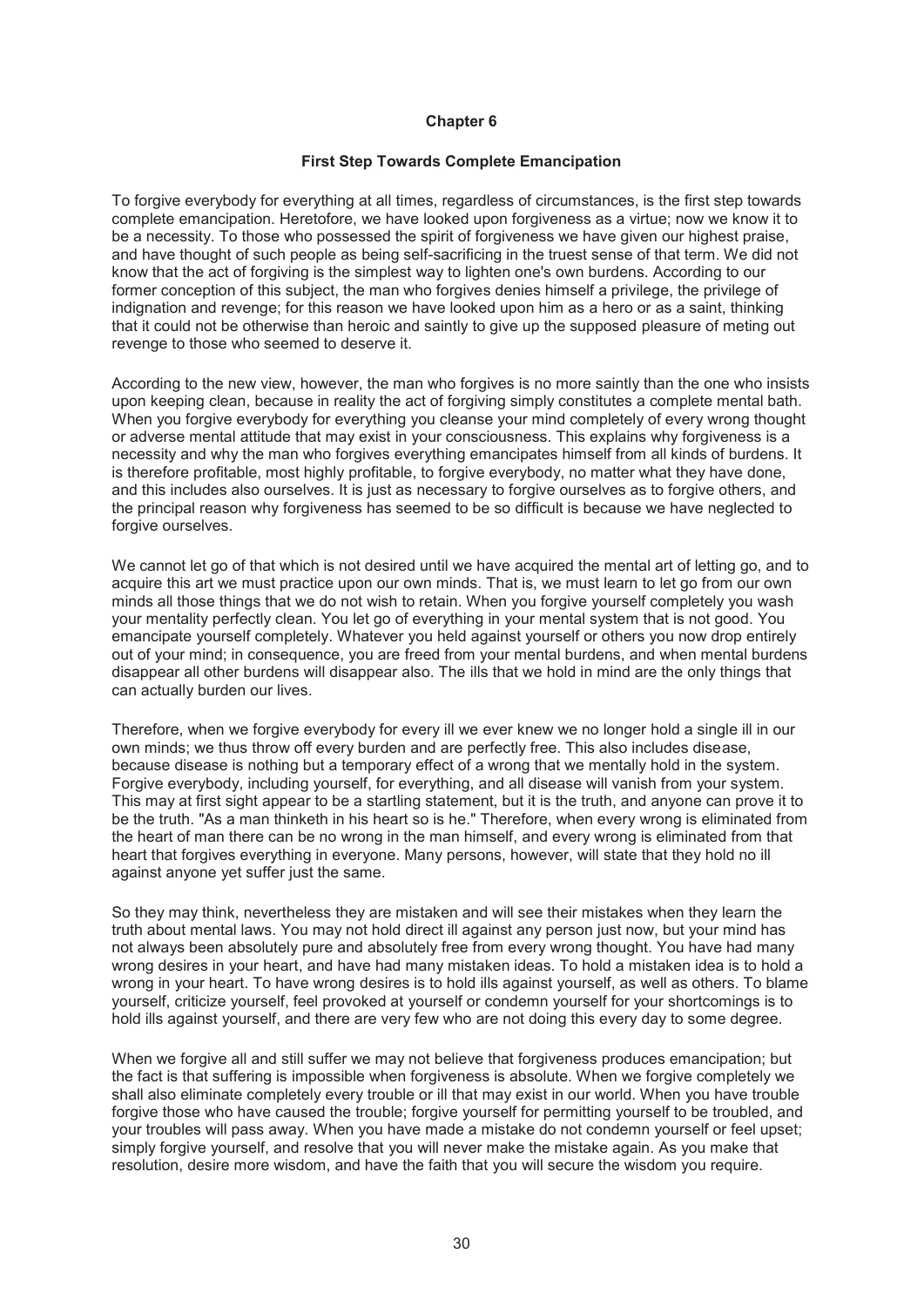"According to your faith so shall it be." There are many who will think that the practice of forgiving everybody for everything will produce mental indifference and thus weaken character, but it is the very opposite that will take place. To forgive is to eliminate the useless, everything that is not good; and to free the mind from obstacles and adverse conditions is to enable that mind to be its best, to express itself fully and completely. This will not only strengthen the character and enlarge the mind, but will cause the greatness of the soul to come forth. There is many a character that appears to be strong on account of its open hostility to wrongs, but such a character is not always strong. Too often it is composed of a few borrowed ideas about morality backed up by mere animal force.

The true character does not express hostility and does not resist or antagonize, but overcomes evil by giving all its power to the building of the good. A strong character meets evil with a silent indifference; that is, indifference in appearance only. The true character does not pass evil by because he does not care, but because he does care. He cares so much that he will not waste one single moment in prolonging the life of the wrong; therefore gives his whole time and attention to the making of good so strong that evil becomes absolutely powerless in the presence of that good. No intelligent person would antagonize darkness. By giving his time to the production of light he causes the darkness to disappear of itself.

When we apply the same principle to the elimination of evil a marvelous change for the better will come over the world. No person can forgive everybody for everything until he desires the best from every person and from every source. In other words, we cannot forgive the wrong until we desire the right. Therefore, the letting go of the inferior and the appropriation of the superior constitutes one and the same single mental process. We cannot eliminate darkness until we proceed to produce light, and it requires only the one act for removing the one and bringing forth the other.

From these facts it is evident that when we let go of the wrong we gain more of that power that is right, and we thus increase the strength of character. To eliminate diseased conditions from the body will increase the strength of the body and will place the body in a position for further development, if we desire to promote such development. Likewise, to eliminate all ill feelings, all hatred, all wrong thoughts and all false beliefs from the mind will increase the power of the mind and place every mental faculty in proper condition for higher development. The same effect will be produced in the character, and all awakened minds know that the greatness of the soul can begin to come forth only when we have completely forgiven everybody for everything.

The man who finds it easier to forgive than to condemn is on the verge of superior wisdom and higher spiritual power. He has entered the path to real greatness and may rapidly rise in the scale by applying the laws of true human development. Instead of producing weakness and indifference the act of absolute forgiveness will produce a more powerful character, a more brilliant mind and a greater soul. Try this method for a year. Forgive everybody for everything, no matter what happens, and do not forget to forgive yourself.

You will then conclude that forgiveness, absolute forgiveness, is not only the path to complete emancipation, but is also the "gates ajar" to a better life, a larger life, a richer life, a more beautiful life than you ever knew before. You will find that you can instantaneously remove disease from the body, perversion and wrong from the mind by complete and unrestricted forgiveness; and you can in the same way steadily recreate yourself into a new and better being. Forgive the imperfect, and with heart and soul desire constantly the realization of the perfect; the imperfect will thus pass away and the more perfect will be realized in a greater and greater abundance.

Whatever our place in life may be, we must eliminate every burden of mind or body, if we wish to rise in the scale, and the first step in this direction is to forgive everybody for everything. When you begin to practice forgiveness on this extensive scale you will find obstacles disappearing one after the other. Those things that held you down will vanish and that which was constantly in your way will trouble you no more; your pathway will be cleared. You will have nothing more to contend with, and everything in your life will move smoothly and harmoniously towards greater and greater things.

This is perfectly natural, because by forgiving everybody and everything you have let every form of evil go. You have invited all the good, and have therefore populated your own world with persons and things after your own heart. Through perpetual and complete forgiveness your mind will be kept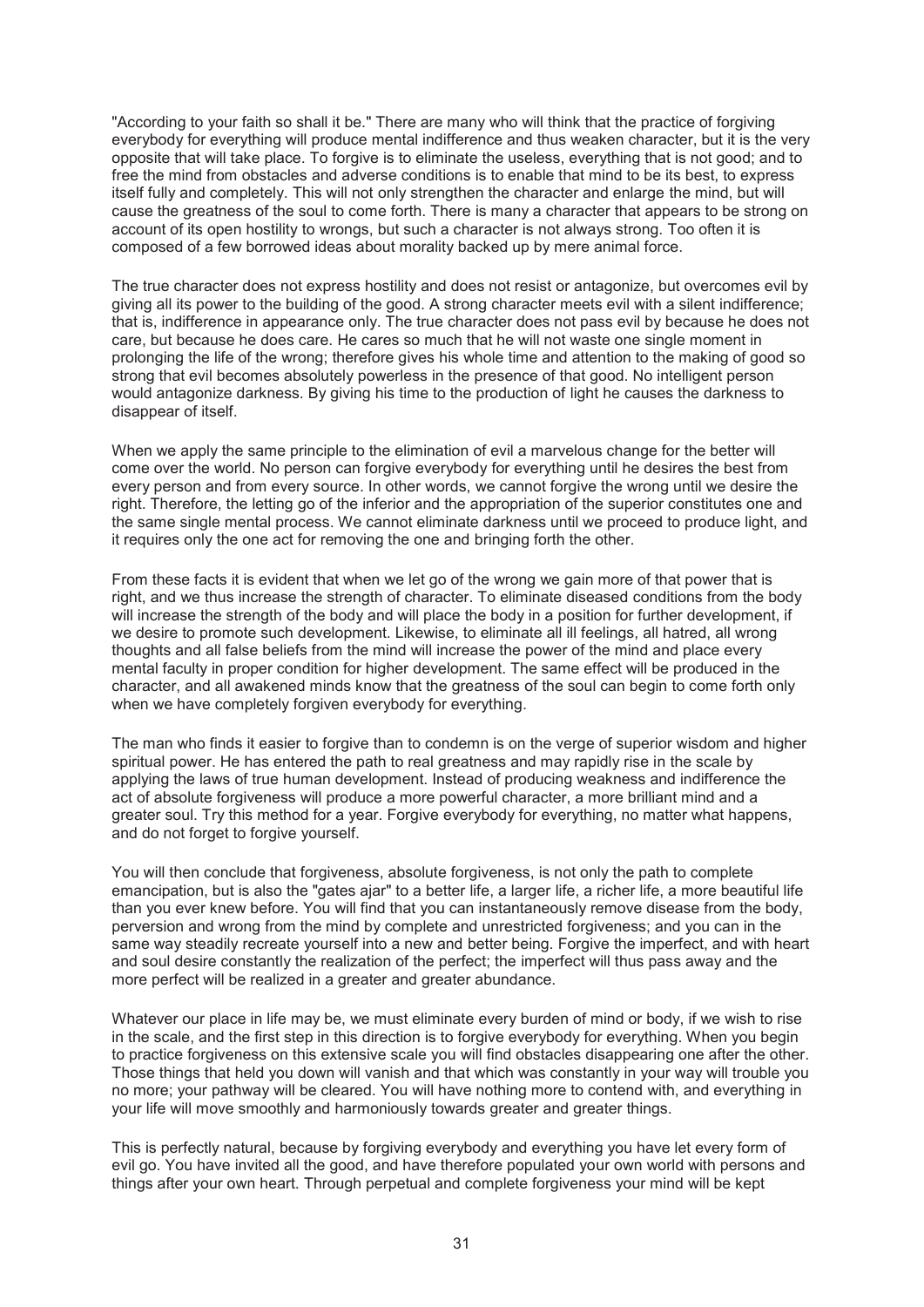perfectly clean. Not a single weed will ever appear in the beautiful garden of your mind, and so long as the mind is clean neither sickness nor adversity can exist in human life. This may be a strong statement, but those who will try the principle and continue to live it will find it to be the truth.

Since forgiveness is a necessity to all who wish to eliminate the lesser and retain the greater, or in other words make real the ideal, it will be highly important to present the simplest methods through which anyone may learn to practice this great art. It has been said that to know all is to forgive all; but it is not possible for anyone to know all. Therefore, if we wish to forgive absolutely, we must proceed along a different line. When we ask ourselves why people live, think and act as they do we meet the great law of cause and effect. In our study of this law we find that every cause is an effect of a previous cause, and that that previous cause is also an effect of a cause still more remote.

We may continue to trace these causes and effects far back along the chain of events until we are lost in the dimness of the past; but what do we learn by such a process of analysis, nothing whatever. We fail to find anything definite about anybody, and consequently cannot fix the blame for anything; but it is not possible to justly blame anybody when we cannot fix the blame for anything. Therefore, we have only one alternative, and that is to forgive. We can never find the real cause of a single thing. We may first blame the individual, but when we discover the influence of environment, heredity and early training we cannot wholly blame the individual. If we blame the parents, we must find the reason why those parents were not different, also why previous generations were not different.

If we accept the theory that the individual has lived before and that he came into his present environments because he was what he was in a previous state of existence, we must explain why he did not live a different life in that other existence; why did he act in such a manner in the past that he should merit adversity and weakness in the present. If he knew no better in the past., what is the reason that he did not know any better? If we accept the belief that we have all inherited our perverted tendencies from Adam and Eve, we must explain why those two souls were not strong enough to rise above temptation. If they were tempted, we must explain why; we must explain why the original man who was created in the image and likeness of God did not express his divine nature in the midst of temptation. But there is no way in which we can explain these things; therefore, to fix the blame for anything is absolutely impossible.

The more we try to find the original cause of anything the more convinced we become that to look for sin or the cause of sin is nothing but a waste of time. Every individual is himself a cause, and his life comes constantly in touch with a number of other causes; therefore, it is never possible to say which one of these causes or combination of these causes produced the original action. Back of every action we find other actions that lead us to the one that we may now consider, but we do not know how those other actions were produced.

To trace them back to their original source simply leads us into what appears to be a beginningless beginning. For this reason it is the height of wisdom to let the "dead bury its dead," to let the past go, to forgive every sinner and forget every sin, and to use our time, talent and power for the building of more lofty mansions in the great eternal now. To look for the blame is to find that we are all more or less to blame, and also to find that there is no real fixed blame anywhere. We may then ask what we are to do with this great subject; are we to talk, theorize, speculate, condemn and punish? We know too well that all of that is but a waste of time. The sensible course to pursue is to forgive everybody for everything, to drop ills, mistakes, wrongs, disagreeable memories and proceed to use those laws of life that we understand now in making life better for everybody now.

The man who is habitually doing wrong is mentally or morally sick. Punishment is a waste of time; besides, it is absolutely wrong, and one wrong cannot remove another. Such a person should be taken where he can be healed and kept there until he is well. We should not hate him or condemn him any more than those who are physically sick. Sickness is sickness whether it appears in the body, the mind or the character, and he who is sick does not need a prison; he needs a physician.

To absolutely remove this hatred for the wrongdoers in the world we must cultivate a higher order of love, that love that loves every living creature with the true love of the soul, and such a love is readily attained when we train ourselves to look for the ideal soul of life that exists in everything everywhere in the world. This idea may cause many to come to the conclusion that the act of forgiving the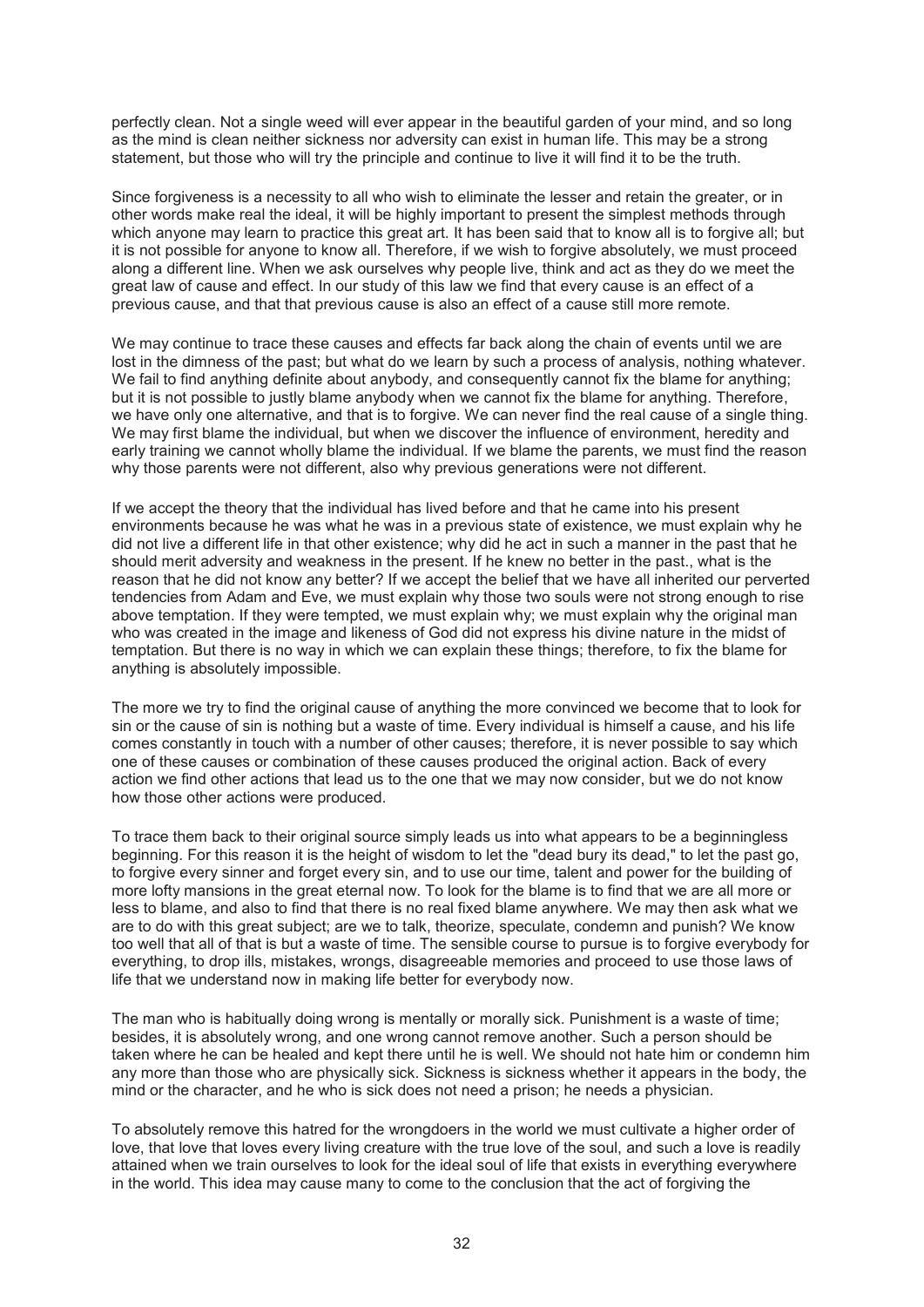wrongdoer will have an undesirable effect upon society, because we may be liable to let people in general do as they please; but in this they are wholly mistaken. Reason declares that you cannot justly blame anyone, and love does not wish to blame anyone; forgiveness must therefore inevitably follow when reason and love are truly combined; but reason and love will never permit man in general to do as he pleases. When we love people we are not indifferent about their future: We do not wish them to go down grade. We want them to improve, to do the right and the best and we will do everything in our power to emancipate and elevate the entire race.

Reason understands how the laws of life can be applied in producing those results we may have in view; therefore, the desires of love can be carried out through the understanding of reason, and thus every high purpose may be promoted by the right spirit and the proper methods. Others may declare that these methods are in advance of our time and cannot be carried out at present; therefore, it is useless to even talk about it. However, be that as it may, the fact remains that forgiveness is a necessity to the true life, the emancipated life, the superior life, the ideal life. For that reason every person who desires to make real the ideal in his world must begin to practice absolute forgiveness at once. If we can forgive everybody for everything now, we should do so, whether the world in general can do so or not. The man who wishes to move forward must not wait for the race. It is his privilege to go in advance of the race; thus he prepares the way for millions.

When he has demonstrated by example that there are better ways of living, the race will follow. What the few can do today the many will do tomorrow, but if the few should wait until tomorrow, the many would have to wait until the day following, or possibly longer still. Be what you can be now. Do what you can do now, no matter how far in advance of this age such actions may be. If you are capable of greater things today, you owe it to the race to demonstrate those greater things now.

You sprung from the race. You are composed of the finer elements that exist in the race, and should consider it a privilege to cause those elements to shine as brilliantly as possible; and one of the greatest of all demonstrations in this age is that of absolute forgiveness, to demonstrate the power of forgiving everybody for everything at all times and under every possible circumstance. We therefore conclude that complete emancipation from everything that is not desired in life can be realized only when we forgive absolutely in this great universal sense; and when we have forgiven everybody for everything, then we can say with the great Master Mind, "My yoke is easy and my burden is light."

 $-(-)$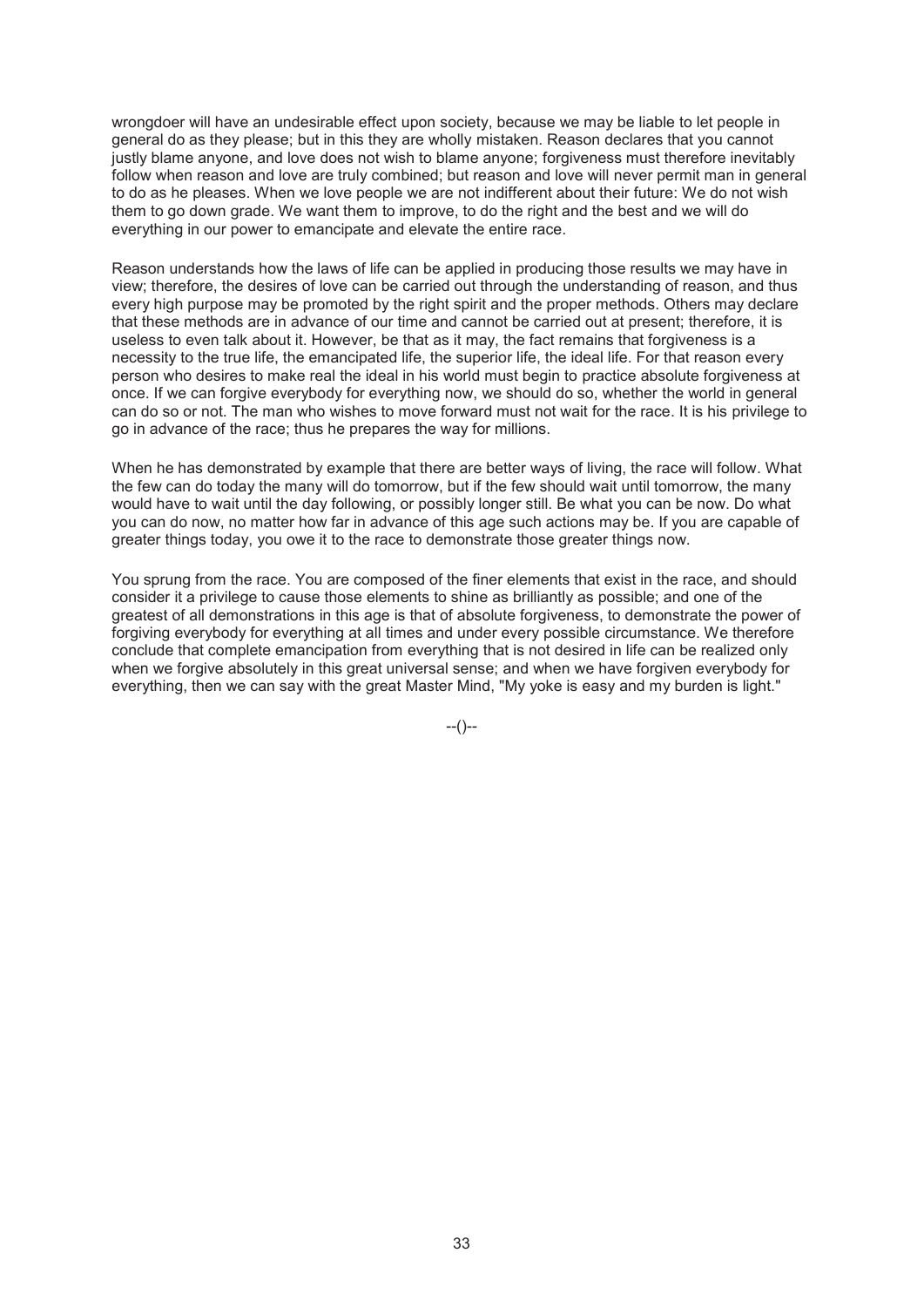#### **Paths To Perpetual Increase**

The universe is overflowing with all manner of good things and there is enough to supply every wish of every heart with abundance still remaining. How every heart is to proceed, however, that its every wish may be supplied, has been the problem, but the solution is simple. In consequence, everybody may rejoice. This world is not a "vale of tears," but is in truth a most delightful place, and is endowed with everything that is needful to make the life of man an endless song. We now know that we do not live to be miserable, but to rejoice. The bitterness that sometimes appears in life is not a real part of life. The greatness of existence alone is intended for man. To know the bitter from the sweet and to appropriate the latter and always reject the former is a matter, however, that is not clearly understood. There may be thousands who know the bitter when they see it, but they do not always know how to reject it.

To throw off the ills of life is an art that few have mastered. But those who can eliminate the wrong are not always able to distinguish the right from the wrong, the reason being that we have not looked at things from the viewpoint of that power that produces things. The philosophers, the theologians and the scientists, as a rule, make life very complex and difficult to live. Their profound expressions confuse the multitudes, while ills and troubles continue as before; but to live is simple. Even a child can be happy; it therefore should not be difficult for anyone else.

When we realize happiness in its highest, broadest sense, we find that it comes in its fullness only when we have everything that the heart desires; and since the desires of the heart increase in size and number with the enlargement of life, the joy of living will increase in proportion providing all the, desires of the heart are supplied. This fact, however, may at first sight seem to make happiness very difficult to secure. If we cannot enjoy the allness of joy until we have everything that heart can wish for, then happiness is far away; so it may seem, but things are not always what they seem.

All things are possible, and the most difficult things become comparatively easy when we know how; therefore, the way of wisdom is not to look for those difficulties that ignorance has connected with things, but look for that simplicity that is the soul of all knowledge. When we learn to do things as they should be done, all difficulties disappear, and even the largest life becomes simple.

The doing of things is the universal theme in this age. Those who simply tell us what to do are no longer acceptable. We want practical instructions that tell us how. The greatest man of this age and of the future will not be the one who can move as he wishes the emotions of multitudes by the magic art of eloquence and bring whole nations to his feet by the artistic juggling of eloquent phrases. The great man will henceforth be the man who can tell us how, and who can express himself so clearly that anyone can understand.

This, however, we are now beginning to do, and ere long the many will come back to the truth itself and understand the real truth in all its original simplicity. The path of truth and life is perfectly straight and is illumined all the way. It is therefore simplicity itself to follow this path when we find it, but the many have strayed into the jungles of illusions and misconceptions. These must all come back to the simple path, and when they do the difficulty of living will wholly disappear.

To teach the race how to find the simple things, the true things and the real things is now the purpose of every original thinker, and whoever can add to the world's wisdom in this respect becomes a light to the race, indeed. One of the first principles in this new understanding of things is that which deals with man's power to place himself in perfect touch with the source of limitless supply; in other words to enter the path of perpetual increase. As previously stated, the world is overflowing with good things, because life is in touch with the limitless source of all good things, and there is so much of everything that the wish of every heart can be gratified. We do not have to take from another to have abundance, because there is more than sufficient for all.

The fact that some one has abundance does not prove that he has taken some or all of his wealth from others, although this is what a great many believe to be the truth. Whenever we see some one in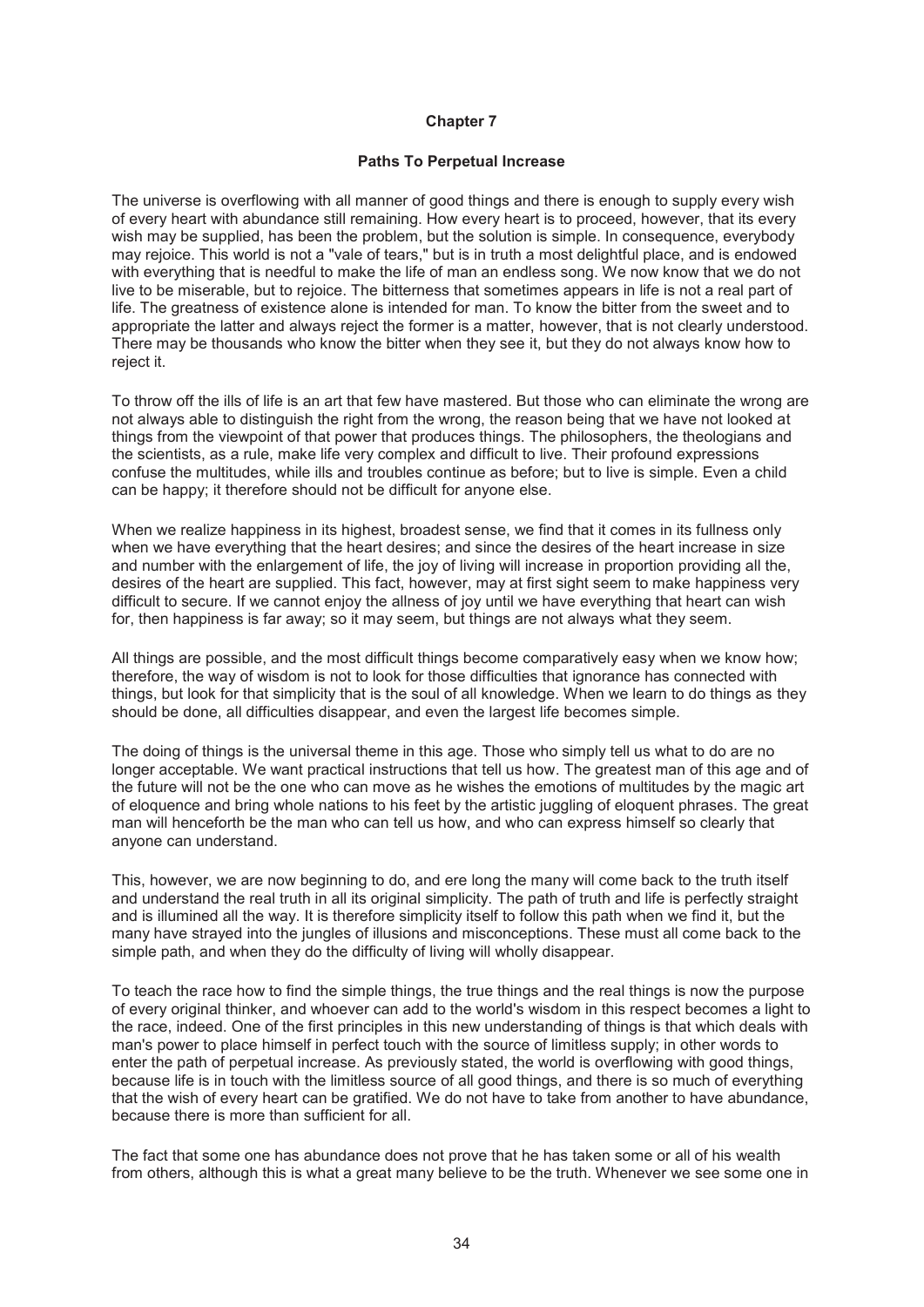luxury we wonder where and how he got it, and we usually add that many are in poverty because this one is in wealth. Such doctrine, however, is not true. It is thoroughly false from beginning to end. The world is not so poverty stricken that the few cannot have plenty without stealing from the many. The universe is not so bare and so limited that multitudes are reduced to want whenever a few persons undertake to surround themselves with those things that have beauty and worth. True, there is injustice in the world.

There are people who have secured their wealth, not upon merit, but through the art of reducing others to want; but the remedy is not to be found in the doctrine that thousands must necessarily become poor when one becomes very rich. This doctrine is an illusion, and illusions cannot serve as foundations for a better order. There is enough in life to give every living person all the wealth and all the luxury that he can possibly appropriate.

God is rich; the universe is overflowing with abundance. If we have not everything that we want, there is a reason; there is some definite cause somewhere, either in ourselves or in our relations to the world, but this cause can be found and corrected; then we may proceed to take possession of our own. Among the many causes of poverty and the lack of a full supply there is one that has been entirely overlooked.

To overcome this cause is to find one of the most important paths to perpetual increase, and the remedy lies within easy reach of everyone who has awakened to a degree the finer elements in his life.

There may be exceptions to the rule, but there are thousands who are living on the husks of existence because they were not grateful when the kernels were received. Multitudes continue in poverty from no other cause than a lack of gratitude, and other thousands who have almost everything that the heart may wish for do not reach the coveted goal of full supply because their gratitude is not complete.

We are now beginning to realize more and more that the greatest thing in the world is to live so closely to the Infinite that we constantly feel the power and the peace of His presence. In fact, this mode of living is the very secret of secrets revealing everything that the mind may wish to know or understand in order to make life what it is intended to be. We also realize that the more closely we live to the Infinite the more we shall receive of all good things, because all good things have their source in the Supreme; but how to enter into this life of supreme oneness with the Most High is a problem.

There are many things to be done in order to solve this problem, but there is no one thing that is more important in producing the required solution than deep, whole-souled gratitude. The soul that is always grateful lives nearer the true, the good, the beautiful and the perfect than anyone else in existence, and the more closely we live to the good and the beautiful the more we shall receive of all those things. The mind that dwells constantly in the presence of true worth is daily adding to his own worth. He is gradually and steadily appropriating that worth with which he is in constant contact; but we cannot enter into the real presence of true worth unless we fully appreciate the real worth of true worth; and all appreciation is based upon gratitude.

The more grateful we are for the good things that come to us now the more good things we shall receive in the future. This is a great metaphysical law, and we shall find it most profitable to comply exactly with this law, no matter what the circumstances may be. Be grateful for everything and you will constantly receive more of everything; thus the simple act of being grateful becomes a path to perpetual increase. The reason why is found in the fact that whenever you enter into the mental attitude of real gratitude your mind is drawn into much closer contact with that power that produces the good things received. In other words, to be grateful for what we have received is to draw more closely to the source of that which we receive.

The good things that come to us come because we have properly employed certain laws, and when we are grateful for the results gained we enter into more perfect harmony with those laws and thus become able to employ those laws to still greater advantage in the immediate future. This anyone can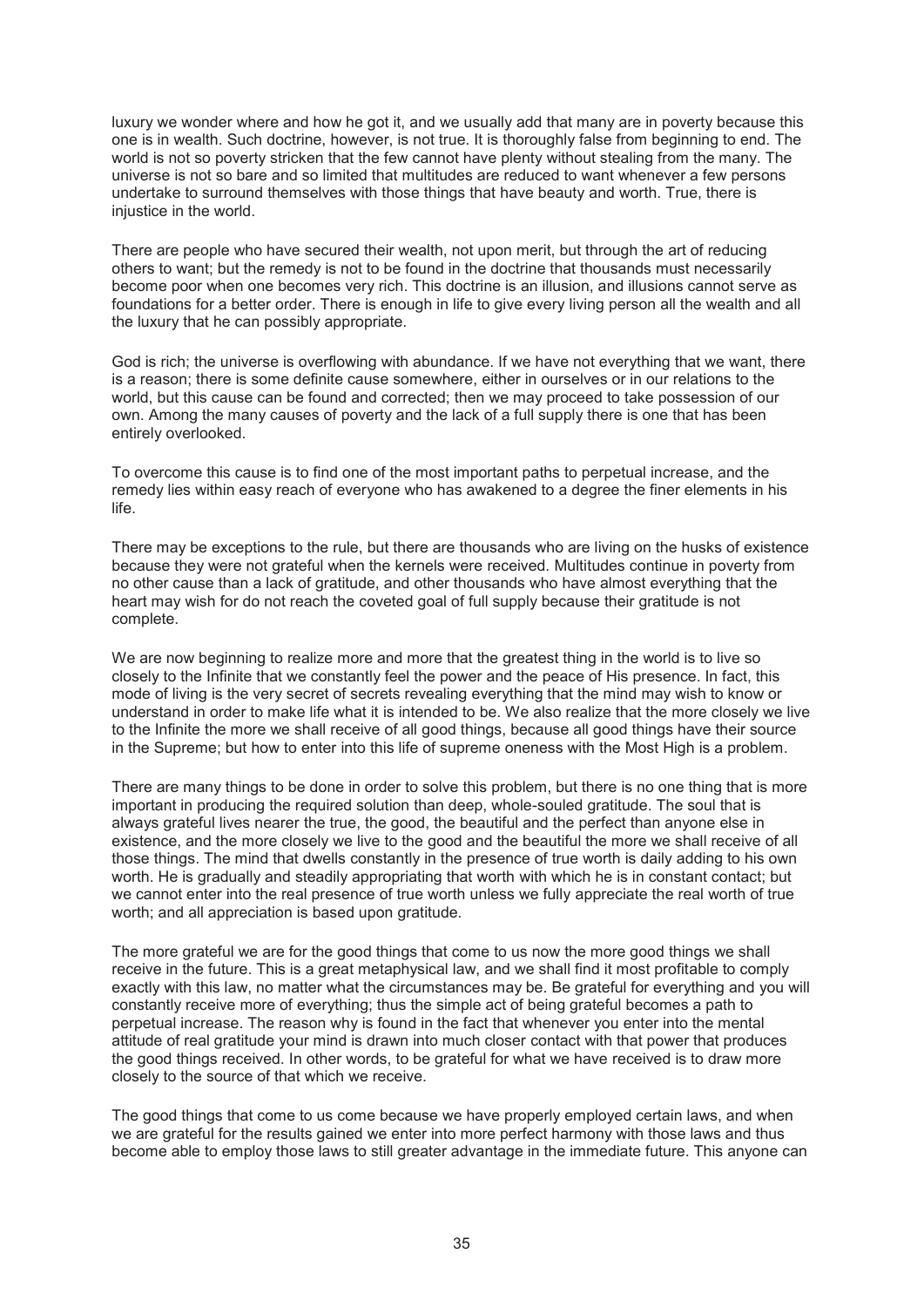understand, and those who do not know that gratitude produces this effect should try it and watch results.

The attitude of gratitude brings the whole mind into more perfect and more harmonious relations with all the laws and powers of life. The grateful mind gains a firmer hold, so to speak, upon those things in life that can produce increase. This is simply illustrated in personal experience where we find that we always feel nearer to that person to whom we express real gratitude. When you thank a person and truly mean it with heart and soul you feel nearer to that person than you ever did before.

Likewise, when we express whole-souled thanksgiving to everything and everybody for everything that comes into life we draw closer and closer to all the elements and powers of life. In other words, we draw closer to the real source from which all good things in life proceed.

When we consider this principle from another point of view we find that the act of being grateful is an absolute necessity, if we wish to accomplish as much as we have the power to accomplish. To be grateful in this large, universal sense is to enter into harmony and contact with the greatest, the highest and the best in life. We thus gain possession of the superior elements of mind and soul and, in consequence, gain the power to become more and achieve more, no matter what our object or work may be.

Everything that will place us in a more perfect relation with life, and thus enable us to appropriate the greater richness of life, should be employed with the greatest of earnestness, and deep whole-souled gratitude does possess a marvelous power in this respect. Its great value, however, is not confined to the laws just mentioned. Its power is exceptional in another and equally important field.

To be grateful is to think of the best, therefore the grateful mind keeps the eye constantly upon the best; and, according to another metaphysical law, we grow into the likeness of that which we think of the most. The mind that is always dissatisfied fixes attention upon the common, the ordinary and the inferior, and thus grows into the likeness of those things. The creative forces within us are constantly making us just like those things upon which we habitually concentrate attention. Therefore, to mentally dwell upon the inferior is to become inferior, while to keep the eye single upon the best is to daily become better.

The grateful mind is constantly looking for the best, thus holding attention upon the best and daily growing into the likeness of the best. The grateful mind expects only good things, and will always secure good things out of everything that comes. What we constantly expect we receive, and when we constantly expect to get good out of everything we cause everything to produce good. Therefore, to the grateful mind all things will at all times work together for good, and this means perpetual increase in everything that can add to the happiness and the welfare of man. This being true, and anyone can prove it to be true, the proper course to pursue is to cultivate the habit of being grateful for everything that comes. Give thanks eternally to the Most High for everything and feel deeply grateful every moment to every living creature.

All things are so situated that they can be of some service to us, and all things have somewhere at sometime been instrumental in adding to our welfare. We must therefore, to be just and true, express perpetual gratitude to everything that has existence. Be thankful to yourself. Be thankful to every soul in the world, and most of all be thankful to the Creator of all that is. Live in perpetual thanksgiving to all the world, and express the deepest, sincerest, most whole-souled gratitude you can feel within whenever something of value comes into your life. When other things come, pass them by; never mind them in the least. You know that the good in greater and greater abundance is eternally coming into your life, and for this give thanks with rejoicing; you know that every wish of the heart is being supplied; be thankful that this is true, and you will draw nearer and nearer to that place in life where that can be realized that you know is on the way to realization. Live according to this principle for a brief period of time, and the result will be that your life will change for the better to such a degree that you will feel infinitely more grateful than you ever felt before.

You will then find that thanksgiving is a necessary part of real living, and you will also find that the more grateful you are for every ideal that has been made real, the more power you gain to press on to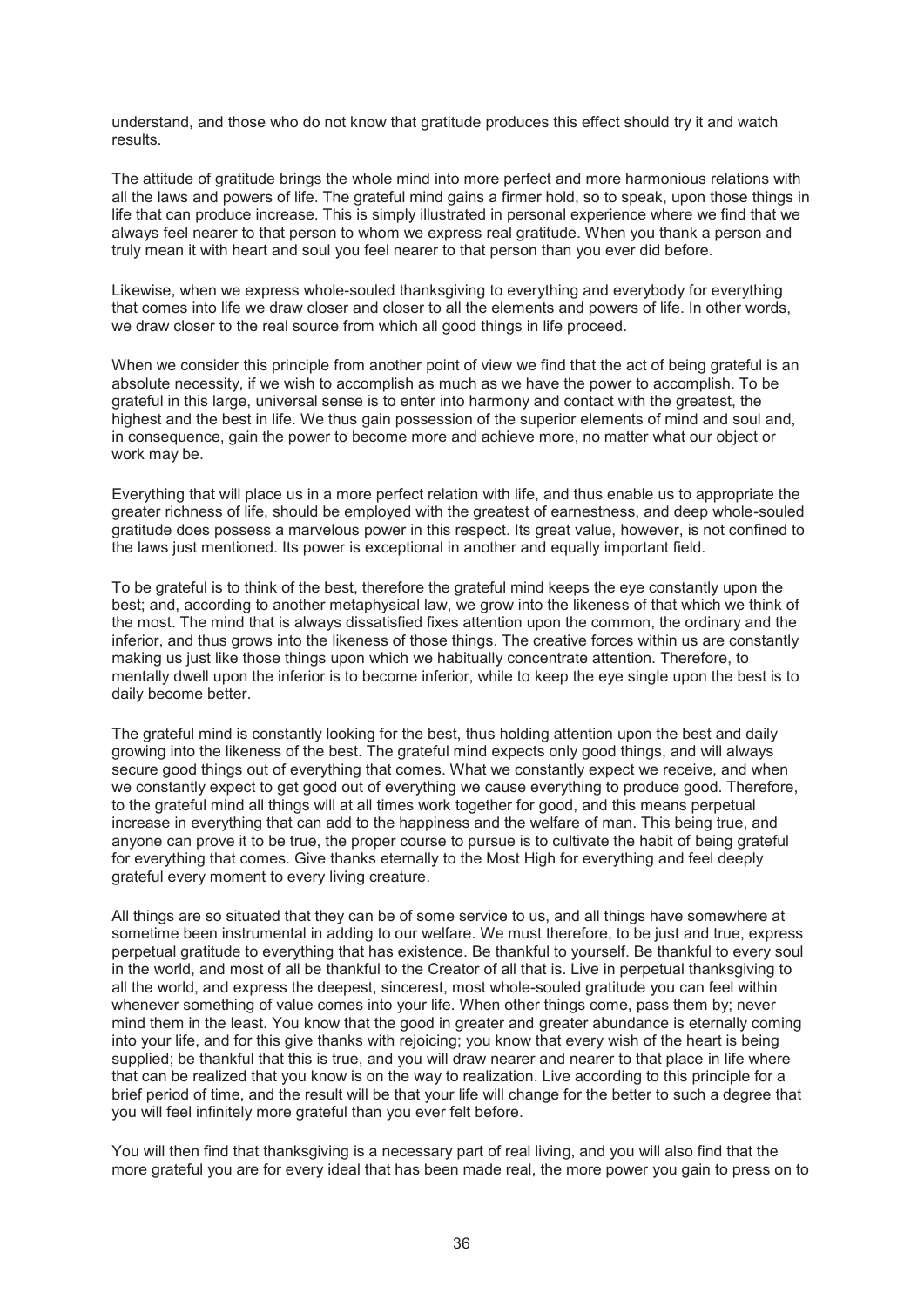those greater heights where you will find every ideal to be real. And when this realization begins you are on the path to perpetual increase, because the more you receive the more grateful you feel, and the more grateful you feel for that which has been received the more closely you will live to that Source that can give you more.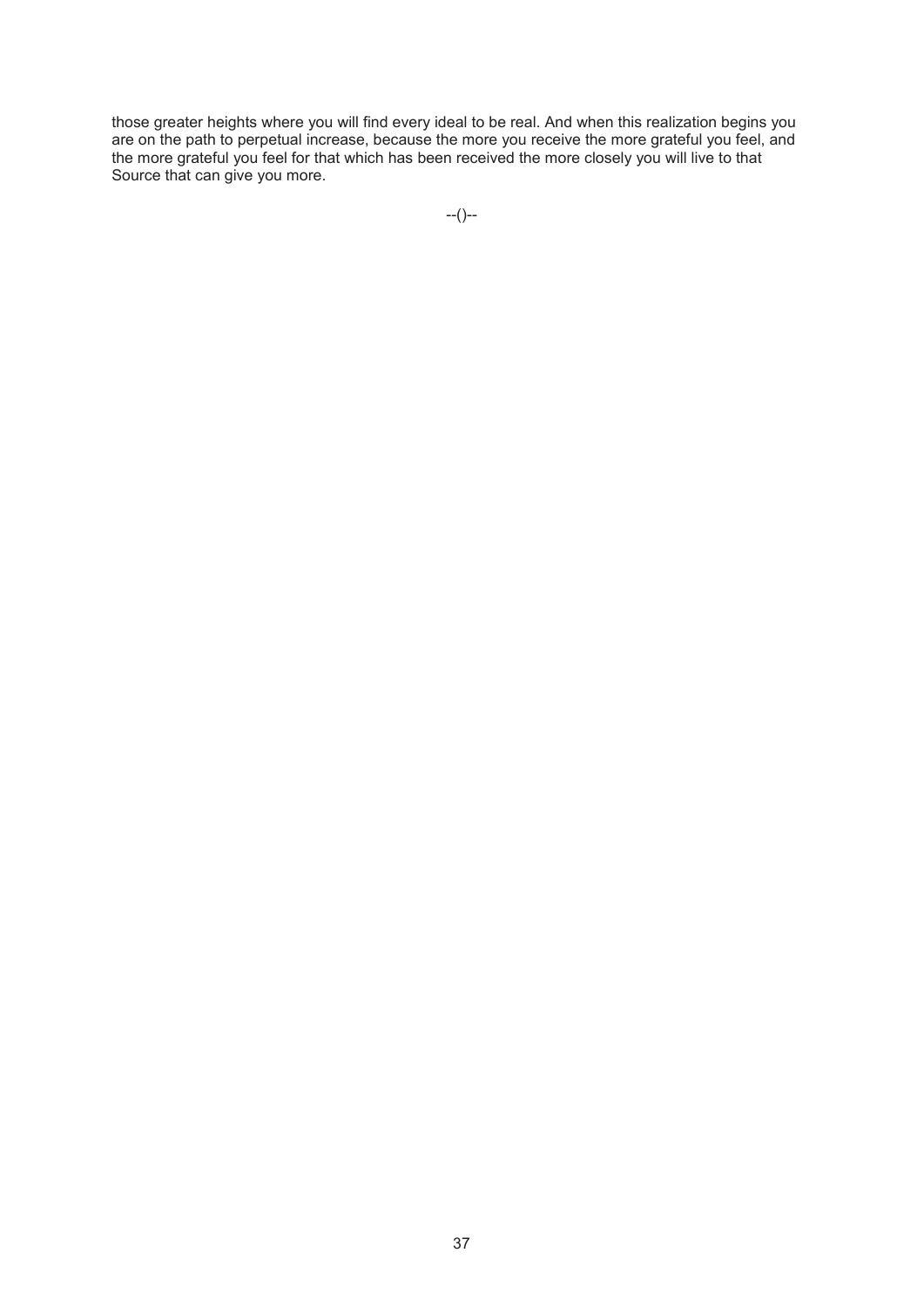### **Consider The Lilies**

*Consider the lilies of the field, how they grow; they toil not, neither do they spin; yet I say unto you, that even Solomon in all his glory was not arrayed like one of these. Matthew 6; 28, 29* 

The greatest service that anyone can render to the race is to properly fill the place he occupies now, to be himself today; but it is not only others that will benefit by such individual actions. The individual himself will receive greater good from life through this method than through all other methods combined. The great secret of secrets is to live your own life in your own world as well as you possibly can now. In this age thousands are seeking the path of spiritual growth and high intellectual attainments, while millions are dreaming of the life beautiful; accordingly, systems almost without number are springing up everywhere, claiming to reveal the hidden path to these greater goals; but it is the truth that when everything has been said, the one statement that rises above them all is this: Be all that you are today and you shall be even more tomorrow.

If you are in search of higher spiritual and intellectual attainments enter into every form of wisdom that surrounds you today and fill your life with as much spirit as you can possibly realize. If you wish to live an ideal life, then aim to make real the most beautiful life that you can think of today. If you are longing for greater accomplishments and a larger sphere of usefulness, then be your very best in the place that you occupy now.

The mighty oak grows great because it grows in the present; it does not think of the past or the future; it is what it is now; it does not wish to become mighty; it simply grows on silently and continually. The lily of the field is beautiful because it is perfectly satisfied to be a lily, but it is not satisfied to be less than all a lily can be. It does not strive or work hard to become beautiful; it simply goes on being what it is, and the result is it has been made immortal by the greatest mind that ever lived. When we follow the example of the lily we find the real secret of life, so simply and clearly stated that any one can understand.

Be what you are today. Do not be satisfied to be less than you can today and do not strive to be more. Progress, growth, advancement, attainment, these do not come through overreaching. The mind that overreaches will have a reaction; he will fall to the bottom and will have to begin all over again. Real attainment comes by being your best where you are just for today, by filling the present moment with all the life you are conscious of; no more. If you try to express more life than you can comfortably feel in consciousness, you are overreaching and you will have a fall. The great mistake of the age is to strive, to go about our work as if it were extremely difficult. The man who works the hardest usually accomplishes the least; while the truly great man is the man who has trained his life and his power to work through him.

The lilies of the field are not engaged in hard labor, and yet their usefulness cannot be measured; they are fulfilling their true purpose; they are making real the ideal in their own world and they are living inspirations to every soul in existence. They live to be beautiful and they become beautiful, not by being ambitious for beauty, but by permitting all the beauty they possess to come forth. What is within us is constantly pressing for expression. We do not have to call it forth nor labor so much to bring it into action. All we are required to do is to permit ourselves to be what we are, to permit what is within to express itself fully and completely.

We do not have to work so hard to become great. We are all naturally great, and our potential greatness is ever ready to manifest, if we would only cease our striving and let life live. The lily is beautiful because it does not hinder its own inherent beauty from coming forth to be seen; but if the lily should take up the strenuous life it would in one generation become a despised weed. The human race today resembles in too many instances the useless weed. Millions in every generation come and go without accomplishing anything whatever. They do not even live a life that gives contentment. The reason is they strive too much, and in their striving destroy the very powers that can produce greatness.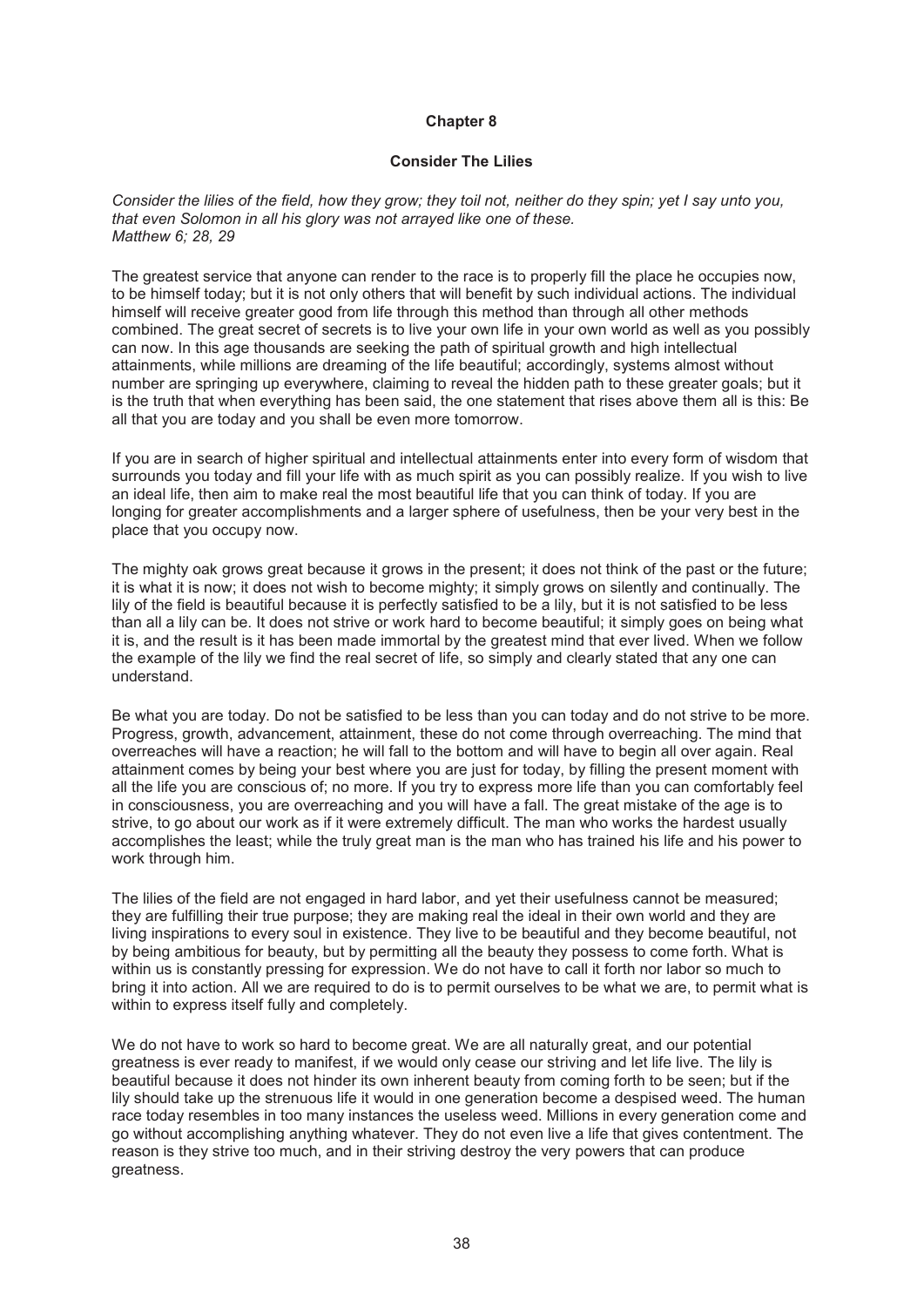We have worked hard for results, not knowing that the only cause of results was within us, ready to produce the very results we desired, just for the asking. We have in many instances destroyed our brains trying to invent methods for producing health, happiness, power and success, not knowing that these things already existed within us in abundant supply, and that by wholesome thinking they would appear in full external expression.

The secret of secrets is to let the best within us have full right of way; this, however, most of us have failed to do. In consequence, the majority are undeveloped weaklings of little use to themselves or to the world. The lily permits that which is to have right of way. It does not interfere, but man does interfere. He usually refuses to accept the gifts which nature wishes to bestow upon him, and he hardly ever accepts assistance from a higher power. He sets out for himself and works himself into old age and death trying to gain what was actually given to him in the beginning. He leaves the real riches of life and enters the world of personal ambition expecting to find something better and create something superior through his own efforts, but he fails because man alone can do nothing.

The average person does not realize that to create something from nothing is impossible, nor has he learned that the necessary something can come only from the life that is within. He may try to accomplish much and become much through personal ambition and hard work, but no one can build without material, and the material that is needed in building greatness can be secured only by giving right of way to the life and the power of the inner world. The man who expects to build greatness upon personal limitations will pass away in the effort, leaving his unfinished work to be taken up by some one else who will possibly build upon the same useless foundation. Thus one generation after another comes and goes, each expecting to succeed where predecessors failed; in the meantime very little is accomplished by man, and he fails to receive what infinite life is ever waiting to give.

This is the truth about man in general. The multitudes have come and gone during countless ages and have accomplished but little. There have been a few great exceptions in every age, but these were exceptions because they refused to follow the ways of the world. They learned the lesson that the lilies have taught, and they chose to let life live, to let the greatness from within come forth, to let power work, and to let that which is in the real of man have full right of way. When a person discovers what he is and permits that which he is to have full expression, his days of weariness, trouble and failure are gone.

Henceforth he will live as the flower. His life will be full. He will fulfill his purpose and eternally become more and more of that which already is in the great within. When a flower, which has so little of soul within itself, can become so much by permitting itself to be itself, how much more might man become if he would permit himself to be himself. Man is created in the image of God, therefore marvels are hidden within his wonderful soul. When these marvels are given full expression then man begins to become that which the Infinite intended that he should be. In the soul of the lily is hidden the spirit of beauty; nothing more. But the lily does not hinder this spirit from appearing in visible form; therefore, it becomes an inspiration of joy to all the world. In the soul of man even the Infinite is hidden; we can therefore imagine what man will become when he permits the spirit of divinity to express itself in his personal form. This is a great truth, indeed, and deserves constant attention from every mind that has learned to think.

We may believe that every step forward that we have taken has been produced through personal efforts and hard work, but in this we are mistaken.

In the first place, those achievements that have followed hard work are always insignificant and never of any permanent value, but those steps forward that have permanent value and that are truly great we find were taken during those moments when we permitted real life to live. We therefore find that striving accomplishes nothing, while we may through living, accomplish anything.

There are times when many of us cease our strenuous labor for a few moments and unconsciously open our souls to that higher something that we feel so much the need of when wearied with misdirected labors, and the influx of real life that comes at such times is the cause of those real steps upward and onward that we have taken. At such times we chose to be like the lily; we permitted the good that was to come forth; we gave up, so to speak, to higher power and did not interfere with its highest, fullest expression. What we gain at such moments is always with us and never fails to give us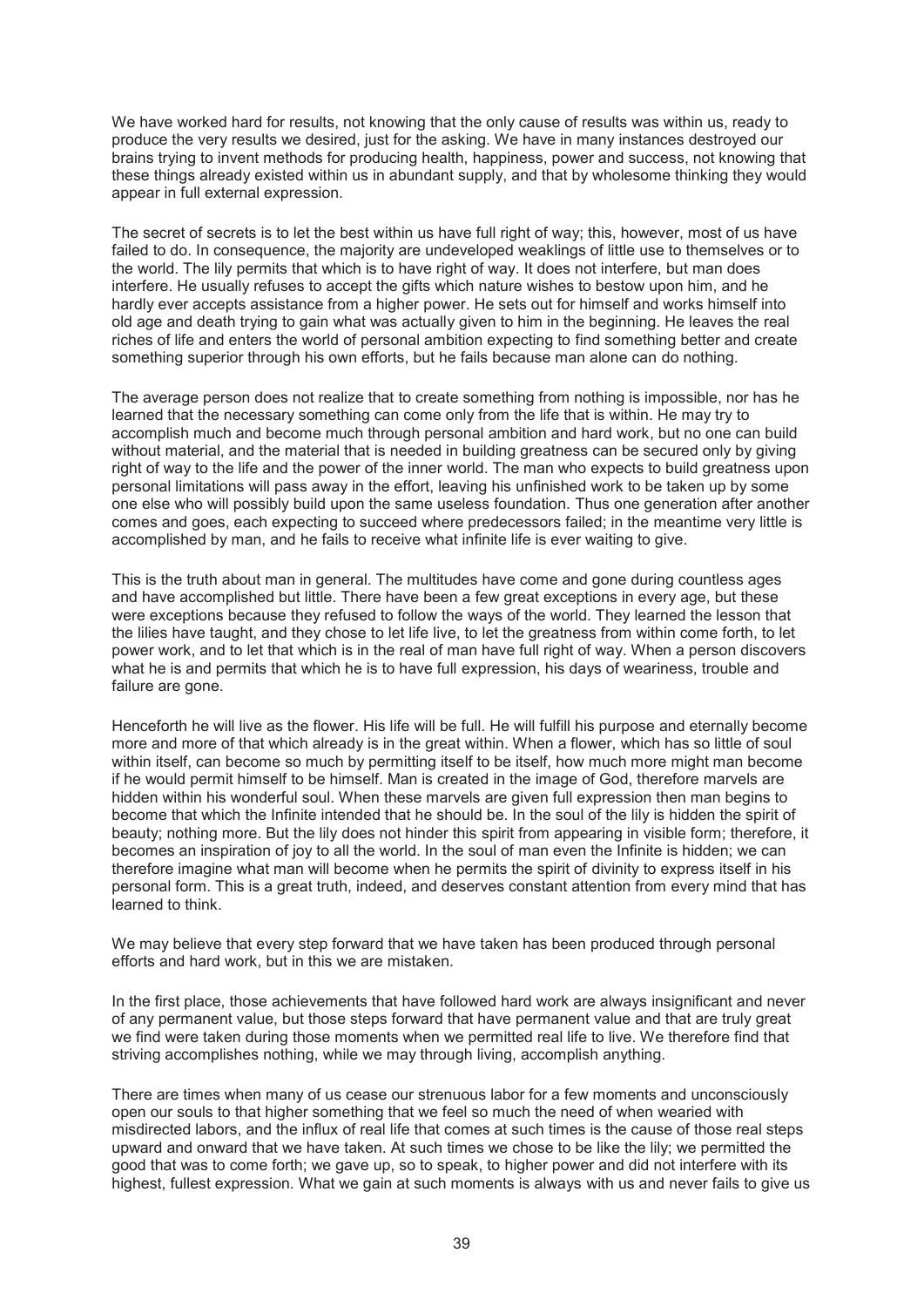strength, power and inspiration even when we decide for the time being to adopt the ways of the world once more. But since every step in advance comes when we refuse to go the way of the world, we should now understand that the way of the world is a mistake. We should therefore free ourselves from that mode of life, thought and action absolutely.

The world seeks to gain greater things through personal ambition and hard work. The true way to attain greater things is to permit the greatness that is within to have full expression; likewise when we seek health, happiness and harmony or a beautiful life, the true course is to permit those things to come forth and act through us; they are ready to appear. We do not have to work for them or strive so hard to secure them. They are now at hand and will express themselves through us the very moment we grant them permission.

We have all discovered that whenever we become perfectly still and permit supreme life to live in us we can feel power accumulating in our system until we feel as if we could move mountains. We have also felt that while turning attention to the everlasting joy within and opening the mind fully to this joy that there came into being a state of happiness, comfort and contentment that seemed infinitely more perfect than the imagination has ever pictured the joys of heaven to be. Likewise when we failed to find health in the without or through external means we invariably found the precious gift coming from within, the moment we gave up, so to speak, to its wholesome life and power.

In this age personal ambition is one of the ruling factors, and nearly everybody is trying to outdo some one else. The result is we build up and tear down in the outer world, but as a race we improve but little. The great within is ignored, held back or prevented from free expression, while there are few things in the great without that are really worthwhile. There never was a time when we should consider the lilies of the field more than now.

The human race is breaking itself down striving to gain hold upon phantoms, while the great prize that has already been given is lost sight of in the dust and confusion. But to inspire the present generation with a desire to return to nature and her beautiful ways cannot be done to any extent, however, except through living examples. It is the living of life that will change the life of the world. The world at large does not listen to reason, nor can those who are in the mad rush stop to think; besides, such minds are not sufficiently clear to understand the principles upon which the living of life is based. Seeing is believing, as far as the world is concerned, and therefore they require living examples of those who have proven the superiority of the better way; accordingly, those who know how to live as the lilies live should consider it a privilege to place their light wherever it can be seen.

When you can prove through your own life and experience that personal ambition and hard work are not necessary to greater things, but are actual hindrances, and that greater things come of themselves to those who will permit themselves to be themselves, you have caused a great light to spring up, and few there are who will not see it. Those who take everything literally may wonder how anything can be accomplished without work, but they must bear in mind that there is work, and work. The work that is done by those who are down in the world's way is hard, wearing and tearing. It is destructive to human life and builds up one thing by tearing down another, and in the end it brings no lasting good, neither to the individual nor to the race; but the work that is done by those who have found the better way is neither hard nor wearisome. It is not done through strenuous living nor external striving, but is done by the power of the great within coming forth into expression in personal life.

In this mode of work you first give your inner power right of way, then you direct it consciously and intelligently. You do not depend upon personal power and difficult personal efforts. You place yourself in the hands of higher power, and as you receive higher power you cause it to do that which you wish to have done. You have all felt power working through you, and at such times work was pleasure. You gave the commands, of course, and you knew it was your own power, your own higher power, but no hard personal effort was required.

You simply opened the way somehow, then decided firmly but gently what you wished to have done; and you could feel a mighty power coming forth, seemingly from an inexhaustible source, taking full possession of thought and muscle, and doing the very thing you desired to have done. After the work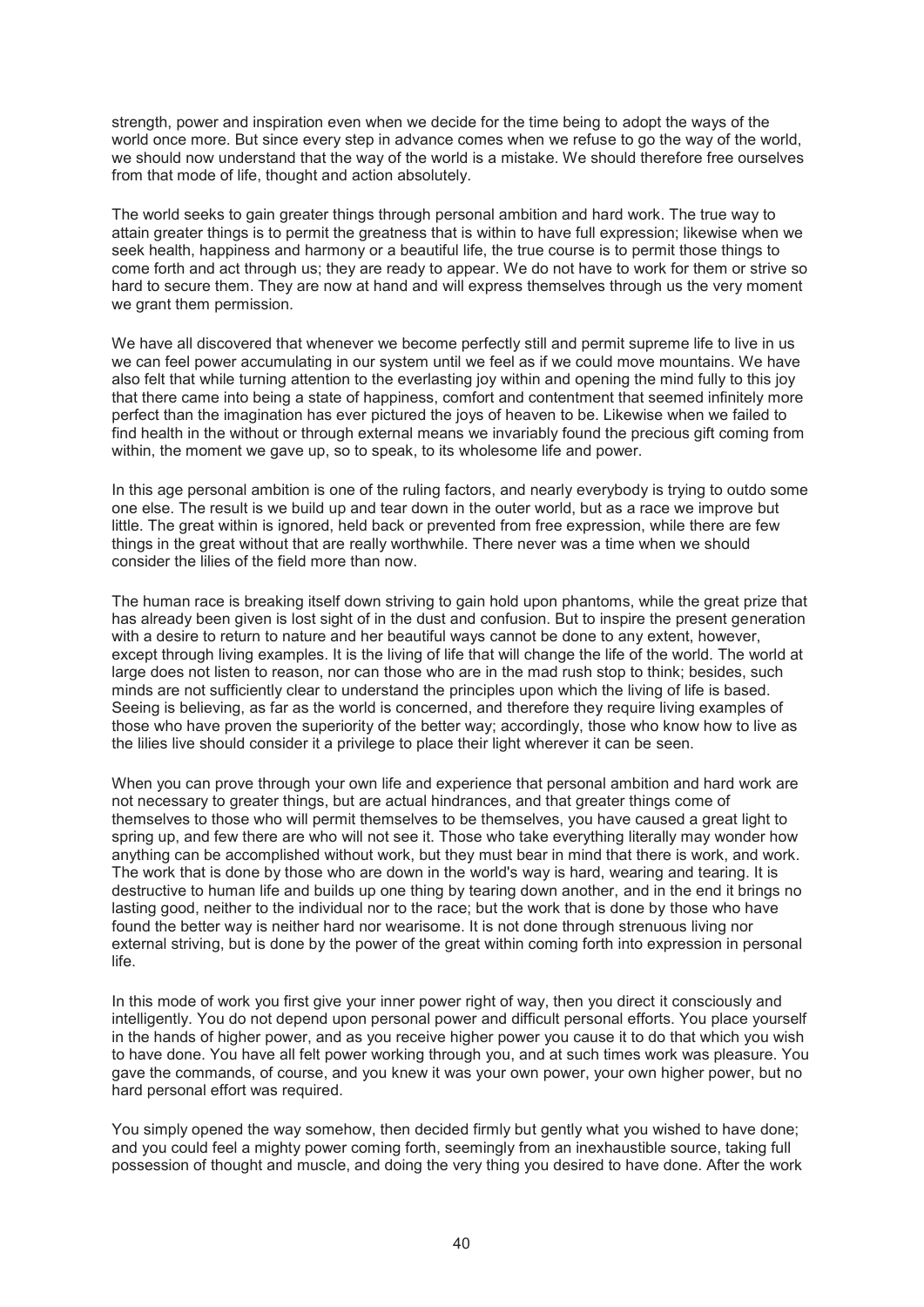was finished you discovered it was superior work, and although you had engaged in the task for many hours you actually felt stronger than when you began.

The reason why is simple. You did not depend upon personal limitations and strenuous efforts; and you did not try to make those limitations do a great deal more than they had the capacity to do. You opened your life to all the power of your life and you thus received enough power to do what you wished to have done, and more; and so long as you have power to spare you can be neither weak nor tired. When the system is thoroughly full of energy, work is a pleasure; and so long as that fullness continues weariness is impossible; and there is enough power in real life to cause your system to be full of energy, and more, at all times no matter how much you may do or how great your task may be.

When we consider the lilies of the field, how they grow, we find that they naturally permit the life that is within them to unfold; they do not try to grow; they have, as everything has, the power of growth within them and they grow because they do not hinder that interior power and growth from having their way. Likewise, when we know that divinity reigns within us we do not have to work hard nor many years to reach that state. We will grow and develop, both mentally and spiritually, when we permit the divinity within to unfold.

Everything seeks self-expression. Nothing in nature, visible or invisible, will have to be forced into expression, because at the very heart of all things there is the deep, strong desire to come forth and be. Therefore, if we wish to ascend in the scale of life, we must cease those confused and destructive states of mind that hinder expression, and become as the lilies of the field. Give the life within permission to really live in us. The life within will live our life and give us a beautiful life. The power within will do our work and do that work extremely well. The divinity within will make us Godlike in all things, and never cease to give us the things of the spirit so long as we permit those things to come forth and abide in personal existence.

What we are required to do that such things may come to pass is to live, think and act in the likeness of the Infinite. God is, and He permits Himself to be what He is. Man must do likewise, and all shall be well with him. Those who do not understand may think that the individuality of man might diminish, if he were to give himself up to the life and the power within, but such a conclusion will disappear when we realize that the power from within is our own. We are simply causing ourselves to become more and more of what we already are in reality.

By giving free expression to our own higher, interior powers we naturally become more powerful, and by giving free expression to our own inherent divinity we naturally become more Godlike and more spiritual on every plane of being. The lilies of the field do not become inferior lilies by permitting the spirit of the beautiful to unfold from within their gentle lives. It is by this method that they become what they are, and they become so much that the glory of artificial man can never compare with theirs. It is the same with the human soul. The soul becomes great and beautiful by permitting its own greatness and loveliness to come forth unhindered and undisturbed.

Thousands of people are at present trying to develop higher powers. Many of these actually try to work hard in their efforts to gain the various gifts of mind and soul, and because they do not succeed to any great extent they frequently become discouraged and give up, wondering whether or not the real truth has been found. Others being ambitious to become great in the world try to employ spiritual laws in the furthering of their personal aims, but they find the reactions so disagreeable that the prize is not worth the labor. To fly to the top at once is the ruling passion among many and when they fail with whatever methods they may employ they conclude that what passes for truth is nothing but man made doctrines.

The fact is, however, that the truth always appears to be the untruth when misdirected. To apply the principles of real truth in the furthering of any lofty aim we may have in mind, the first essential is to establish life in perfect touch with eternal life; the second essential is to positively determine what we expect to attain and become in actual personal living; and the third essential is to proceed in the attainment of health, happiness and harmony. Without health nothing of permanent value can be accomplished. Without happiness our talents will be as the flowers without sunshine, and without harmony most of the power we might receive would be thrown away. To obtain health, happiness and harmony we need simply let life live. Real life already has these things, and when we let life live in us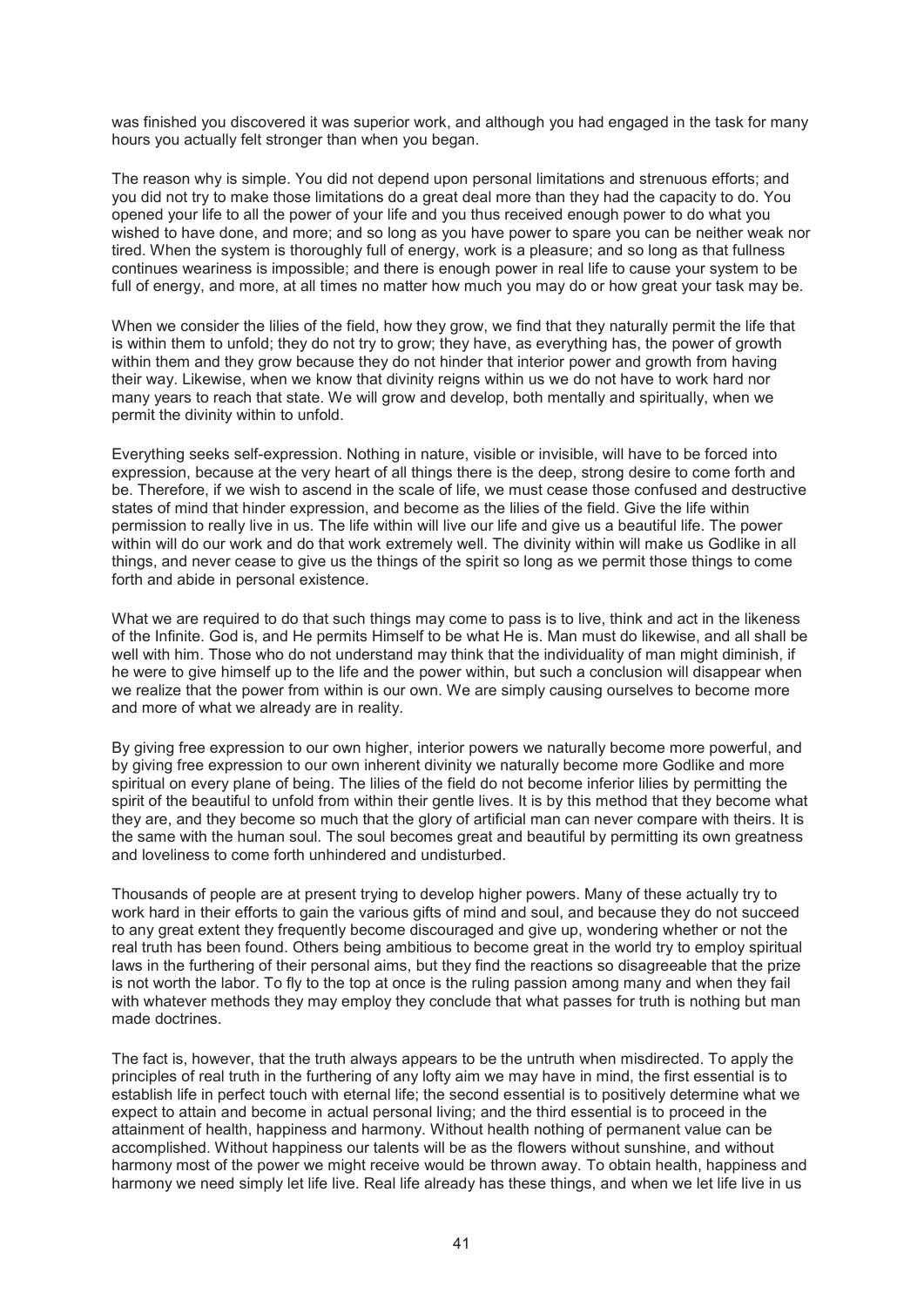those things will be expressed through us. The next essential is to resolve that we will be fully contented simply to live. To shine in the world, to acquire fame or to do something wonderful that mankind may long remember us, that we will not think of. Many a person has worked hard for fame and died early, in obscurity. Fame in itself, however, is of no value.

When you are neither happy nor well, fame cannot make your life worthwhile. If you are miserable, it will profit nothing if everybody may know your name. It is not the praise of man that we should seek, but the life of the Infinite. The praise of the world can give us nothing, but life from within can give us everything that the heart can wish for.

True fame comes to him who deserves it without his trying to get it, but those only can deserve the honor of the race who have always been their best, who have not neglected a single opportunity to be of service, and who have lived constantly for the one purpose of being an inspiration to every soul. We may look at this phase of the subject as we may, we can come to only one conclusion. He alone is great and deserving of honor who so lives that he always is all that God made him to be; and it is such a life that is lived by the lilies of the field.

When man will be as true to his large world as the lilies are to their small world, mankind will become a race of gods indeed, and the Utopian dreams of the prophets will come true. This, however, the ordinary thinker may declare to be impossible, but nothing is impossible. If a flower can be true to itself in its world, man can be true to himself in his world.

Those who are accustomed to the worldly methods of thinking and working may feel that it is hardly possibly to apply these new ideas while associated with worldly minds, but we must remember that it is not where we work or at what we work, but how we work that determines what results are to be. To work so that you permit the boundless power within to work through you is the secret, and this will not only cause your work to be pleasant, but will also cause you to do better and better work every day.

It is therefore the royal path to pleasantness today and greater things tomorrow. In the old way you are compelled to almost wear yourself out today in order that you might provide for tomorrow; but not so in the new. While you are providing for tomorrow you are not only enjoying life today, but you are, through the expression of greater and greater power from within, making yourself larger, stronger and greater today. In the development of talents you employ the same principle. You do not strive for greatness; you know that you are potentially great already, and by permitting this greatness to become alive in you, you will accomplish great things.

When you apply this principle in everything that you do, you will find your advancement to be steady and even rapid; you will move forward in all things, making the ideal real as you ascend in the scale. The very moment you find a new ideal you find that power within you that can make that ideal real; thus your advancement becomes continuous, your progress eternal. To live the life beautiful we simply let life live. We know that life itself is beautiful and when we permit that life that is beautiful to live in us, we will live consciously and personally the most beautiful life that we can picture in the ideal without making any personal effort to do so.

When we begin to live, think and act according to these principles we feel that we are carried on and on by some mysterious presence that seems to be doing everything for us while giving us the pleasure and the glory. We soon learn, however, that this presence is our self, our own larger, superior self created in the image of God.; therefore, able to do everything that we may wish to have done; and it is a joy, indeed, to feel everything moving so smoothly and gently, so harmoniously and pleasantly, and at the same time producing such great results.

To engage in some extraordinary work becomes one of our greatest pleasures, because nothing is hard or difficult any more; obstacles disappear the very moment we enter their presence, and we realize inwardly that whatever we undertake to do will be accomplished. We no longer tremble when in the midst of events that require exceptional wisdom and power; we know that wisdom is ready to speak whatever may be necessary now, and that power is at hand to do whatever may be necessary to be done now. We are in touch with the greatness of the great within and may draw upon that great, inexhaustible source whatever we may need at any time.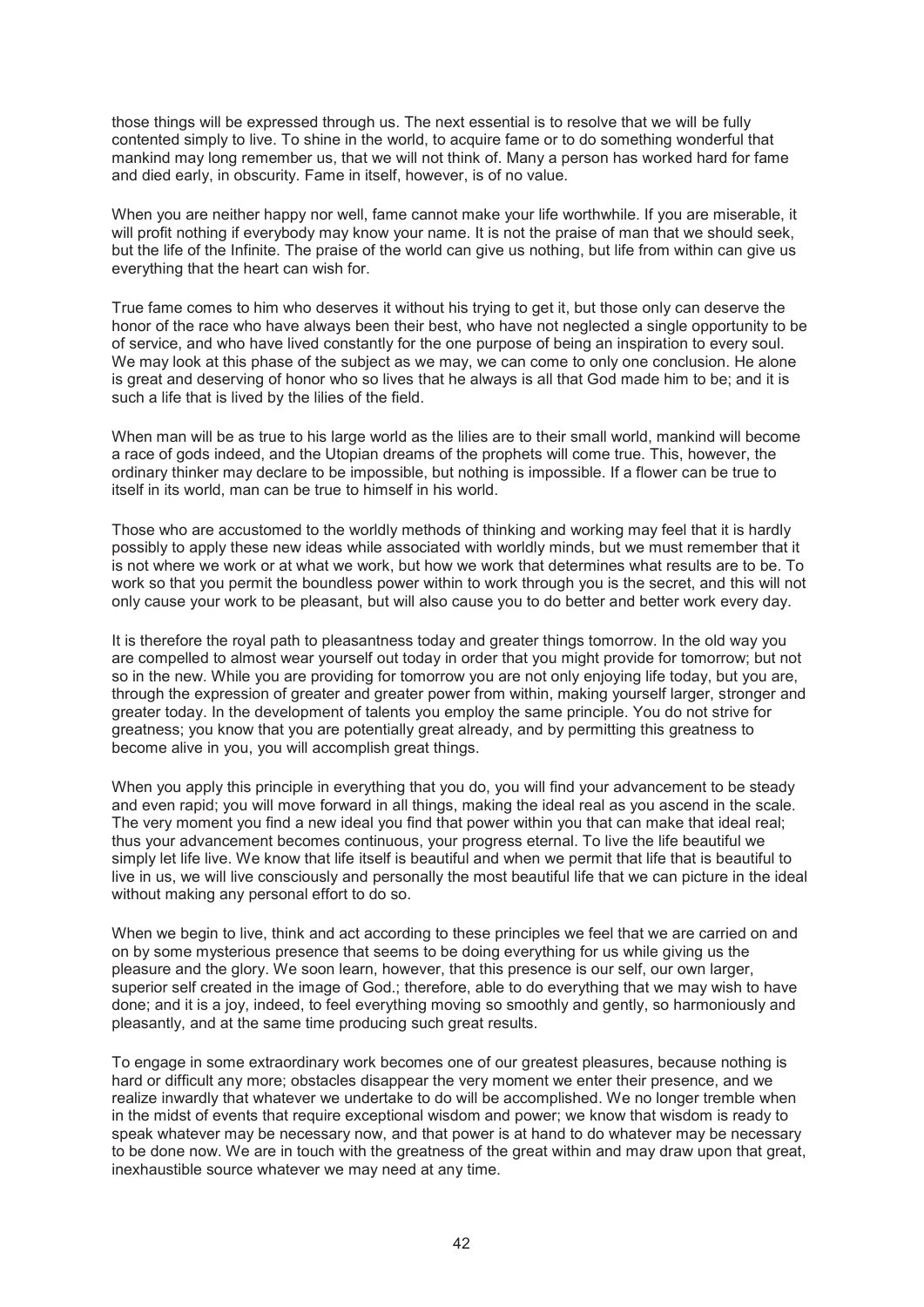Fear takes flight, while faith becomes stronger, higher and more perfect; sorrow and despair are no more, because all things are working for the best. Even in the presence of death and loss we see more life and greater gain. We know that what passes away merely ascends that it may live more and be itself in a larger, higher measure than it ever was before. We know that whatever comes will bring the new and the more beautiful. It could not be otherwise, because having chosen to be all that we are, the all can never cease to come, and the more the all continues to come the more the all will continue to bring. We have laid aside the illusions of the world and adopted the ways of truth. We have beheld the beauties of nature and have opened our minds to the visions of the soul. These have given us the secret, and like the lilies of the field, we have learned to be still and live.

--()--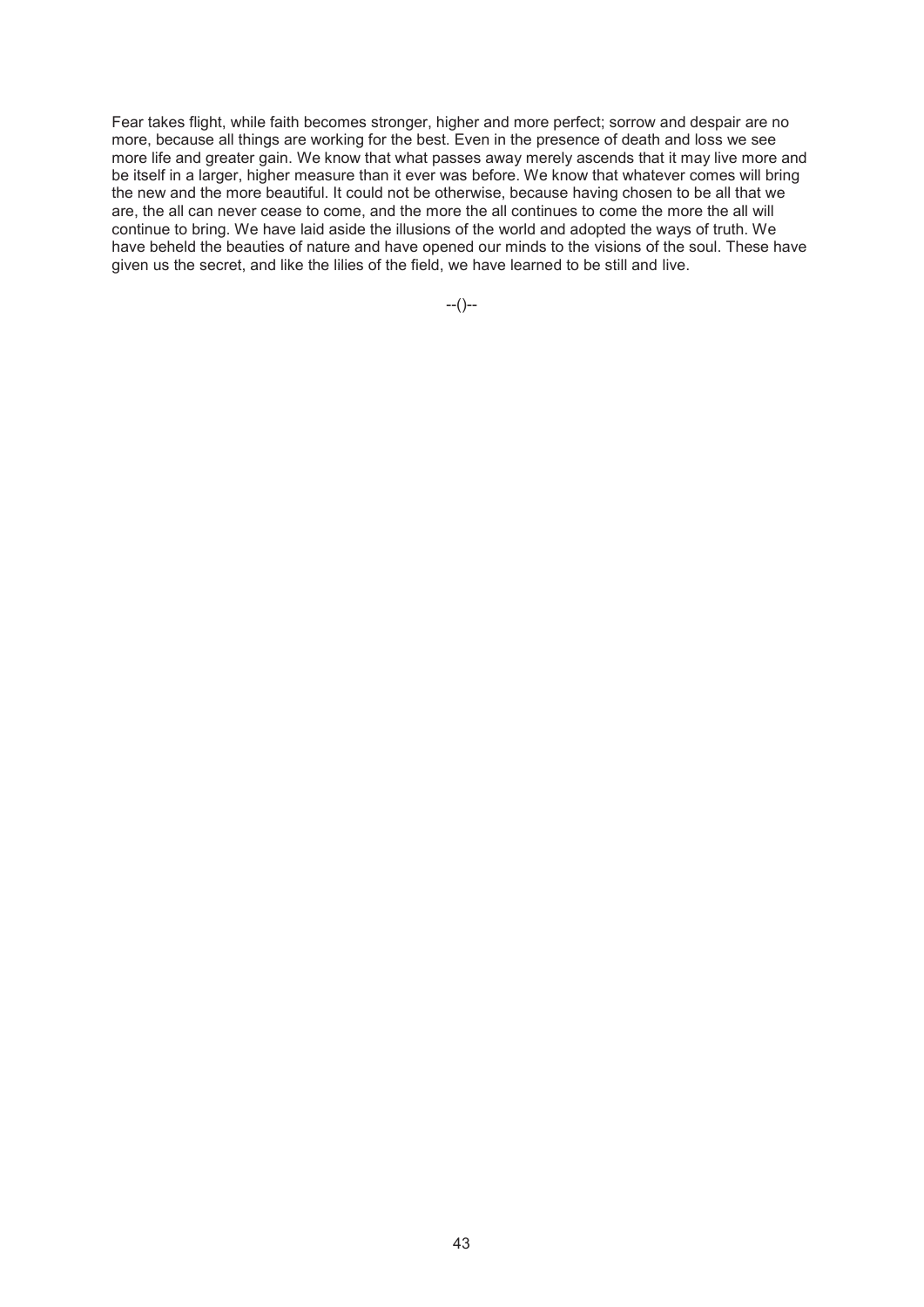#### **Count It All Joy**

We meet something at almost every turn that we think ought to be different. If we have high ideals, we may not feel satisfied to permit those conditions to remain as they are; we may even complain or antagonize. On the other hand, if our ideals be low, we may feel wholly indifferent, but then we find that those things go from bad to worse.

What we seek, however, is our present comfort on the one hand and the betterment of everything about us on the other hand, and we wish to know how this may be brought about in the midst of the confusion, the ignorance and the ills that we find in the world. When we are indifferent to the wrong it becomes worse; therefore, even for our own good we must do something with those adverse conditions that exist in the home, in society, or in the state.

We must meet all those things and meet them properly, but the problem is, how?

To antagonize, criticize or condemn never helps matters in the least; besides, such states of mind are a detriment to one's own peace and health. The critical mind wears itself out while thinking about the wrong, but the wrong in the meantime goes on becoming worse. To feel disappointed because the universe does not move according to our fancy will not change the universe, but it will produce weakness in our own mind and body. That person who lives constantly in the world of despondency will soon lose all hold upon life; he consequently does nothing in the world but bring about the end of his own personal life.

The usual way of dealing with the problems of life solves nothing. The ordinary way of meeting temptation gives the tempter greater power, while the person who tries to resist is usually entrapped in adversity and trouble. But St. Paul has told us what to do under all such circumstances. Count it all joy. That is the secret. Count it all joy no matter what may come, agreeing with all adversity at once, antagonizing nothing; condemning no one, leaving criticism alone. Never be disappointed or discouraged, and have nothing whatever to do with worry. Whatever comes, count it all joy. He who meets adversity in the attitude of peace, harmony and joy will turn enemies into friends and failures into greater good.

When things do not come your way, never mind. Continue to count everything joy, and everything will change in such a manner as to give you joy. If you are seeking the best, all things will work together in such a way as to give you the best, and your heart's desire shall be realized; possibly not today, but life is long; you can wait. That which is good is always good; it is always welcome whenever it comes. In the meantime you are living in harmony and joy, and that in itself is surely a great good.

That person who lives constantly in gloom drives even the sunshine out of his own mind; the clouds of gloom are so heavy that he fails to see the brightness that is all about him. That person, however, who counts everything joy will change everything to brightness and thus receive joy from everything. When you fail to receive what you sought, never for a moment be disappointed. Count it all joy. In fact, be supremely happy; you have a reason so to be. When you fail to get what you seek it simply means that there is something still better in store for you; then why should you not count such an event great joy. This is always the case when your whole desire is to receive the best; and when you train yourself to count everything joy, your mind develops that desire that always desires the best.

When you seek only the best, the best only will come, and you must not feel disappointed when you are taken away from a hovel in order that you may enter a palace. When you meet enemies or adversaries do not resist them or enter into warfare; look for terms of agreement. Possibly they may seem to get the best of the bargain now, but you can afford to give them the terms they ask. The Infinite is your supply.

When one door closes another opens, and if you depend upon the Supreme to open that other door, it will be a door opening into far greater and far better things than what you seemingly lost; besides, by being kind to your adversary you lifted yourself up. You are now a higher and a greater being. That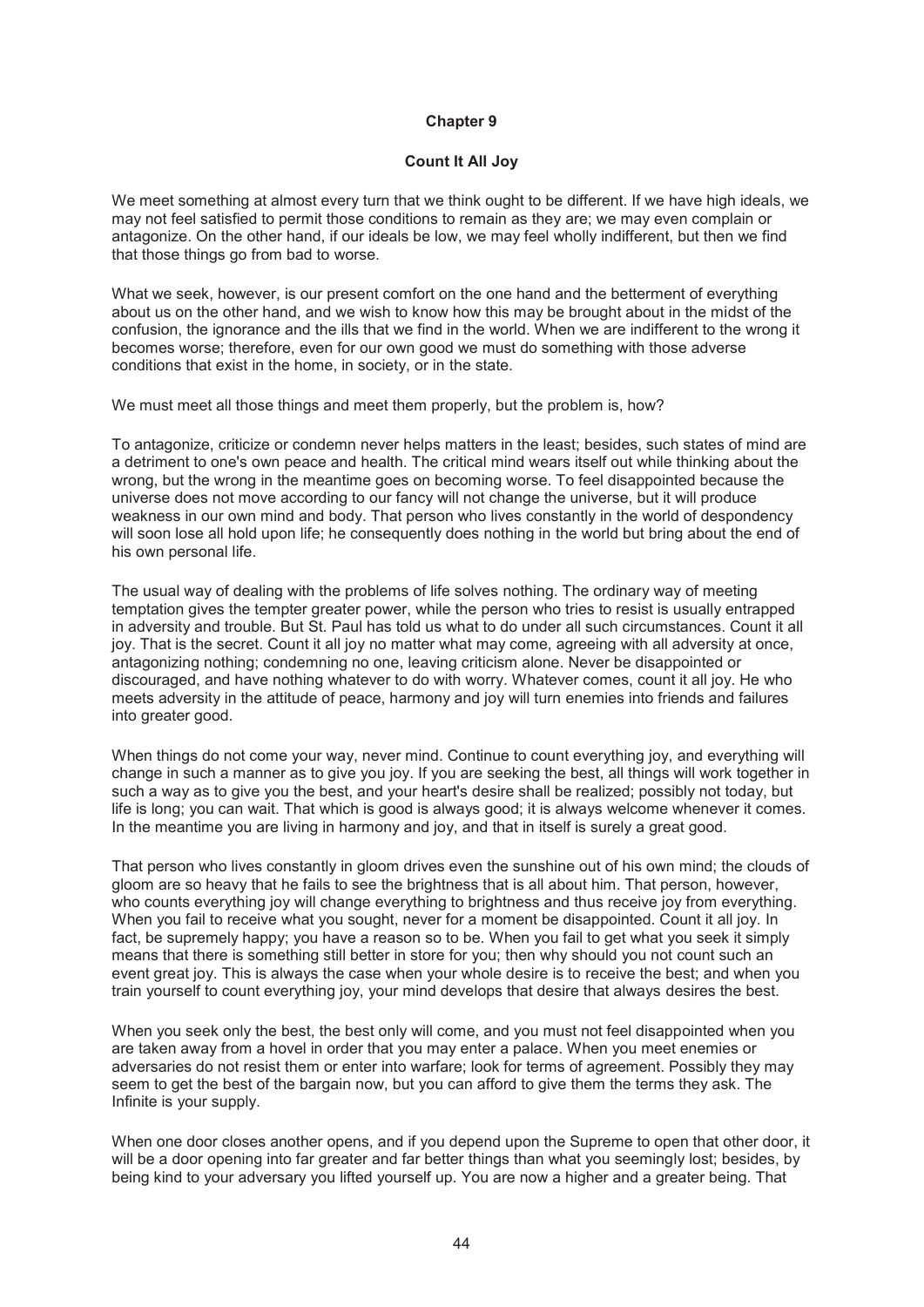means that you will now draw to yourself higher and better things; consequently, it was not the enemy that got the best terms; it was you. Whatever you are called upon to do, do it and be happy. Count it all joy that you are given the opportunity to bring sunshine into dark places and develop your own latent power by doing what seemed difficult. You are equal to the occasion, if you think so; therefore you should consider it a privilege to prove it. The world is waiting for great souls, souls that are ready to do what others failed to accomplish. You can become one of these great souls by proving to yourself that you are equal to every occasion; and you will be equal to every occasion, if you count everything joy.

When you are in the midst of temptations, rejoice with your whole heart. You have found a great opportunity to turn wrong into right, and to turn wrong into right is always a mark of greatness. Millions of people have died unhonored and unsung who might have arisen to greatness and become leaders and saviors in the world, if they would have demonstrated their superiority in the midst of temptation, tribulation and wrong. Look upon all temptations and troubles as opportunities to make wrong right, and be glad that such opportunities have been presented to you. Count it all joy; besides, the result will not only produce joy to yourself, but possibly to millions. He who changes wrong into right rises in the scale, and you can think of no greater good coming to you than this.

He who remains below must be counted with the small and the ordinary. He who goes up higher shall gain everything that his heart may wish for. Therefore, whatever comes, or whatever you meet, or whatever you are called upon to do, proceed with peace and joy. Be glad that you have the opportunity to prove your own power, and thus elevate yourself thereby. Be supremely happy to know that you may change many things for the better through this attitude, and thus bless the lives of multitudes.

Train yourself to look at things according to this principle, and you will find that everything can produce joy. Everything can give cause for rejoicing; that is, providing everything is met in that attitude that counts everything joy. The same principle may be employed to great advantage in overcoming difficulties. When you are asked to do what seems to be very difficult, or when you are called upon to perform duties you do not like, never refuse. Count it all joy. To excuse yourself when such occasions appear is to lose most valuable opportunities.

Every person desires to make the most of himself, but to accomplish this all latent power must be awakened, and there is nothing that will bring forth our latent powers more thoroughly than the doing of what seems difficult. When you find yourself shrinking from certain tasks you have discovered a weak faculty within yourself. Refuse to let that faculty remain in such a condition. Go and do what you feared to do and let nothing hold you back. In this way the weak faculty will be made strong and your entire nature will pass through most valuable discipline and training.

Nothing is really disagreeable unless we think so. That is, we may approach the disagreeable in such a way that it ceases to be disagreeable; and the secret is, count everything joy. You may enter darkness and gloom, but if you are living in a world of brightness and cheer, that darkness will not be darkness to you, nor will gloom enter your mind for a moment. You can remain in your own happy world, no matter what may happen, no matter what may take place in your immediate environment.

When you resolve to do certain things and proceed with a conviction that you will enjoy the work thoroughly, you will find real pleasure in that work; besides, you will do the work very well. Pleasure comes from within, and when the fountain of joy within is overflowing, it will give joy to everything that exists about us. To cause this fountain within to overflow at all times, count everything joy at all times. We should never look for weakness, but when we find it we should proceed at once to change it into strength. Whenever we meet difficulties, or whenever we are called upon to do what we dislike we have found a weakness.

We may remove that weakness by doing with a will what the moment demands, and resolve to enjoy it. Never permit such occasions to pass by without being changed. The opportunity is too valuable. Whatever your present sphere of action may require of you, that you are able to do; and the present demand upon your life and your talents must be supplied by you if you would bring out the best that is in you, and make the great eternal now full and complete.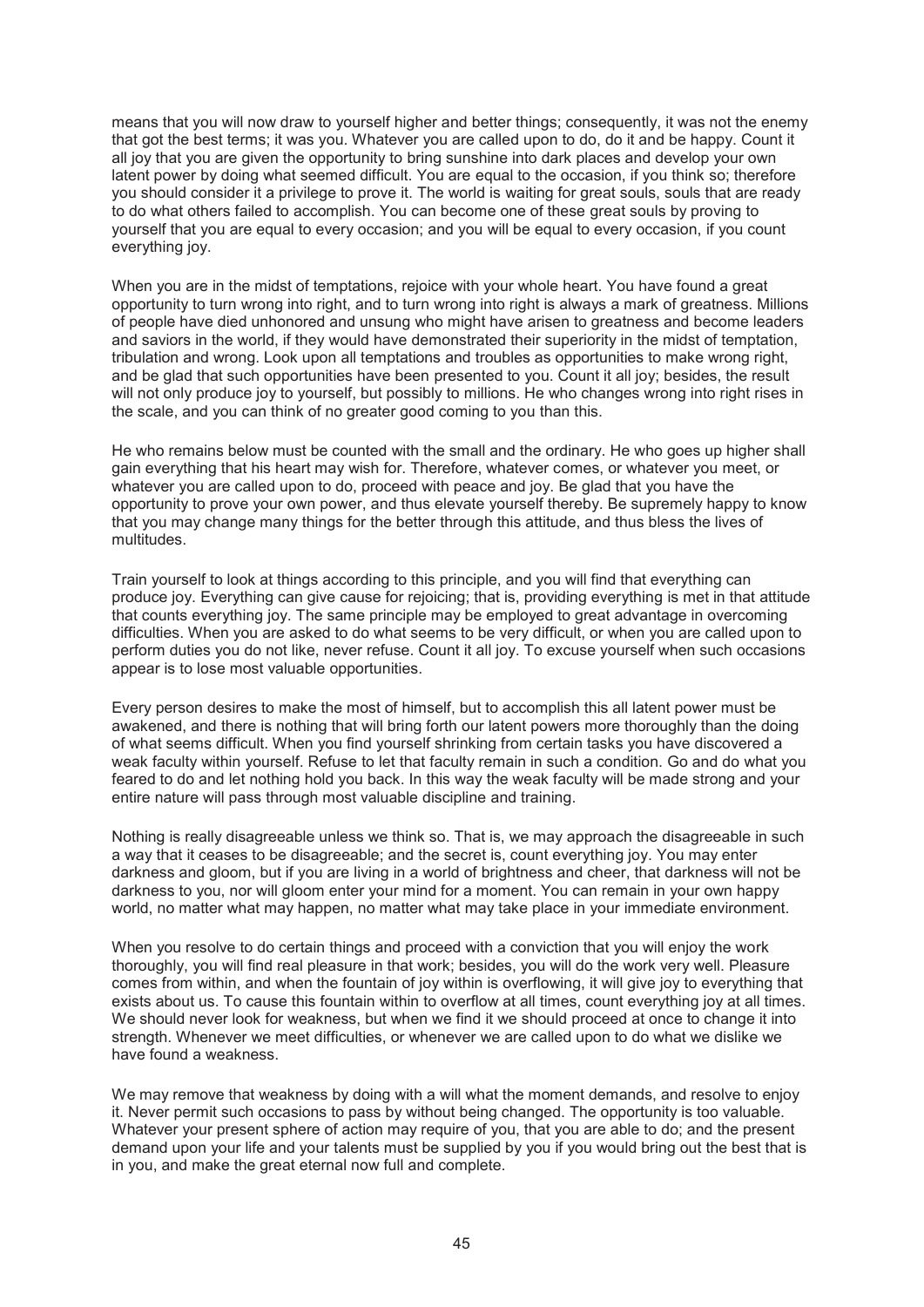Tasks that seem difficult and demands that seem unreasonable are after all neither difficult nor unreasonable. They are simply golden opportunities for you to become what you never were before. They are but paths to greater achievements, sweeter joys and a larger life. Therefore, when you meet such occasions, count it all joy. When you fail to gain or realize in the present what you expected, do not feel disappointed. Make up your mind to be just as happy in those conditions that are, as you expect to be in those conditions that you are looking for.

The feeling of disappointment is not produced by events. It is produced by your own attitude toward events. You can meet all events in such a frame of mind that you never feel disappointed in the least, and that frame of mind is the result of counting everything joy. When you know that eternity is long and that countless joys are in store for you, you will not feel sad now because one insignificant event has been postponed. And when you have full control of your mind you will have the power to produce just as much happiness in the absence of that event as in its presence, because events themselves cannot produce happiness.

The same is true of things. We do not gain joy from things, but from the way we think about things, and we can think as we choose at any time no matter what the circumstance may be. When the present demands happiness from something different than what you were looking for in the present, grasp the opportunity to prove that you are equal to this occasion. You thus develop latent ability. When you count everything joy you know that you can always produce joy. You know that whatever happens is best, because you have the power to cause it to become the best.

The best always happens to those who seek only the best; therefore, whatever comes should be received as the best, and we must give it the opportunity to prove that it is better than anything that could have happened. You are not dependent upon events for happiness. Happiness does not come from what we do or where we go. Happiness comes from what we are now or what we create out of what is present now. Whether we be alone in a garret or in a gorgeous ballroom the amount of happiness we are to receive in either place will depend entirely upon our own frame of mind. The frame of mind that you desire for the present moment you may have; if it does not come of itself, you can create it; you are the master.

When things do not come the way we like, we can like them the way they are coming. This is how we agree quickly with our adversaries; we thus-receive the enemy instead of fighting the enemy; and that which we receive in the true attitude of mind becomes our own. Count everything joy and every adversity will give up its power to you. That which is evil becomes good when we meet it in such a way that we draw out of it the best that it may contain, and we always attract the best from everything when we meet everything in the conviction that all things work together for good.

When nothing comes to give us happiness in the external we can open the fount of everlasting joy in the great within. The heaven of the soul is ever ready to open its pearly gates, but we must look towards the soul if we would pass through those gates. We shall fail to see the fountain of joy within, however, so long as our whole attention is fixed upon those worldly pleasures that failed to come into our world; but if we count everything joy we no longer feel disappointed about what did not happen; on the other hand we enter into that joyous state of mind that will place us in direct contact with the source of limitless joy within the mind. When people speak unkindly of you, you will become offended if you thought they spoke unkindly, but if your eyes are too pure to behold iniquity you will go on your way as if nothing had been said; you count everything joy and thus you will receive joy from your own lofty position in the matter.

When you are asked to do certain things do not proceed with a feeling that you are compelled to. Go and do it because you want to; say that you want to, and count it all joy. We should never say "I have a duty to perform," but rather, "Here is an opportunity which I have the privilege to embrace." Train yourself to want to do whatever your present sphere of life may demand. He who loves and thoroughly enjoys what he is doing today will be asked to do greater things tomorrow. The large soul never asks if things are unpleasant or difficult; such thoughts never enter his mind.

Whatever he finds to do he proceeds to do, with his mind full. of will and his heart full of joy. If you dislike anybody, you have found a weakness in yourself. You have found a difficulty that must be overcome at once. Do not permit such obstacles to remain in your way. The soul that knows no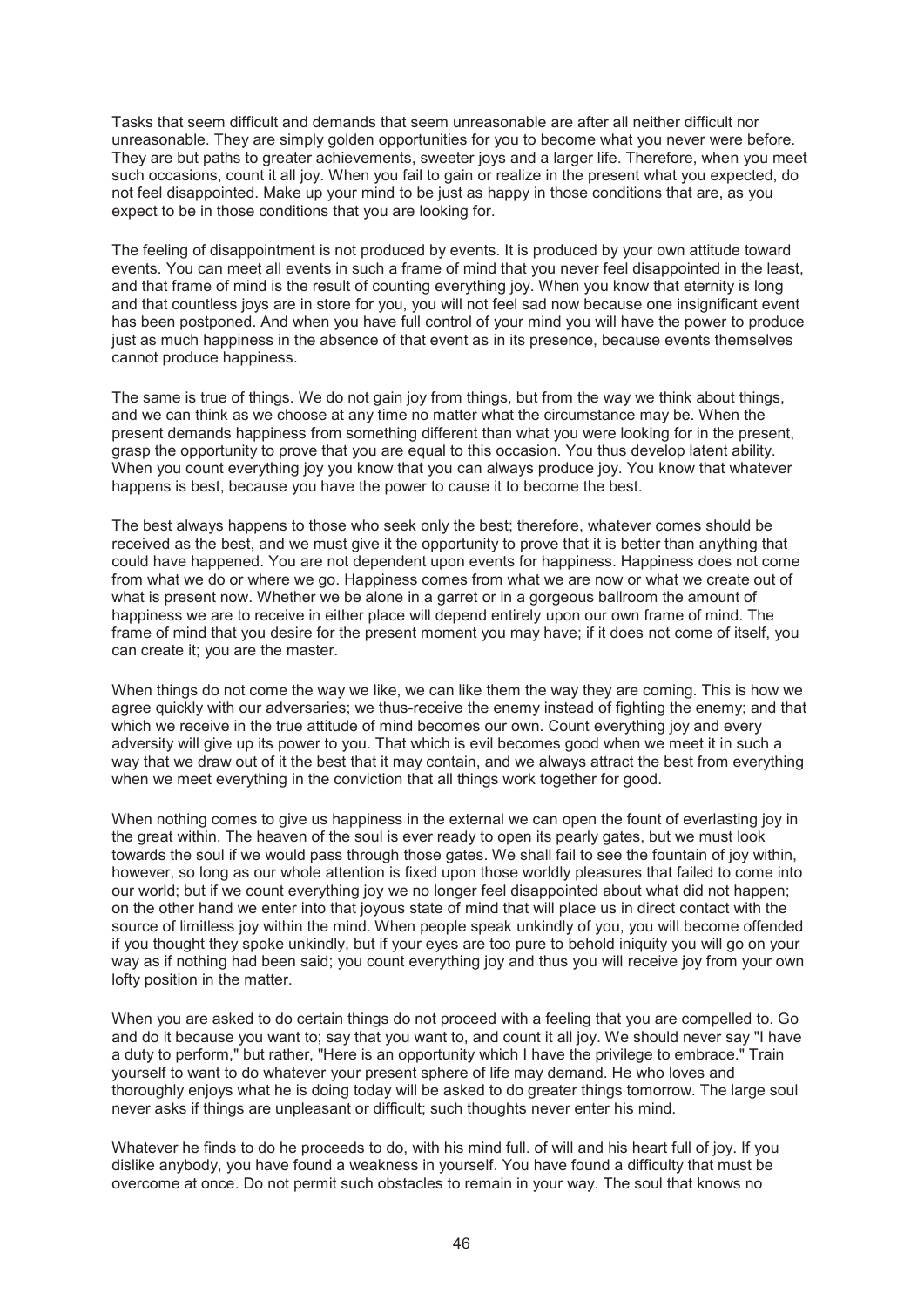weakness loves everything that God has created. The strong soul never considers those imperfections in life that man has created. Intelligence was not intended to be used in the study of nothingness, illusions or mistakes. When we hate anything we recognize the existence and the power of those things that have neither real existence nor real power; we therefore enter into a confused state of mind.

What God has created we cannot help but love, but if we see something else and dislike that something else we are seeing something that God has not created. In other words, we are giving attention to illusions and mistakes, and the mind is not intended for that purpose. Remove the illusion by transforming that hate into love; this will change the point of view. You will thus see things from the upper side, the divine side, and when we look at things from the divine side we find that everything is altogether lovely.

Therefore, when you dislike anybody overcome that weakness by giving that person all the love of your heart. Love that person and mean it, no matter what he has said or done. There is nothing in the world that lifts the soul so high above darkness and illusion as strong, pure, spiritual love; and it is not difficult to love a person when you know that he is God's creation, while his mistakes are simply man's creation. Mistakes must be forgiven. Our desire is to do the will of God, and to do the will of God is to love every creature in existence, and to love everything as God loves everything.

 $-(-)$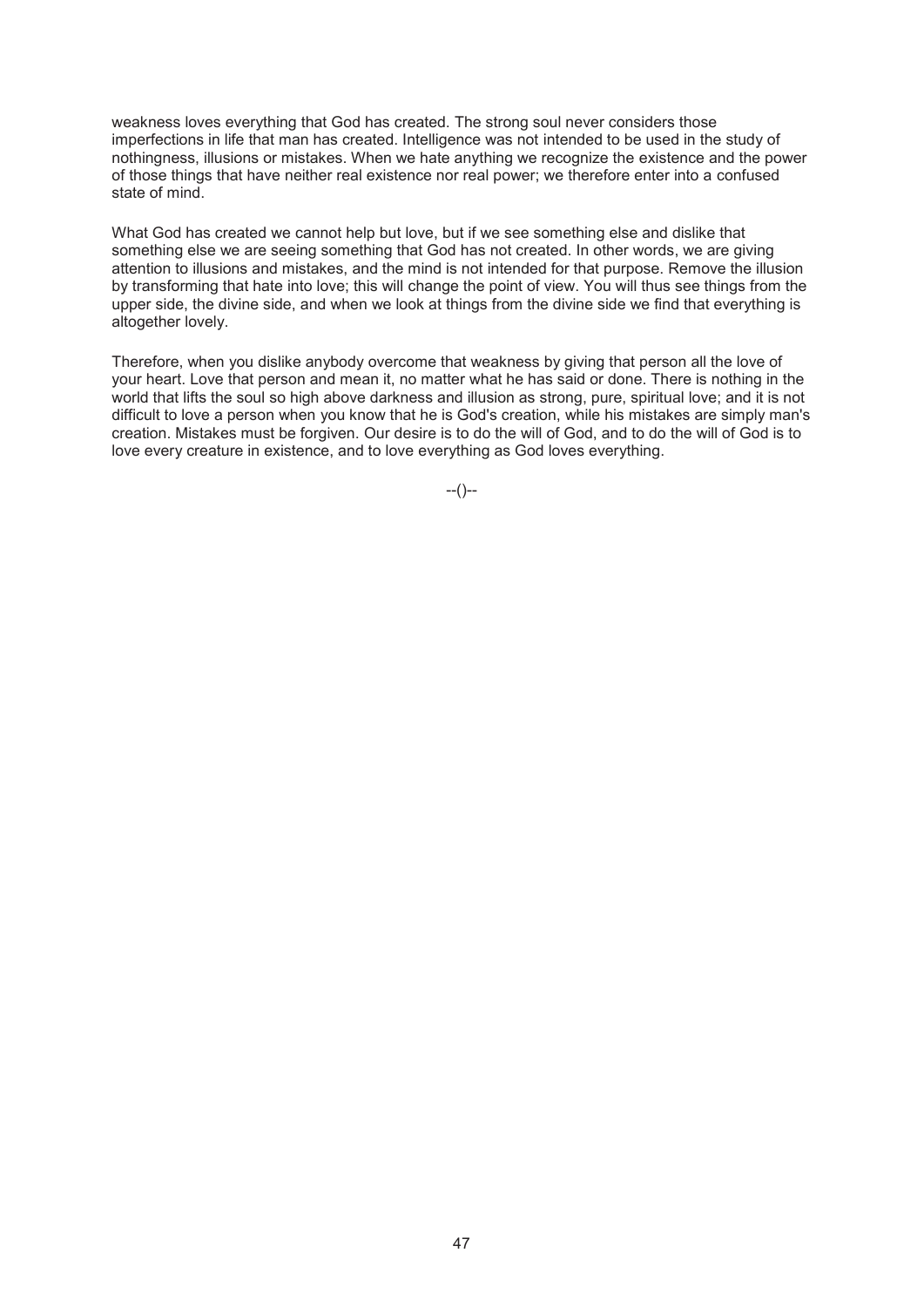# **True Use Of Kindness And Sympathy**

The ordinary use of sympathy is responsible for a very large portion of the ills and the troubles we find in the world; the reason being that nearly all suffering is mental before it is physical, and that mental suffering is almost invariably produced when we enter into sympathetic touch with the ills that we meet among relations, friends or associates. The average person would suffer but little if he suffered only from the troubles that arise in his own system. It is the pain that is felt through sympathy for others that gives him most of the burdens he finds it necessary to bear. It is considered a sign of kindness, goodness and high regard, however, to sympathize with others in this manner, or rather to suffer with others, but this is not the true use of kindness.

We do not help others by entering into the same weakness that is keeping them in a world of distress. We do not help the weak by becoming weak. We do not relieve sickness by becoming sick. We do not right the wrong by entering into the wrong, or doing wrong. We do not free man from failures by permitting ourselves to become failures. We do not emancipate those who are in bondage to sin by going and committing the same sin. This is very simple; but ordinary sympathy is based upon the idea that we sympathize with a person only when we suffer with that person.

We expect to relieve pain by proceeding to produce the same pain in our own systems; but we cannot remove darkness by entering into the dark We can remove wrong only by removing the cause of that wrong, and to remove the cause of wrong we must produce the cause of right. Darkness disappears when we produce light; likewise, sickness and trouble will vanish when we produce health and harmony, but we cannot produce health and harmony by entering into disease and trouble. This, however, is what ordinary sympathy does; it has, therefore, failed to relieve the world. The ordinary use of sympathy multiplies suffering by making suffering contagious. It causes the suffering of the one to give pain to the many, and then in turn causes the pain of the many to give additional pain to each individual person whose sympathy is aroused in the same connection. We must remove everything that tends to make ills contagious, whether it is physical or mental, and it is very evident that ordinary sympathy does spread pains and ills to a very great degree. Therefore, one of the first essentials in producing emancipation or in making real the ideal is to find the true use of sympathy.

Sympathy itself must not be removed, because it is one of the highest virtues of the soul. The average person, however, misapplies this virtue continuously, and in consequence brings pains and ills both to himself and others, that could easily have been prevented. There is a better use for sympathy, and through this better use we cause all the good things in life to become contagious. Instead of entering into sympathetic touch with the weakness that may temporarily exist in the personality of man we enter into sympathetic touch with the strength that permanently exists in the soul of man.

Instead of morbidly dwelling upon the ills and the wrongs which we find we proceed to gain the highest possible realization of the good, the right, the superior and the beautiful that we know has existence back of and above the superficial life of human nature. According to a metaphysical law, when we enter into mental contact with the good in man we awaken the power of that which is good in man, and the most perfect mental contact is produced by sympathy.

To sympathize with the soul is to increase the active power of the soul, because we always arouse into greater action that with which we sympathize, and when the active power of the soul is increased the weakness of the personality will become strength. To sympathize with the power of health and harmony in man will increase the power of health and harmony throughout his entire system and the elimination of sickness and trouble must inevitably follow. To sympathize with the pain a person may feel is to do nothing to relieve that person. You take the pain to yourself, but you do not take the pain away from the person with whom you sympathize.

You thus double the suffering instead of removing it entirely, as you should. On the other hand, when we refuse to recognize the suffering itself and proceed to awaken in that person that something that can remove the suffering we protect ourselves from pain, while we actually do something to relieve that person from pain. We do not suffer with the person that suffers, but we do something to remove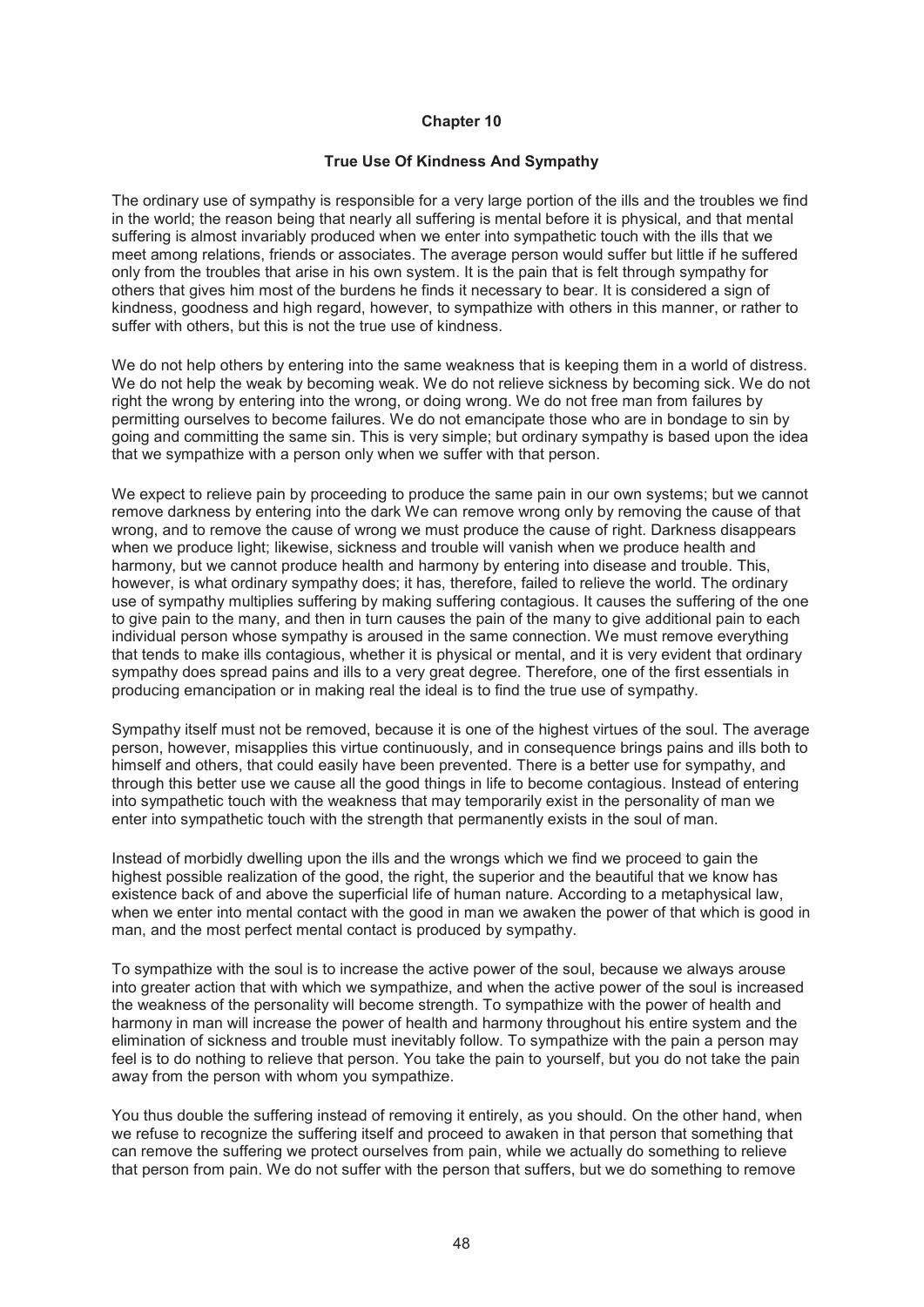suffering absolutely from everybody concerned; instead of entering into the pain we take that person out of pain. That is sympathy that is sympathy. That is kindness that really results in a kind act. It does not weep, but does better. It removes both the cause and the effect of the weeping. It awakens that superior power in man that positively does produce emancipation. It does not cause suffering to be transmitted to a score of other persons who have done nothing to merit that suffering, but it stops the pain where it is and puts it out of existence absolutely.

Every form of suffering comes from the violation of some law in life. It is therefore wrong, but it cannot be righted by making a special effort to spread the results of that wrong among as many others as possible. This, however, ordinary sympathy does; it makes a special effort to make everybody feel bad because some one is not feeling as he should; but the pains of the many cannot give ease and comfort to the one, nor can many minds in bondage set one mind free.

When any one is feeling bad it will not help him to have a group of morbid minds suffer with him. When any one is sorry it will not remove the cause of his grief to have others decide to be sorry also. Do something so that person will not feel bad any more. Take him out of his trouble. That is real sympathy; and while you are helping him out make him feel that your heart is as tender as tenderness itself. Do something so that the grief may be removed through the realization of that greater truth that knows that all is well. That is kindness worthy of the name.

Those, however, who are in the habit of sympathizing in the ordinary way may think the new way cold, and devoid of feeling or love, but the fact is that it is the ordinary form of sympathy that is devoid of love. When you love a person who is in pain you will not stand around and weep pretending that you are also feeling bad. You will put on the countenance of light and cheerfulness and actually do something tangible to remove his pain. That's love; and if you have real sympathy, you will minister to him with so much depth of feeling and tender kindness that you will touch the very innermost life of his soul. All love, all tenderness, all kindness and all real feeling come from the soul. Therefore, he whose sympathy is of the soul will receive his love and his kindness directly from the true source; in consequence, he will have more love and more kindness by far than the one whose sympathy is a form of morbid feeling.

The real purpose of true sympathy is twofold; first, to arouse in a greater measure that finer something in everybody with whom one may come in contact that will arouse this greater something, not only in others, but also in him who lives in this form of sympathy. In other words, to sympathize with the superior in man is to banish the wrong and the inferior by causing the expression of that divine something within that has the power to in life that is not only tender and sweet and beautiful, but is also immensely strong, strong with the strength of the Infinite; and second, to awaken everything in man that has quality, superiority and worth; that is, to make man feel the supreme power of his own inherent divinity.

There is something in man that is greater than all weakness, all ills, all wrongs, and when this something is awakened, developed and expressed, all weakness, all ills and all wrongs must disappear. To sympathize with this greater something makes all things well. Such a sympathy will tend to build a stronger life, a better life, a superior life, a more beautiful life; and to give such a sympathy to everybody is kindness indeed.

There may seem to be kindness in weeping with those who weep, but it is a far greater kindness to give those people the power to banish their sorrows completely, and he who does this is not cold; he is the very essence of the highest and most beautiful love. There is no joy in having sorrow. There is no pleasure in having pain. Therefore, what greater good can man do for man than to help him gain complete emancipation from all those things, and this is the purpose of this higher use of sympathy.

True sympathy is neither cold nor purely intellectual. It is real soul-feeling, while ordinary sympathy is simply a morbid mental feeling. True sympathy is the very fire of real spiritual love, because it springs from the very soul of love and is in constant touch with the unbounded power of that love. That such a sympathy should have extraordinary emancipating power is therefore most evident. The ordinary use of sympathy may appear to be kind. It may mean well, but it is usually misdirected kindness, and is nearly always weak. The higher use of sympathy, that is, the expression of divine sympathy, is not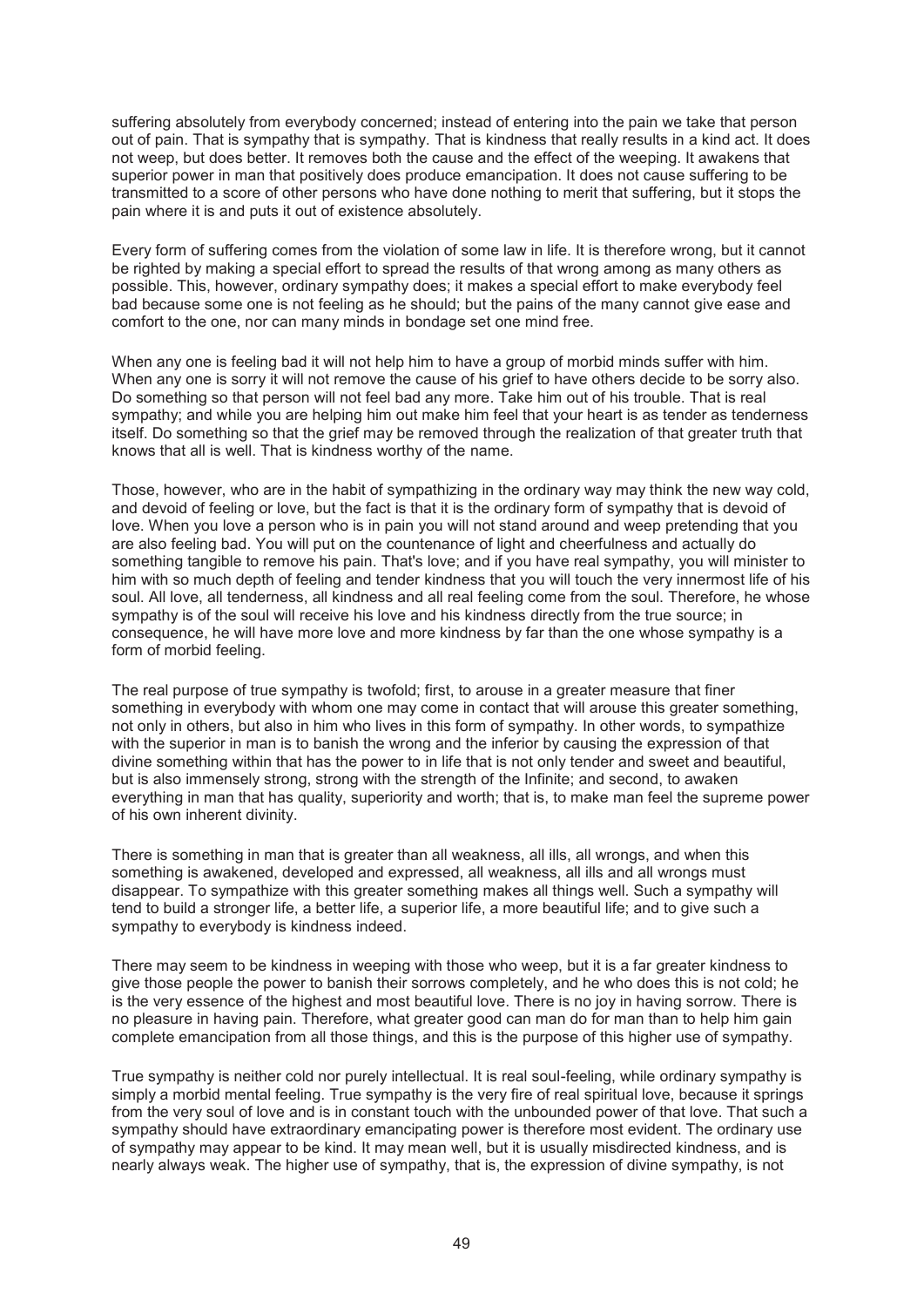only kindness itself, but it has the spiritual understanding and the spiritual power to do what kindness wants to do.

Ordinary kindness is usually crippled. It lacks both the power to do and the understanding to know what to do. The true sympathy, however, not only has the power to feel kindly, but has the power to act kindly. It not only gives love and makes everybody feel that they are in the presence of real love, but it also gives that something that can cause the purpose of love to come true. Real love invariably aims to produce comfort, peace and emancipation. That is its purpose, and real sympathy can fulfill that purpose. Therefore, this higher sympathy is the sympathy that is sympathy.

The same principle should be employed in the use of every form of emotion, because every emotion is a movement of the mind conveying mental elements and powers with certain definite objects in view. Therefore, the way the emotion acts will determine to a very great extent whether these mental powers will build for better things, or produce undesirable conditions. Those movements of the mind or emotions that express themselves in love, heartfelt joy and spiritual feeling have a beneficial effect; while that mental feeling that is usually termed emotionalism is never wholesome.

True spiritual feeling is calm, but extremely beautiful and awakens orderly and harmoniously all the finer elements of human life. It is true spiritual feeling, or what may be termed emotions sublime, that gives action and expression to personal quality, mental worth and individual superiority. In other words, it is these actions of mind and soul that elevate thought, action, feeling, consciousness and desire above the planes of the ordinary. Such emotions should therefore be cultivated to the very highest and finest degree.

What is spoken of as heartfelt joy is that wholesome joy that comes directly from the heart and that has depth, reality and joyous feeling; but that joy that runs into uncontrolled ecstasy is never wholesome. Every feeling of joy that causes the mind to be carried away into excited or overwrought ecstasy is not joy, but mental intoxication. Such joy does not produce genuine happiness, and the reaction always disturbs the equilibrium of the wind.

Depth of thought, clear thinking, intellectual brilliancy, good judgment, mental poise, all of these will diminish in the mind that indulges in uncontrolled ecstasy, emotionalism or pleasure that produces excitability and overwrought emotional feeling. The feeling of love, when it is love, is always wholesome and elevating, but passionate desire is weakening unless it is permeated through and through with genuine love. A deep, strong feeling of love will turn all desires, whether mental or physical, into constructive channels, but we must be certain that it is real love and not an artificial feeling temporarily produced by the misuse of the imagination. Here every mental movement that is intense, forced, overwrought or worked up to an abnormal pitch of excited enthusiasm leads to emotionalism, and emotionalism burns up energy. Nearly all kinds of nervous diseases can be traced directly or indirectly to emotionalism in one or more of its many forms; and as physical and mental weakness always follows the burning up of energy, a number of physical and mental ills can be traced to this source.

When emotionalism, fear, anger and worry are eliminated, all kinds of insanity and all kinds of nervous diseases will be things of the past; while the power, the capacity and the brilliancy of the average mind will increase to an extraordinary degree. Strong emotional feelings and intense enthusiasm will sometimes arouse a great deal of dormant, mental power. In consequence, people sometimes do exceptional things while under the emotional spell, but the entire process, as well as the final results, are very similar to that produced by alcoholic stimulants and other drugs. The system seems to be charged with a great deal of extra power for a while, but when the reaction comes the entire system becomes much weaker than it ever was before. The mind that permits itself to be aroused by intense, emotional feeling will gradually lose its power of clear thought.

The understanding will become so weakened that the principles of real truth cannot be fully comprehended, while the judgment will follow more and more the illusions of an overwrought imagination. The fact that religious feeling among millions is so closely associated with this overwrought state of emotionalism proves the importance of a better understanding of the use of these finer mental elements. Emotionalism compels the mind to follow mere feeling, and mere feeling, when not properly blended with clear understanding, will be misdirected at every turn.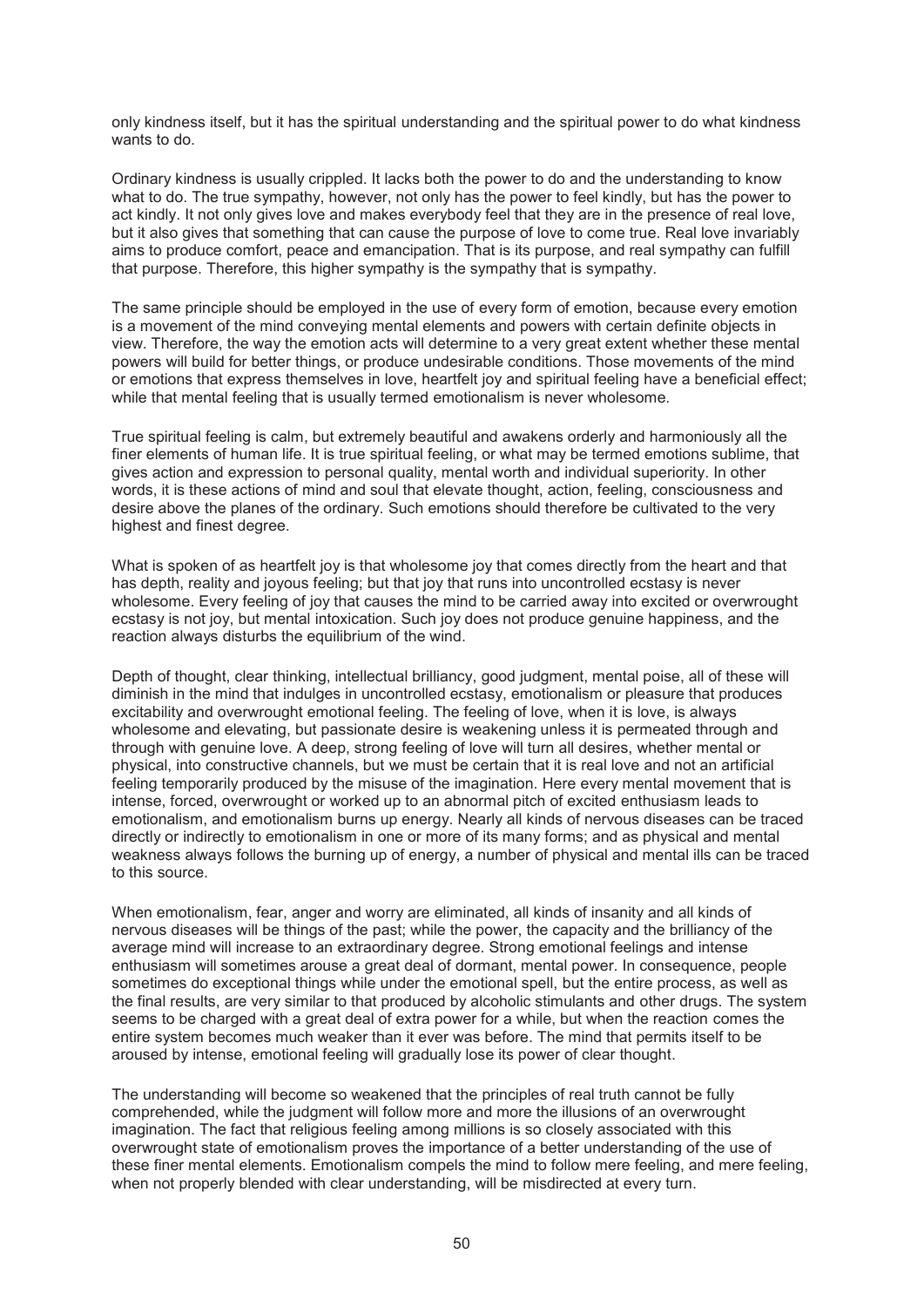Emotionalism also stupefies the finer perceptions by intoxicating the mind, and by burning up the finer mental energies; and since these finer perceptions are required to discern real truth we understand readily why highly emotional people cannot comprehend the principles of pure, spiritual metaphysics. Having been trained towards materialistic literalism instead of away from it, they are not to blame, however, for their present state and deserve no criticism. Nevertheless, those who wish to find real religion and real spirituality must learn to understand the psychology of emotion and must learn the true use of all the finer feelings of the mind.

There is something in man that is called religious feeling. It is present to a greater or lesser degree in everybody and cannot be removed, because it is a part of life itself. When in action, and it is never inactive very long, it expresses itself in some power of emotion. When this emotion or delicate mental movement is permitted to act without any definite purpose it becomes emotionalism; that is, mental energy running rampant, and becoming more and more intense until it destroys itself, as well as all the energy it originally contained.

On the other hand, when this feeling is directed towards the highest and the most perfect conception of truth, life and being that the mind can possibly picture, all that is lofty, ideal and beautiful will be developed in the mind and soul of that individual. This is natural, because there is nothing that has greater developing power than deep, spiritual feeling; a fact that those who desire to develop remarkable ability, extraordinary talent and rare genius will do well to remember.

There is no mental faculty that is more readily affected by the emotions than the imagination, and since the imagination is such a very important faculty, no mental or physical action that in any way interferes with the constructive work of the imagination should be permitted. Emotionalism, however, invariably excites the imagination, and an excited imagination will imagine all sorts of things that are not true. The mind will thus be filled with illusions, and in consequence, false beliefs, wrong thoughts, perverted states and misdirected mental energy will follow.

The result will be sickness, trouble, mistakes and failures in one or more of their many forms. It is now a well demonstrated truth that every thought has a definite power of its own, and, that power will produce its natural effect in some part of the human system. If the thought is not good the effect will naturally be undesirable, and conditions will be produced in mind or body that we do not want. But whatever we imagine, that we think; therefore, when we excite the imagination we imagine all manner of things that are untrue, unreal or abnormal; we produce false or perverted thought action in the mind; we think the wrong, and wrong thoughts invariably produce wrong conditions in mind or body, or both.

What we imagine we reproduce in ourselves to some degree, frequently to a marked degree; but an excited imagination simply cannot imagine what is good and wholesome. In every form of development, whether in the body, the mind or the soul, the imagining faculty is employed extensively. All growth is promoted by combining and recombining the elements of life in higher and higher forms, and since it is one of the functions of the imagination to produce these higher, more complex and more perfect combinations, development cannot take place unless the imagination works orderly, constructively and progressively.

An excited imagination will produce false mental combinations or may waste energy by attempting to combine mental elements that will not combine. An orderly imagination may be likened to a skilled workman who builds a beautiful mansion out of his bricks, while an excited imagination might be likened to some one who can do nothing more than pile those bricks into a heap. The fact that emotionalism always excites the imagination proves therefore how impossible it is for minds with uncontrolled emotions to develop the greatness that is latent within them.

Another fact of great importance in this connection is that emotionalism will intensify every mental tendency that may be active in mind at the time. If there is a tendency towards abnormal desires, emotionalism will intensify those desires so that it will be very difficult to resist temptation should it appear. On the other hand, pure spiritual feeling would transmute those desires, and produce instead, an ascending tendency, thus leading all the forces of mind towards higher ground.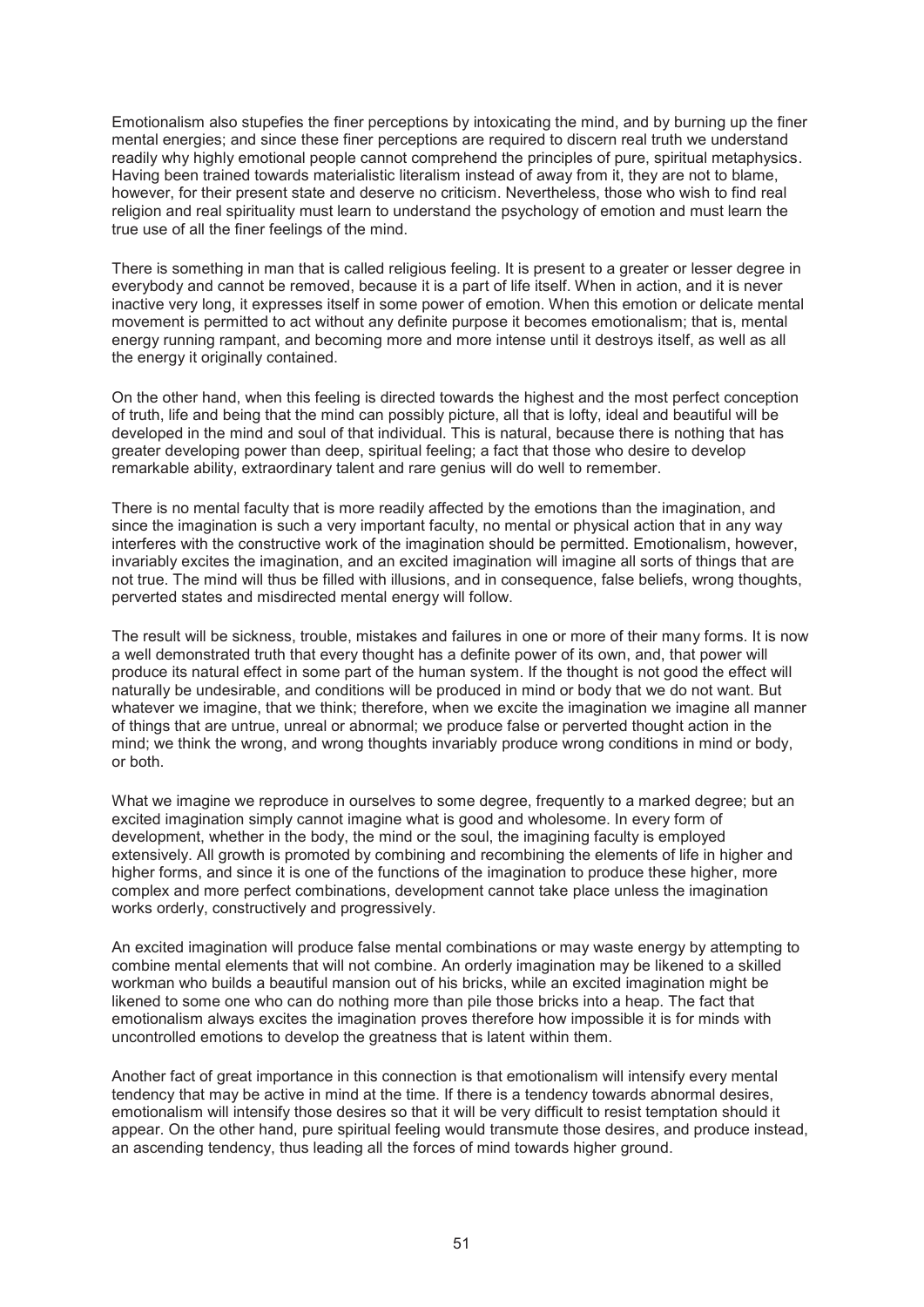To overcome emotionalism, intense mental feeling, anger, excitability and all overwrought or abnormal mental states, turn attention upon the spiritual heights of the soul whenever such mental feelings are felt. By training all mental feelings and emotions to move toward the deeper and the higher spiritual state of being these same feelings will become stronger, deeper, finer and more beautiful than they ever were before. We then establish the foundation upon which we can build an ideal character, and through such a character all the qualities of mind and soul can be used beneficially in the midst of every experience, whatever the nature of that experience may be. To cause all the emotions to follow ascending tendencies will increase remarkably the power, the fineness, the life and the rapture of every phase of feeling, not only in the soul, but in the mind and the body as well. Every trace of coldness, indifference or lack of feeling will entirely disappear, and we shall develop instead that higher form of kindness, sympathy and spiritual emotion that is created in the likeness of divine emotion. Whoever employs this method will not permit his feelings to run wild at any time, but will cause the life and the power of every feeling to accumulate in his system.

He will hold them all in poise and use their energies intelligently in the building up of his whole life and in adding to the joy, the rapture and the delight of the living of a full, strong, ever-ascending state of existence. That person who controls his feelings and turns all the energies of those feelings upon the spiritual heights of the soul will actually become a living flame of love, sympathy and sublime emotion. Such a person will enjoy everything intensely, but his joy will be in such a high state of harmony that he will waste nothing in his life; instead, all the elements and powers of his life will continue to accumulate, thus giving added strength, worth and superiority to everything that he may physically, mentally or spiritually possess.

 $-(-)$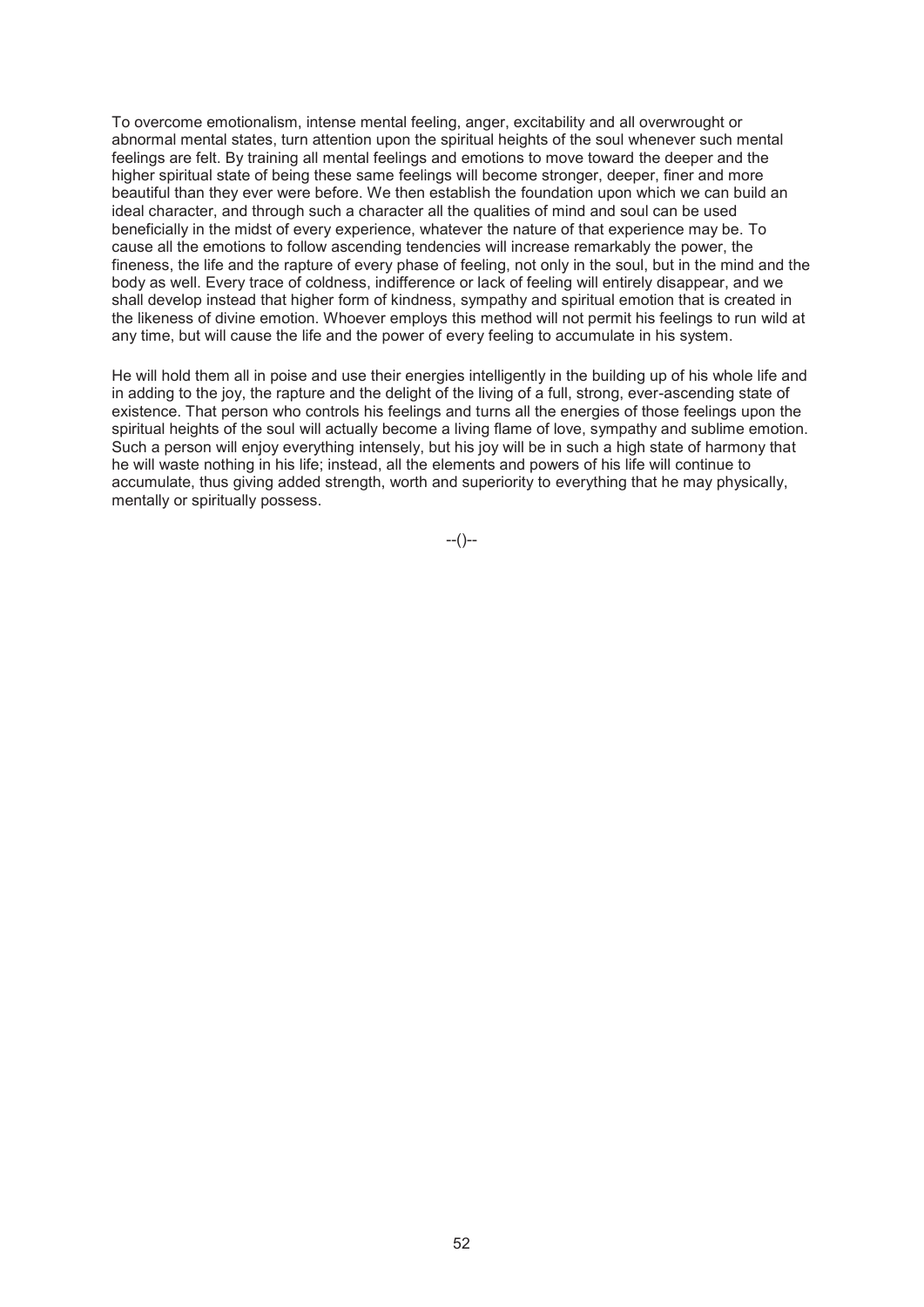### **Talk Health, Happiness And Prosperity**

Talk happiness. When things look dark, talk happiness. When things look bright, talk more happiness. When others are sad, insist on being glad. Talk happiness, and they will soon feel better. Talk happiness; it pays in every shape and form and manner. Give sunshine to others, and others will be more than pleased to give sunshine to you. Talk happiness, and your health will be better, your mind will be brighter and your personality far more attractive; but the qualities that happiness will give to you will also be given to those who have the pleasure to listen to you when you talk happiness.

Talk happiness, and you will always remain in a happy frame of mind. You will encourage thousands of others to do the same. You will become a fountain of joy in the midst of the garden of human life, and who can tell how many flowers of kindness and joy unfolded their rare and tender beauty because you were there. When others have lost courage, talk happiness. The future is bright for everybody. Talk happiness, and you turn on the light in their pathway, and they will see the better things that are before them. When the mind is depressed it is blinded; it sees only the darkness; but when the light of joy is admitted, everything is changed. Therefore, talk happiness to all persons and on all occasions.

We cannot have too much light in the world, and the more we talk happiness the more light we produce wherever we may be. What greater pleasure could anyone desire than to realize that he has eased the way of life for thousands and sent the sunbeams and joy into the mental world of tens of thousands? You can do this by talking happiness. Thus by constantly talking happiness you produce perpetual increase in your own happiness. What we give in abundance always returns in abundance; that is, when we give in the right spirit; and he who talks happiness is always in the right spirit. When in the midst of discord, trouble or confusion, talk happiness. Harmony will soon be restored. The majority can easily change their minds for the better when some one takes the lead. You can take the lead by talking happiness.

Talk prosperity. When times are not good, man himself must make them better, and he can make them better by doing his best and having faith in that power that produces prosperity. When men have faith in prosperity they will think prosperity, live prosperity and thus do that which produces prosperity; and you can give men faith in prosperity by constantly talking prosperity. They may not listen at first, but perseverance always wins. Prosperity is extremely attractive, and the more you impress it upon the minds of others the more attractive it becomes until no one can resist it; and when we admit the idea of prosperity into our own minds we will from that moment begin to produce prosperity.

Think prosperity, talk prosperity, and live prosperity; and you will rise in the scale no matter what the circumstances may be. Hold to the power that produces abundance by having unbounded faith in that power and you will overcome all adversity and reach the highest goal you have in view. The fear of failure produces more failure than all other causes combined. You can remove that fear by talking prosperity.

Talk health. It is the best medicine. When people stop talking sickness they will stop getting sick. Talk health and stay well. Talk health to the person who is sick and you will cause him to think health. He who thinks health will live health, and he who lives health will produce health. When your associates take delight in relating minutely everything they know about the ills of the community, purify the muddy waters of their conversation by talking health. Insist on talking health.

Prove that there is more health than sickness, and that therefore health is the more important subject. The majority rules. Health is in the majority. Increase that majority by talking more health. Take the lead in this manner of conversation, and be positively determined to continue in the lead. Others will soon follow, and when they do, sickness will diminish more and more until it becomes practically unknown among those who have the privilege to live in your circle.

When the sins of the world are in evidence, talk virtue. When the power of virtue is in evidence, talk more virtue. Eternally emphasize the good; give it more and more power, and it will soon become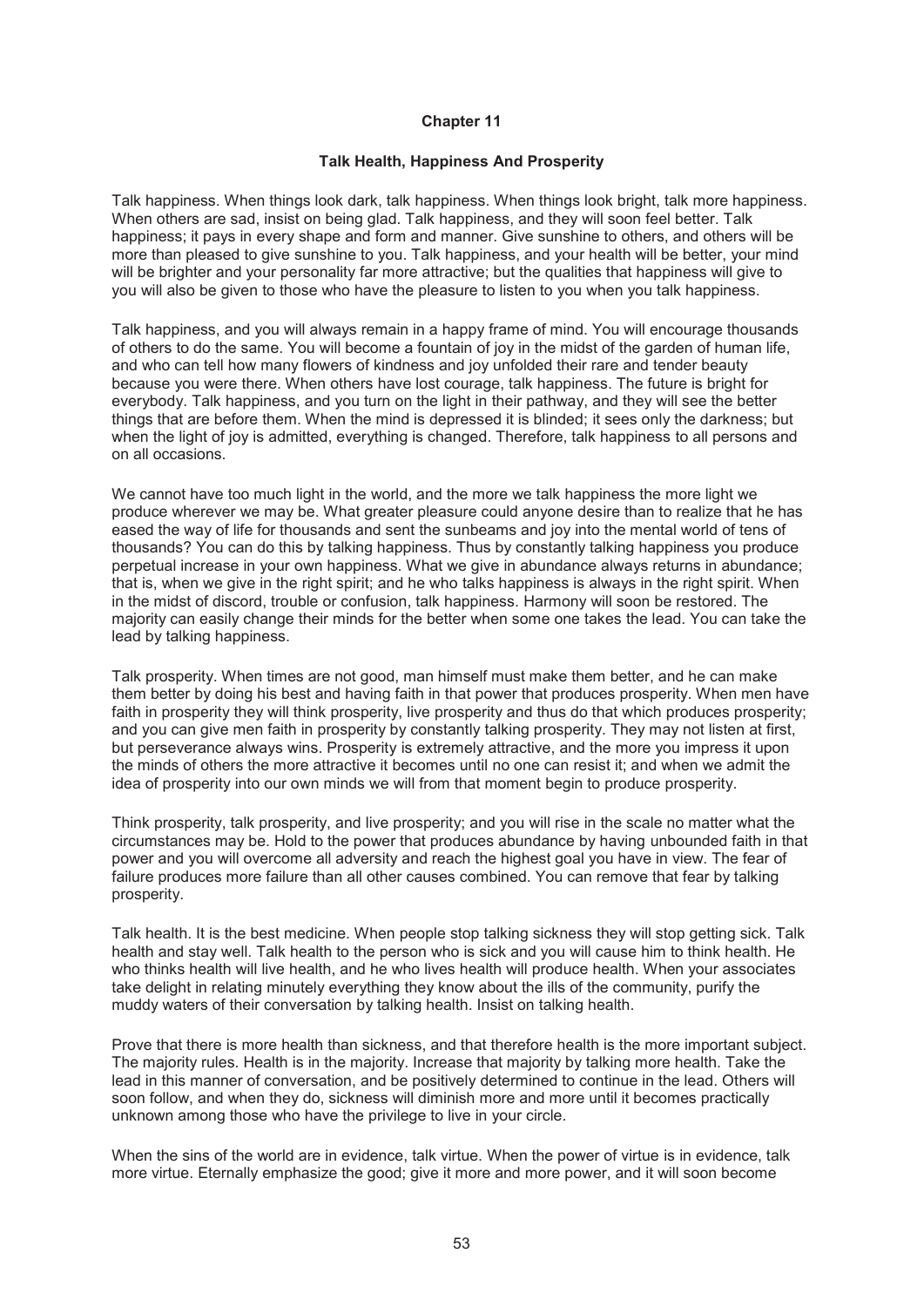sufficiently strong to produce that ideal of power that you wish to make real. Talk virtue, and people will think of virtue; they will dwell more and more upon the beauty of virtue. Ere long they will desire virtue, and that desire will become stronger and stronger until it thrills every atom in human life.

To desire virtue is to become virtuous. To live for the attainment of purity is to place in action all the purifying elements in your being, and you will soon realize that perfectly clean condition that every awakened mind has learned to worship. You can purify the minds of thousands by constantly talking virtue, and these thousands will in turn convey the power of virtue to as many thousand times thousands more.

Talk virtue eternally and there is no end to the good that you may do. When the world seems bad, talk virtue. The power of good is not gone; it is just as great as it ever was, and it is here and there and everywhere. You can open the mind of man to the mighty influx of this power by eternally talking virtue. You can, through the proper use of your own words, change the tide of human thought. You can cause all mankind to desire virtue by forever talking virtue. On the surface many things may seem to be what they ought not to be, but the surface is not all there is. It is an insignificant part of the whole.

There is a hidden richness in life that the many do not see, because their attention has never been turned in that direction. You can lead mankind into the gold mines of the mind and into the diamond fields of the soul, and the secret lies in the words you speak. You can guide the mind of man by the way you talk. Talking therefore should not be empty, but should ever have a sublime goal in view. Your words point the way and they who hear what you have to say will, to some degree, be influenced to go whatever way your words may point. Your power, therefore, in directing other minds towards greater and better things is hidden in every word you speak, and how important that this power be wisely employed.

We are responsible for every word we express. It will affect somebody either for good or otherwise. Talk sin, sickness and trouble, and you will cause many to go directly into more sin, sickness and trouble. Talk health, happiness and prosperity, and you will cause many to find health, happiness and prosperity in greater and greater abundance. When the world complains, do not forget to emphasize the great fact that universal good is even now at hand. The complaining mind wears colored glasses. He cannot see things as they are. You can help him to remove those glasses by calling his attention to the fact that things are not what they seem to him.

Everything lies in the point of view. Look at things from the right point of view and you will be happy, cheerful and optimistic under all sorts of circumstances. But look at things from the wrong point of view, and you will see nothing clearly; everything will appear to be what it is not. You will thus live in confusion and your mistakes will be many. Remove this confusion by placing yourself in harmony with eternal good, and you can do this by talking about the good, thinking about the good and emphasizing most positively every expression of good with which you may come in contact. That which we think of and talk of constantly will multiply and grow in our own world.

Talk peace. You will thus not only prevent confusion, but you will remove those confused conditions that may already exist. You can still the storms of life everywhere by talking peace. When man thinks the most of peace he will be in peace, and he cannot fail to think of peace so long as he is faithfully talking peace. Talk success, and you will inspire everybody with the spirit of success. You will help to turn the energies of life upon the goal of success, and thus you will help all minds to move towards success. Never say that anything is impossible. Talk success, and you help to make everything possible. Everybody should succeed. It is not only the privilege of everybody to succeed, but every person, to be just to himself, must succeed. The fear of failure, however, is the greatest obstacle. You can remove that fear by talking success. Hold the idea of success before every mind with which you come in contact; you will thus become one of the greatest philanthropists in the world.

New and greater opportunities may be found everywhere. Talk of these things and forget the missteps of the past. We can leave the lesser that is behind only by pressing on towards the greater that is before. Talk success to everybody, and everybody will press on towards the greater goal of success. Be an inspiration among all minds; and you can be by holding up the light of success, prosperity and attainment at all times. Use your words in promoting advancement, in awakening new interest in the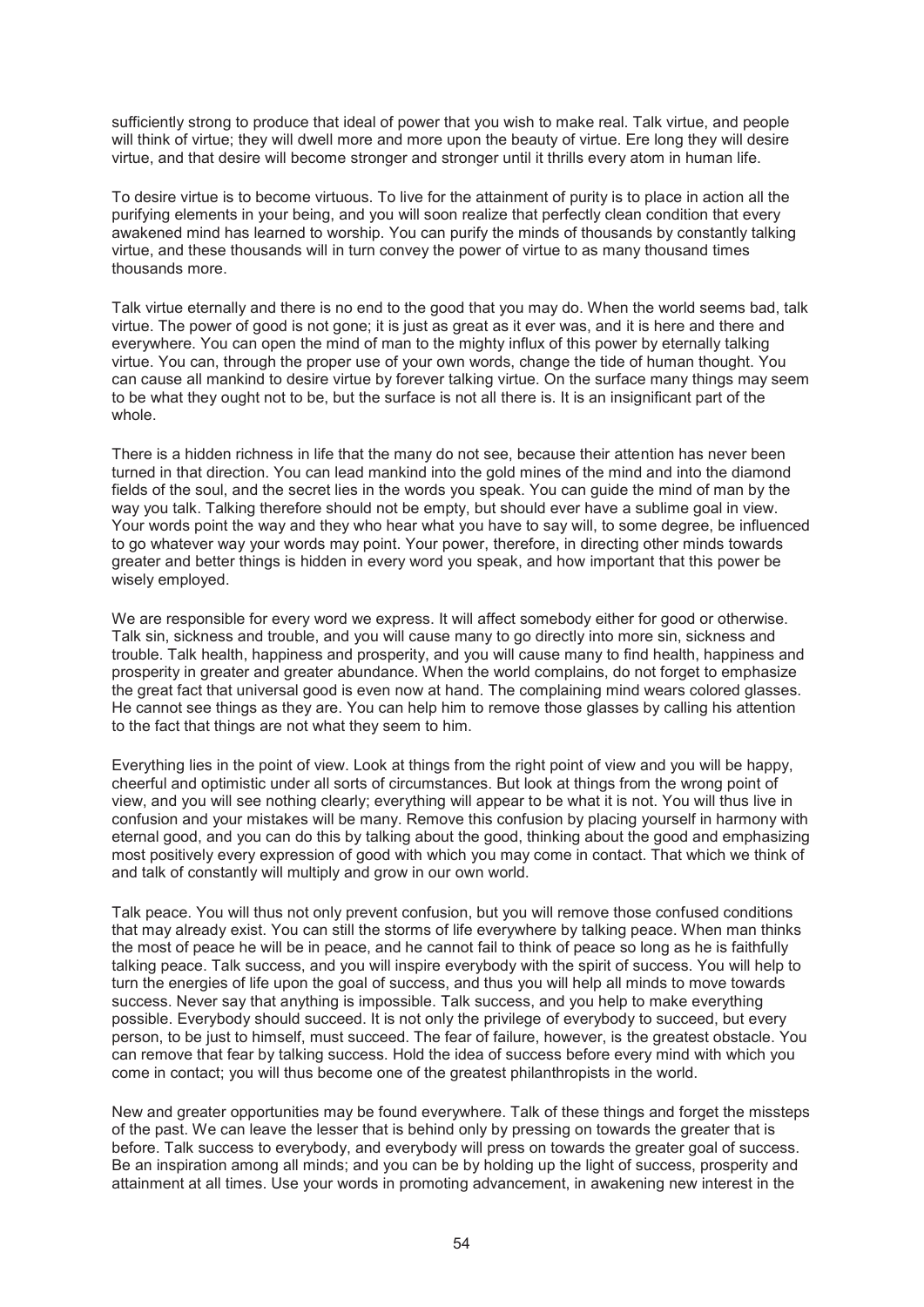better side, the brighter side, the sunny side, and turn the mind of man upon those things that can be done.

He can who thinks he can, and you help every person to think that he can by talking prosperity and success. Impress the greater upon every mind, and every mind will think the greater; and he who thinks the greater is constantly building for greater things. Emphasize the sunny side in all your speech and you provide a never failing antidote for complaints; and since the complaining mind soon becomes the retrogressing mind, this antidote has extreme value. It may change for the better the destiny of anyone when brought squarely before his attention, and this your words can do.

When one door closes another opens; sometimes several. This is the law of life. It is the expression of the law of eternal progress. The whole of nature desires to move forward eternally. The spirit of progress animates everything. Whenever a person loses an opportunity to move forward this great law proceeds to give him another. This proves that the universe is kind, that everything is for man and nothing against him. This being the truth, the man who talks health, happiness, prosperity, power and progress is working in harmony with the universe, and is helping to promote the great purpose of the universe; and who would not occupy a position of such value and importance?

Whenever you talk trouble, failure, sickness or sin you arraign your own mind against the law of life and the purpose of the universe. You will thereby be against everything, and everything will, in consequence, be against you. You must, therefore, necessarily fail in everything you undertake to do. But how different everything will be when you turn and move in the other direction. Go with the universe, and all the power of the universe will go with you, and will help you to reach whatever object you may have is view.

Harmonize yourself with the laws of life and you will steadily rise in the scale of life. Nothing can hold you down. Everything you undertake to do you will accomplish, because everything will be with you. You will reach every ideal, and at the best time and under the best circumstances cause that ideal to become real. When you cease to talk failure and begin to talk success you invariably meet the turn in the lane. You find that a new world and a better future is in store. Things will take a turn when you take a turn, and you will take a turn when you begin to talk about those things that you desire to realize. Never talk about anything else. The way you talk you go. The way you talk others will go.

Therefore, talk health, happiness and prosperity, and help everybody, yourself included, to move towards health, happiness and prosperity. The power of words is immense, both in the person that speaks and in the person that is spoken to. The simplest way to use this power is to train yourself to talk the things you want; talk the things that you expect or desire to realize; talk the things you wish to attain and accomplish. You thus cause the power of words to work for you and with you in gaining the goal you have in mind. Whatever comes, talk health, happiness and prosperity. Say that you are well; say that you are happy; say that you are prosperous. Emphasize everything that is good in life, and the power of the Supreme will cause your words to come true.

 $-(-)$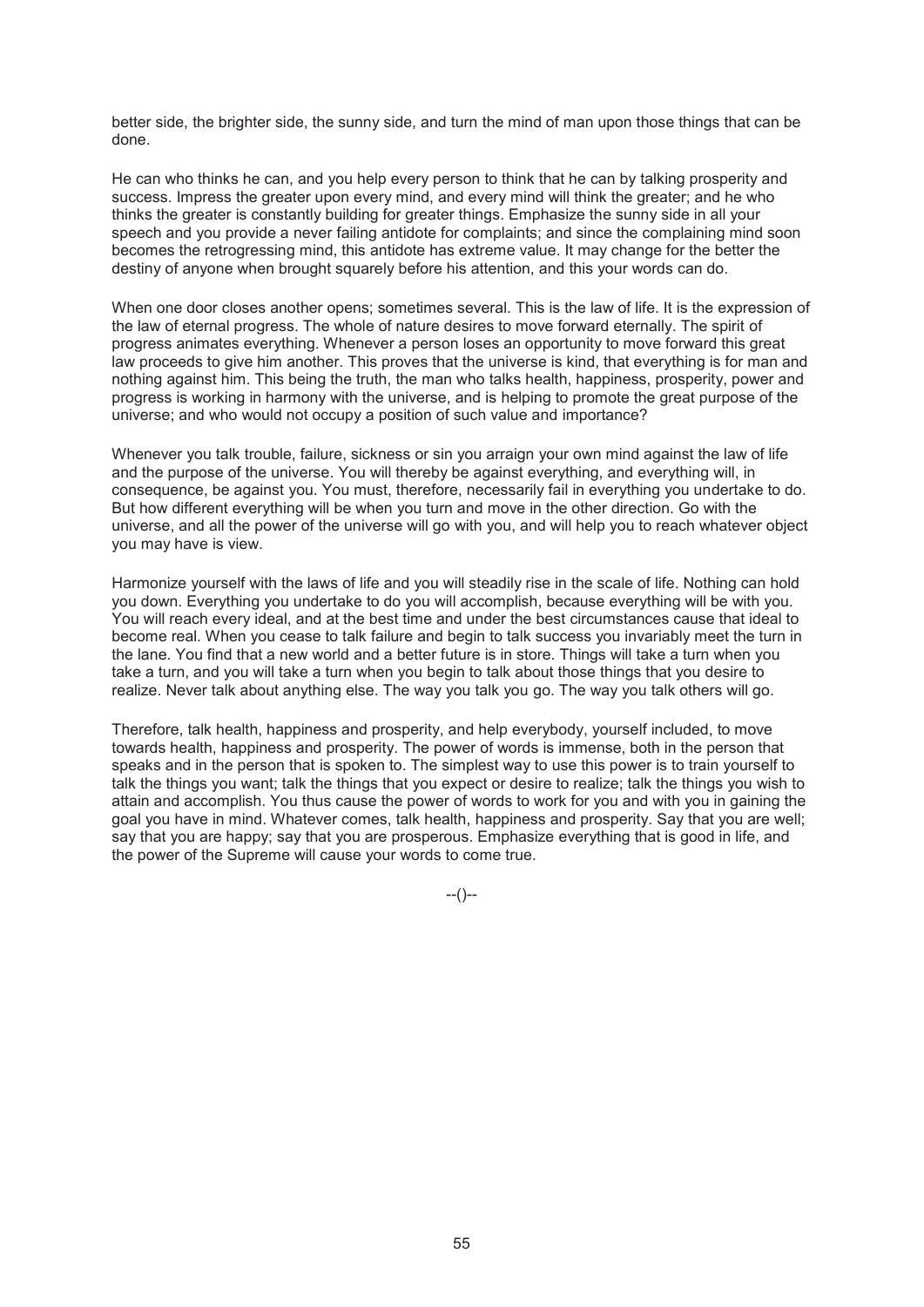## **What Determines The Destiny Of Man**

The destiny of every individual is being hourly created by himself, and what he is to create at any particular time is determined by those ideals that he entertains at that time. The future of a person is not preordained by some external power, nor is fate controlled by some strange, mysterious force that masterminds alone can comprehend and employ. It is ideals that control fate, and all minds have their ideals wherever in the scale of life they may be. To have ideals is not simply to have dreams or visions of that which lies beyond the attainments of the present; nor is idealism a system of ideas that the practical mind may not have the privilege to entertain. To have ideals is to have definite objects in view, be those objects very high or very low, or anywhere between those extremes. The ideals of any mind are the real wants, the real desires or the real aims of that mind, and as every normal mind invariably lives, thinks and works for that which is wanted by his present state of existence, it is evident that every mind must necessarily, either consciously or unconsciously, follow his ideals. When those ideals are low, ordinary or inferior the individual will work for the ordinary and the inferior, and the products of his mind will correspond in quality with that for which he is working.

Inferior causes will originate in his life and similar effects will follow; but when those ideals are high and superior, he will work for the superior; he will develop superiority in himself, and he will give superiority to everything that he may produce. Every action that he originates in his life will become a superior cause and will be followed by a similar effect.

The destiny of every individual is determined by what he is and by what he does; and what any individual is to be or do is determined by what he is living for, thinking for or working for. Man is not being made by some outside force. Man is making himself with the power of those forces and elements that he employs in his thought and his work; and in all his efforts, physical or mental, he invariably follows his ideals.

He who lives, thinks and works for the superior becomes superior; he who works for less, becomes less. It is therefore evident that any individual may become more, achieve more, secure more and create for himself a greater and a greater destiny by simply beginning to live, think and work for a superior group of ideals. To have low ideals is to give the creative forces of the system something ordinary to work for. To have high ideals is to give those forces something extraordinary to work for, and the fate of man is the result of what his creative forces hourly produce.

Every force in the human system is producing something, and that something will become a part of the individual. It is therefore evident that any individual can constantly improve the power, the quality and the worth of his being by directing the forces of his system to produce that which has quality and worth. These forces, however, are not directed or controlled by the will. It is the nature of the creative forces in man to produce what the mind desires, wants, needs or aspires to attain, and the desires and the aspirations of any mind are determined by the ideals that are entertained in that mind.

The forces of the system will begin to work for the superior when the mind begins to attain superior ideals, and since it is the product of these forces that determines both the nature and the destiny of man, a superior nature and a greater destiny may be secured by any individual who will adopt the highest and the most perfect system of idealism that he can possibly comprehend. To entertain superior ideals is to picture in mind and to hold constantly before mind the highest conception that can be formed of everything of which we may be conscious.

To mentally dwell in those higher conceptions at all times is to cause the predominating ideas to become superior ideas, and it is the predominating ideas for which we live, think and work. When the ruling ideas of any mind are superior the creative force of that mind will produce the superior in every element, faculty, talent or power in that mind; greatness will thus be developed in that mind, and the great mind invariably creates a great destiny.

To entertain superior ideals is not to dream of the impossible, but to enter into mental contact with those greater possibilities that we are now able to discern; and to have the power to discern an ideal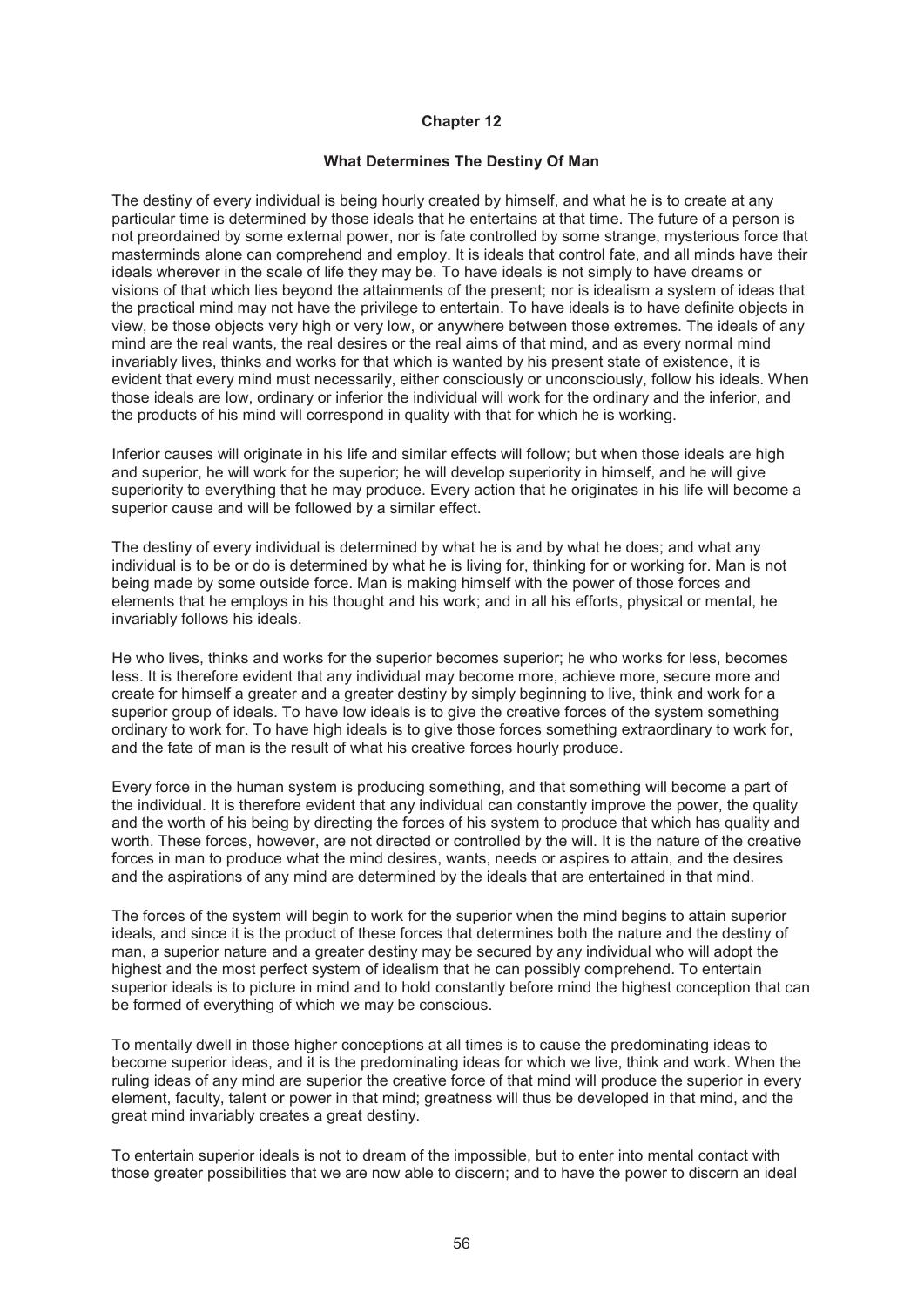indicates that we have the power to realize that ideal. We do not become conscious of greater possibilities until we have developed sufficient capacity to work out those possibilities into practical, tangible results.

Therefore, when we discern the greater we are ready to attain and achieve the greater; but before we can proceed to do what we are ready to do we must adopt superior ideals, and superior ideals only. When our ideals are superior we shall constantly think of the superior, because as our ideals are so is our thinking, and to constantly think of the superior is to steadily grow into the likeness of the superior.

When the ideals are very high all the forces of the system will move towards superior attainments; all things in the life of the individual will work together with greater and greater greatness in view, and continued advancement on a larger and larger scale must inevitably follow. To entertain superior ideals is not simply to desire some larger personal attainment or to mentally dwell in some belief that is different from the usual beliefs of the world. To entertain superior ideals is to think the very best thoughts and the very greatest thoughts about everything with which we come in contact.

Superior idealism is not mere dreaming of the great and the beautiful, but is actual living in mental harmony with the very best we can find in all things, in all persons, in all circumstances and in all expressions of life. To live in mental harmony with the best we can find everywhere is to create the best in our own mentality and personality; and as we steadily grow into the likeness of that which we think of the most, we will, through ideal thinking, perpetually increase our power, capacity and worth. In consequence, we will naturally create a greater and a more worthy destiny.

The man who becomes much will achieve much, and great achievements invariably build a great destiny. To think of anything that is less than the best, or to mentally dwell with the inferior is to neutralize the effect of those superior ideals that we have begun to entertain. To secure the greatest results it is therefore absolutely necessary to entertain superior ideals only and to cease all recognition of inferiority or imperfection. The reason why the majority fail to secure any tangible results from higher ideals is because they entertain too many of the lower ideals at the same time.

They may aim high; they may adore the beautiful; they may desire the perfect; they may live for the better and work for the greater, but they do not think their best thoughts about everything, and this is the reason why they do not reach the goal they have in view. Some of their forces are building for greater things, while other forces are building for lesser things, and a house divided against itself cannot stand.

Superior idealism contains no thought that is less than the very greatest and the very best that the most lofty states of mind can possibly produce, and it entertains no desire that has not the very greatest worth, the greatest power, and the highest attainment in view. Superior idealism does not recognize the power of evil in anything or in anybody; it knows that adverse conditions exist, but it gives the matter no conscious thought whatever. It is not possible to think the greatest thought about everything while mind is giving conscious attention to adversity or imperfection.

The true idealist, therefore, gives conscious recognition to the power of good only, and he lives in the conviction that all things in his life are constantly working together for good. This conviction is not mere sentiment with the idealist. He knows that all things positively will work together for good when we recognize only the good, think only the good, desire only the good and expect only the good; likewise, he knows that all things positively will work together for greater things when all the powers of life, thought and action are concentrated upon the attainment and the achievement of greater things.

To apply the principles of superior idealism in all things means advancement in all things. To follow the superior ideal is to move towards the higher, the greater and the superior, and no one can continue very long in that movement without creating for himself a new world, a better environment and a greater destiny. To create a better future begin now to select a better group of ideals.

Select the best and the greatest ideals that you can possibly find, and live those ideals absolutely. You will thus cause everything in your being to work for the higher, the better and the greater, and the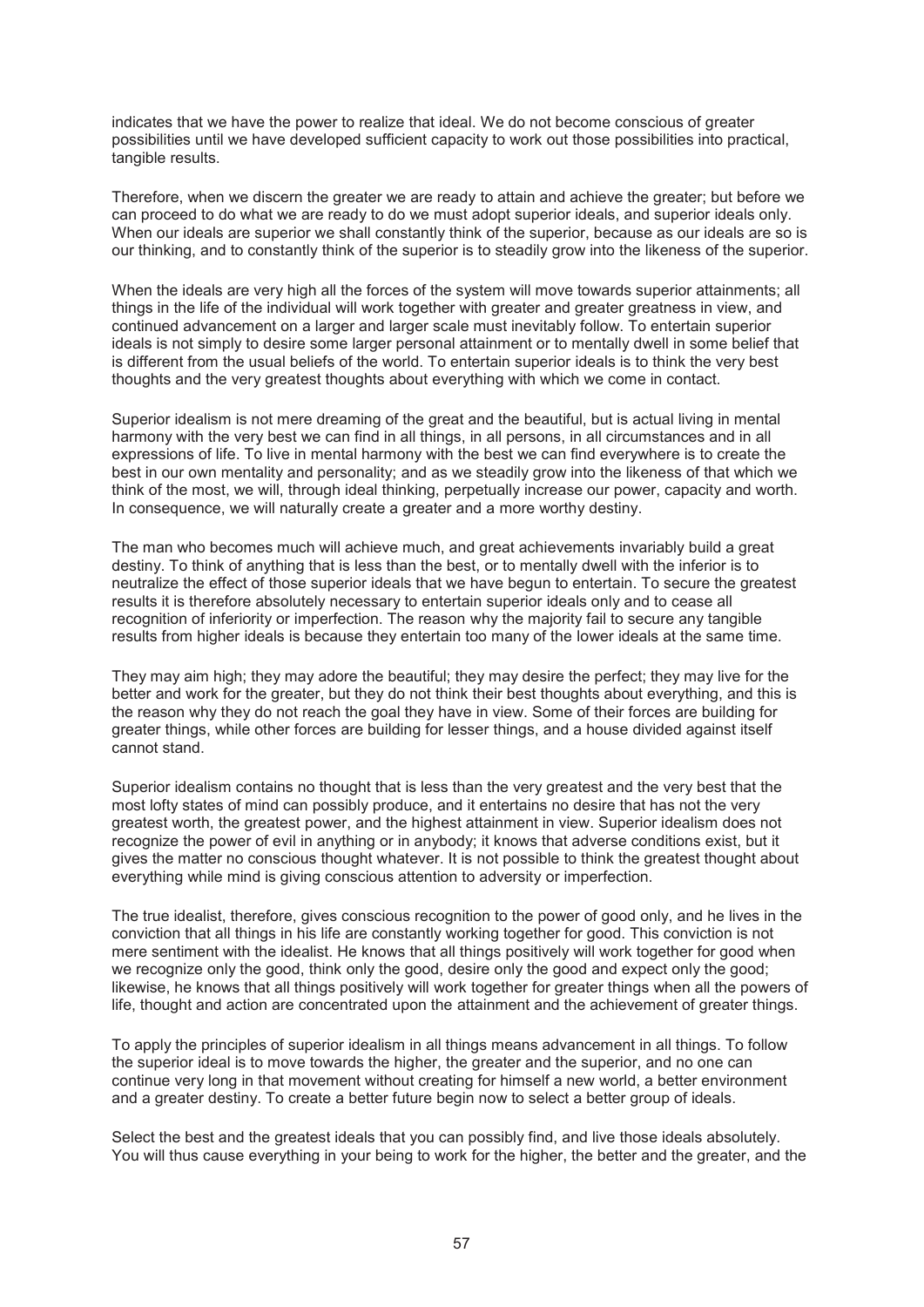things that you work for now will determine what the future is to be. Work for the greatest and the best that you know in the present, and you will create the very greatest and the very best for the future.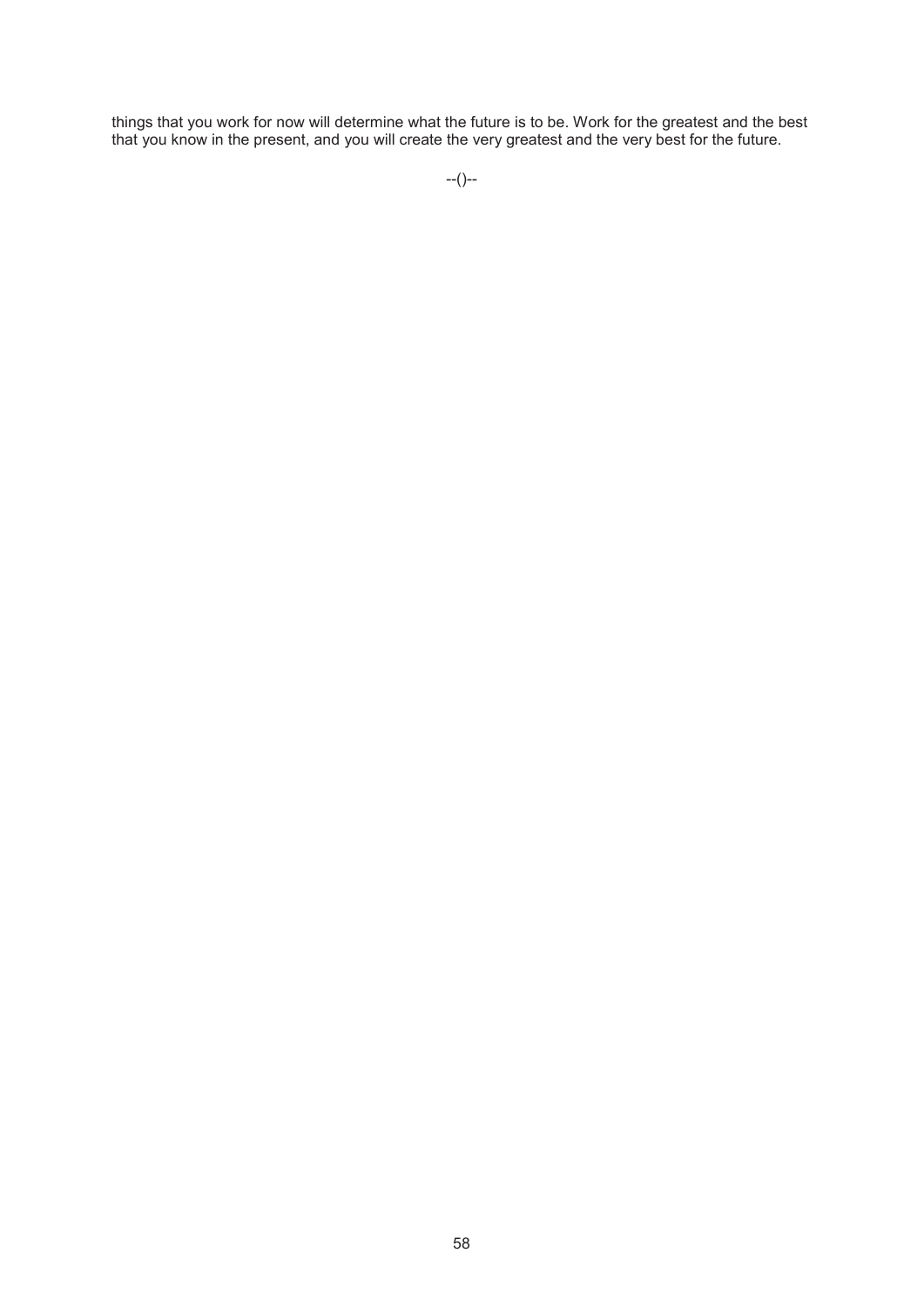# **To Him That Hath Shall Be Given**

The statement that much gathers more is true on every plane of life and in every sphere of existence; and the converse that every loss leads to a greater loss is equally true; though we must remember that man can stop either process at any time or place. The further down you go the more rapidly you will move towards the depths, and the higher up you go the easier it becomes to go higher still. When you begin to gain you will gain more, because "To him that hath shall be given."

When you begin to lose you will lose more, because from "Him that hath not, even that which he hath shall be taken away." This is a great metaphysical law, and being metaphysical, man has the power to use it in any way that he may desire. As man is in the within, so everything will be in his external world. Therefore, whether man is to lose or gain in the without depends upon whether he is losing or gaining in the within.

The basis of all possession is found in the consciousness of man, and not in exterior circumstances, laws or conditions. If a man's consciousness is accumulative, he will positively accumulate, no matter where he may live; but whether his riches are to be physical, intellectual or spiritual will depend upon the construction of his mind. When the mind has the greatest development on the physical plane an accumulative consciousness will gather tangible possessions. When the mind has the greatest development on the intellectual or metaphysical plane, an accumulative consciousness will gather abundance of knowledge and wisdom.

When the mind has the greatest development on the spiritual plane an accumulative consciousness will gather spiritual riches. However competent you may be on the physical plane, if your consciousness is not accumulative, you will not gain possession of a great deal of this world's goods. Likewise, no matter how diligently you may search for wisdom in the higher spiritual possessions, if your consciousness is not accumulative you will gain but little. In fact, you will constantly lose the knowledge of truth on the one hand while trying to gain it on the other. Therefore, to gain abundance in the world of things or tangible possessions, the secret is to become competent in our chosen vocations, and then acquire an accumulative consciousness.

To gain the riches of the mind and the soul, the secret is to develop the same accumulative consciousness and to consecrate all the powers of mind and thought to spiritual things. There are thousands in this age who have consecrated their whole lives to the higher state of being, but there are very few who have gained the real riches of the spiritual kingdom, and the reason is they have neglected the development of the accumulative consciousness. In other words, they have overlooked the great law, "To him that bath shall be given."

Those who have nothing will receive nothing, no matter how devotedly they may pray or how beautifully they may live. But to have is not simply to possess in the external sense. Those who are conscious of nothing have nothing. Those who are conscious of much have much, regardless of external possession. Before we can gain anything we must have something, and to have something is to be conscious of something.

We must be conscious of possession in the within before we can increase possession in any sphere of existence. All possession is based upon consciousness and is held by consciousness or lost by consciousness. All gain is the result of an accumulative consciousness. All loss is due to what may be termed the scattering consciousness; that is, that state of consciousness that lets go of everything that may come within its sphere. When you are conscious

of something you are among those that hath and to you shall be given more. As soon as you gain conscious hold of things you will begin to gain possession of more and more things. As soon as you gain conscious hold upon wisdom and spiritual power, wisdom and spiritual power will be given to you in greater and greater abundance. On the other hand, when you begin to lose conscious hold of things, thoughts or powers, you will begin to lose more and more of those possessions, until all are gone.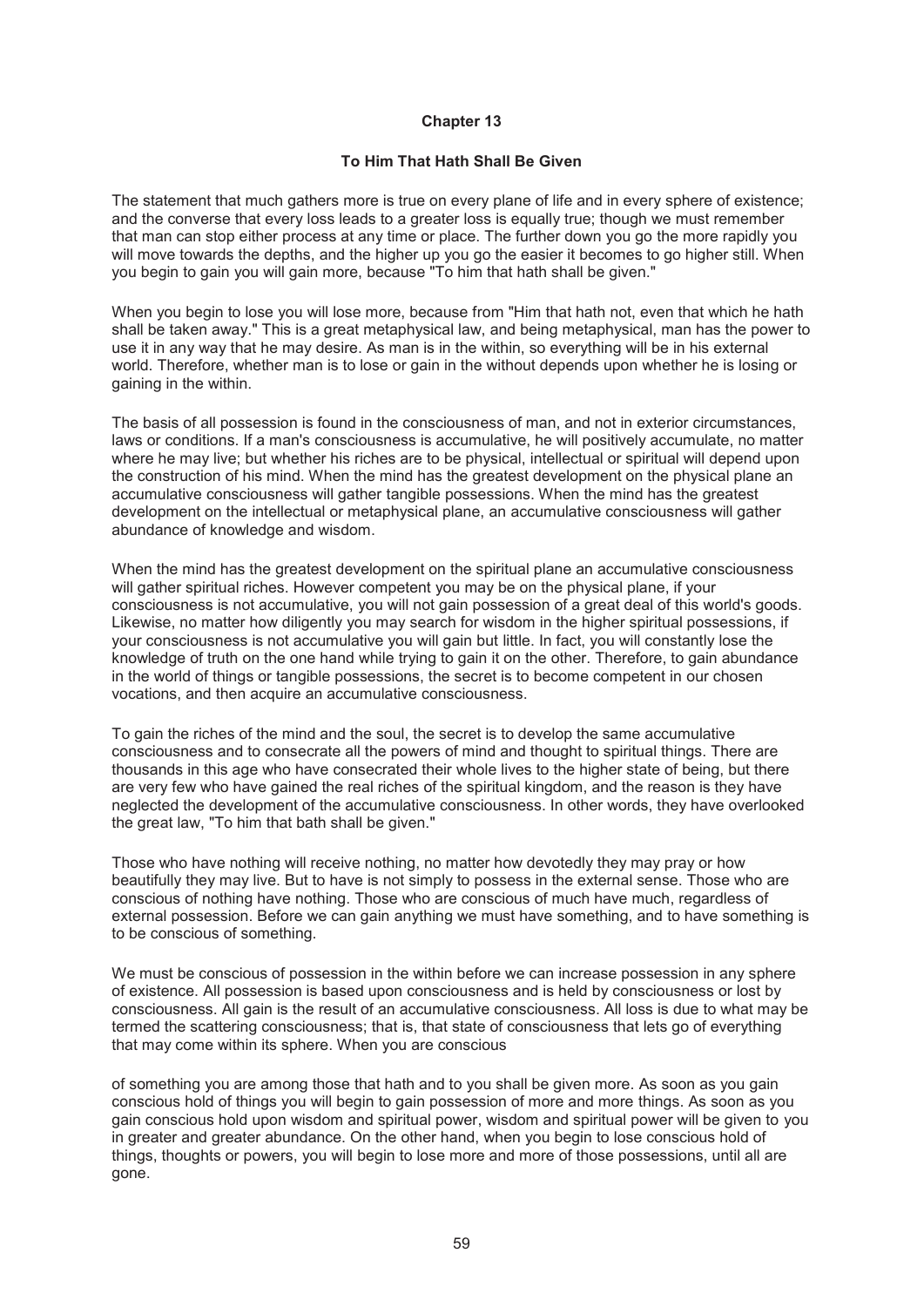When you inwardly feel that things are slipping away from you, you are losing your conscious hold of things, and all will finally be lost if you do not change your consciousness. When you inwardly feel that you are gaining more and more, or that things are beginning to gravitate towards your sphere of existence, more and more will be given to you until you have everything that you may desire.

How we feel in the within is the secret, and it is this interior feeling that determines whether we are to be among those that have or among those that have not. When you feel in the within that you are gaining more you are among those that have, and to you shall be given more. When you feel in the within that you are losing what you have, you are among those that have not, and from you shall be taken away even that which you have.

When we learn that mind is cause and that everything we gain may come from the action of mind as cause, we discover that all possession is dependent upon the attitude of mind, and since we have the power to hold the mind in any attitude desired, all the laws of gain and possession are in our own hands. When this discovery is made we begin to gain conscious possession of ourselves, and to him that hath himself all other things shall be given.

To feel that you, yourself, are the power behind other powers, and that you may determine what is to come and what is to go, is to become conscious of the fact that you are something. You thus become conscious of something in yourself that is real, that is substantial and that is actually supreme in your world. To become conscious of something in yourself is to have something, and to have something is to gain more; consequently, by gaining consciousness of that something that is real in yourself you become one of those that hath. and to you shall be given.

To gain consciousness of the real in yourself is to gain consciousness of the real in life, and the more you feel the reality of life the more real life becomes. The result is that your consciousness of the reality of life becomes larger and larger; it comprehends more and takes in more. In other words, it is becoming accumulative. When this realization is attained you gain conscious hold upon life and are gradually gaining conscious hold upon everything that exists in life.

This means a greater and greater mastery of life, and mastery is always followed by an increase in possession. Whatever you become conscious of in yourself, that you gain possession of in yourself. Whatever you gain possession of in yourself, that you can constructively employ in your sphere of existence, and whatever is constructively employed is productive; it produces something. Therefore, by becoming conscious of something you gain the power to produce something, and products on any plane constitute riches on that plane.

The more you become conscious of in yourself and in your life the greater your power to create and produce in your sphere of action, and the more wealth you produce the greater your possession, providing you have learned how to retain the products of your own talent. When we analyze these laws from another point of view we find the consciousness of the real in ourselves produces an ascending tendency in the mind, and whenever the mind begins to go up, the law of action and reaction will continue to press the mind up further and further indefinitely.

Every upward action of mind, produces a reaction that pushes the mind upward still farther. As the mind is pushed upward a second upward action is expressed that is stronger than the first; this in turn produces a second reaction stronger than the first reaction, and the mind is pushed upward the second time much farther than it was the first time. The fact is, when the mind enters the ascending scale the law of action and reaction will perpetuate the ascension so long as the mind takes a conscious interest in the progress made; but the moment the mind loses interest in the movement the law will reverse itself and the mind enters the descending scale. Therefore, become conscious of the law in yourself and take a conscious interest in every step in advance that you make, and you will go up in the scale of life continually and indefinitely.

When the mind is in the ascending scale it is steadily becoming larger, more powerful and more competent, and will consequently be in demand where recompense is large and the opportunities more numerous. Such a mind will naturally gain step by step in rapid succession. To such a mind will be given more and more continually, because it has placed itself in the world of those who have. The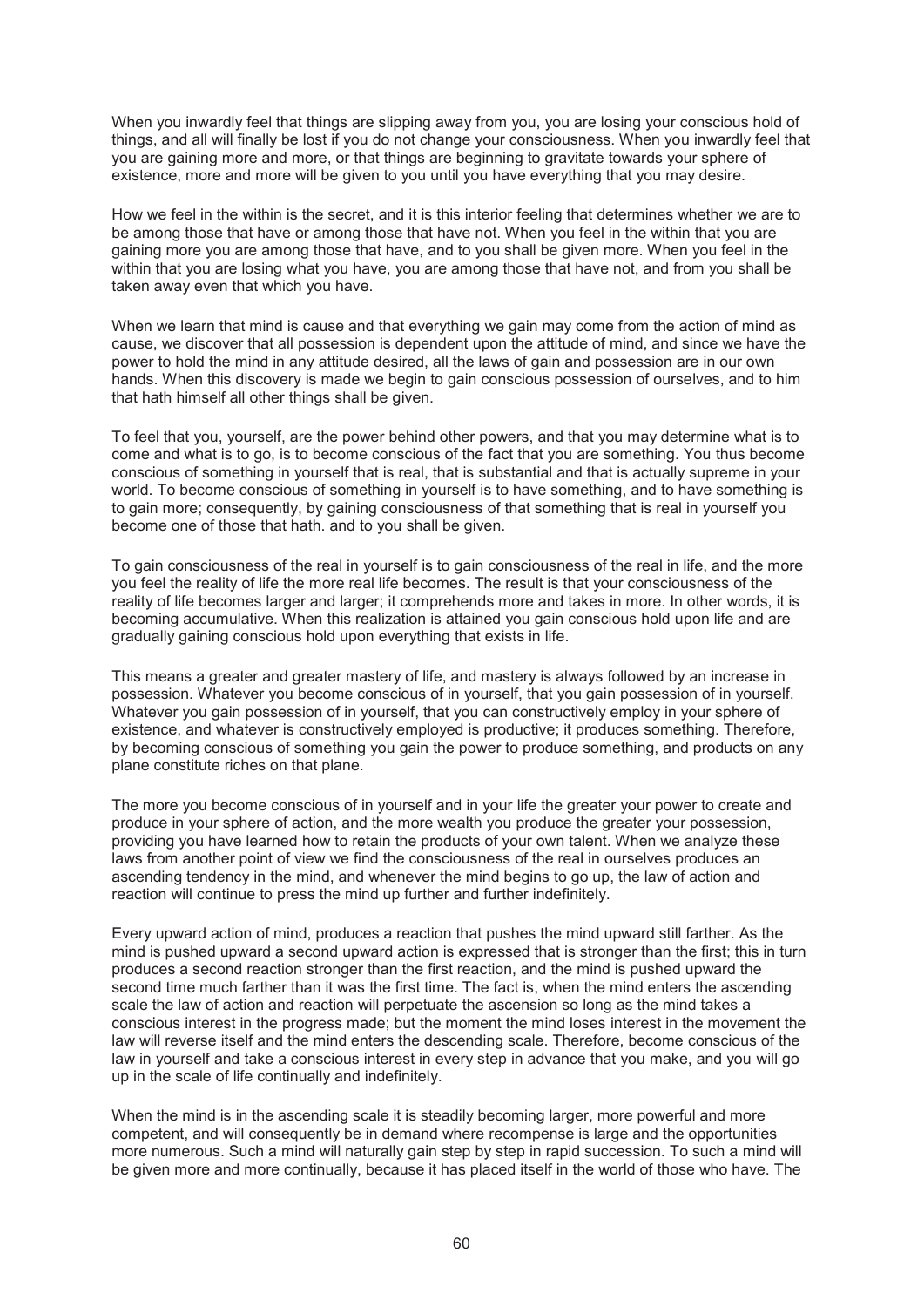great secret of gaining more, regardless of circumstances, is to continue perpetually to go up in mind. No matter how things are going about you, continue to go up in mind.

Every upward step that is taken in mind adds power to mind, and this added power will produce added results in the tangible world. When these added results are observed mind gains more faith in itself, and more faith always brings more power. On the other hand, when we permit ourselves to go down in mind, because things seem to go down, we lose power. This loss of power will prevent us from doing our work properly or from using those things and conditions about us to the best advantage. In consequence, things will actually go down more and more; and if we permit this losing of ground to make us still more discouraged, we lose still more power, to be followed by still more adversity and loss.

It is therefore evident that the way we go in mind everything in our world will go also, and that if we change our minds and stay changed, everything else will change and stay changed. If we continue to go up in mind, never permitting retrogression for a moment, everything in our world will continue to go up, and there will not even be signs of reverse, much less the loss of anything which we wish to retain.

When things seem to go wrong we should stay right and continue to stay right, and things will soon decide to come and be right also. This is a law that works and never fails to work. When we permit ourselves to go wrong because things seem to go wrong, we produce what may be termed the letting go attitude of mind, and when we cease to hold on to things, things will begin to slip away. We must hold on to things ourselves, if we wish to retain them for ourselves; and the secret of holding on to things is to continue positively in that attitude of mind that is perpetually going up into the larger and the greater.

The laws of life will continue perpetually to give to those who have placed themselves in the receiving attitude, and those same laws will take away from those who have placed themselves in the losing attitude. When you create a turn in yourself you will feel that things are also taking a turn to a degree; and if you continue persistently in this feeling, everything in your life will positively take the turn that you have taken. As you go everything in your world will go, providing you continue to go; the law of action and reaction explains why. In the last analysis, however, everything depends upon whether consciousness determines how every force, element, power or faculty is to act, because they are all controlled by consciousness. When your consciousness does not have the proper hold on things, the power of your being will fail to gain the proper hold on things; but when your consciousness does possess this holding power, all the powers of your being will gain the same firm grip upon everything with which they may have to deal.

To establish the accumulative consciousness, that is, that consciousness that has complete hold on things, train yourself to inwardly feel that you have full possession of everything in your own being. Feel that you possess yourself. Affirm that you possess yourself. Think constantly of yourself as possessing yourself, everything that is in yourself, and you will soon be conscious of absolute selfpossession. Some have this conscious feeling naturally, and they invariably gain vast possessions, either in tangible goods or in wisdom and higher spiritual powers.

But every one can develop this state of conscious possession of his whole self by remaining firm in the conviction that "All that I am is mine." When you begin to feel that you possess yourself you actually have something in consciousness, and according to the laws of gain and possessions you will gain more and more without end. You are in the same consciousness with those who have, and to you will be given. You have established the inner cause of possession through the conscious possession of your entire inner life, and the effect of this cause, that is, the perpetual increase of external possession, must invariably follow. In brief, you have applied the great law "To Him That Hath Himself All Other Things Shall Be Given".

--()--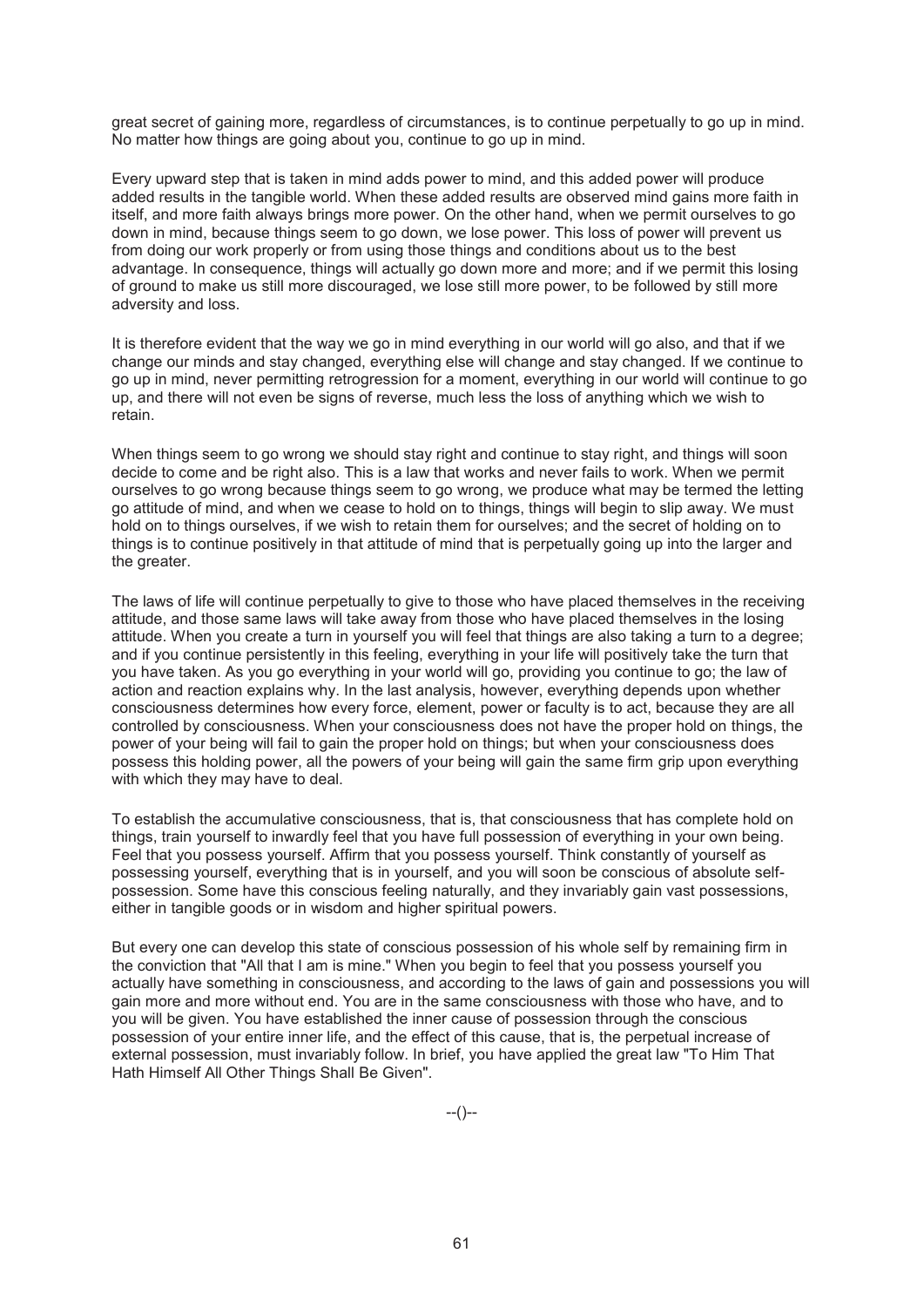# **The Life That Is Worth Living**

To the average person life means but little, because he has not discovered the greater possibilities of his real existence. He has been taught to think that to make a fortune or to make a name for himself are the only things worthwhile, and if he does not happen to have the necessary talent for these accomplishments there is nothing much else for him to do but to merely exist. However, if he has been touched with the force of ambition, or if he has had a glimpse of the ideal, mere existence does not satisfy, and the result is a life of unhappiness and dissatisfaction.

But such a person must learn that there are other openings and opportunities in life besides mere existence, regardless of what the mental capacity of the individual may be. These other opportunities, when taken advantage of, will give just as much happiness, if not more, than what is secured by those who have won the admiration of the world; besides, when one learns to live for these other things real living becomes a fine art, and he begins to live a life that is really worthwhile. There is many a person whose present position in life depends almost wholly upon his financial returns, and if these are small, with no indications of immediate increase, his life seems to be almost, if not wholly, a barren waste; not because it is a barren waste, but because he has not found the real riches of existence. The trouble with this person is the point of view; he is depending upon things instead of depending upon himself. He must learn that there is something more to live for besides his salary and what his salary can buy.

The value of the individual life is not measured by the quantity of possessions, but by the quality of existence. The value of life comes not from having much, but from being much; and happiness is invariably a state of mind coming, not from what a person has, but from what he is. We must remember, however, that he who is much will finally gain much, providing the powers in his possession are practically applied; and his gains will have high quality whether they be gains in the world of things or in the world of mind, consciousness and soul.

The problem for the average person to solve is what he actually can do with himself in his present position. He may not be earning much now, and his opportunities for earning more may not be clearly in evidence, but he is nevertheless living in a great sea of opportunities, many of which may be taken advantage of at once. The first of these is the opportunity to make of himself a great personality, and in taking advantage of this opportunity he should remember that to do great things in the world is not the only thing worthwhile. To be great in the world is of equal if not greater worth, and he who is now becoming great in his own life will, without fail, do great things in years to come.

The majority of those who have practical capacity are making strenuous efforts to do something great, something startling, that will arrest the attention of the world; while those who do not possess this practical capacity are not satisfied because they are not similarly favored. In the meantime neither class gains happiness, and the best forces of life are employed in the making of things, most of which are valueless, while the making of great personalities is postponed to some future time.

The capacity to make great things is not the only capacity of value in the possession of man; but all minds do not possess this capacity; all minds, however, do possess the power to remake themselves in the exact likeness of all that is great and beautiful and ideal. Begin now to rebuild your own personality and proceed in the realization of the fact that you have the power to produce an edition DeLuxe out of your own present personal self.

You could hardly find a purpose of greater interest and of greater possibility than this, and results will be secured from the very beginning. To find your own personality passing through a transformation process, bringing out into expression the finest and the best that you can picture in your ideals, is something that will add immensely to the joy and the worth of living. In fact, this alone would make life not only worth living, but so rich that every moment would become a source of unbounded satisfaction in itself.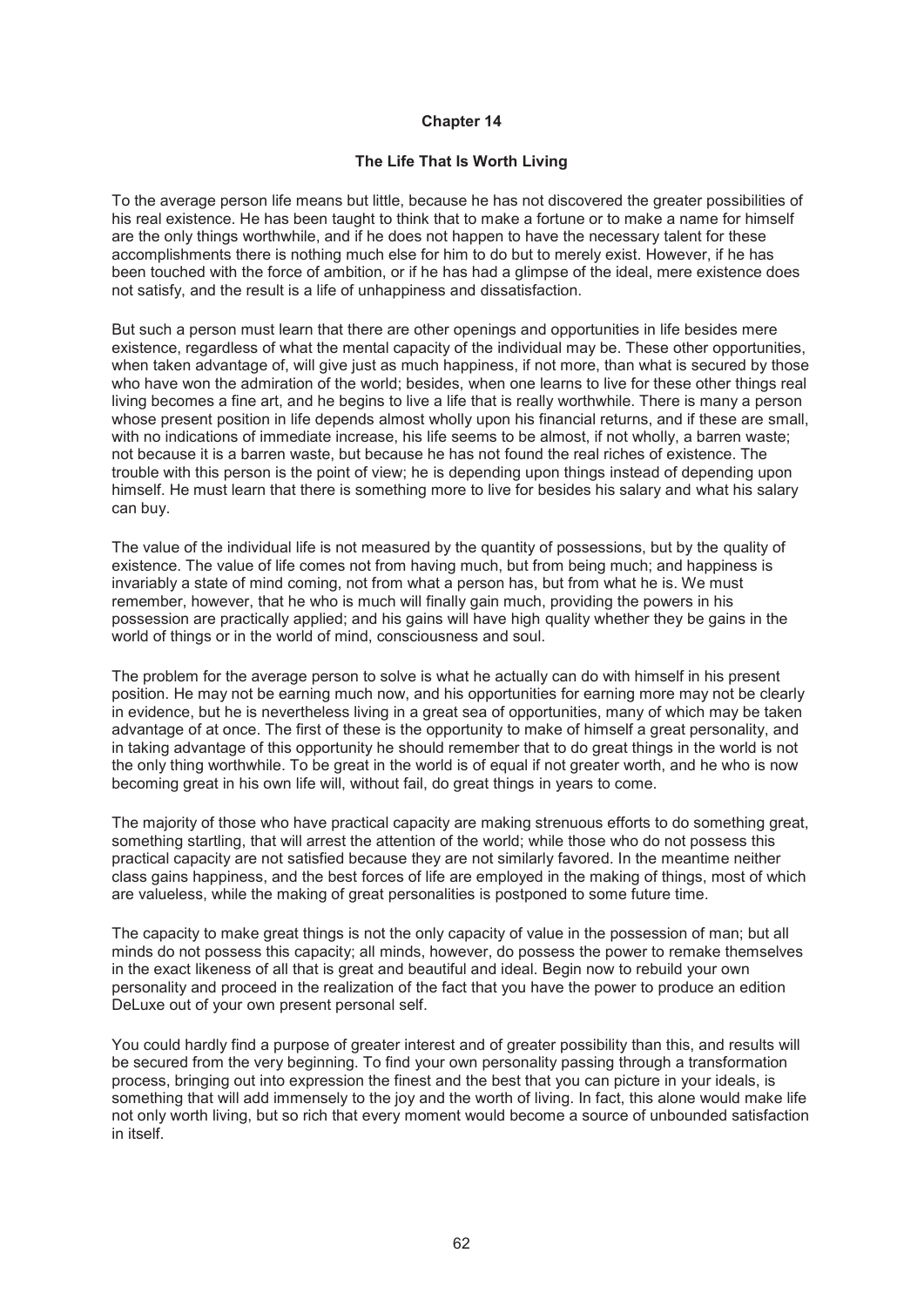The average person usually asks himself how much money he can make during the next ten years, but why should he not ask himself how much happiness he can enjoy during those same years, or how much brilliancy he can develop in his mind, or how much more beautiful he may become in body, character and soul? He would find that by living for these latter things he would not only perpetually enrich his life and live a life that is thoroughly worth living, but he would find that the earning of money would become much easier than if he simply lived for material gain alone.

The ambition of the average person is to do something great in the world of things; but why is he not ambitious to do something great in the perfecting of his own being, the most wonderful world in the universe? Such ambitions are truly worth living for and working for, but our attention has not been called to their extraordinary possibilities; therefore, we have neglected the greater while wasting most of our energies on the lesser.

There are a number of ambitions outside of the usual ones that could engage our attention with the greatest of profit, because they not only have worth in themselves, but they lead to so many other things that have worth. The desire to secure as much out of life as life can possibly give will not only make living intensely interesting, but the more life a person can live the more power he will get. Live a great life and you gain great power. The increase of your power will enable you to carry out a number of other ambitions, thus adding to the richness of your life from almost every imaginable source.

When a person declares that his greatest ambition is to live he is taking the most interesting, the most satisfying, the most profitable and the most complete course in life that can possibly be selected. Living, itself, when made a fine art, is one continuous feast, and the fact that all increase of power comes from the increase of life makes the ambition to live not only the greatest ambition of all, but the means through which all other ambitions may be realized.

If your present life does not hold as much as you would wish, do not think of it as an empty state of existence. Do not depend upon those few things that you are receiving from the external world; but begin to draw upon the limitless life and power that exists in the vastness of your interior world. Then you will find something to live for. Then you will begin to live a life that is thoroughly worthwhile. Then you will find the real riches of existence, and you will also find that these riches will so increase your personal power and worth that you will become able to take advantage of those opportunities that lead to things of tangible worth.

When the world of things does not seem to hold any new opportunities for you resolve to grow more and more beautiful in body, character and soul with the passing of the years. Make this your ambition, and if you do your utmost to carry out this ambition, you will gain far more satisfaction from its realization than if you had amassed an immense fortune. Live to express in body, mind and soul all that is high and beautiful and ideal in your sublime nature, and you will not only give yourself unbounded joy, but you will become a great inspiration to the entire world.

The life that is not expressed through the beautiful nor surrounded by the beautiful is not worth a great deal to the mind of man; but there is practically no end to the joy and richness that man may gain through that which is actually beautiful. The beautiful not only gives happiness, but it opens the mind of man to those higher realms from which proceed all that is worthy or great or ideal. To look upon the beautiful is to gain glimpses of that vast transcendent world where supreme life is working out the marvelous destiny of man. Therefore, there can be no greater ambition than to live for the purpose of giving higher and more ideal expression to the life of that sublime world.

To give expression in personal life to the great riches of the interior world is worth far more, both to yourself and to the race, than it is to gain possession of any number of things in the external world. The man who simply gains wealth never gains happiness; besides, he is soon forgotten. But the man who will live for the purpose of giving expression to mental and spiritual wealth will gain unlimited happiness, and his life will be so illustrious that his name will never be forgotten.

And remember that no matter how insignificant your position in life may be today, or how small your income, or how limited your opportunities, you can begin this moment to give expression to the vast riches of your interior life; and before you take your departure from this sphere you may become such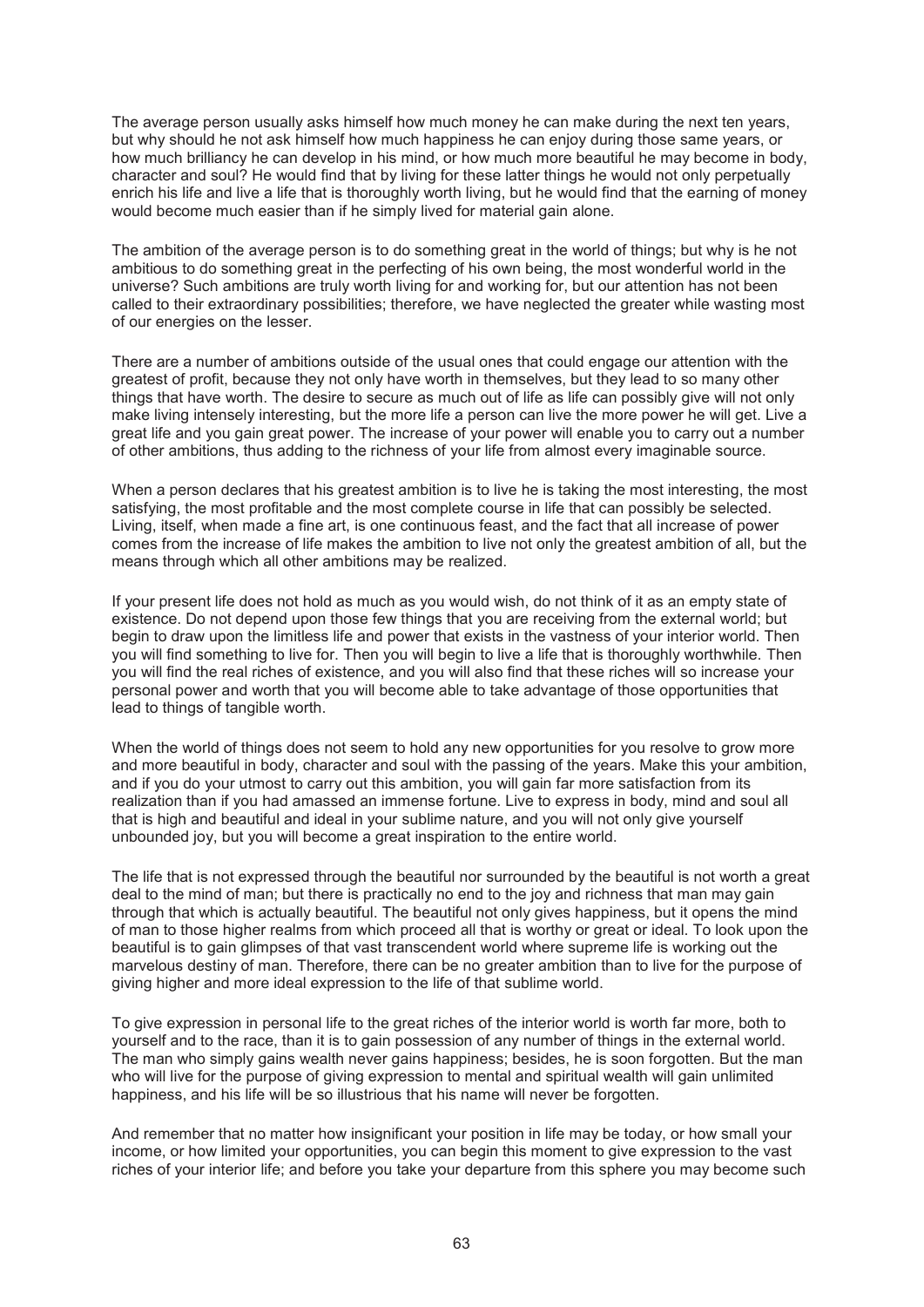a great light in the world of higher illumined attainment that your accomplishments in this unique sphere of action will continue to inspire the world for ages yet to come.

To live for the purpose of developing the gold mines of the mind and the diamond fields of the soul, are ambitions that might engage the attention of millions who have found no satisfaction in the world of things; and to those who will make these their leading ambitions a rich future is certainly in store; and, in addition, the present will be filled to overflowing with almost everything that can give interest and happiness to life. To develop a charming personality, to live a long life, to live a happy life, and to retain your health, your youth and your vigor as long as you live, these are ambitions that anyone can work for with the greatest interest and profit; and to him who will accomplish these things the world will give more honor than it has given to its greatest musicians, its most brilliant orators or its most illustrious statesmen.

To live for the purpose of unfolding the latent powers of your being is a work that will not only prove interesting to an exceptional degree, but will prove exceedingly rich in future possibilities. That there is practically no end to the possibilities that are latent in man is now the firm conviction of all real psychologists. Therefore, we need not weep because there are no more worlds to conquer. We are on the borderland of greater worlds than were ever dreamed of by the most illumined seers that the world has ever known.

We need not feel discouraged because our position in life seems uninteresting or insignificant. We have opportunities at our very door that are so great and so numerous that it will require an eternity to take advantage of them all. Though the external world may not as yet have given us much to live for, the internal world stands ready to lavish upon us so much that is rich and marvelous that not a single moment need be otherwise than a feast fit for the gods. The doors of this internal world are open, and he who will walk in will begin to live a life that is great, indeed.

When we look into life as life really is there is so much to live for and there is so much to accomplish and attain that even eternity seems too short. The problem to solve is to know the greatest thing we can do now; and the solution may be found by resolving to live for that which is nearest at hand, whatever that may be. Accept the greatest opportunity that you can take advantage of now, and then begin to live for the working out of everything that that opportunity may contain. Do not long for opportunities that are out of reach. The majority do this and thus waste their time.

Do not wait for opportunities to do great things. The opportunity to make of yourself a great soul, a marvelous mind and a higher developed personality is at hand, and by taking advantage of this opportunity you will awaken within yourself those. powers that can do great things. You will thus cause your present to become all that you may wish it to be; you will build for a future that which will be nothing less than extraordinary; and you will be living a life that is thoroughly worth living in the great eternal now. You will be making the ideal real at every step of the way, but every moment will lead you into worlds that are richer and realms that are fairer than you ever dreamed of before.

It is therefore evident that when we learn to live the life that is really worth living, there is no reason whatever why a single moment should be empty, dull or uninteresting in the life of any person, because there is so much to live for that has real worth, so much to enjoy that holds real enjoyment, so much to do that is thoroughly worth doing; besides, the whole of life, when actually lived, is eternally alive with interest, ever revealing the splendor of its vast transcendent domains. And he who aims to live for the purpose of gaining the realization of, and the possession of, as many spheres of this life as possible will find full expression for every ambition and every aspiration that he can possibly arouse in his mind. Life to him will be a continuous feast and existence will become an endless advancement into the highest attainments and the greater achievements that even the most illustrious mind can picture as its goal.

--()--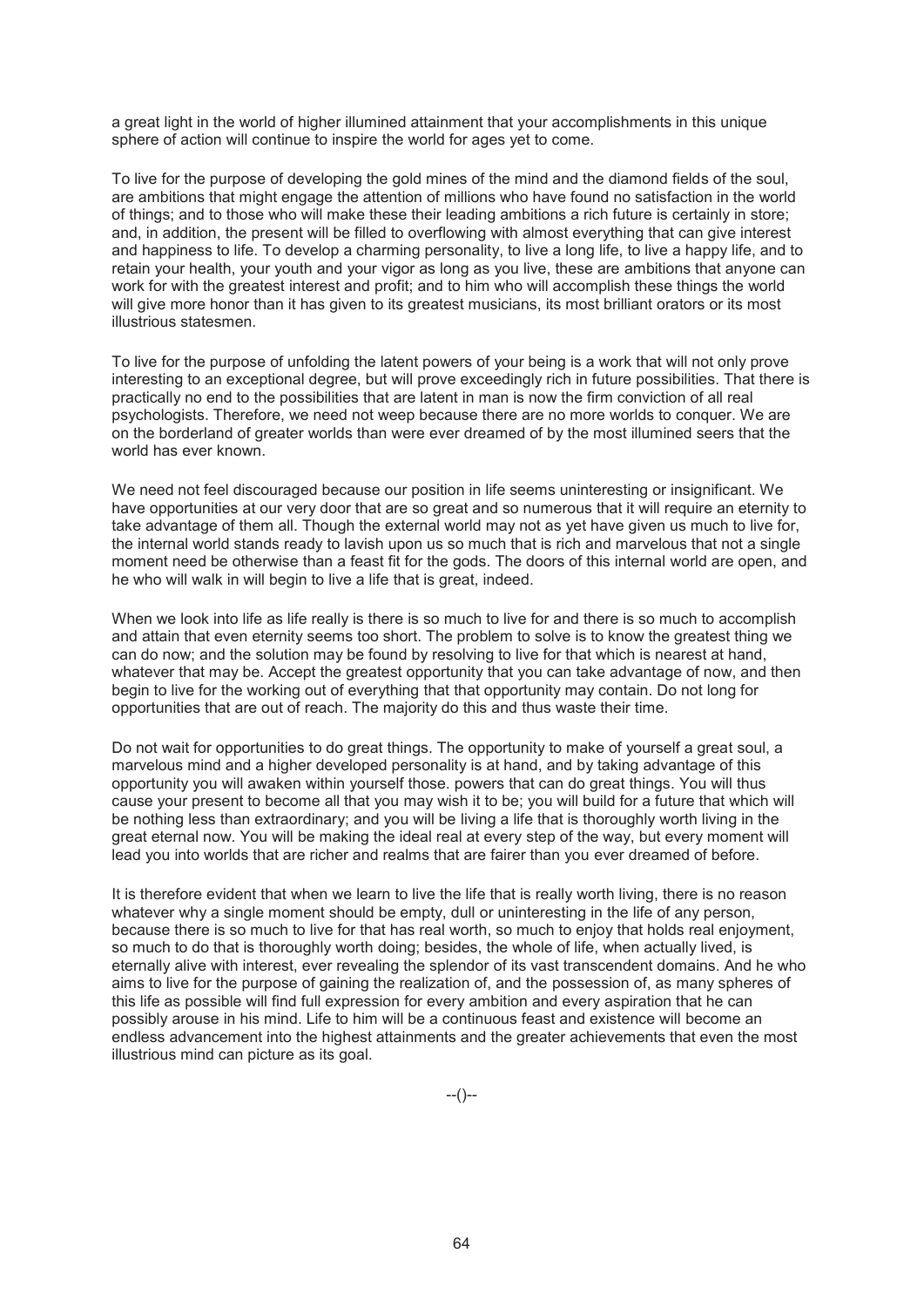#### **When All Things Become Possible**

When the mind is placed in conscious contact with the limitless powers of universal life all things become possible, and faith is the secret. To have faith is to possess that interior insight through which we can discern the marvelous possibilities that are latent in the great within, and to possess the power to enter into the very life of the great within. To most minds there seems to be a veil in consciousness between the spheres of present understanding and the spheres of the higher wisdom, and though there are many who feel distinctly that there is something greater within them, yet it seems hidden, and they cannot discern it.

Faith, however, has the power to perceive those greater things within that previously seemed hidden, and this is the reason why faith is the evidence of things not seen. Faith does not simply believe. It knows; it knows through higher insight, because faith is this higher insight. Faith is not blind, objective belief, but a higher development of consciousness through which the mind transcends the circumscribed and enters into the life of the boundless. When faith is active consciousness is expanded so much that it breaks all bounds and penetrates even those realms that objective man has never heard of before. In this way new truth and discoveries are brought to light, and this is how man gains the understanding of what previously seemed to be beyond his comprehension. When we define faith as that power in mind through which consciousness can penetrate into the larger sphere of life we perceive readily why almost anything can be accomplished through faith, and we also understand why no one can afford to work without faith. When consciousness enters a larger sphere of action its capacity is naturally increased, and the greater power that can be drawn upon in performing any kind of work increases in proportion; likewise, the knowing how to work will be promoted in the same manner.

To do anything successfully one must know how to do it and have the power to do what one knows should be done, and both these essentials are increased in proportion to the enlargement of consciousness. One of the principal metaphysical laws declares that whatever you become conscious of you express through your personality; therefore, according to this law more life, more power and more wisdom will come into actual possession in the personal life as we become conscious of more and more of these things in the mental life; in other words, the ideal is made real.

The art of extending consciousness into the realms of unlimited life and power and wisdom is the secret through which all great attainments and great achievements become possible; but without faith this enlargement of consciousness cannot take place, because faith is that power that perceives and enters into the greater things that are still before us. Faith looks into the beyond of every faculty, talent or power and perceives that there is much more of these same talents and powers further on. In fact, there is no visible limit to anything when viewed through the eyes of faith.

Consciousness does not extend itself in any direction until it feels that there will be tangible grounds upon which to proceed. You can become conscious only of those things that seem real; therefore, to extend your consciousness in any direction you must secure evidence of the fact that there is more reality in that direction; and here we find the great mission of faith. Faith supplies this evidence. Faith looks further on into the beyond and sees real reality at every step, and proves to consciousness that things not seen are thoroughly substantial. Faith discerns that there is no danger in going on and on because there is solid ground all the way, no matter how far into the limitless we may wish to go; there is no danger of being lost in an empty void by following faith.

Instead, faith gives us a positive assurance of finding more life, more power, more wisdom and a fairer state of existence than we ever knew before.

The practical value of faith is therefore to be found in its power to enlarge all the faculties and spheres of action in the mind of man, and as this enlargement can go on indefinitely, as there is no end to the visible, we conclude that anything can be accomplished by following faith. No matter how much wisdom or power we may require to reach the goal we have in view we can finally secure the required amount through the perpetual enlargement of consciousness.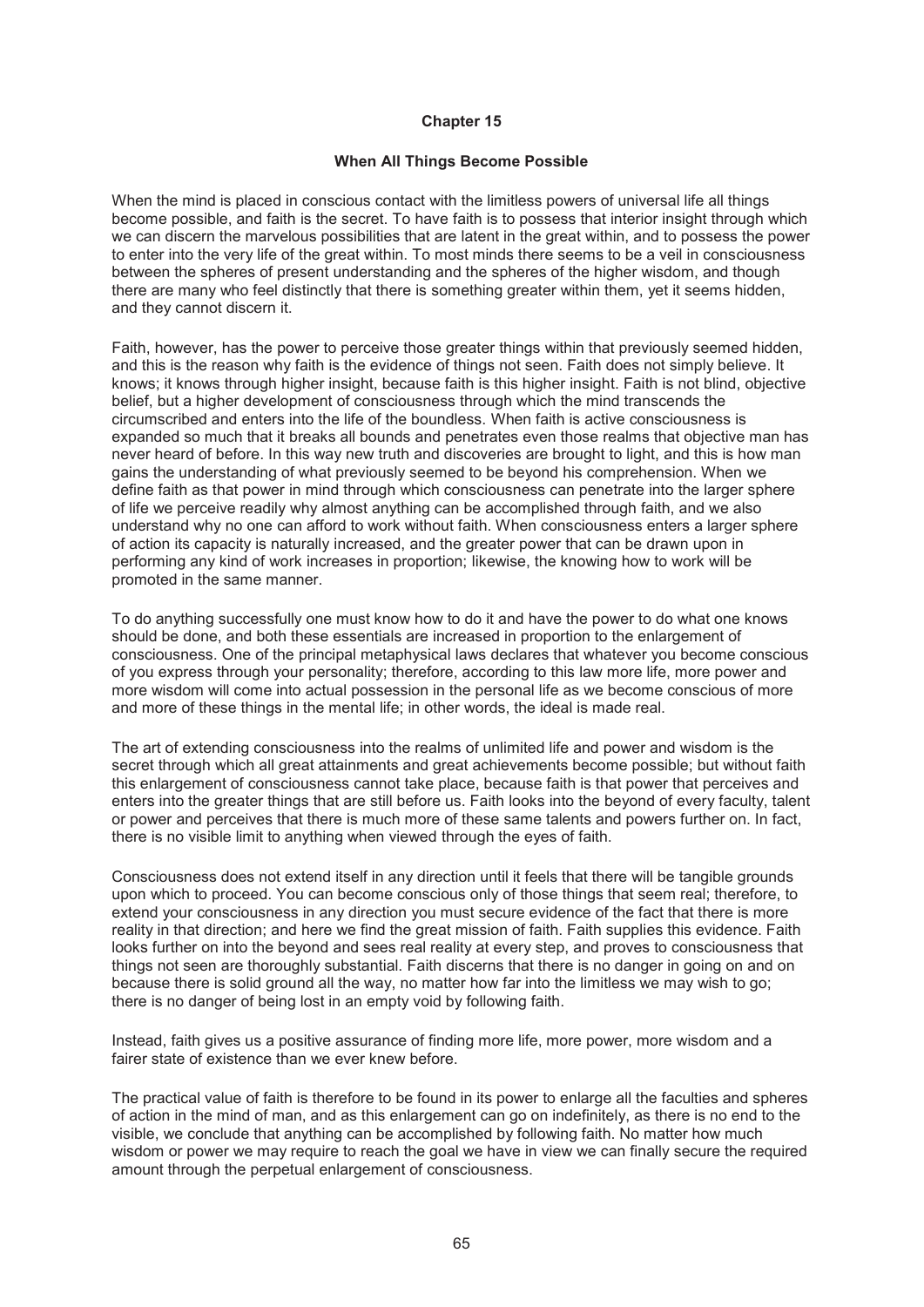This is evident, and since faith is that something in mind that leads consciousness on and on into larger fields of action it becomes indispensable to all growth, to all great achievements, to all high attainments and to the realization of all true ideals. The man who has no faith in himself can neither improve himself nor his work. When nothing is added to his ability, capacity or skill there can be nothing added to the quality or the quantity of what he is doing. The effect will not improve until we have improved the cause; and man himself is the cause of everything that appears in his life.

Modern psychology, however, has discovered and conclusively demonstrated that no faculty can be improved until the conscious sphere of action of that faculty is enlarged and thoroughly developed. Therefore, to promote the efficiency of any faculty the conscious action of that faculty must become larger and imbued with more life. This is the fundamental principle in all advancement, but consciousness will not enlarge its sphere of action until it perceives that there is reality beyond its present sphere, and it is only through the interior insight of faith that the greater reality existing beyond present limitations is discovered to be real.

The lack of this interior insight among the great majority is the principal obstacle that prevents them from becoming more than they are. Their minds have not the power to see the potential side of their larger nature. They are aware of the objective only and can do only as much as the limited power of the objective will permit. But they are not aware of the fact that there is limitless power within, nor do they realize that they can draw upon this great interior power and thus accomplish not only more and more, but everything that they may now have in view.

Not having the power to look beyond present attainment, the little world in which they live is all that is real to them. Occasionally there is a dream or a vision of greatness, but it soon fades away, and in those rare instances when the high vision continues for some time the knowledge of how to make real the ideal is usually not at hand. The human race is divided into three classes; first, those who live in the limited world and never see anything beyond the limited; second, those who live in the limited world but have occasional glimpses of greater things, though having neither the knowledge nor the power to make their dreams come true; and third, those who are constantly passing from the lesser to the greater, making real every ideal as soon as it comes within the world of their conscious comprehension.

The last group is small, but there are millions today who are on the verge of a larger sphere of existence, and for this reason we should usher into the world at once a greater movement for the promotion of faith than has ever been known before. It is more faith that these millions need in order to enter into the beautiful life they can see before them. It is more faith they must have before they can become as much as they desire to be. It is faith, and faith alone, that can give them the power to do what this great sphere of existence may require.

To make real the ideal in any life faith must be combined with work, and no work should be undertaken unless it can be animated thoroughly with the power of faith. The reason why is found in the fact that all practical action is weak or strong, depending upon the capacity of that part of the mind which directly controls that action; and the capacity of the mind increases in proportion to the attainment of faith. To accomplish what we have in view, it is not only necessary to know how to go about our work, but it is necessary to have sufficient power, and faith is the open door to more and more power.

The very moment you obtain more faith you feel stronger; you are then certain of results and the very best results; and the reason why is found in the fact that faith always connects the mind with the larger, the greater and the inexhaustible. On the other hand, you may have an abundance of energy, but do not see clearly how to apply that energy in such a way that results will be as desired; again the remedy is more faith. Faith elevates the mind and lifts consciousness up above doubt, uncertainty and confusion. When you go up into faith you enter the light and can see clearly how to proceed; but in this connection we must avoid a very common mistake.

When we discover the remarkable power of faith there is a tendency to depend upon faith exclusively and ignore other faculties. We sometimes come to the conclusion that it matters little how we work or think or act so long as we have an abundance of faith, because faith will cause everything to come right. The fact, however, that we sometimes come to this conclusion proves that we have not found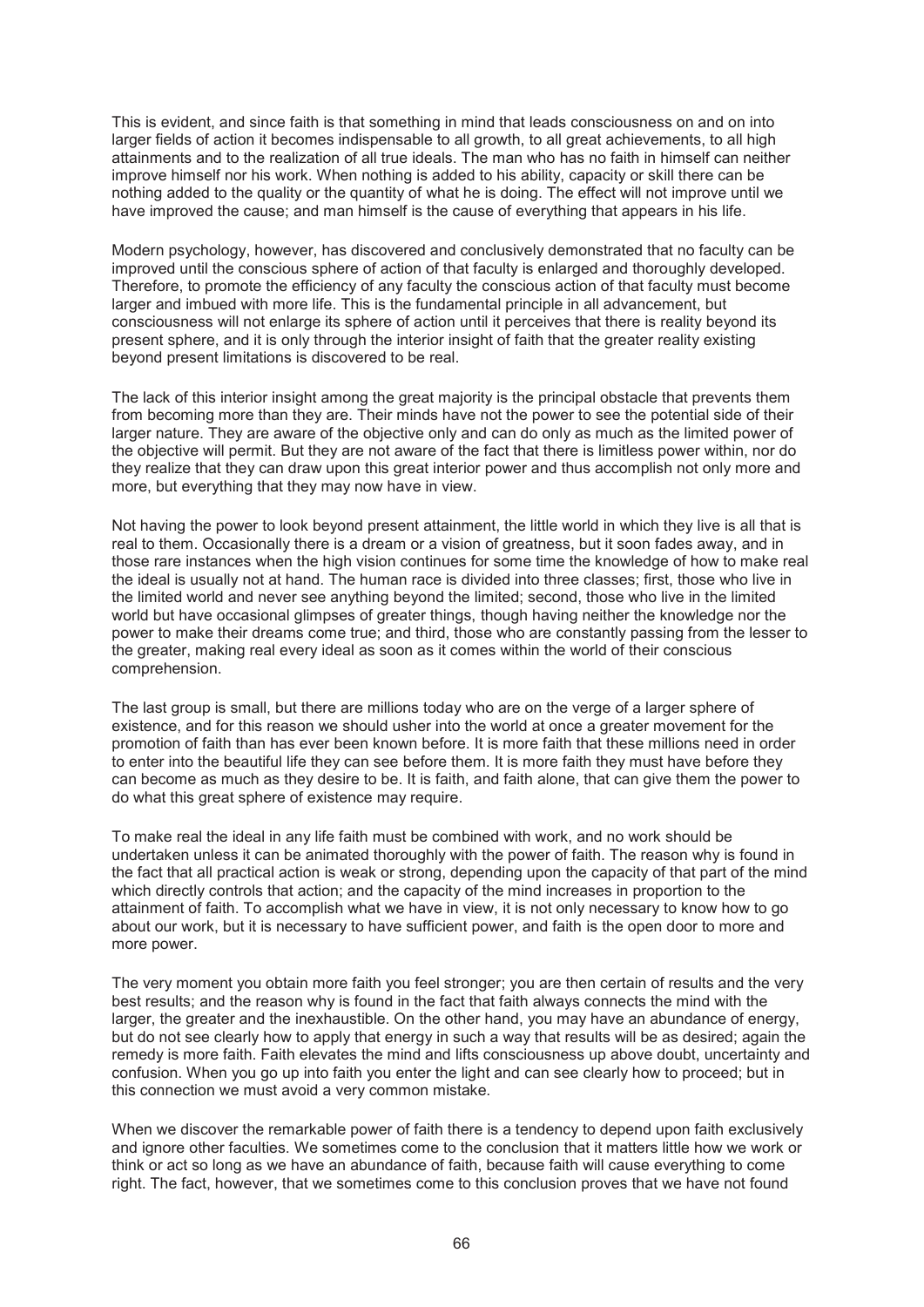real faith, because when we have an abundance of real faith we can see clearly the great truth that all thought and action must be right to secure results, and that all faculties and powers must be employed in their highest states of efficiency if we wish to make real the ideal. Though it is absolutely necessary to have the vision, still the vision is not sufficient in itself. After the vision has been discovered in the ideal it must be made real; the principle must be applied; the new discovery must be worked out in practical action; but these things require both fine intelligence and practical skill.

Faith without works is dead, because it does nothing, uses nothing, creates nothing; it is as if it were not; and works without faith are so insignificant and ordinary that they are usually very little better than nothing. But when work and faith are combined then everything becomes possible. The power of faith is placed in action; work becomes greater and greater, and whatever our purpose may be we shall positively scale the heights. The great principle is to combine unlimited faith with skillful work.

Work with all the skill that you can possibly cultivate, but inspire all your efforts with the mighty soul of a limitless faith. Become as learned, as intellectual and as highly developed in mind as possible, but animate your prodigious intellect with the supreme spirit of faith. Faith does not come to take the place of art, skill or intellect. Faith comes to give real soul to art, skill and intellect. Faith comes to fill all physical and mental action with renewed life and power. It comes to open that door through which all our efforts may pass to higher and greater things.

Faith is not simply for the moral and spiritual life; is not simply for what is sometimes called higher endeavor. It is for all endeavor, and it has the power to push all endeavor with such energy and force that we simply must succeed, no matter what our work may be. The man who has faith in his work, faith in himself, faith in the human race and faith in the Supreme, that man simply cannot fail, if he gives the full power of his faith to everything that he undertakes to do.

We must eliminate the idea that faith is something apart from everyday life, and that it is something for the future salvation of the soul only. We have held to that belief so long that real faith has actually been separated from human existence, and we find very few people today who really know what faith actually is. The fact is that if you are not giving your faith to everything you do, be it physical, mental or spiritual, you have not as yet obtained any faith. When faith comes it never comes to give greater power to a part of your life. It comes to give supreme power to all your life, and it comes to push all your work towards higher efficiency and greater results. When you have real faith you never undertake anything without first placing your entire being in the very highest attitude of faith.

Even the most trivial things you do are done invariably in the spirit of faith. This is very important, because by training yourself to be at your best in little things it soon becomes second nature for you to be your best in all things, and when you are called upon to do something of exceptional importance, something that may seem very difficult, you do not fall down; you are fully equal to the occasion. The more we exercise faith the more it develops; it is therefore profitable to use faith at all times and in everything that we do.

When we know that faith is that something that takes mind into the superior side of life and thus places in action superior powers it is not difficult to understand how to proceed when we place ourselves in faith. As we think more and more of this higher side of our nature, this better side, this wonderful side, we gradually become conscious of its remarkable possibilities and soon we can feel the power of superiority becoming stronger and stronger in everything that we do in mind or body. To develop the power of faith the first thing to do is to train the mind to hold attention constantly upon the limitless side of life; that is, to live in the upper story of being and to think as much as possible about the true idea of faith, as well as the interior essence of faith itself.

When you begin to see clearly that faith is this higher development of mind, this insight that leads to higher wisdom, greater power and more abundant life, you actually find yourself entering into the realization of those greater things whenever you think of faith. By concentrating your attention upon the inner meaning of faith your mind becomes clearer, your faculties become stronger and your entire being feels the presence of more life; and that you can do much better work while in this condition is too evident to require any more elucidation. While in the attitude of faith you cannot only do your present work better, but you will steadily develop the ability and the capacity to do more difficult work, work that will prove more useful to the community and more remunerative to yourself. The world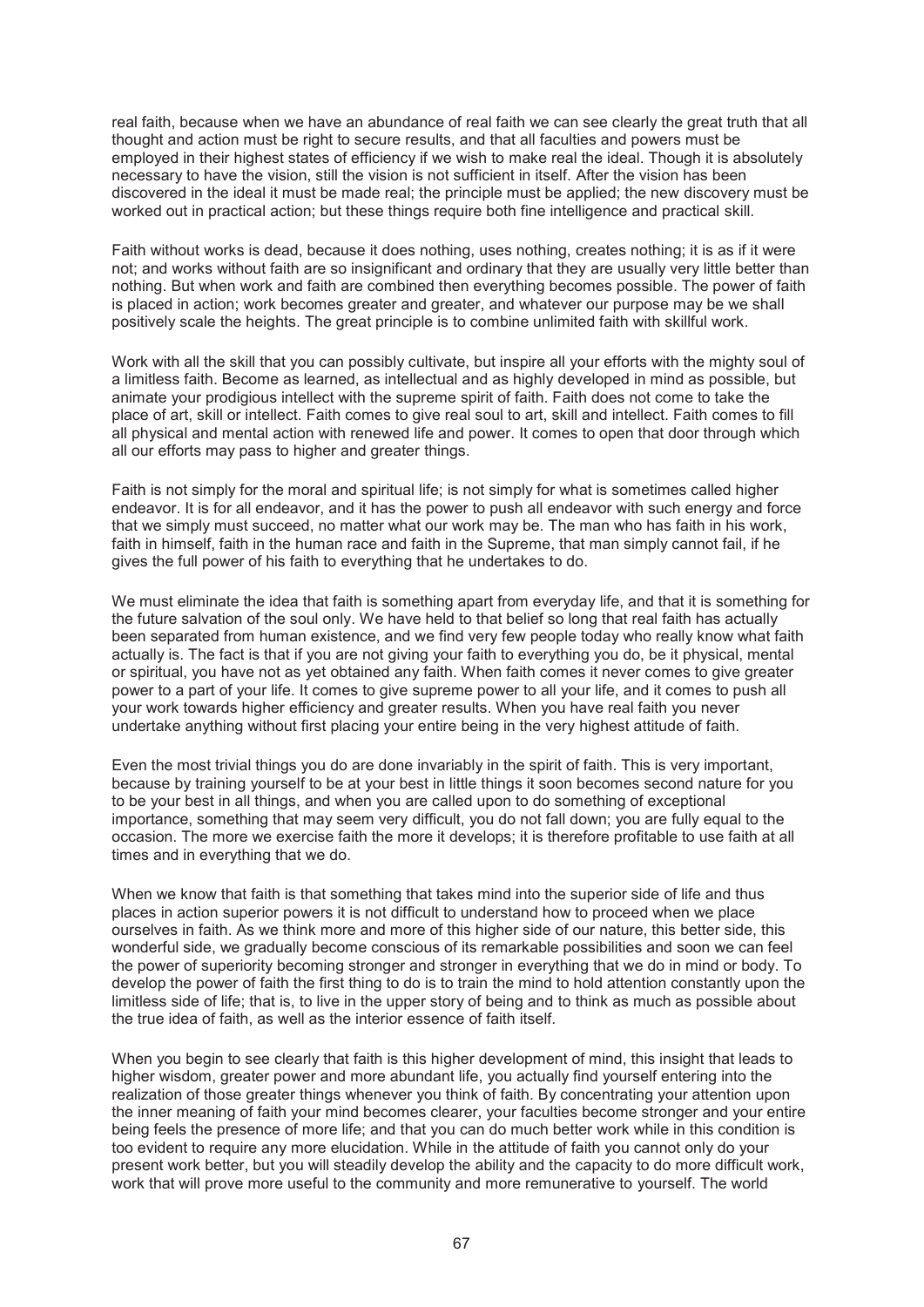wants everything well done and is more than willing to pay for good work. We are all seeking the best and the majority aim consciously or unconsciously to give their best, but without faith it is not possible for anyone to be his best, give his best, or do his best.

Do your best and the best will come to you in return. The universe is founded upon justice, and justice will positively be done to you if you have faith in justice. Everything in life is moving towards greater worth, and since justice is universal, the greater the worth of a man the greater the value of those things that he will receive in life. The worthy soul is always rich in those things that have real worth; and when we learn to harmonize ourselves more fully with all the laws of existence we shall place ourselves in that condition where we not only can give more that has worth but will also receive everything of worth that actually is our own.

Whether you are working in the commercial world, the professional world, the artistic world, the intellectual world; in brief, whatever your work may be, to have the best results you must have faith, and it is practical results in practical everyday life that determines how rapidly and how perfectly the ideal shall be made real in your own world. Whoever will do his present work as well as he possibly can, and continue to work in the highest attitude of faith will positively advance and perpetually continue to advance. He may not have accomplished much thus far; but if he takes this course, combining efficient work with supreme faith, he certainly has a splendid future before him.

If your present work is not to your liking do not plan to change at once. First proceed with your present work in this higher attitude of faith. You may thus find your present work to be the very work you want; or your present work, if it is not what is intended for you, will become the open door through which you will reach that field of action that will be to your liking, providing you animate your present work with all the faith that you can possibly realize. Make yourself the best of your kind whatever your sphere of action may be, because by so doing you are not only increasing the number of great minds in the world, but you are adding immeasurably to the world's welfare and joy; and he who combines his work with limitless faith will become the greatest and the best in his sphere.

In the application of faith, however, the whole of attention must not be directed upon the improvement of your work, but more especially upon the improvement of yourself. The more you improve the better work you can do, but while you are improving yourself your improvement will be incomplete and insufficient unless you each day practically employ in your work what you have developed in yourself. Give the power of every moment to greater attainment in yourself and to greater achievement in your present occupation, and you will fulfill that dual purpose in life that invariably leads to the heights. Develop more power, more ability and more faith and

combine these in everything that you do. Through the power of faith you will not only discern higher and higher ideals, but you will also give greater capacity to your practical ability. In other words, you will not only gain the power to see the ideal, but you will gain the power to practically apply what you have seen; you will make tangible in real life what the visions of the soul have revealed in the ideal life; and as you grow in faith, so great will this power become that there is no ideal you cannot make real. You will have placed yourself in touch with limitless power, the power of the Supreme, and therefore to you, all things will become possible.

 $-(-)$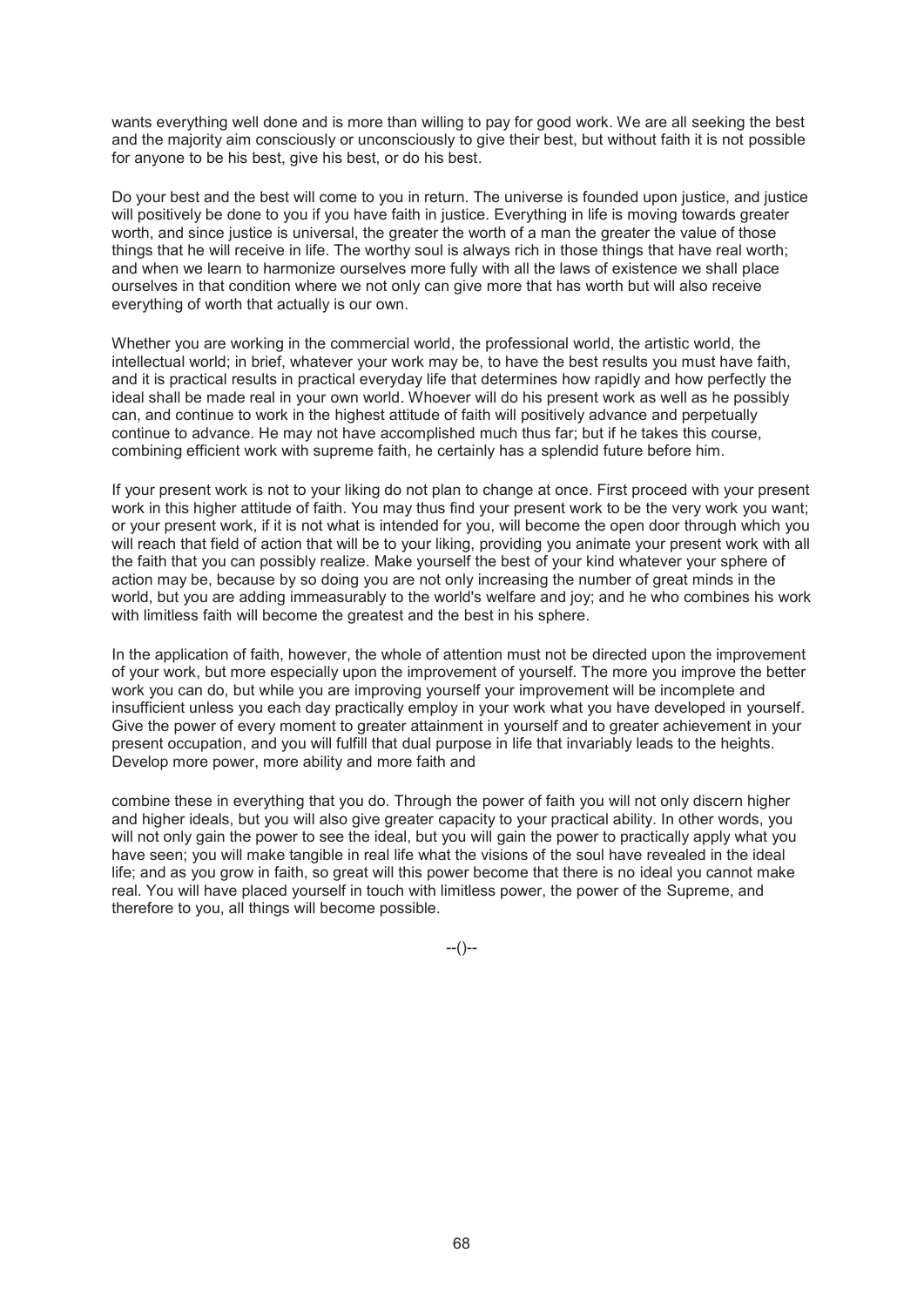# **The Art Of Getting What Is Wanted**

We frequently hear the statement "I never received what I wanted until the time came when I did not care for it and did not need it." This statement may in most instances be based upon an unguided imagination, though this is not always the case, because there are thousands of people who actually have this very experience. They never get what they want until the desire for it, as well as the need of it, have disappeared. There may be occasional exceptions, but the rule is that what we persistently desire we shall sooner or later receive. Too often it is later, the reason being that most desires are purely personal and are not inspired by those real needs that may exist in the great eternal now. Mere personal desires are usually out of harmony with the present process of soul-growth, and therefore there is no supply in our immediate mental vicinity for what those desires naturally need.

This is the reason why more time is required for the fulfilling of these desires, and frequently the time required is so long that when the desire is fulfilled we do not need it any more. When we desire only those things that are best for us now, that is, those things that are necessary to a full and complete life in the present, we shall receive what we desire at the very time when those things are needed. What is best for us now is ready in the mental world to be expressed through us. Every demand has its own supply in the immediate vicinity, and every demand will find or attract its own supply without any delay whatever, but the demand must be natural, not artificial.

The average person is full of artificial desires, desires that have been suggested by what other people possess or require. But the question is not what we need now to compete with other people so as to make more extravagant external appearances than other people. The question is, what do we need now to make our present life as full, as complete and as perfect as it possibly can be made now.

Ask yourself this question and your artificial desires will disappear. In the first place, you will try to ascertain what you are living for, and what may be required to promote that purpose of life that may seem true to your deeper thought on the subject. In the second place, you will realize that since it is the present and the present only for which you are living you will concentrate your attention upon the living of life now. This will bring the whole power of desire down upon the present moment and engage all the forces of life to work for the perfection of the present moment. The result will be the elimination of nearly everything that is foreign to your present state of existence.

To know what to desire and what to ignore in the present may seem to be a problem, but it is easily solved by depending upon the demands of the soul instead of the demands of the person. The desires of the average person are almost constantly colored or modified by suggestions from the artificial life of the world; they are therefore not normal and are not true to real life. The desires of the soul, however, are always true and are always in harmony with the greatest good and the highest welfare of the entire being of man in his present sphere. It is the soul that lives; therefore the soul can feel truly what is necessary to fulness and completeness in present life. Real life never lives for the past or for the future. Real life lives now, and therefore knows the needs of life now. It is the soul that grows and develops; therefore the soul can feel what is required to promote present development. For these reasons it is perfectly safe to follow the desires of the soul and those desires only; it will mean the best of everything for body, mind and spirit, and the right things will appear in the right places at the right time.

We live not to acquire things nor to provide for an extravagant personal appearance. We live to become more than we are. We live to live a larger and a greater life perpetually; therefore every desire must desire only those things that are conducive to growth, advancement, attainment and superior states of existence. The expression of desire, however, must not confound cause with effect, but must so place every desire that the power of cause invariably precedes the appearance of effect. To promote advancement in life we must advance in our own conscious beings before true advancement in the external world can follow.

Forced advancement is artificial, and is detrimental to the permanent welfare of the soul. Do not push the person forward. Live to give greater expression to the soul and you will develop all the power that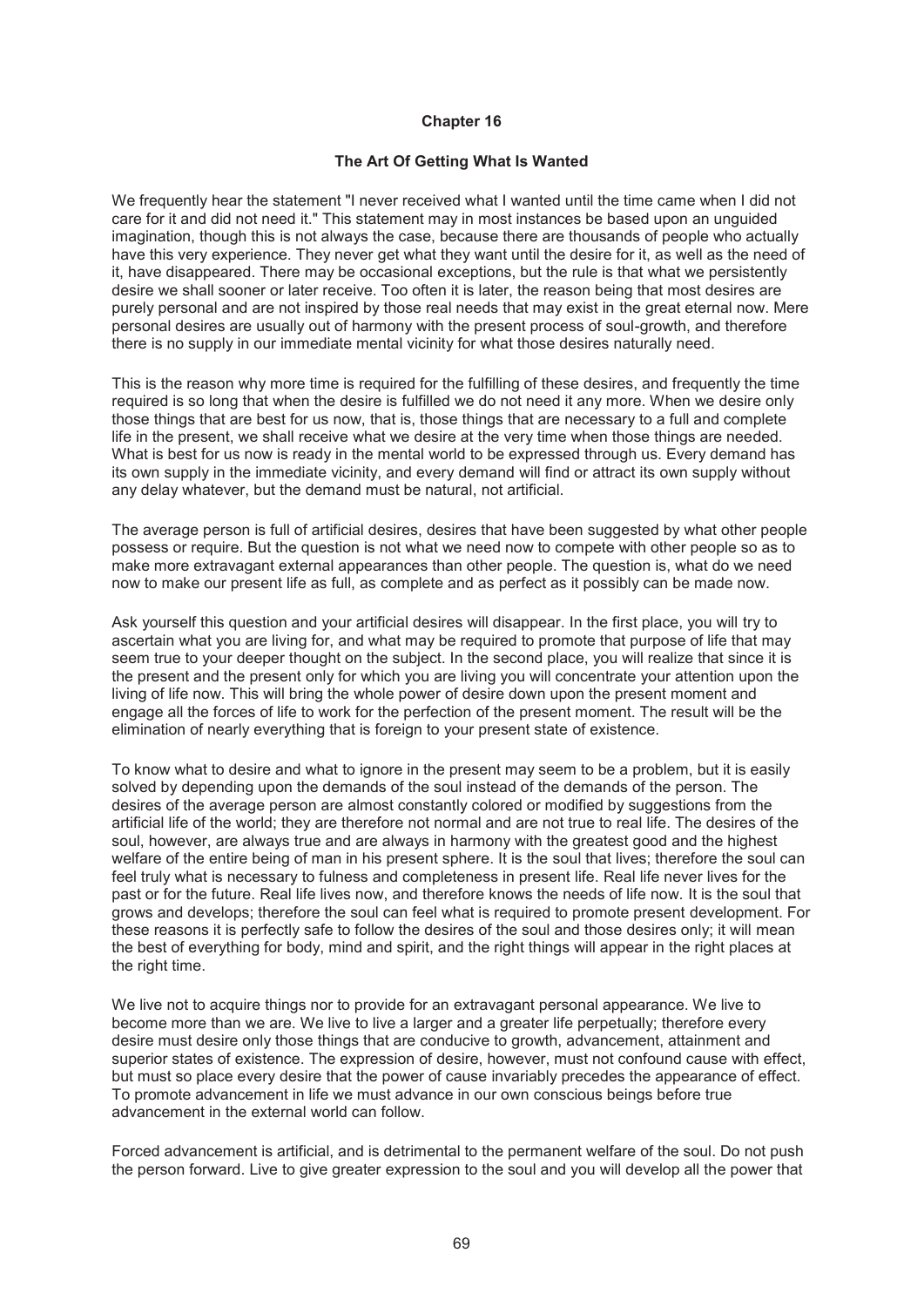is necessary to push the person forward towards any lofty goal you may have in view. Become more than you are from the within, and external environments, demands and opportunities will ask you to come forward. Thus you promote true advancement.

There are a number of people who believe that to follow the desires of the soul is to be led into poverty, and hardships in general, but those who have this belief know practically nothing about the real nature of the soul. He who follows the desires of the soul will be led away from sickness, trouble and poverty and will enter into the possession of the best of everything, physical, mental and spiritual. This is natural, because the ruling desire of the soul is to promote the attainment of greater power, greater ability, a larger life, superior qualities and greater capacity so that things may be done that are really worthwhile.

The soul lives to unfold the limitless possibilities that are latent in the within. Therefore, to live the life of the soul and follow the desires of the soul is to become greater, more able, more competent and more worthy every day. By developing greater power in yourself you overcome sickness and trouble; and by constantly increasing your ability, your talent and your genius you pass from poverty to abundance, no matter where you may live or what your work may be.

The man who lives to perfect his entire being will naturally desire only those things that are conducive to the growth and the development that he is trying to promote, and such desires will be supplied without delay, because they are natural, and they are in harmony with real life. What life may require now that life can receive now. This is the law. But every artificial desire that we may hold in mind interferes with the workings of this law, and since the average person is full of artificial desires he usually fails to receive what is needed to promote the welfare of real life.

Every desire that is held in mind uses up energy; therefore, if the desire is artificial, all that energy is thrown away, or it may be employed in creating something that we have no use for when it does come. It has been very wisely stated that a strong mind should weigh matters with the greatest of care before uttering a single prayer, because most of the prayers of such a mind are answered; and should he pray for something that he cares nothing for when it does come be will have a burden instead of a blessing.

The majority are entirely too reckless about their desires; they desire things because they want them at the time, but do not stop to think whether the things desired will prove satisfactory or not when they are received; and since we usually get, sooner or later, what we persistently desire, the art of knowing what to desire is an art, the development of which becomes extremely important. It is not an act of wisdom to pray for future blessings or to entertain desires that will not be fulfilled until some future time.

When the future comes you may have advanced so far, or changed so much, that the needs of your life will be entirely different from what they are in the present. Let every desire be just for today, and let that desire be prompted by the ruling desire of your life; that is, the desire to become a more powerful personality, a stronger character, a more brilliant mind and a greater soul. Live perpetually in the desire that you will receive the best that life can give today, that all things will work together for good to you now, and that everything necessary to the promotion of your highest welfare will come in abundance during the great eternal now. Make this desire so strong that your heart and soul are in it with all the power of life, and let every present moment be deeply inspired by the very spirit of this desire. The result will be that the best of everything will constantly be coming into your world, and everything that may be necessary to make your life full and complete now will be added in an ever increasing abundance.

In this connection we must remember that is not best for anyone to pass through sickness, trouble and misfortune. When people have misfortune they sometimes console themselves with the belief that it is all for the best, but this is not the truth; though we can and should turn every adverse circumstance to good account. When you come into trouble you have not been living for the best. You have made mistakes or entertained artificial desires, and that is why trouble came. Had you lived in the faith that all things are working together for good, nothing but good would have come; and had you lived in the strong desire for the best and the best only, you would have received the very best that you could appreciate and enjoy now.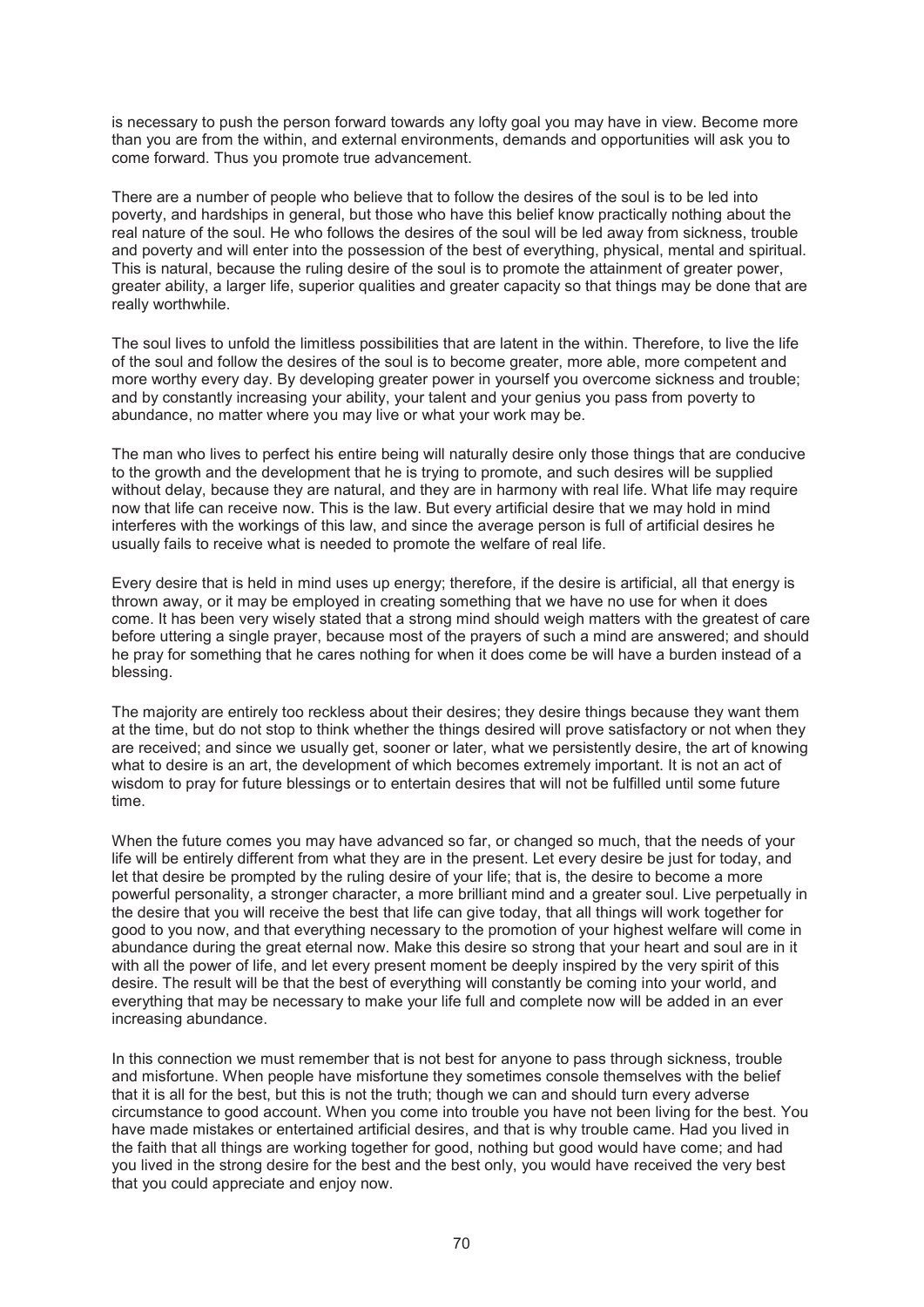The belief that we have to pass through trouble to reach peace and comfort is an illusion that we have inherited from the dark ages, and the belief that we are purified through the fires of adversity is another illusion coming from the same source. We are purified by passing through a perpetual refining process, and this process is the result of consciousness gaining a deeper, a higher, a truer and a more beautiful conception of that divinity in man that is created in the image and likeness of the Supreme; and it is well to remember that this refining process can live and act only where there is peace of mind, harmony of life and the joy of the spirit.

Higher states of life do not come by passing through adversity but by living the soul-life so completely that you are never affected by adversity. The peace that passeth understanding does not come from the act of overcoming trouble, but is the product of that state of mind that is so high and so strong that it is never moved by trouble. The greatest victory does not come through successful warfare, but through a life that is so high and in such perfect harmony with all things that it wars against nothing, resists nothing, antagonizes nothing, pursues nothing, overcomes nothing.

The life that is above things does not have to overcome things, and it is such a life that brings real peace, true joy and sublime harmony. The belief that we have to fight for our rights is another illusion; likewise, the belief that wrongs have to be overcome. The higher law declares, be right in all things and you will have your rights in all things. Be above all things and you will not have to overcome anything. Live in the spirit of the limitless supply and you will not have to demand anything from any source, because you will be in the life of abundance.

There is value in the silent demand, but it is not the highest thought. The highest thought is to desire with heart and soul whatever we may need now, and live in the absolute conviction that all natural demands are supplied now; then we shall not have to make any demands whatever, silent or audible. A mental demand usually becomes a forced mental process, and such a process, though it may succeed temporarily, as all forced actions do, will finally fail; and when it does fail the mind will not be as high in the scale as it was before.

The highest state is pure realization, a state where we realize that everything is at hand for us now and will be expressed the very moment we desire its tangible possession. Here we must remember never to turn our desires into mental demands, but to make every desire an inward soul feeling united perfectly with faith. The highest desire is always transformed into a whole-souled gratitude, even before the desire has been outwardly fulfilled, because when the desire is high in the spirit of faith it knows at once the prayer will be answered, and consequently gives thanks from the very depths of the heart.

The prayer that is uttered through the spirit of faith and through the soul of thanksgiving, the two united in one, is always answered, whether it be uttered silently or audibly. The desires that are felt in such a prayer are inspired by the divinity that dwells within and are therefore true to real life. They are soul desires. They belong to the present and will be fulfilled in the present at the very time when we want them and need them. When we fail to get what is wanted, our wants are either artificial or so full of false and perverted wants that the law of supply is prevented from doing its proper work for us. Under such conditions it is necessary to ask the great question, "What am I living for!"

Then eliminate those desires that are suggested by the world, and retain only those that desire the highest state of perfection for the whole man. It is the truth that when man seeks first the kingdom of the true life, the perfect life, all other things needful to such a life will be added. He who desires more life will receive more life, and with the greater life comes the greater power, that power with which man may create his own destiny and make everything in his life as he wishes it to be.

In order to get what is wanted or what is needed the usual process of desire must be reversed. Instead of desiring things, desire that greater life and that greater power that can produce things. First, desire life, power, ability, greatness, superiority, high personal worth, and exceptional spiritual attainments. Never desire definite environments, special things or certain fixed conditions. Leave those things to Higher Power, because when Higher Power begins to act you will receive the very best environments, the richest things and the most perfect conditions that you can possibly enjoy. Desire real life first, and all that is beautiful and perfect in the living of such a life in body, mind and soul, will invariably be added. Follow the desires of the soul and you will receive everything that is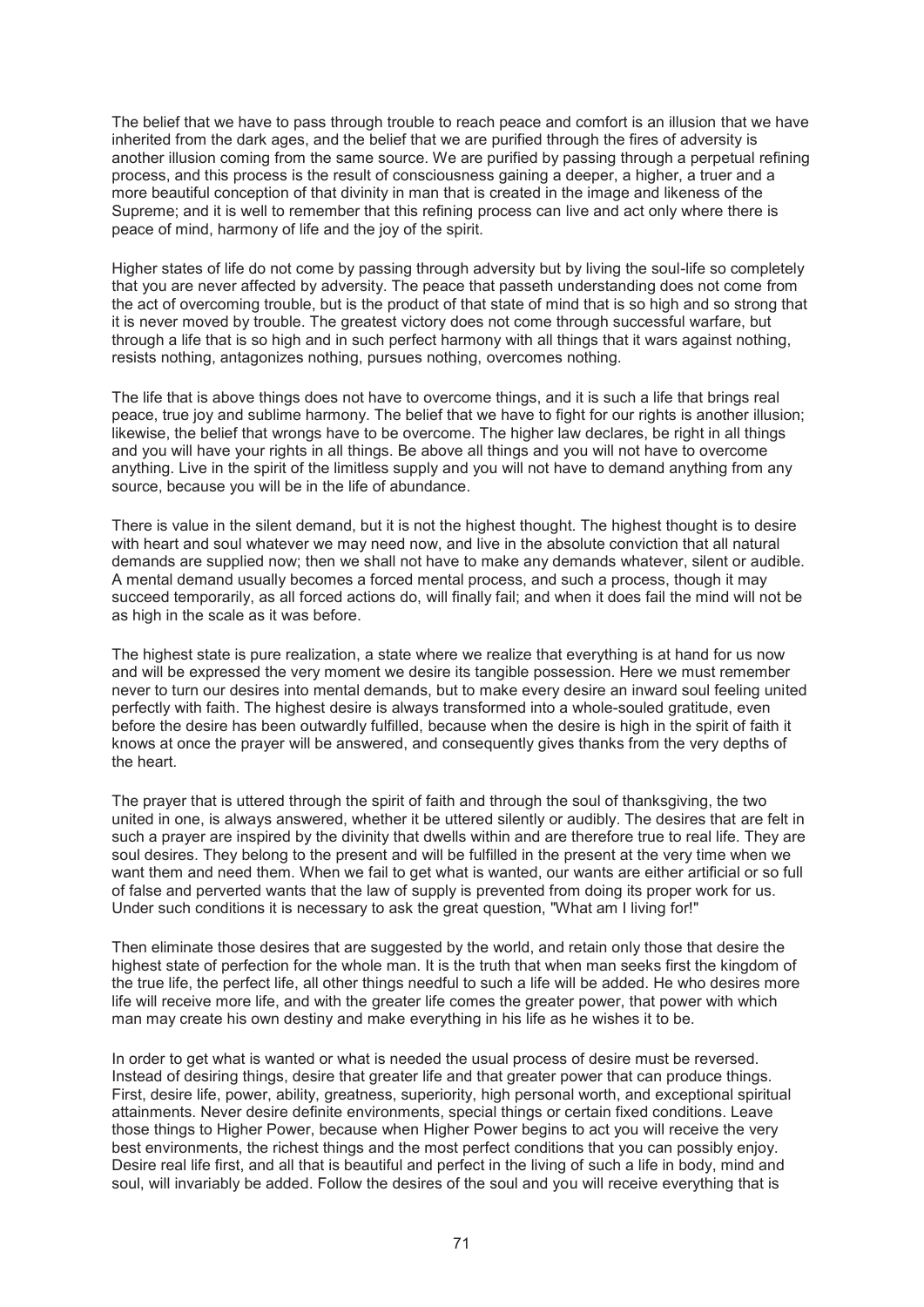necessary, not only for the life of the soul but for the life of mind and body as well. Seek the Source of all good things and you will receive all good things.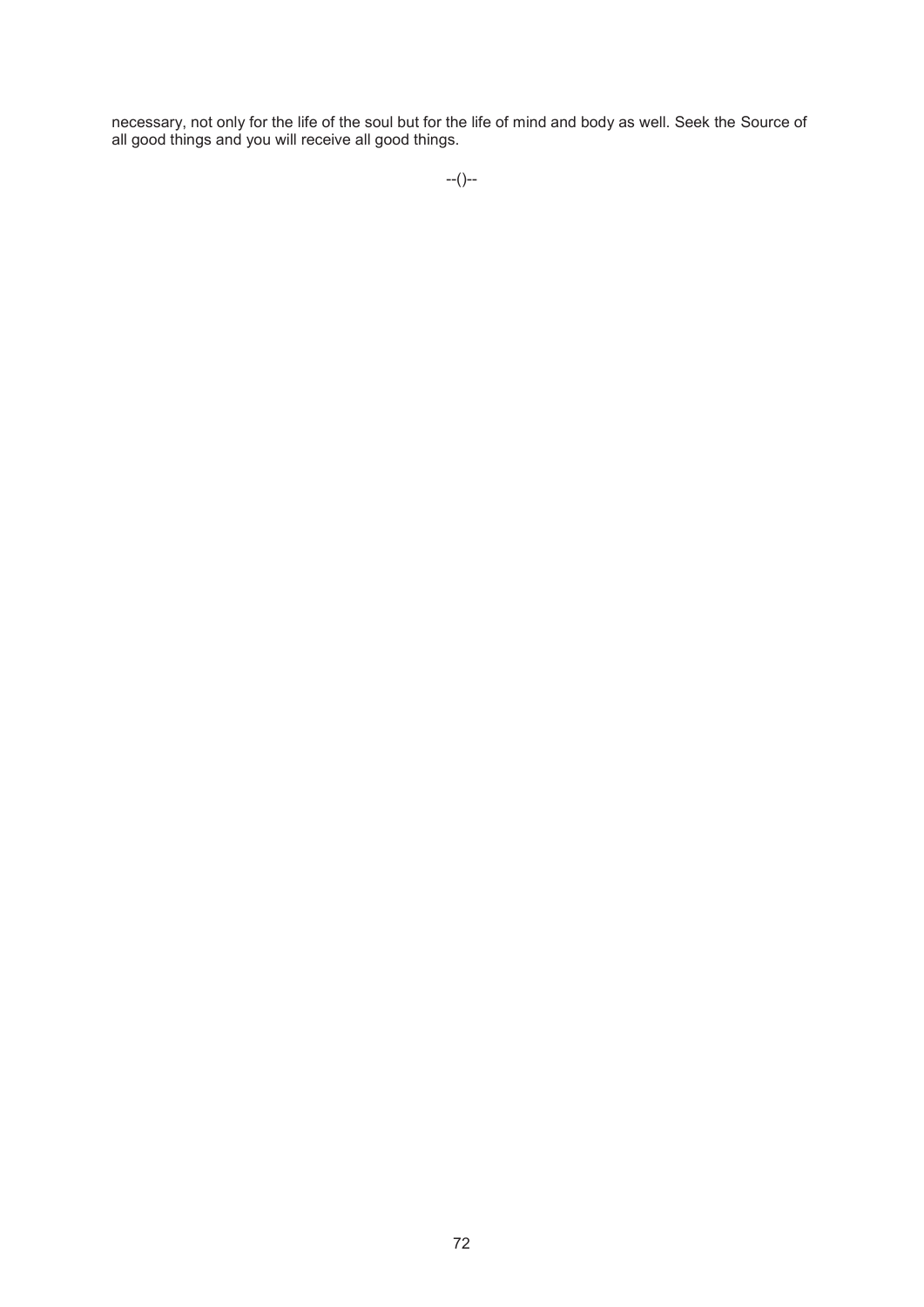#### **Paths To Happiness**

To be happy is the privilege of everybody, and everybody may be happy at all times and under all circumstances through the knowing and living of a few simple principles. The reason why happiness is not as universal and as abundant as it might be is because the majority seek happiness for itself alone. Happiness is an effect. It comes from a definite cause. Therefore, if we would obtain happiness we must not seek happiness for itself, but seek that something that produces happiness. He who seeks happiness directly, who desires happiness for the sake of gaining happiness or who works directly for the attainment of happiness will find but little real joy in his life. To seek happiness is to fail to find it, but to seek the cause of happiness is to find it in an ever increasing measure. Happiness, however, is not the result of any one single cause. It is the result of many ideal states of being grouped together into one harmonious whole.

In brief, happiness is the result of true being perfectly lived upon all planes of consciousness. Happiness does not come from having much, but from being much; therefore, anything that will tend to bring forth into tangible expression more and more of the real being of man will add to his joy. To promote the larger and larger expression of the real being of man; in other words, to promote the living in the real of more and more of the ideal, a number of methods may be presented; but as happiness is based upon simplicity, methods for producing the cause of happiness must also be based upon simplicity, therefore only those principles that are purely fundamental need be employed. These principles however must not be applied singly. It is necessary to combine them all in practical everyday living, and when this is done, more and more happiness will invariably follow.

The principles necessary to the perpetual increase of happiness are as follows:

### *1. Live the simple life.*

The complex life is not only a burden to existence, but is invariably an obstacle to the highest attainments and welfare of man; and the majority, even among those whose tangible possessions are very insignificant, are living a complex life; but when the average person is told to remove complexity from his world and adopt simplicity he almost invariably destroys the beauty of life. The art of living a life that is both simple and beautiful is an art that few have mastered, though it is by no means difficult. Most of the life that is called simple is positively devoid of beauty and has nothing whatever that is attractive about it. In fact, it is positively a detriment both to happiness and advancement.

To live the simple life is not to return to primitive conditions nor to decide to be satisfied with nothing, or next to nothing. It is possible to live the simple life in the midst of all the luxuries that wealth can buy, because simplicity does not spring from the quantity of possession but from the arrangement of possession. The central idea in the living of a simple life is to eliminate non-essentials. The question should be, "Which of the things that are about me do I need to promote the greatest welfare of my life?" To answer this question will not be difficult, because almost anyone can determine at first thought what is needed and what is not needed to a complete life. When the decision is made, nonessentials should be removed as quickly as possible. True, we must avoid extremes, and whatever we do we must do nothing to decrease the beauty or the harmony of life.

There are a great many things in the world of the average person that he simply thinks he needs, though he knows that those things never did anything but retard his progress. It therefore necessary to remove nonessentials from the mind before we attempt to simplify our immediate surroundings. The simple life is a beautiful life, with all burdens removed, and it is only the unnecessary that is burdensome.

To live the simple life, surround yourself only with those things that are directly conducive to your welfare, but do not consider it necessary to limit the quantity of those things. Surround yourself with everything that is necessary to promote your welfare, no matter how much it may be, although do not place in your world a single thing that is not a direct power for good in your world. You thus establish the harmony of simplicity without placing any limitations whatever upon your possessions, your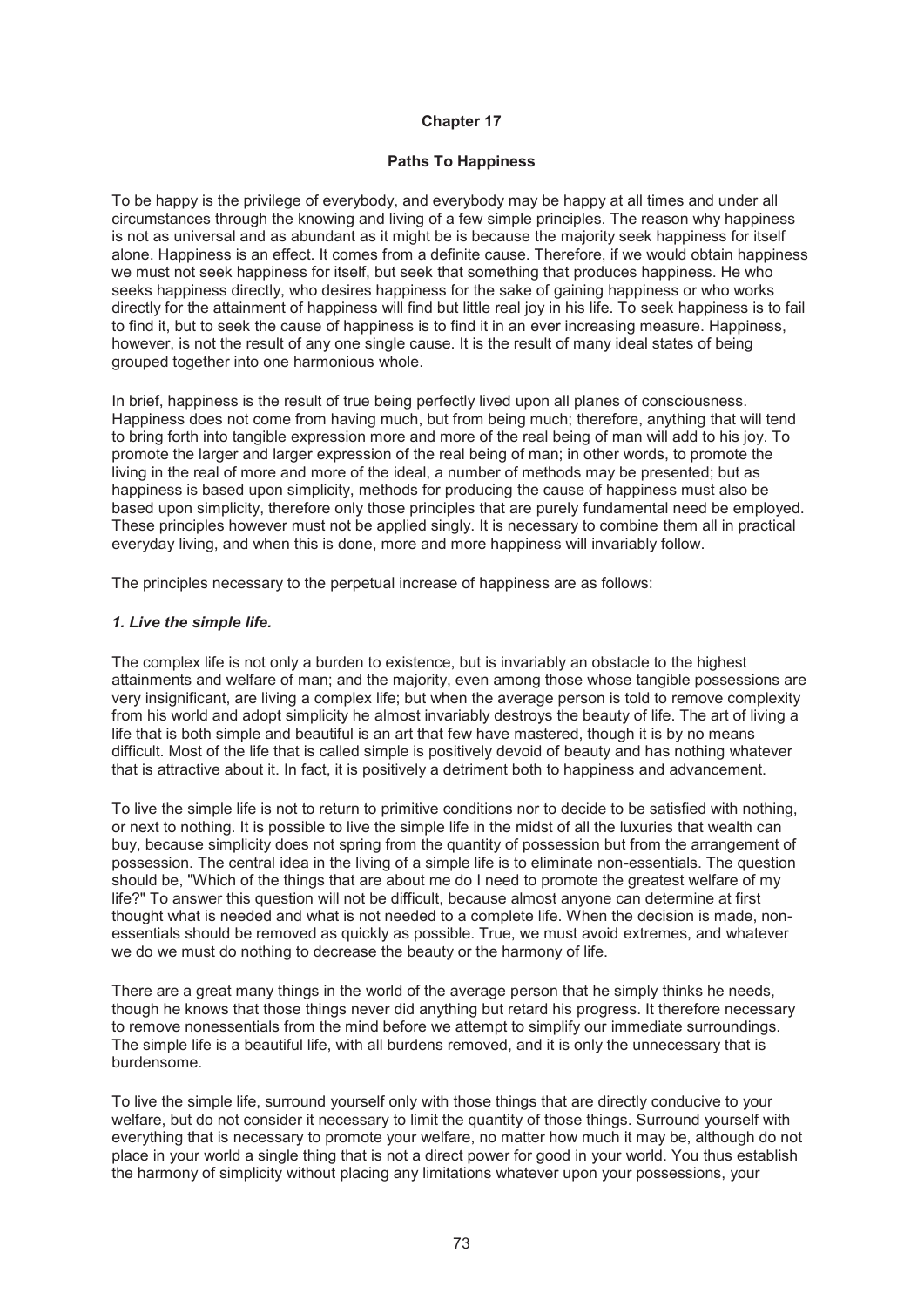welfare or your highest need. You thus eliminate everything that may act as a burden; and we can readily understand that when all burdens are removed from life the happiness of life will be increased to a very great degree.

# *2. Live the serene life.*

Be calm, peaceful, quiet and undisturbed in all things and at all times. Confusion and hurry waste energy, and it is a well known fact that depression and gloom are produced, in most instances, simply by the energy of the system running low. The serene life, if lived in poise, will keep the system brimful of energy at all tunes, and so long as you are filled through and through with life and energy you wilt be full of spirit and joy. Our saddest moments are usually the direct results of reactions from turbulent thinking and living; therefore, such moments will be eliminated completely when thinking and living are made peaceful and serene.

It is not necessary to live the strenuous life in order to accomplish a great deal, although on the other hand it is not quantity but quality that we seek. Our object should not be to do many things, but to do good things. If we can do many things that are good, very well, but we must have duality first in the mind; the quantity will increase as we grow in capacity, and there is nothing that promotes the increase of mental and physical capacity more than calm, serene living. The sweetest joys that the mind can feel usually come from those deep peaceful realizations of the soul when all is quiet and serene. Therefore, to cultivate the habit of living always in this beautiful calm will invariably add happiness to happiness every day of continued existence.

# *3. Be in love with the world.*

He who loves much will be loved much in return, and there is nothing in the world that can give more joy and higher joy than an abundance of real love. The selfish love, that is only personal, and that must be gratified to be enjoyed, gives but a passing pleasure, the reaction of which is always pain. When we love with such a love we are always unhappy when not directly loved in return, and the purely selfish love never brings real love in return.

When we love everybody with the pure love of the soul, that love that does not ask to be loved in return but loves because it is loved, we shall positively be loved in return; and not simply by a few here and there, but by great numbers.

To feel that you are loved unselfishly, that you are loved not because anything is expected in return, but because the love is there and must come to feel this love is a source of joy which cannot be measured, and this joy everybody can receive in abundance now. The simple secret is to love the whole world at all times and under every circumstance; love everybody with heart and soul and mean it, and everything that happens to you will add both to the pleasure of the mind and to the more lofty joys of the soul.

# *4. Be useful.*

"Give to the world the best that you have and the best will come to you." Hold nothing back. If you have something that you can share with the world, let everybody have it today. Do all that you can for everybody, not because you expect reward, but because it is a part of your nature. Be all that you can be and do all that you can do. Never say, "I will do only as much as I am paid for." Such an attitude has kept many a person in poverty for life. Reward is an effect, not a cause.

Do not place the reward first, and the service second. Increase your service and the reward will increase in proportion; you will thus not only place yourself in a position where you can secure more and more of the good things of life, but you will live in that position where you are bringing into expression more and more of the good things that exist in your own life. And we must remember that the greatest joy does not come from gaining good things from the without, but from the expression of good things from the within; and when both of these are combined harmoniously we shall secure all the joys of life, the joys that come from the outer world and the joys that come from the beauty and the splendor of the inner world.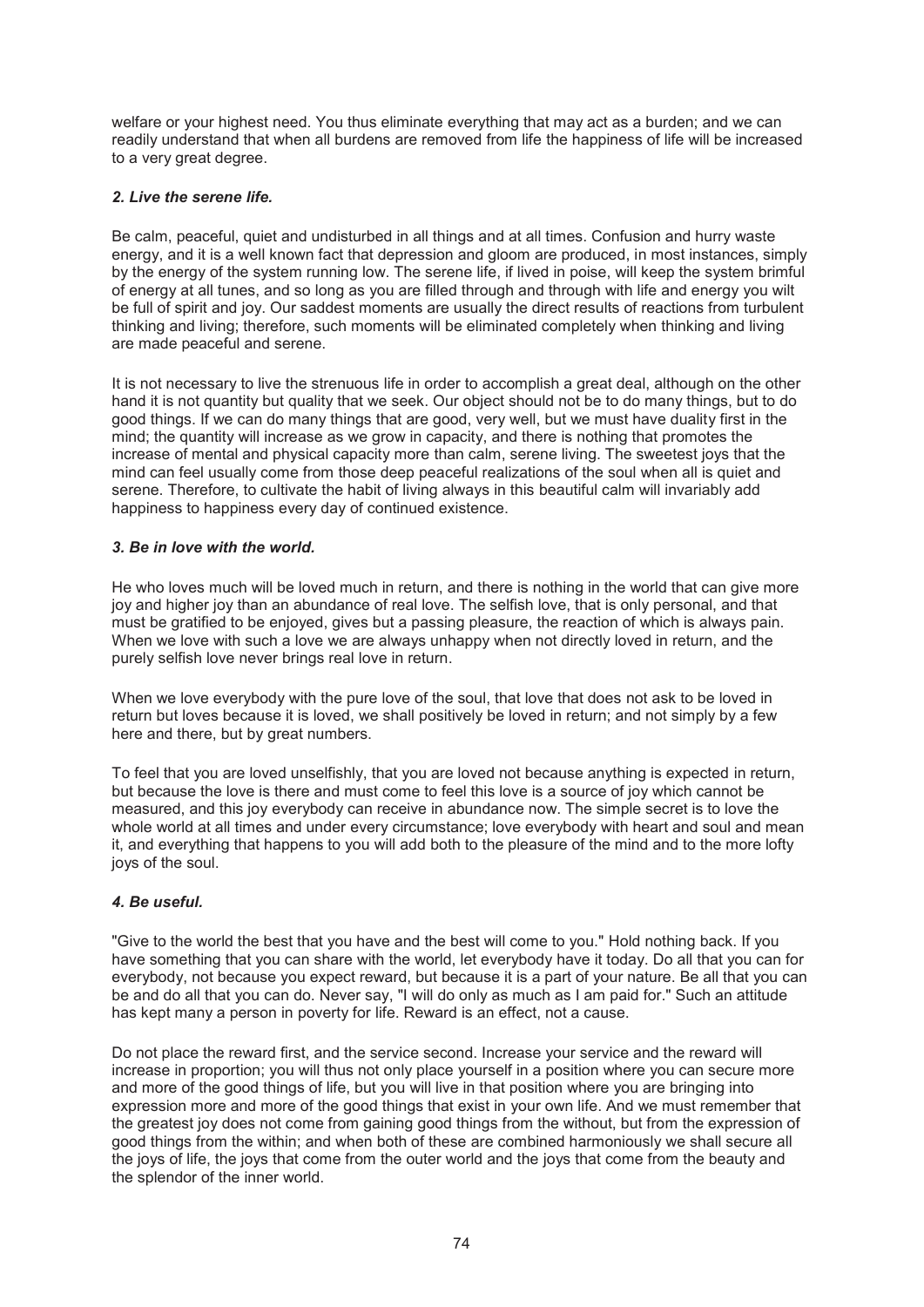To combine these in your life, be useful; express your best; be your best; do your best. You thus bring forth riches from within and attract riches from without. Give richly of the best you have and good things in an ever increasing number will constantly flow into your life. That deep soul-satisfaction that comes to mind when we have rendered valuable service to man is entirely too good to be ignored; it is one of the deepest and highest joys that man can know. Those people who are the most valuable wherever they go are always the happiest, and we all can be of service in a thousand ways; therefore, we may add to our happiness in just as many ways, if we will always remember to be and do the best we can wherever we may go in the world.

### *5. Think and speak the beautiful only.*

Every word or thought that you express will return to you. Never say anything to make others discouraged or unhappy; it will come back to yourself. He who gives unhappiness to others is giving unhappiness to himself. He who adds to the joys of others is perpetually adding to his own joy. You can say something good about everybody. Then say it. It will give joy to everybody concerned, yourself included. Think only of the beautiful side of everybody. Everybody has a beautiful side. Find it and think of that only. You will thus live in the world of the beautiful, and he who lives in the world of the beautiful is always happy.

Speak kindly and pleasantly to everybody; think kindly and pleasantly of everybody, and your days of gloom will be gone. When every word is animated with the spirit of kindness and joy, you will not only increase the power of joy in your own life, but you will be sowing the seeds of joy in the garden of the universal life; and one of these days you will reap abundantly from what you have sown. Let this sowing time be continuous and the harvest will be continuous; thus you will be reaping a harvest of boundless joy every day of your endless existence.

### *6. Forgive and forget everything that seems wrong.*

We have spent many a weary day simply because we persisted in remembering something that was unpleasant. Forget the wrong and it will disturb you no more. Forgive others for what they have done and you will have no unpleasant memories to cloud the sky of your mental world. When people speak unkindly of you, never mind. Let them say what they, like, if they must. Nothing can harm you but your own wrong thinking and living. If people do not treat you right remember they would act differently if they knew better, and you know better than to become offended. So therefore forgive it all and resolve to be happy. Forgive everybody for what is not right and forget everything that is not conducive to the right. You have no time to brood over ills and troubles that exist only in your memory.

Your memory is created for a better purpose. Remember the good, the true and the beautiful; this is one of the greatest secrets of perpetual happiness. When you forgive those who have wronged you, you usually come to a place where you think more of those very persons than you ever did before, and when you come to that place you will realize a joy that is far too sweet and beautiful for pen to ever describe. It seems to be a blessing coming direct from heaven and it does not go away. This fact proves that he who learns to forgive rises in the scale of life. He who can forget and forgive the wrongs of the lowlands of undeveloped life, invariably ascends to the heights, and it is upon the heights that we find real happiness. Such is the reward of forgiveness. It will therefore not be difficult to forgive when we know that the results are so rich and so beautiful; indeed, to forgive and forget everything that seems wrong will thus become a coveted pleasure.

# *7. Be perfectly contented with the present.*

We have heard a great deal about the value of divine discontent, but discontent is never divine any more than indignation is ever righteous. Perfect contentment is one of the highest states of the soul and is one of those attainments that invariably follows ideal living. Discontent, however, in any of its shapes or forms, always indicates that we are not on the true path. So long as there is discontent there is something wrong in our living, but the moment this wrong is righted perpetual contentment will be realized. If your present lot is not what you wish it to be, discontent will not make it better.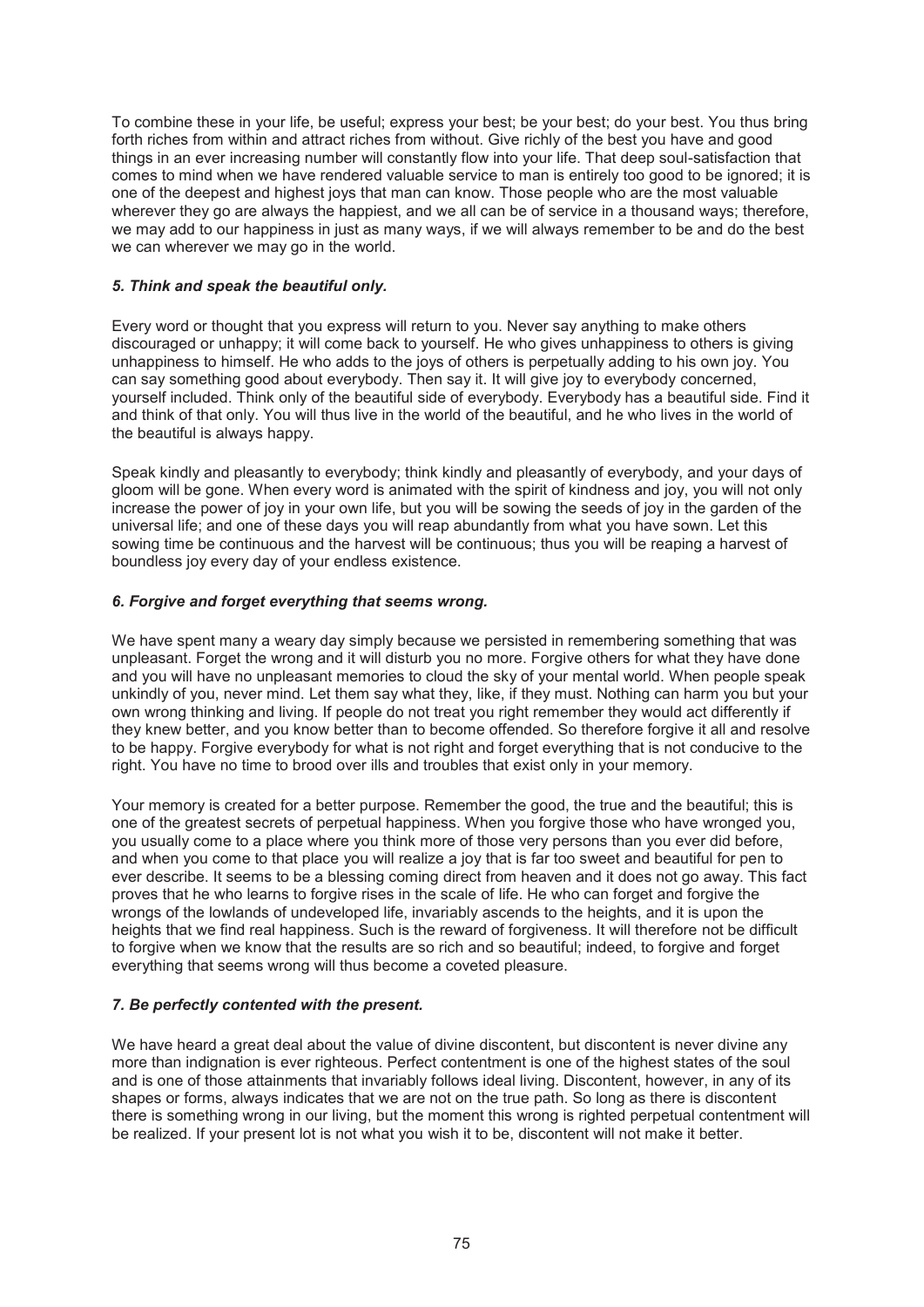Be perfectly content with the present and create more lofty mansions for the future; thus you will not only improve your condition every year, but you will be supremely happy every day. The more perfect your present contentment the more power you will have to create for yourself a greater future, and the more mental light you will have to build wisely for days to come. The more contentment you realize in your mind the more brightness and strength there will be in your mind.

Find the good that you already possess, then enjoy it. Better things are even now on the way and through the harmony of contentment you will be prepared to receive them. You will also be in that higher state of mental discernment where you can know good things when you see them. Many people are so much disturbed by the discord of discontent that they are unable to recognize the good things already in their world; thus they add doubly to the cause of discontent.

Contentment, however, does not mean to be so satisfied with present conditions that we do not care to change them. True contentment not only appreciates the full value of the present, but also appreciates those greater powers in life that can perpetually add to the value of the present; therefore, the contented mind gains everything that life can give in the great eternal now, while at the same time perpetually increasing the richness, the worth and the beauty of the great eternal now. To be contented, find fault with nothing. Those things that are not quite right can be made better. Proceed to make them better, and one of the greatest joys of life comes directly from that action of life that is causing things to become better.

The process of growth and advancement is invariably conducive to joy; therefore, if we cease finding fault, and use all our time in promoting improvement, we will find sources of happiness in every imperfection that we may meet in life. In other words, when we aim to improve everything that we meet, we bring out all the good that is latent in our world, and to increase the expression of the good in our world is to increase our own measure of joy.

#### *8. Seek the ideal.*

Look for the ideal everywhere; live in ideal environments when possible; but if not possible in an external sense create for yourself an ideal environment in the internal sense. Live in ideal mental worlds no matter what external worlds may be. Associate as much as possible with ideal people, and if you are living an ideal life in your own mental and spiritual life, you will attract ideal people wherever you go.

And one of the greatest joys of life is to associate with those who are living in lofty realms. We have no time to give to the common and the ordinary. We want the best. We deserve the best, and we can secure the best by seeking the best and the best only. Live your own ideal life. Seek the ideal both in the within and in the without, and aim to make the ideal real in every thought, word and deed; you will thus cause every moment to add to your joy.

# *9. Develop the whole man.*

To promote an orderly growth throughout your entire being is highly important, and to establish perfect harmony of action among all the various members of mind and body is indispensable to happiness. Develop everything in your nature and place all the elements in your being in perfect harmony. You will thus ascend perpetually to higher states of being and greater realms of joy.

Much of the discord and unhappiness that comes into life is the direct result of one-sidedness and undevelopment, and these can be permanently removed only through the orderly development of the whole man. Body, mind and soul must be perfectly balanced in every sense of that term. The more perfectly you are balanced the greater will be your joy, because a balanced nature is conducive to harmony, and harmony is conducive to happiness.

#### *10. Open the mind to beautiful thoughts only.*

The world is full of thoughts, all kinds of thoughts, but only those that are invited will come to you. There is nothing that affects life more than the thoughts we think; and the thoughts we are to think will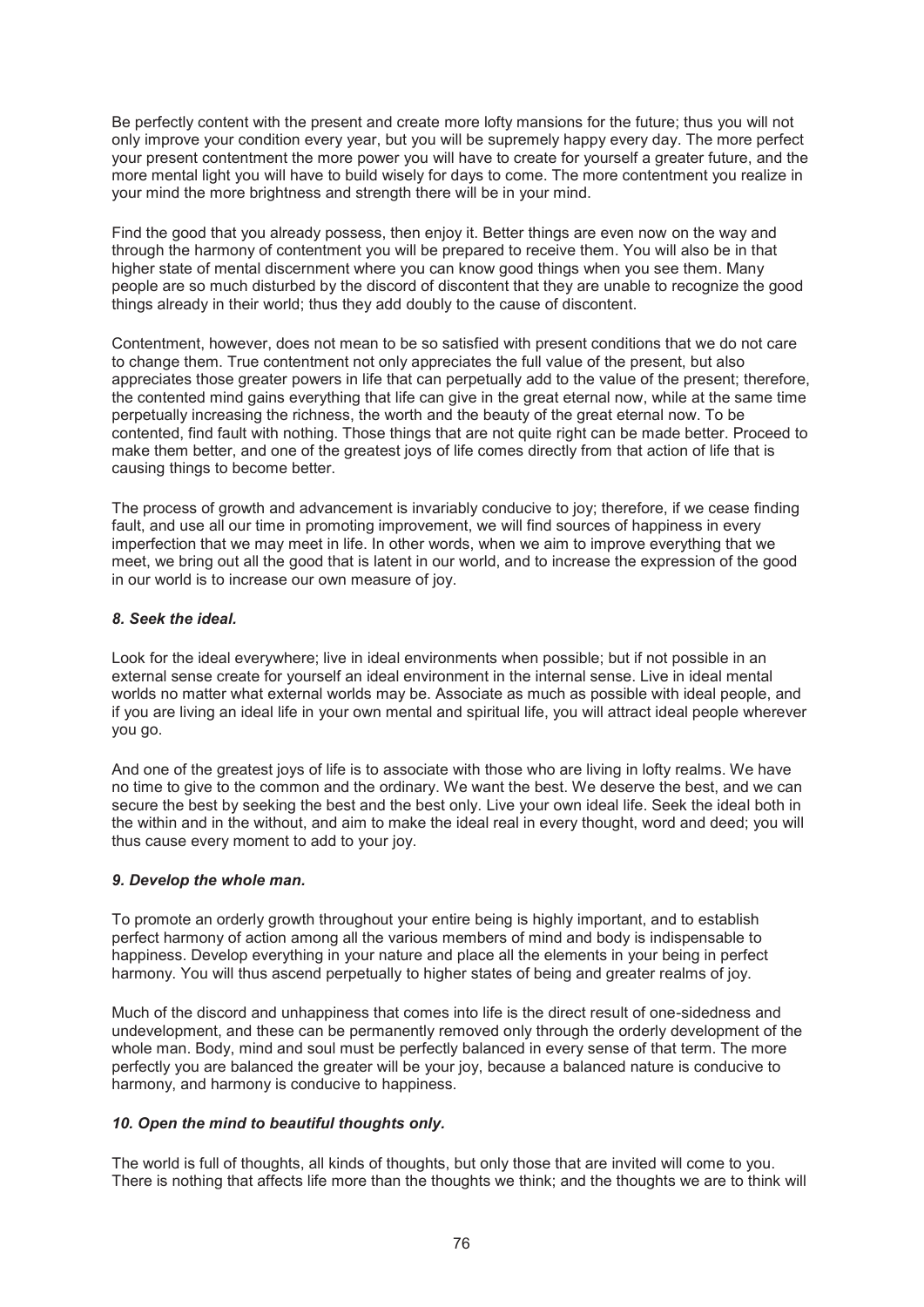depend almost entirely upon our mental attitude towards that which we meet in life. When we resolve to receive only beautiful thoughts from everything with which we come in contact the change for the better in life will be simply remarkable. All things will become new. We will actually enter a new heaven and a new earth, and the joys of existence will multiply many times.

# *11. Be in touch with the harmony of life.*

The universe is full of music, and happy is the soul that can hear the symphonies of heaven; he can find no greater joy. Every soul that has been in tune with higher things is familiar with that deep pleasure that comes to mind when the sensations of sublime harmony sweetly thrill every fibre of being; and we can all so live that we can be in tune with the music of the spheres. When you learn how to place yourself in harmony with the music of life you may for hours at a time remain within the gates of everlasting joy, and you may enter into the very life of that sublime something which eye has not seen nor ear heard. It is then that you understand why the kingdom of heaven is within and why all souls that have found that inner life is radiant with joy. Here is happiness without measure, happiness that you may enjoy anywhere and at any time. No matter what your ,environments may be, enter into these lofty realms and you will be the happiest soul in the world.

# *12. Consecrate every moment to the higher life.*

The mind that is ever ascending can never be sad. Perpetual ascension means perpetual joy. The happiest moments that come to you are those moments that come when you see yourself rising in the scale of sublime existence. You are then ascending to the heights. You are entering into the cosmic realms, those realms where joy is supreme; and one single moment in that lofty realm gives more happiness than we can imagine were a million heavens united in one. It is in these realms that we enter the secret places of the Most High, and to enter into that sublime estate is to gain all the happiness that life can give and have that happiness while eternity shall continue to be.

 $-(-)$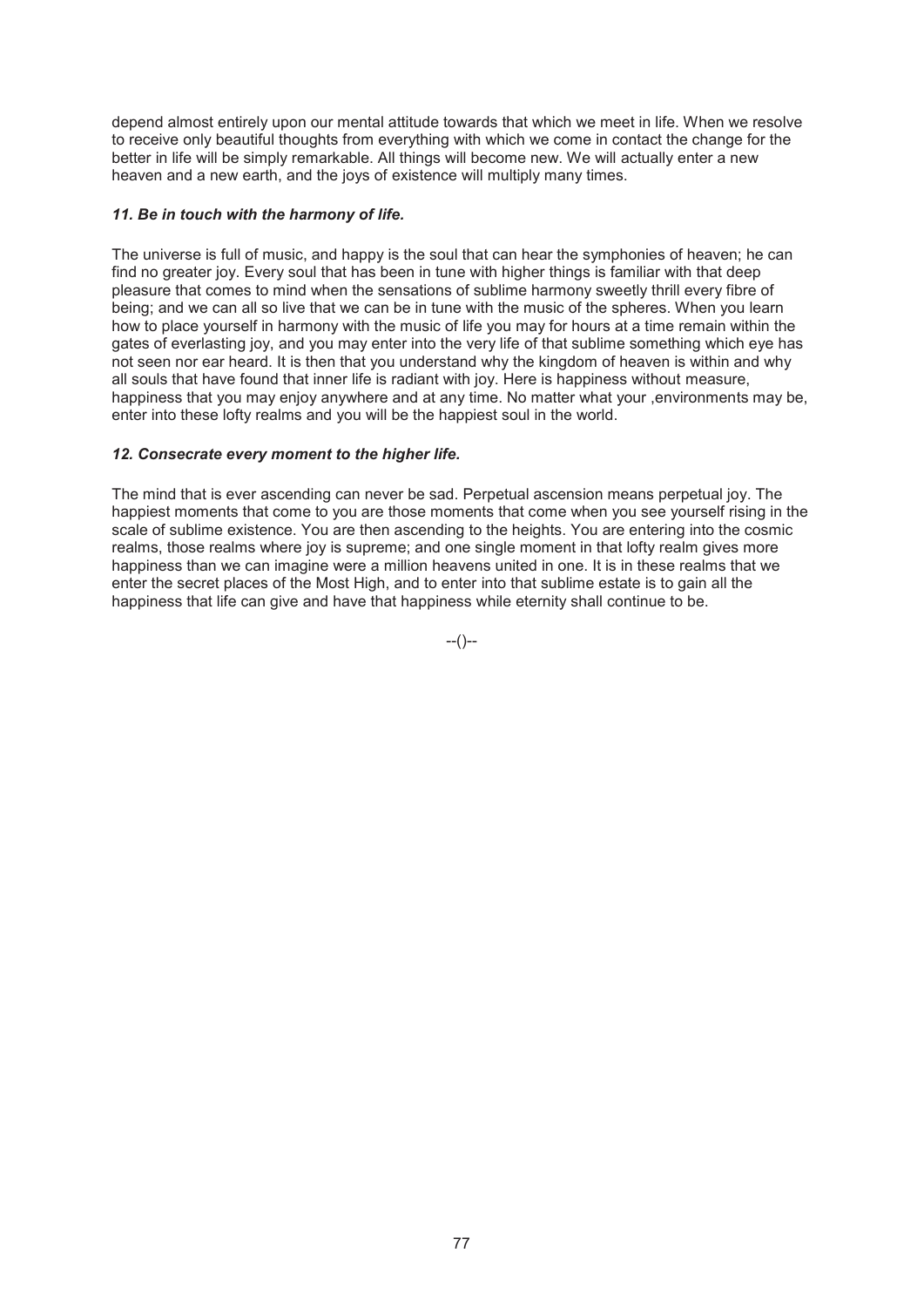#### **Creating Ideal Surroundings**

We all believed, not so very long ago, that the circumstances in which each individual was placed were produced by inevitable fate, and that the individual himself could not change them, but would have to remain where he was until something in his favor happened from external sources. What was to cause that something to happen we did not know, nor did we give the matter much thought. We believed more or less in chance and luck, and had no definite conception of the underlying laws of things. But now many of us have changed our minds, as we have received a great deal of new light on this most important subject. The many, however, are still in the old belief ; they are ignorant of the fact that man can create his own destiny, and that fate, circumstances and environments are but the products of man himself, acting alone, or in association with others. But this is the fact, and it can be scientifically demonstrated by anyone under any circumstance.

This new idea that man can change his surroundings or transport himself to more agreeable environments through the use of psychological and metaphysical laws may seem unthinkable and far fetched to a great degree; but when we study the subject with care we find that the principles, laws and methods involved are not only natural but thoroughly substantial and can be applied in tangible everyday affairs. If the surroundings in which you live are not what you wish them to be, know that you can change them. You can make those surroundings ideal. You can make those surroundings better and better at every step in your advancement, thus making real higher and higher ideals in your life. This is a positive truth and should be impressed so deeply upon every mind that no former belief on the subject can cause us to doubt our possession of this power for a moment.

The importance of thus impressing this fact upon the mind becomes very evident when we understand that no matter how much we may know, we will have no results so long as we are in doubt as to whether what we have undertaken is really possible or not. There are thousands of people who believe, in a measure, that they can better their own conditions and they understand fully all the principles involved, but they have no satisfactory results because one moment they believe that the change is possible while at the next moment they entertain doubts. To have real results in any undertaking, especially in the changing of one's surroundings, one must believe with his whole heart that he can, and he must constantly employ all the necessary principles in that conviction.

No undertaking ever succeeded that was not animated through and through with the positive faith that it could be done, and such a faith is simply indispensable if you wish to create ideal surroundings for yourself, because the process depends directly upon the way you think. You must think that you can so as to fully annihilate the belief that you cannot. Know that you can, and in that attitude continue to apply the necessary methods. Let nothing disturb your faith in the possibility of what you have undertaken to do in this respect, and you will positively succeed.

To create ideal surroundings, the first essential is to gain a clear understanding of what actually constitutes your surroundings. The world in which you live is a state of many elements, factors, forces and activities. The physical environment with all its various phases and conditions has been considered the most important, but this is not necessarily true, because the mental environment is just as much a part of the world in which you live as the physical.

The term "world" is not confined simply to visible things; it also includes states of mind, mental tendencies, thoughts, desires, motives and all the different phases of consciousness. The place in which you live physically, the place in which you live mentally, the place in which you live morally and spiritually, these places combined constitute the world in which you live. All of these states and conditions are necessary parts of your surroundings, and it is your purpose to make these necessary parts as beautiful, as perfect and as ideal as possible.

The place where you work with your hands and with your brain is a part of your world, but the same is true of the place where you work in your dreams, in your aspirations and in your ideals. The circumstances and events of your life, physically and mentally; the opportunities that are constantly passing your way; the people you meet in your work; the people you think of in your thoughts; the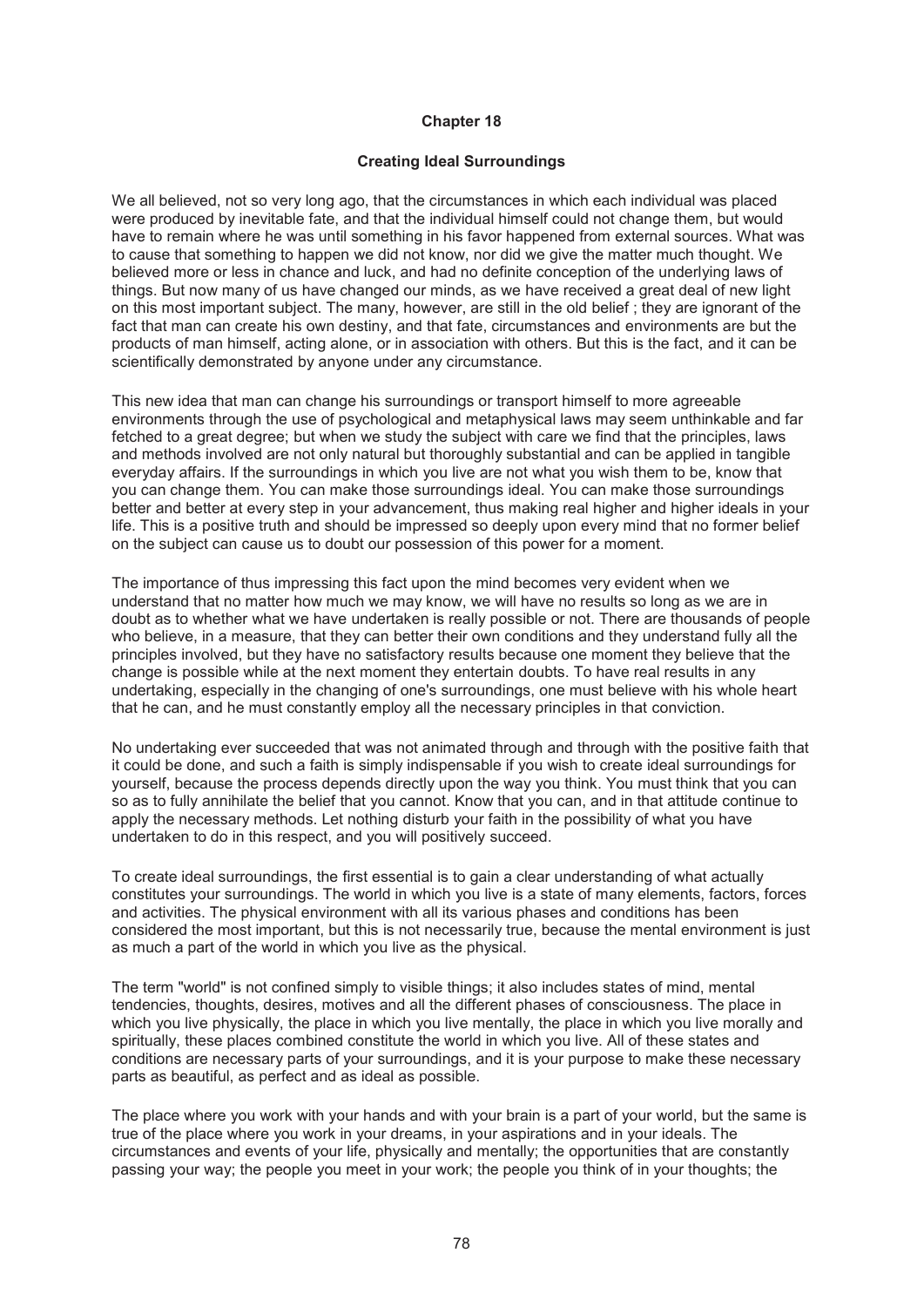people you associate with and friends that are near; the various elements of nature, both visible and invisible; the many groups of things in all their various phases that you come in contact with in your daily living; all of these belong in your world.

To enter into details it would be possible to mention many hundreds of different elements or factors that compose the world in which the average person lives; but to be brief we can say that your world is composed of everything that enters your life, your home, your experience, your thought and your dreams of the ideal. All of these play their part in bringing to you the good that you may desire or the ills that you may receive. Consequently, since the world in which you live is so very complex and since so much of it belongs to the mental side of life, the process of change must necessarily involve mental laws, as well as physical laws; but here the majority have made their mistake.

Many great reformers and human benefactors have tried to emancipate the race through the change of exterior laws and external conditions alone, forgetting that most of the troubles of man and nearly all of his failures have their origin in the misuse of the mind. We all know that mind is the most prominent factor in the life of man, and yet this factor has been almost entirely overlooked in our former efforts to change the conditions of the race. Everything that man does begins in his mind; therefore, every change that is to take place in the life of man must begin in his mind.

This being true, we understand readily why modern metaphysics and the new psychology can provide the long looked for essentials to human emancipation and advancement. When we examine all the various things that go to make up the world in which we live we may find it difficult to discover the real source of them all. How they were produced; who produced them; why they happened to come to us, or why we went to them; these are problems that we are called upon to solve before we can begin to create ideal surroundings.

To solve these problems the first great fact to realize is that we are the creators of our own environments; but at first sight this fact may not be readily accepted, because there are so many things that seem to be the creation of others. There are two kinds of creation, however, the direct and the indirect. In direct creation you create with the forces of your own life, your own thought and your own actions, and your own creations are patterned after the ideas in your own mind; but in what is termed indirect creation some one else creates what you desire.

It is your creation, however, in a certain sense, because it was your desire that called it forth. To state the fact in another manner, the world in which you live may be your own direct creation or it may be the creation of another, but you went into that other one's world to live. In the majority of cases, the world in which the individual lives is produced partly by his own efforts and partly by the efforts of others, though there is nothing in his world that he has not desired or called forth in some manner and at some time during his existence. There are a number of people who are living in worlds created almost entirely by others; in fact, the world of the average person is three-fourths the creation of the race mind; but the question is, why does a person enter into a world that is created by others; why does he not live exclusively in a world created by himself?

There are many fine minds who are living in the world of the submerged tenth, but they did not create that world. That inferior state existed long before the birth of its present inhabitants; but why have those gone to live there who were not born there, and why have those who were born there not gone away to some better world of their own superior creation? Why do the people who live in that inferior world continue to perpetuate all its conditions? No world can continue to exist unless the people who live in that world continue to create those conditions that make up that world. Then why do not those people who live in the world of the submerged tenth cease the creating of that inferior world and begin the creation of the superior world when we know they have the power to do so?

These are great questions, but they all have very simple answers. To answer these questions the first great fact to be realized is that the mind of man is the most important factor in everything that he does, and since no person can change his environments until he changes his actions we realize that the first step to be taken is the change of mind. Learn to change your mind for the better, and you will soon learn how to change your surroundings for the better. Before you proceed, however, there is another important condition to be considered; it is the fact that a portion of what is found in our world is created by ourselves, while the rest is the product of those minds with which we work or live. In the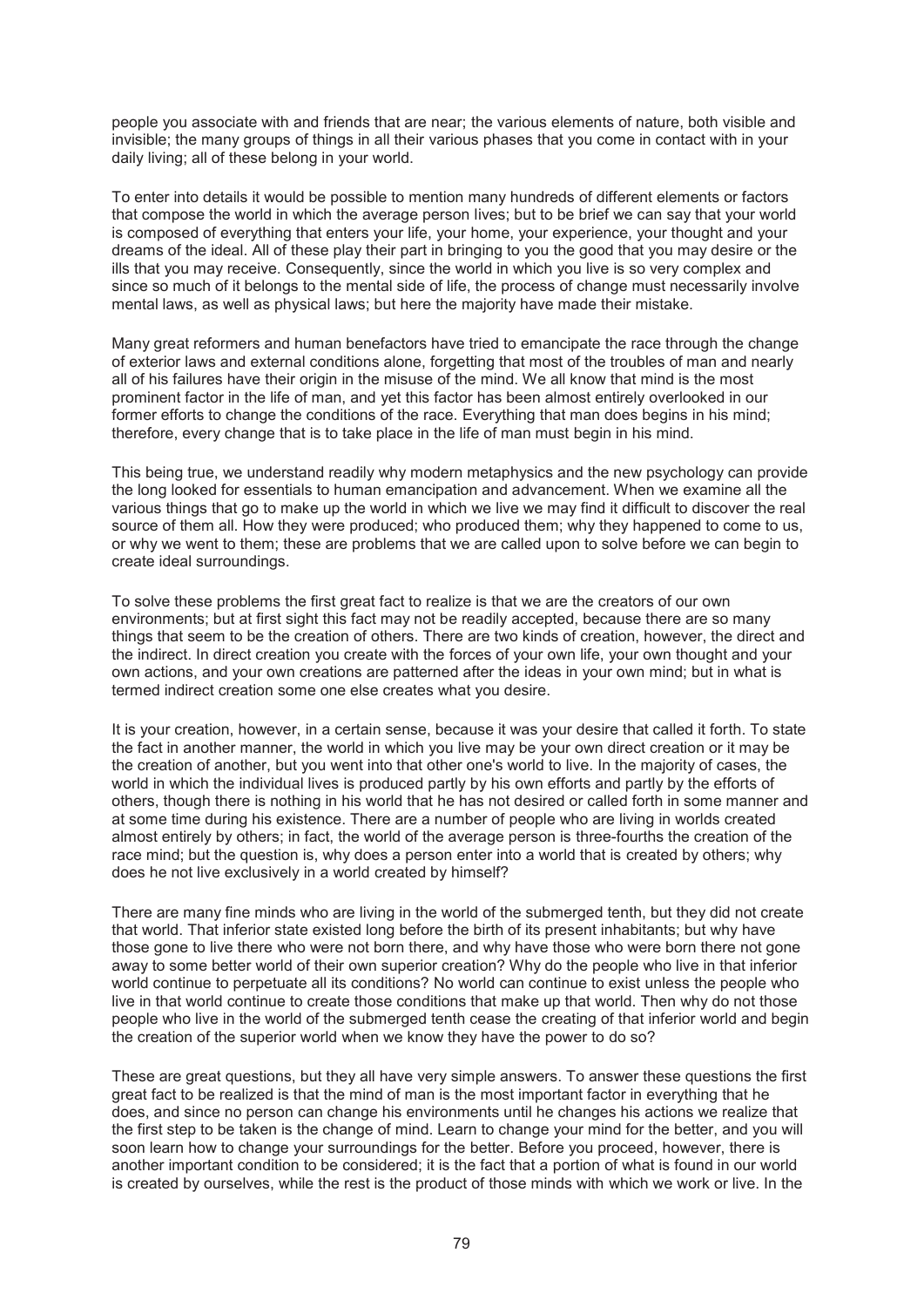home each individual contributes to the qualities of the world which all the members of that home have in common, but each individual lives in a mental world distinctly his own, unless he is so negative that he has not a single individual purpose or thought. When the mental world of each individual is developed to a high degree it will become so strong that the fate of that individual will not be affected by the adverse conditions that may exist in the home.

The same is true of the environments that we meet in our places of work. No man need be affected very long by adverse surroundings or obstacles that he may meet in his work. He will finally become so strong that he can overcome every adversity that may exist in his physical world and thus gain entrance to better surroundings. However, we can readily see how a great deal of discord can be produced in a home or in our place of work where the different members are not in harmony with each other, and we can also understand how the events, circumstances and conditions of all those members, as well as each individual member, will be affected more or less by that in harmony; providing however, that each individual is not developing that power of his mental world that can finally overcome all adversity.

We can also understand how harmony and cooperation in a home or in a place of work would become a powerful force for good in the life of each individual concerned. Where a few are gathered in the right attitude there immense power will be developed; in fact, sufficient power to do almost anything that those few may wish to have done. This has been fully demonstrated a number of times; therefore, where many minds are associated in the creation of a world in which all will live, more or less, these higher mental laws should be fully understood and most thoroughly applied.

To enter a world that does not correspond with yourself and to go in and live where you do not naturally belong is to go astray, and such an action will not only cause all the forces and elements of your life to be misdirected, but you will place yourself in that position where nothing that is your own can come to you. There are vast multitudes, however, who have gone astray in this manner, and that is the reason why we find so many people who are misplaced, who do not realize their ideals, and who have not the privilege to enjoy their own. But we may ask, why do people go astray in this manner; why do we associate with people that do not belong in our world; why do we enter environments that do not correspond to our nature; why do we enter vocations for which we are not adapted, and why do we pursue plans, ideas and ambitions that lead us directly away from the very thing that our state of development requires?

These are questions that we must answer, because no one can get the greatest good out of life or make the most of himself unless he lives in a world where he truly belongs. It is only when you live in a world created by yourself or in a world that others have created in harmony with you that you can be your real self, and since one must be truly himself to be wholly free and to promote his own advancement naturally and completely the subject is of great importance.

There are two reasons why we stray from our own true world and enter worlds where we do not belong; first, because we frequently permit the inferior side of our nature to predominate; and second, because we permit the senses to guide us in almost everything that we do. No person who has qualifications for the living of life in a superior world will ever enter an inferior world if he does not permit inferior desires to lead him into destructive paths; and no person, no matter what his work may be, will go down the scale so long as he follows the highest mental and spiritual light that he can possibly see during his most lofty moments.

Follow the highest and the best that is in you, and you will constantly ascend into higher and better worlds; all your creative forces will thus build for you better and better surroundings, because so long as you are rising in the scale everything in your life in the external as well as in the internal must necessarily improve continuously. There is no need whatever of any person ever entering an inferior world. No one need pass into environments and surroundings that are less desirable than the ones in which he is living now. In fact, a person may take the opposite course. Endeavor constantly to attain superiority and you will steadily work yourself up into superiority, and as you become superior you will find an entrance into those worlds, those environments and those surroundings that are superior.

There is a higher light, a better understanding within yourself that will guide you correctly in all your associations with people and environments. Do not follow physical desires or physical senses; let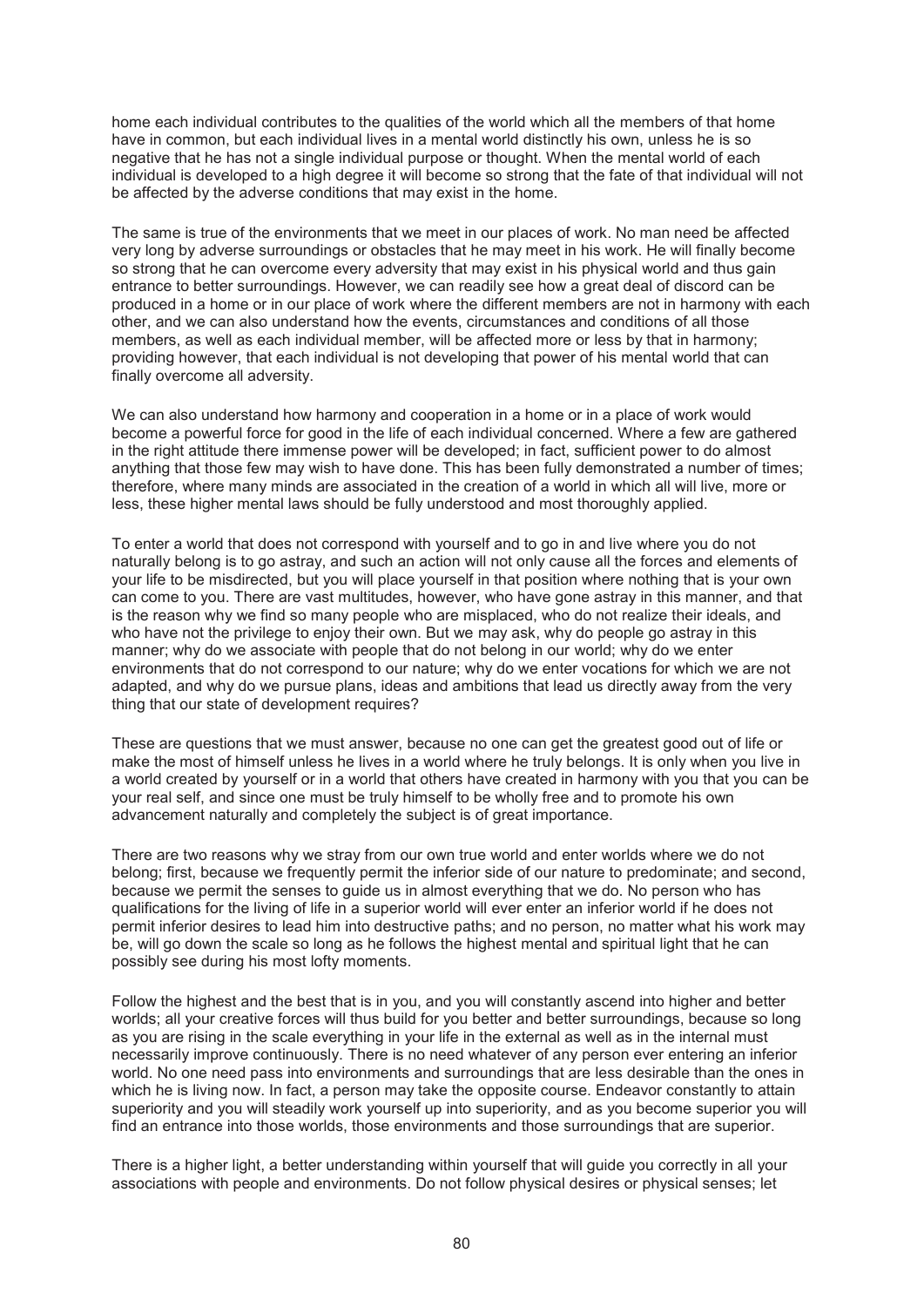these be servants in the hands of higher wisdom. Follow this higher wisdom and you will make few mistakes, if any. You will constantly pass into better and better surroundings, because you will constantly pass into a higher, a better and a superior life. To follow the highest and the best that is within you under all circumstances does not constitute supernaturalism.

It is simply good sense enlarged, and those who take this course will continue to make real the ideal in everything that may exist in the world in which they live. In consequence, both the mental world and the physical world in which we live will perpetually change for the better; and all our surroundings will improve accordingly, becoming more and more ideal until everything that exists about us is as beautiful as the visions of the soul.

--()--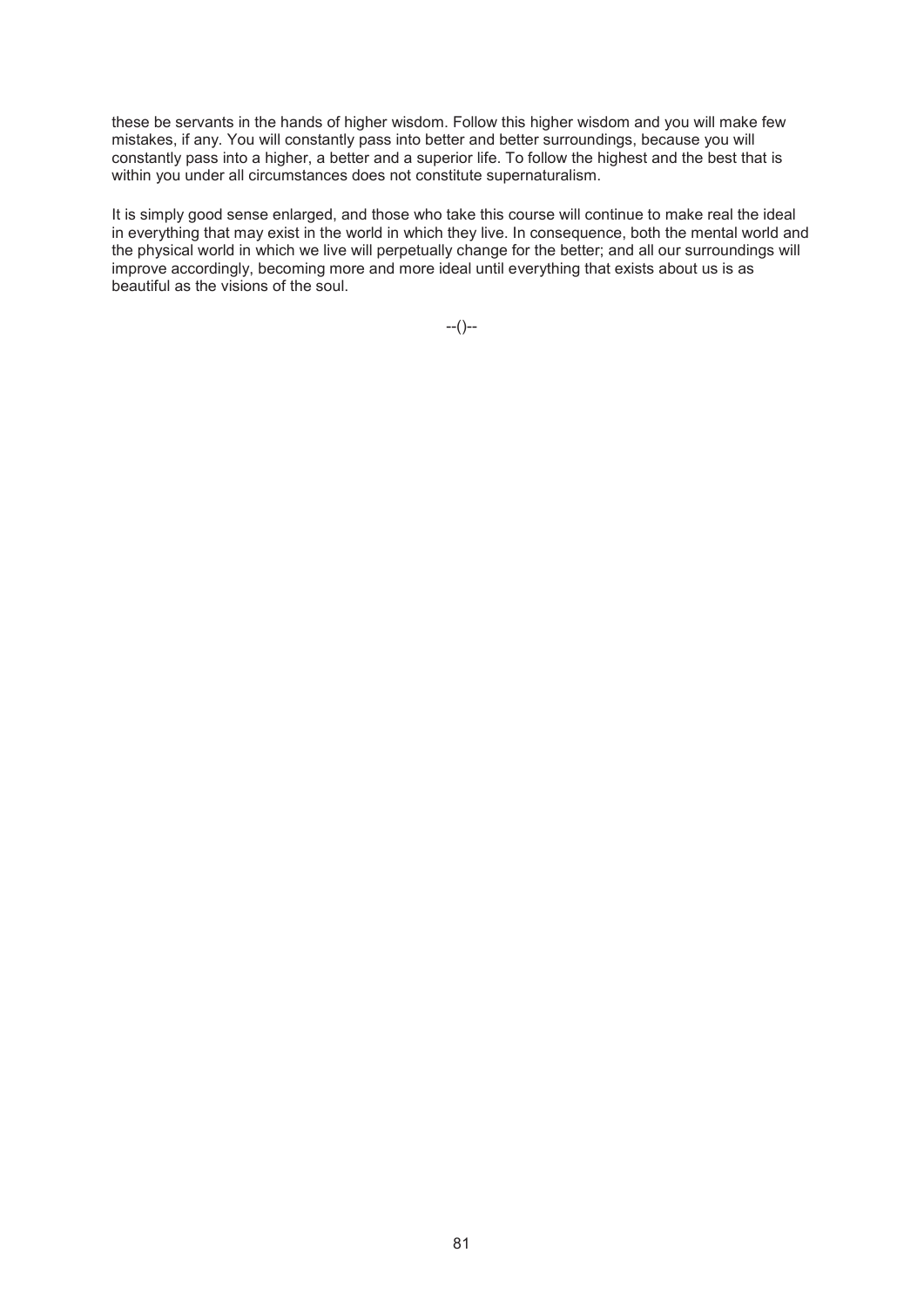### **Changing Your Own Fate**

When you discover that you are living in a world that you did not create and that does not correspond with your ideals, there is a tendency to break loose from external conditions at the earliest possible moment; but this tendency must be checked. Nothing is gained through an attempt to change from one world of effect to another world of effect without first changing the cause. The majority believe that, when things are wrong in the outer world the only remedy is to change external conditions; but the fact is that external conditions are simply effects from internal causes, and so long as those internal causes remain the same, no attempt to change external conditions will prove of permanent value. So long as there are adverse causes in your inner life there will be adverse effects in your outer life, no matter how many times you may change from one condition to another or from one place to another.

When you begin to seek emancipation from the false world in which you are living now; in other words, when you begin to take positive measures to change your own fate, the first thing to do is to resolve not to make any forceful effort to change external conditions without first changing the inner cause of those conditions. Let outer things be as they are for the time being and continue to remain where you are until you can open a door to better things; but while you are waiting for this door to open do not be idle in any manner whatever. Although you are letting things be as they are in the external sense, and although you are not forcing yourself into different places or circumstances, still your purpose must be to entirely remake yourself.

You came into this false state of life because you were misled by your own judgment, and if you should break loose, this same judgment will mislead you again; you will thus pass from one world that is not your own into some other world that is not your own, and there will be no improvement in the change. If you have not improved yourself in any manner whatever, your judgment will be just as inferior and unreliable as it was before, and no attempt to follow this judgment into different conditions will help matters in the least. Your object is not to set yourself free from the false world in which you are living now and then enter some other world that is not your own.

You are not ready to move, neither physically nor mentally, until you have created a world of your own just as you would have it in your present state of development. Therefore, all thought of change will but divert your attention from the real purpose in view. So long as you are constantly thinking about external changes your mind cannot concentrate upon internal changes. So long as you are trying to change external conditions you cannot change yourself, and as you, yourself, are the cause of the new world which you are trying to create, you must recreate yourself before you can create the external world as desired.

To change your fate begin with yourself. If the environments in which you live are beneath your ideal, nothing can be gained by leaving those environments until the way is opened naturally to better things. If you simply get up and leave, you will gravitate into something elsewhere that will be just as uncongenial as those conditions you left behind. First, find the reason why you are living in your present adverse environments, then proceed to remove that cause.

There may be many reasons, but in most cases the principal reason is a lack of ability or the lack of power to apply the ability you possess. In such a case you must remove inability by becoming more proficient, and as soon as you are competent to render better service you will readily find a better place. This means larger remuneration, and you will thus be able to secure more desirable surroundings. The many, however, will think that to promote sufficient improvement so as to command greater recompense, and do so in a short time, is practically impossible under the average conditions; but all difficulties that may be met in this connection may be readily removed through the principles of modern metaphysics.

Continuous improvement in everything pertaining to the life, the power, the capacity or the mentality of the individual can be readily promoted by anyone and decided results secured in a very short time. Therefore, no person need remain in adverse or limited conditions. He can, through the awakening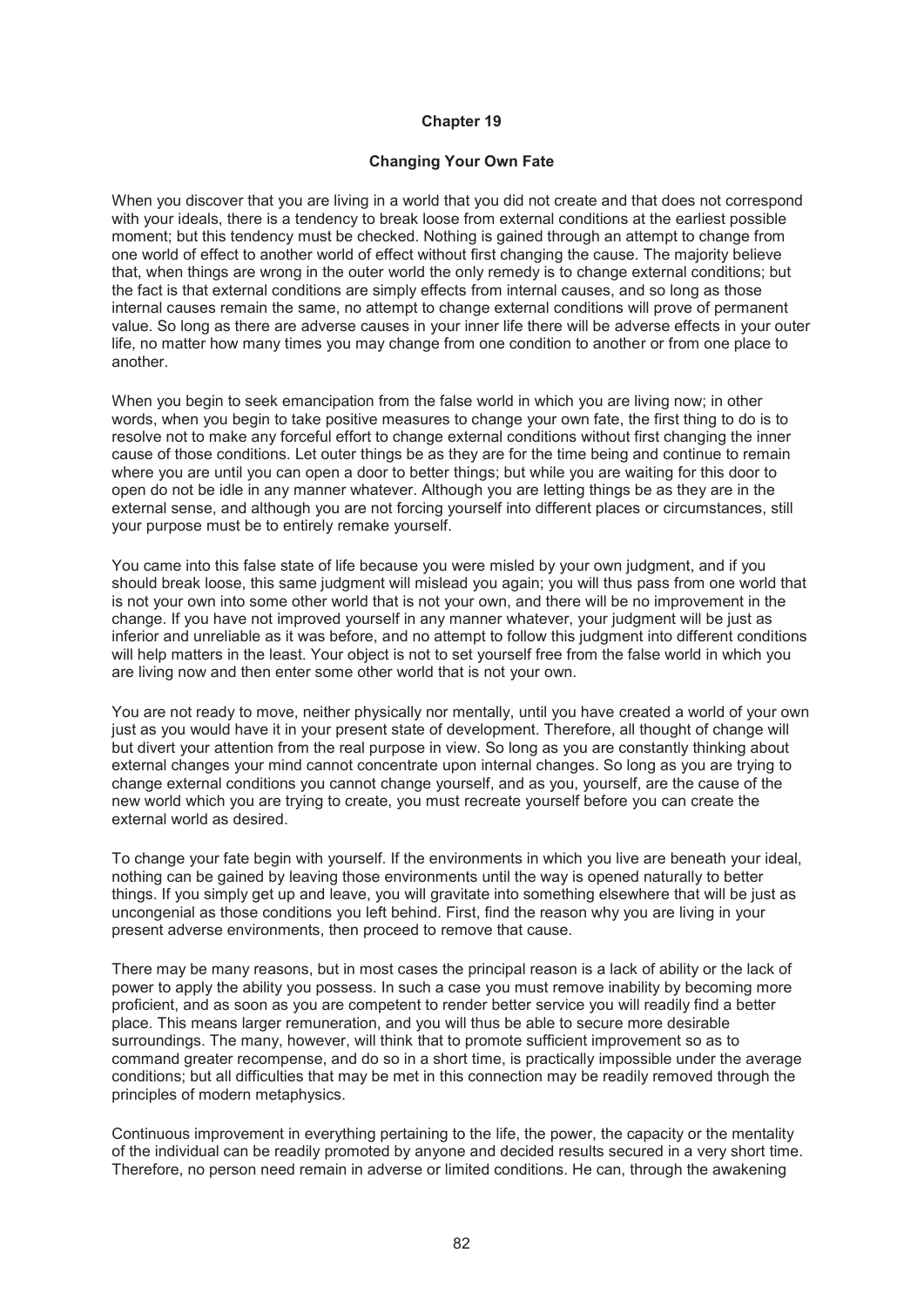and the expression of the best that is in himself, become competent to take advantage of greater opportunities and thus change his fate, his future and his destiny.

If you wish to improve your physical environments, remain content where you are while you develop the power to earn and create better environments. Contentment with things as they are and harmony with everything about you are indispensable essentials if you wish to increase your ability, your capacity and your worth. To continue to kick against the pricks is to remain where pricks are abundant; but when we cease this mode of action and begin to polish off all the rough corners of our nature and improve ourselves in every manner possible, things will take a turn. We will leave the world of pricks and enter a smoother path. The polished man is admitted to the polished world where there are no rough places and where adverse conditions are few, if existing at all.

When circumstances are against you, do not contend with circumstances. So long as we contend with things, things will contend with us. Do not resist present conditions; you prolong their existence by so doing. Whatever comes, meet all things in the attitude of perfect harmony and you will find that all things, even the most adverse, can be readily handled and turned to good account. We all know the marvelous power of the man who can harmonize contending factions, be they in his own life or in his circumstances.

He not only gains good from everything that he meets, but he becomes a most highly respected personage, and is sought wherever opportunities are great and where great things are to be accomplished. Learn to harmonize the contending factions in your own life and experience, and you will find yourself entering new worlds where circumstances are more congenial and opportunities far greater. You will thus meet more desirable events, more desirable people, and superior advantages of every description will appear in your pathway. If your present friends are not to your liking admire them nevertheless for every good quality that they may possess. Emphasize their good qualities and ignore everything in their nature that seems inferior. This will help you to develop superior qualities in yourself; and this is extremely important, because as you develop superiority you prepare yourself for places higher up in the scale.

Make yourself over, so to speak, in your own friendship; increase your personal worth; polish your own character; refine your mind, and make real more and more of the ideal; double and treble your love and your kindness and constantly increase your admiration for everything that has real quality and high worth. Continue thus until you have results, whether those results begin to come at once or not; they will positively come ere long, and the things that you develop in yourself you will meet in your external world.

Change yourself for the better in every shape and manner, and you change your fate for the better, but the change that you produce in yourself must not simply be negative in its action. It is the positive character, the positive mind, the positive personality that meets in the external world what has been developed in the internal world. The fact that a change in yourself can produce a similar change in your fate, your environments, your circumstances, in brief, everything in your outer world, may not seem clear at first.; but it is easily demonstrated to be the truth when we analyze the relationship that exists between man and the world in which he lives. Everything that exists in your outer world has a correspondent in your inner world. This inner correspondent is the cause that has either created or attracted its external counterpart, and the process is easily understood. To state it briefly, environment corresponds with ability. Circumstances are the aggregation of events brought about by your own actions and associations and friends, which follow the law of like attracting like. That environment is the direct effect of ability may not seem true when we observe that there are many people living in luxury that have practically no ability, but we must first demonstrate that these people have no ability. We shall find that those who have actually accumulated their own wealth have ability, in fact, exceptional ability, though they may not always have employed it according to the exact principles of justice. On the other hand, when we understand the process of creation we shall find that ability employed according to principle will produce far greater results than when it is employed unjustly. Therefore, the law underlying the power of ability to create its own environment acts wholly in the favor of him who lives according to the highest ideals of life.

This fact becomes more evident when we discern that success is not measured simply by the accumulation of things, but also by the accumulation of those elements in life that pertain to quality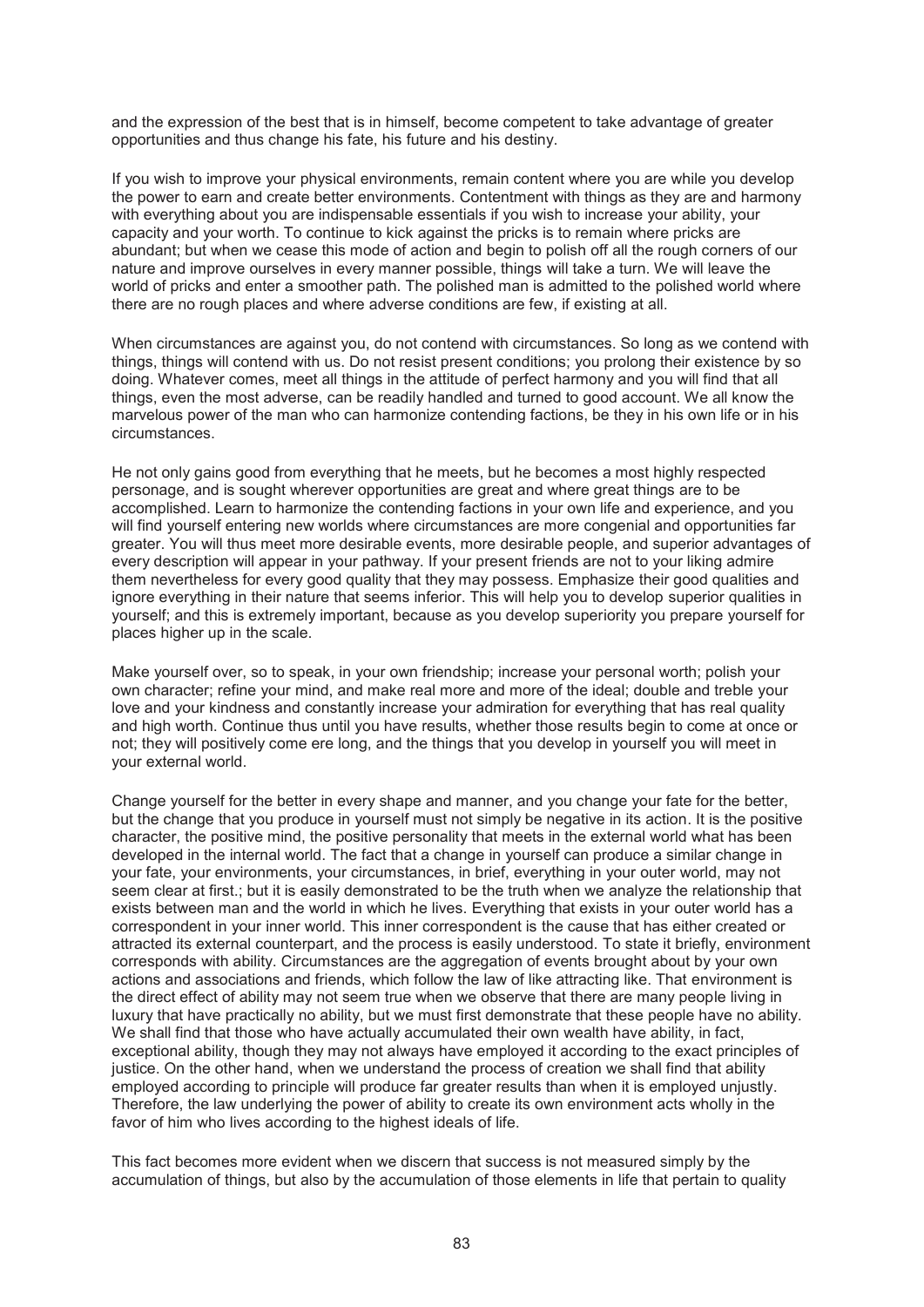and worth in man's interior nature. It is wealth in the mental and the spiritual worlds that has the greatest value or the greatest power in promoting the welfare and the happiness of man, and this higher wealth can be accumulated only by those who are living according to their ideals. However, the accumulation of mental and spiritual wealth will have a direct tendency to increase the power and the capacity of practical ability, and practical ability when scientifically applied will tend to increase tangible wealth; that is, to improve the value and the worth of external environments.

When we consider this subject from the universal viewpoint we shall find a perfect correspondent existing between the size of a man's possessions, physical, mental and spiritual, and the size of his brains, taking the term "brains" to signify ability, capacity and worth in the largest sense; but the size of brains can be increased perpetually. We therefore conclude that possessions in the larger sense can be increased perpetually, and he who is perpetually increasing his possessions on all the planes of his life is constantly changing his fate for the better. We shall also find that when a person increases the power of his own life he will bring about, through his own actions, new events, and these new events will produce new circumstances.

To change circumstances is to change fate; and whatever the change may be in fate, circumstances or events it will be a change for the better, if the increase of power is applied according to the principles of ideals. Again, when a person develops quality and superiority in himself he will, through the law of attraction, meet friends and associations that are after his own heart. In other words, he will enter a world where his ideals, both as to persons and as to things, are constantly being made real in every sphere of his present state of existence. He is thus creating for himself a better fate in every sense of the term and opening doors and pathways to a larger and a more beautiful future than he has ever realized before; but the beginning is in himself; in fact, every change for the better must begin within the life of man himself, and whoever will begin to change for the better in the within will positively realize greater and greater changes for the better in the without.

--()--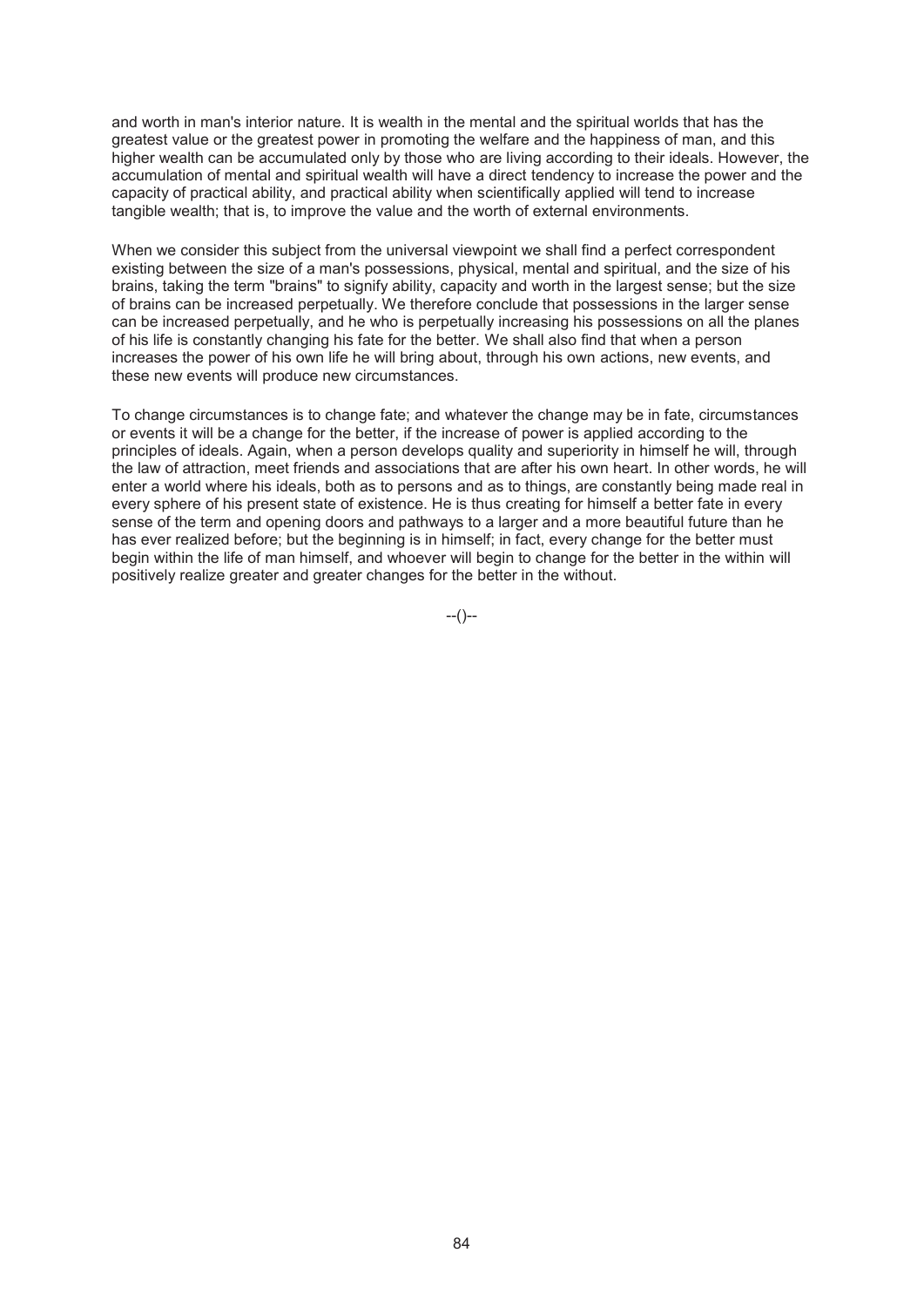#### **Building Your Own Ideal World**

To build your own ideal world, the first essential is to begin to build in the real everything that you can discern in the ideal; and the second essential is to continue to rebuild your ideal world according to higher and higher ideals.

However congenial or desirable or perfect our world may be, we should continue to improve upon it constantly. When we cease to promote progression we return to the ways of retrogression. One of the principal causes of undesirable environments or unexpected reverses among the more capable is found in the tendency to '"stop, rest and enjoy" what we have gained whenever conditions are fairly satisfactory.

It is the mind that is ever creating the new and ever recreating everything according to higher ideals that is always free and that is always enjoying the best. No one can be in bondage to the lesser who is constantly rising out of the lesser, and he who is ever growing into the best is constantly enjoying the best. In the last analysis, retrogression is the only cause of bondage, while constant progression is the only cause of perfect freedom; and constant progression is promoted by the continuous recreation of everything in your world according to higher and higher ideals.

To begin, your entire mentality must be changed and constantly changed so as to correspond perfectly with your newest thoughts on every subject and your highest ideals of everything that you can discern in your life. The mind is the cause and is the source of every force that can act as a cause of whatever may be developed, expressed or worked out through yourself into your external world. Therefore, begin with the mind and with all the elements of the mind. All desires, motives and ambitions must be concentrated upon the larger and the perfect in their various spheres of action.

All the mental states must be in harmony with each other, and with the outer as well as the inner conditions of life. All mental qualities must be expanded and enlarged constantly, and consciousness must be trained to act perpetually upon the verge of the limitless. The entire world of thought must be perpetually renewed, enlarged and perfected, and every step taken in the mental world must be practically expressed and applied in the outer world. In order to bring all the creative forces of mind into harmony with the goal in view the ideal wished to be realized must be thoroughly established in consciousness, and the goal in view must be constantly held before the mental vision. In the rebuilding of your own world one of the principal causes of failure will be found in a tendency to change your plans, motives or desires; therefore, do not permit yourself to entertain one group of desires today and a different group tomorrow, and do not permit your faith to fall into periodical states of doubt. Decide upon what you wish to do, accomplish, promote and attain, and proceed to live, think and work for those things, regardless of what may happen.

The powers within you follow the predominating states of mind, and when these states are constantly changing, the creative forces will be employed simply in taking initial steps, but never in completing anything. On the other hand, when your mental states, desires, motives, plans, etc., continue to concentrate upon the one supreme goal in view your creative forces will perpetually build towards that goal, and you will be daily rebuilding your entire world according to the higher, the better and the greater that you have in view. There are thousands of fine minds that are down in the scale today and cannot get up, because they are constantly changing their plans, motives and desires. To create a new world you must fix in your mind what you wish to create, and then continue to build until the complete structure is finished. Recreate your present world, then constantly make it better, larger and more beautiful. All the elements of your mind, both conscious and subconscious, must be constantly inspired with your highest thought of the larger, the better and the more beautiful.

Not a single thought should enter your mind that is inferior or in the least beneath your ideal of life, and not a single moment of discouragement or doubt should ever be permitted. Fix your mind on the soul's vision and hold it there through all sorts of circumstances or conditions. Do not waver for a moment. Keep the eye single upon the heights and all the powers of your being will build that great world that you can see in your mental vision as you concentrate attention upon the heights.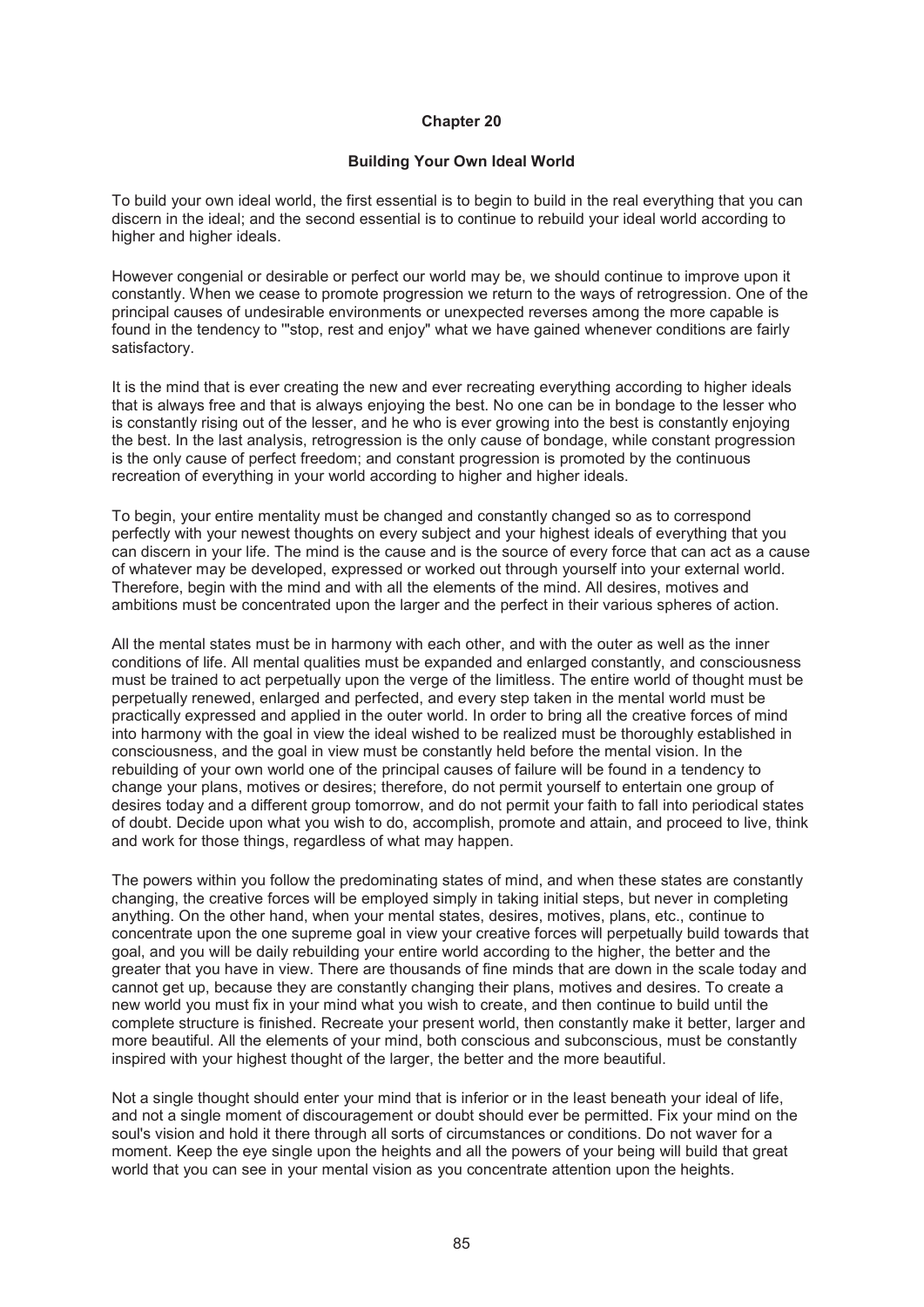The mind must be clean, strong and high. It is the mind that does things. It is the mind that originates things. Therefore, if you wish to build for yourself an ideal world, the mind must be ideal in every sense of the term, and every element of the mind must always be its best and act at its best. To promote the right use of mind the imagination must be guided with the greatest of care. The imagination is one of the most important powers in the mind. The imagination when misdirected can produce more ills than any other faculty, and when properly directed can produce greater good than any other faculty. In fact, the imagination when scientifically applied becomes a marvelous power in the great creative process of the vast mental domain.

Train the imagination to picture, not only the goal you have in view but all the highest ideals that you can possibly imagine as might exist within the realms of that goal. Train the imaging faculty to impress upon the mind only those superior qualities that you wish to incorporate in your new world, and whatever you impress upon the mind will be created in your mental world. To create superior qualities in the mental world means that you will create, as well as attract, the superior in your outer world, and you thus promote the building of an ideal world.

To build your own ideal world, the more opportunities that you can take advantage of the better, but opportunities come only to those who have demonstrated their worth. Prove to the world that you have worth, and you can have your choice of almost any opportunity that the world can offer. There is nothing that is in greater demand than great men and women, minds of ability and power, people who can do things. The great mind is constantly in the presence of opportunities to change his environment and his field of action; therefore, he may enter into a new world almost any time. Those opportunities, however, do not come of themselves; they come because he has made himself equal to those opportunities.

Make yourself equal to the best and you will meet the best. This is a law that is universal and is never known to fail. Make yourself a great power in your present sphere of action. Learn to do things better than they have ever been done before. Produce something for the world that the world wants and the gates to new and greater opportunities will open for you. Henceforth, you may secure almost anything that you may wish, and all the elements that may be necessary for you to employ in order to build the ideal world you have in mind may be readily obtained because you have placed yourself in touch with the limitless supply of the best that life can give.

Those who are in search for new and greater opportunities should eliminate the belief that the best things have been said, that all great things have been done and that all remarkable discoveries have been made. The fact is we are just in the A B C of literature, invention, art, music, industrial achievements and extraordinary human attainments. The human race is now on the verge of hundreds of undeveloped fields that have just been discovered, and they have more possibilities in store than we have ever dreamed. Many of these possibilities when developed will supply the world with the very things that the present development of the race is demanding in every expression of thought and desire.

It is therefore easier to attain greatness, and do something of exceptional value at the present time than it ever was before. The opportunities of this age are very numerous, and some of them hold possibilities that are actually marvelous. Those who will prepare themselves to meet the requirements of this age will therefore find a number of rich fields already at hand, and all minds can prepare themselves as required. Every person of moderate intelligence can, in a short time, place himself in the path of some of these new opportunities, and all minds can find better opportunities in their present spheres if they will proceed to become more than they are. Train all the elements of your being to work towards a higher goal and you will bring forth into expression those greater powers that will make for you a mentality that the world will demand for its highest places of action and achievement. When you proceed to build in yourself an ideal mental world, a mental world of power, ability, capacity and high worth you will find it necessary to adapt this mental world to the external world in such a way as to promote harmony of action. The added power of your new mental world must work in harmony with your external world if practical results are to be secured.

Circumstances come from personal actions; therefore, to change circumstances, personal actions must be changed, and to change personal actions your ideal mental life must be expressed in your personal life, and to this end the development of a high degree of harmony becomes necessary.